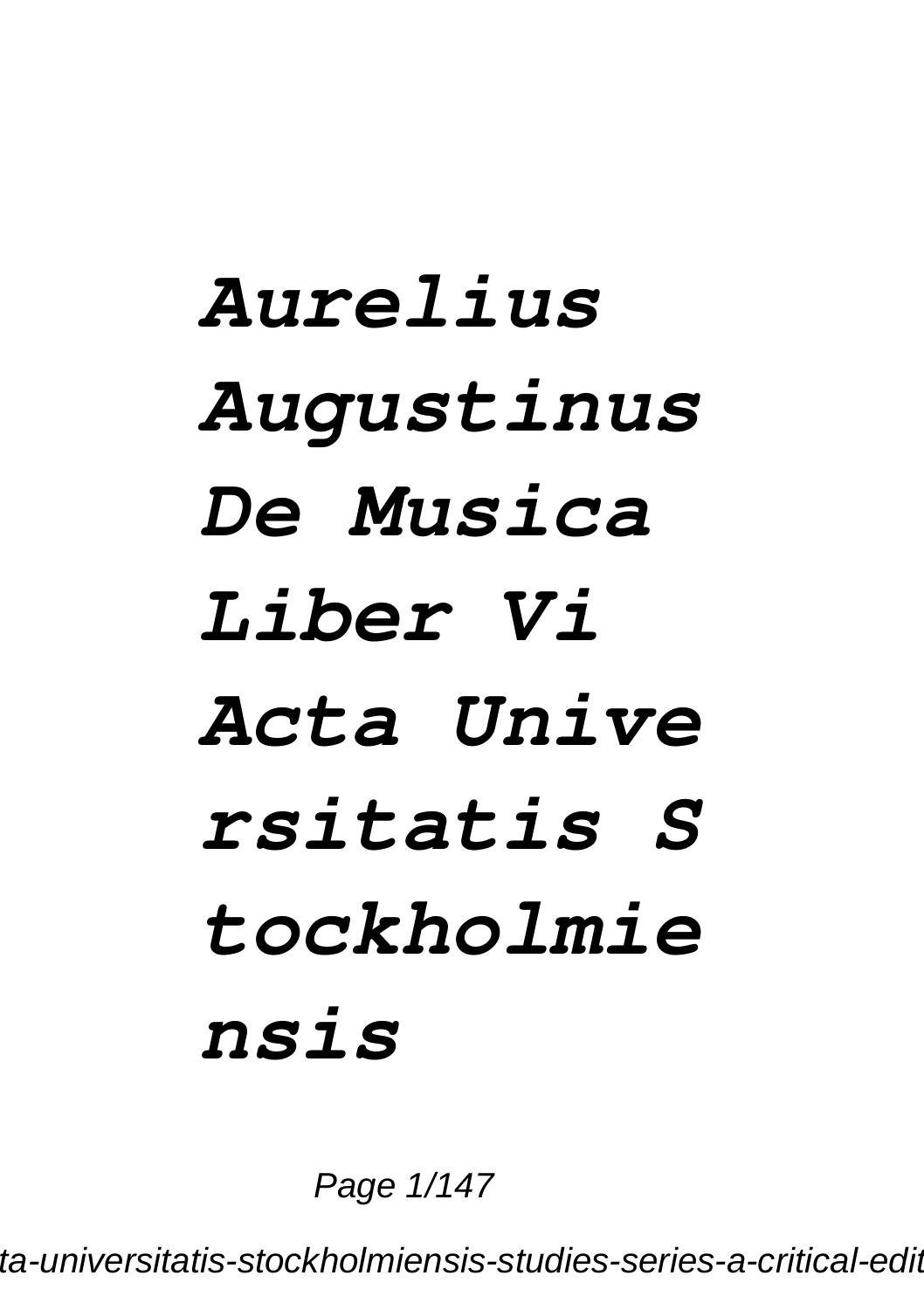## *Studies Series A Critical Edition With A Tra nslation And An Int roduction*

Page 2/147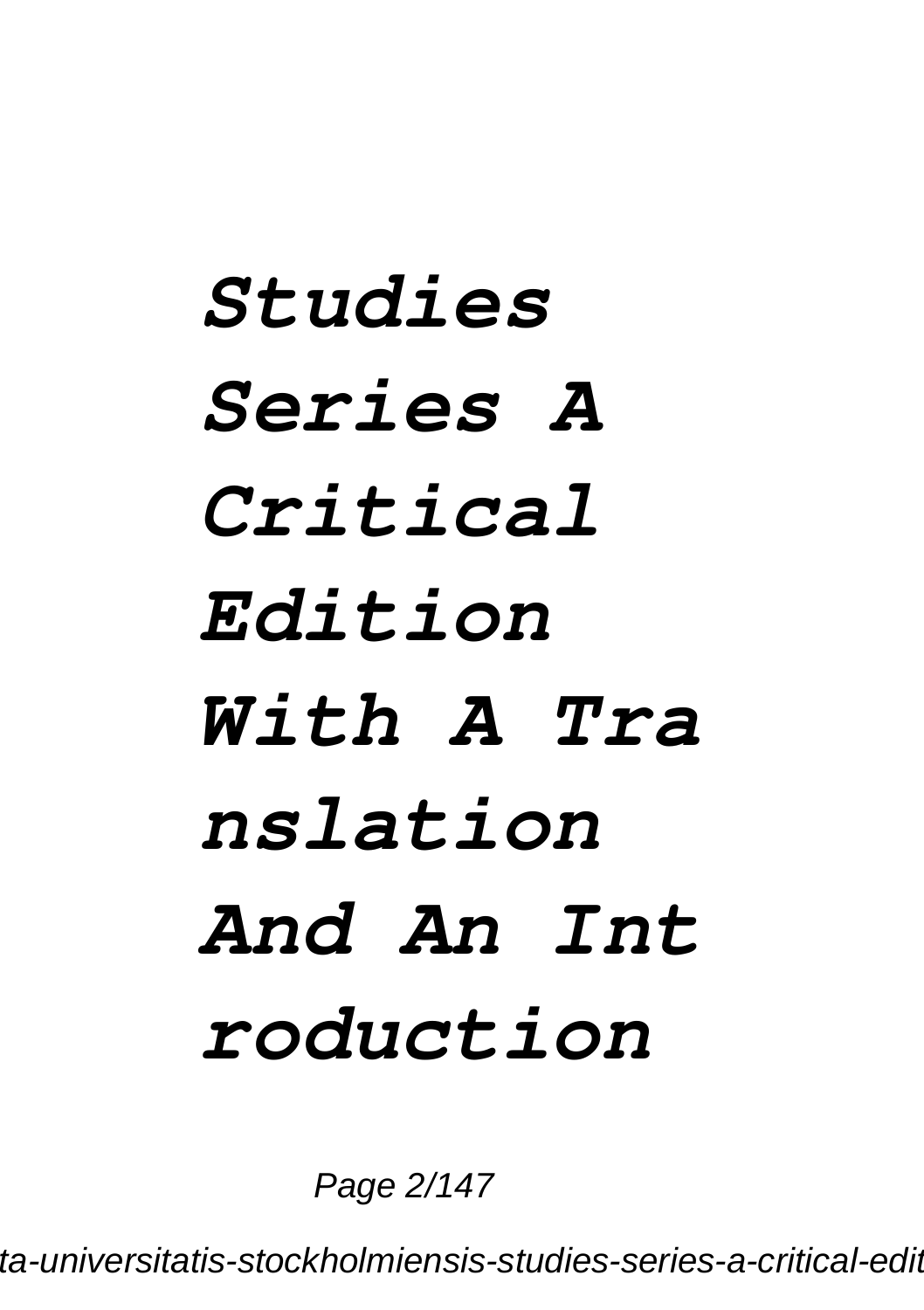Oleg Bychkov's masterly exposition also shows how the texts analyzed have significantly influenced the development of Western theological thought. This book explores the theme of 'memory' in Augustine's works, tracing its philosophical and theological Page 3/147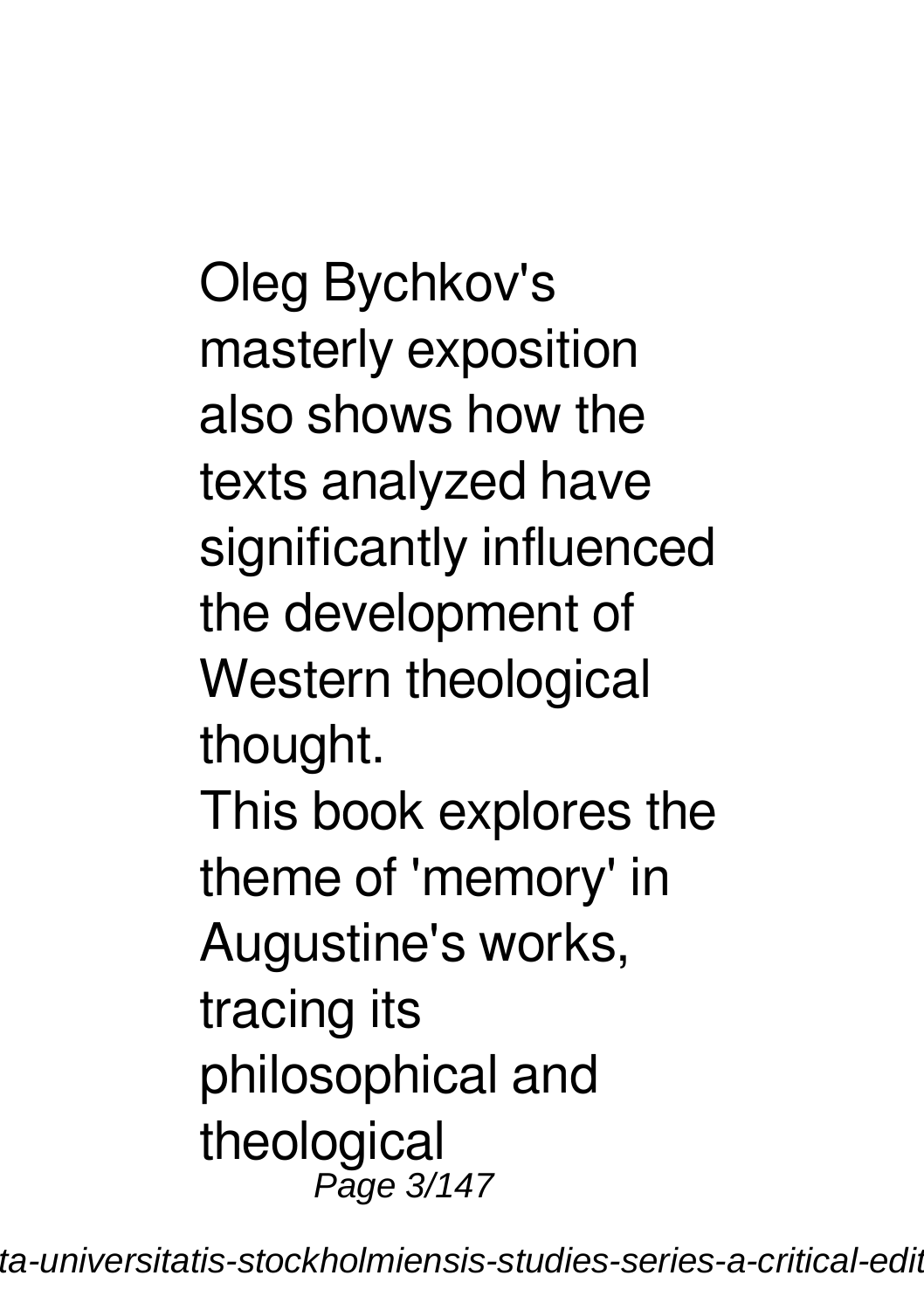significance. It shows how Augustine inherits this theme from classical philosophy and how Augustine's theological understanding of Christ draws on and resolves tensions in the theme of memory. An exploration of three of Augustine's central texts, the De Trinitate, the De Doctrina Page 4/147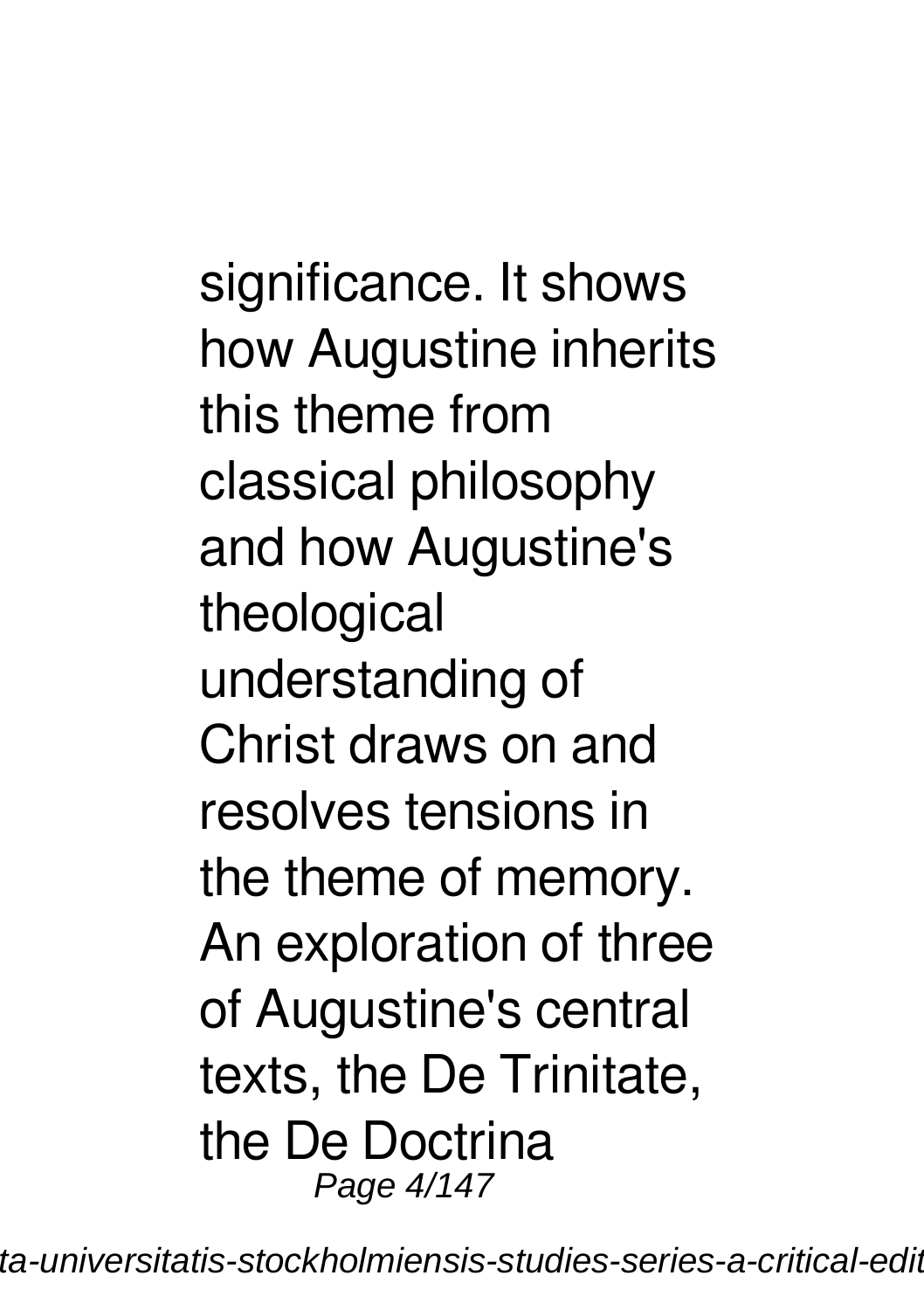Christiana, and the Confessions elucidate the principles of Augustine's theology of language. This is done in a systematic manner, which previous scholarship on Augustine has lacked. Augustine's principles are revealed through a close reading of these three core texts. Beginning Page 5/147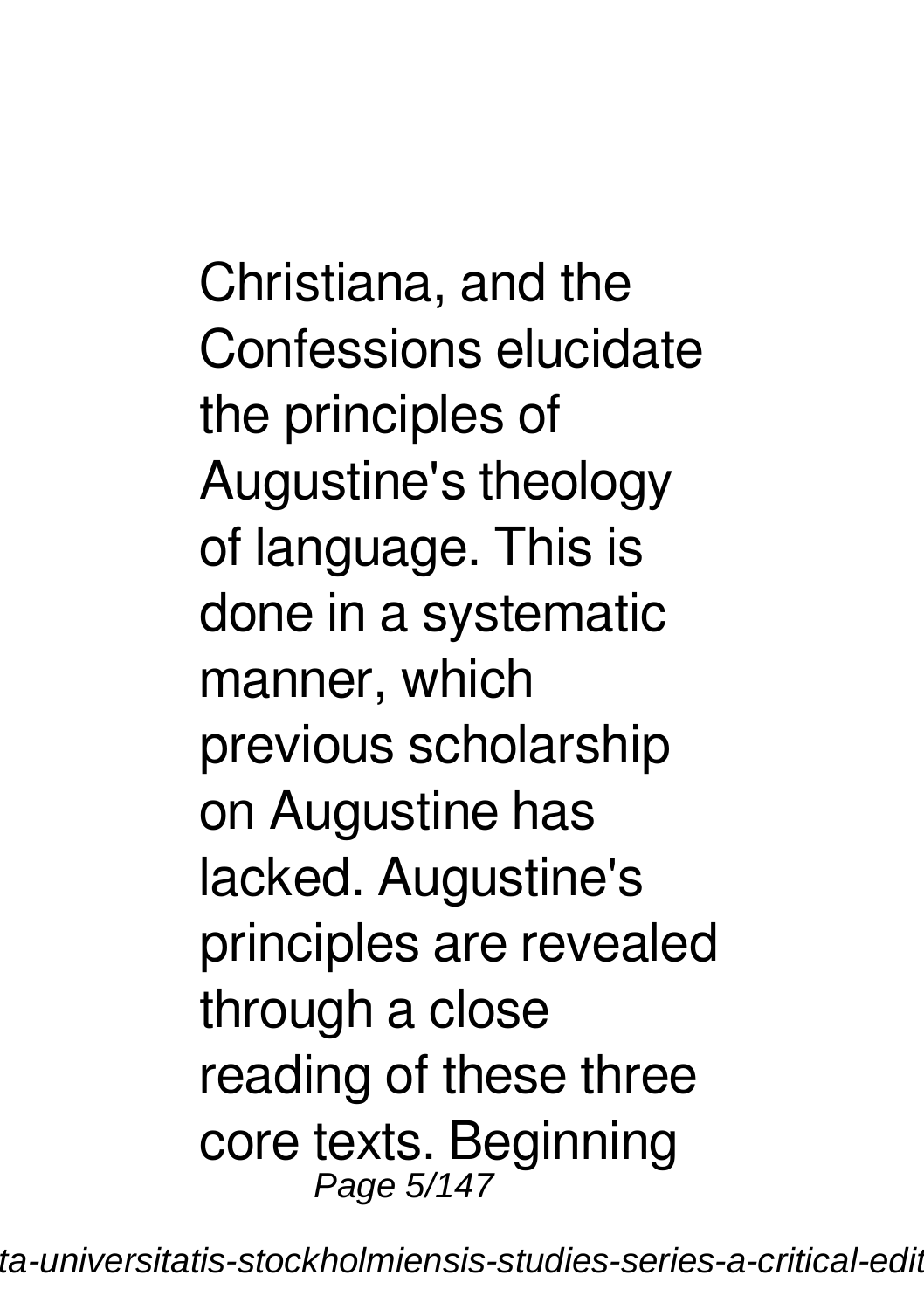with the De Trinitate, the book demonstrates that Augustine's inquiry into the character of the human person is incomplete. For Augustine, there is a void without reference to the category of human speech, the very thing that enables him to communicate his theological inquiry Page 6/147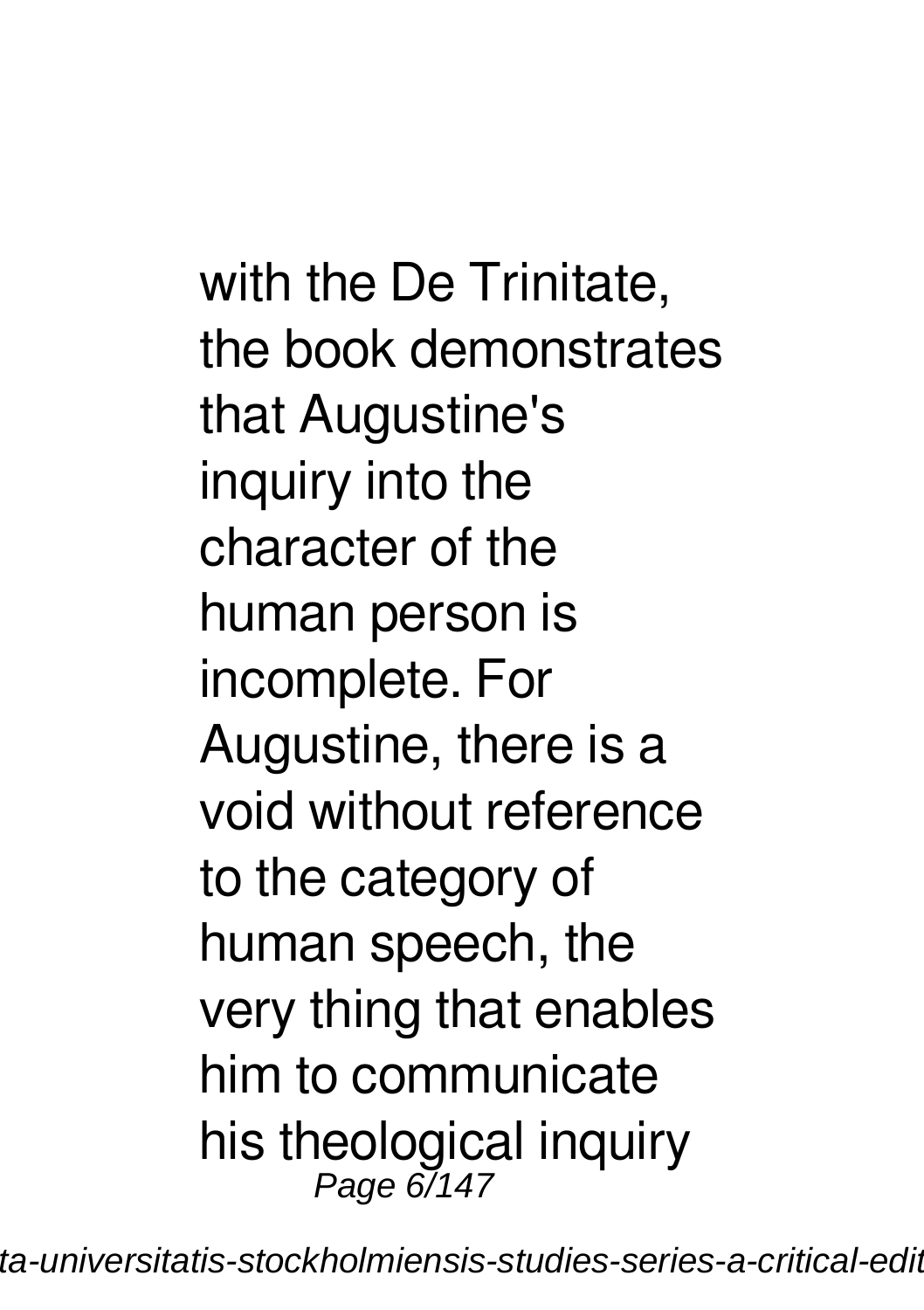into God and the human person in the De Trinitate. From here, the book examines a central work of Augustine that deals with the significance of divine and human speech, the De Doctrina Christiana. It expounds this text carefully, showing three chief facets of Page 7/147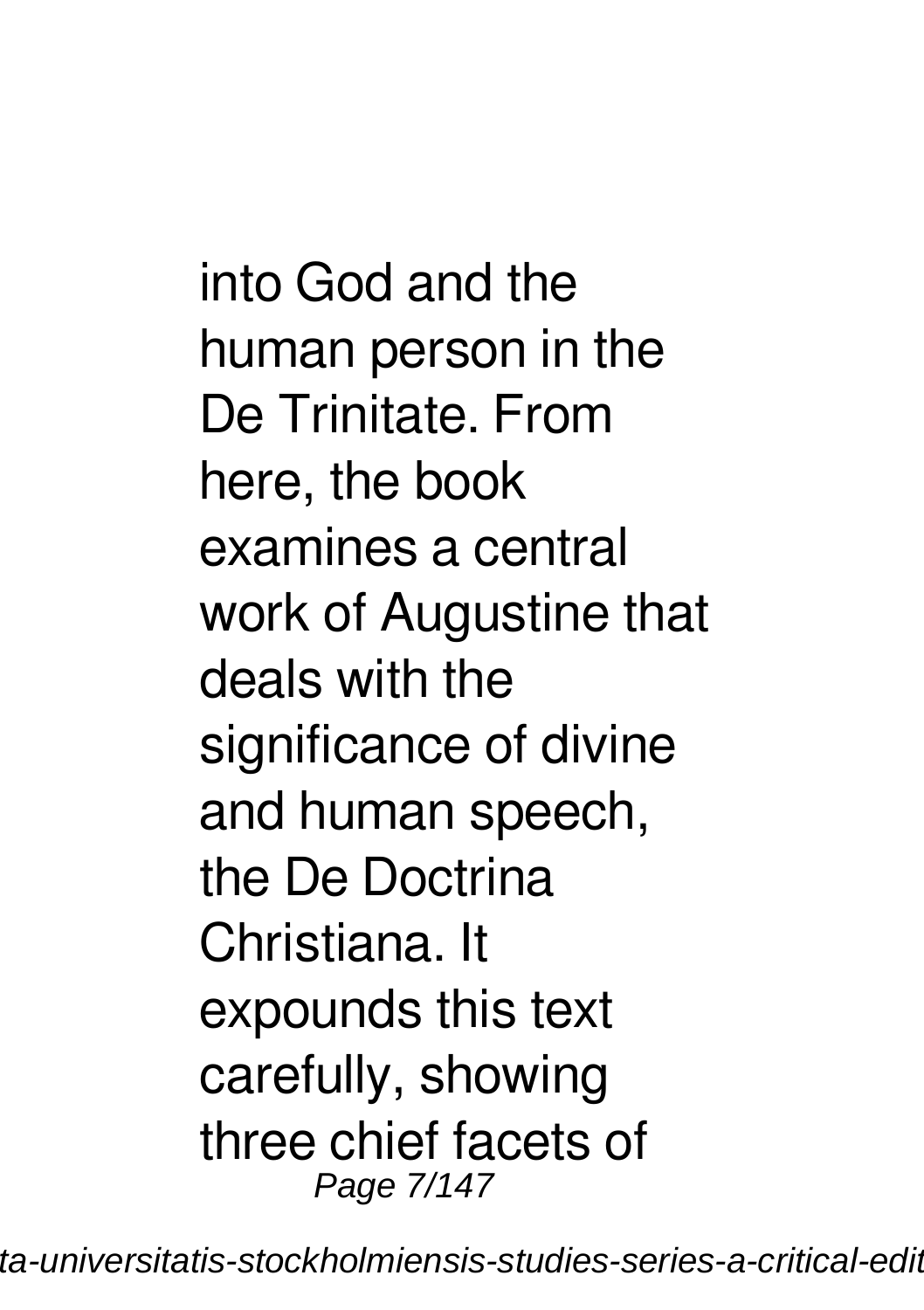Augustinian thought about divine and human communication: human social relations; human selfinterpretation using scripture; and preaching, the public communication of God's word. It accepts the De Doctrina Christiana as laying theoretical foundations Page 8/147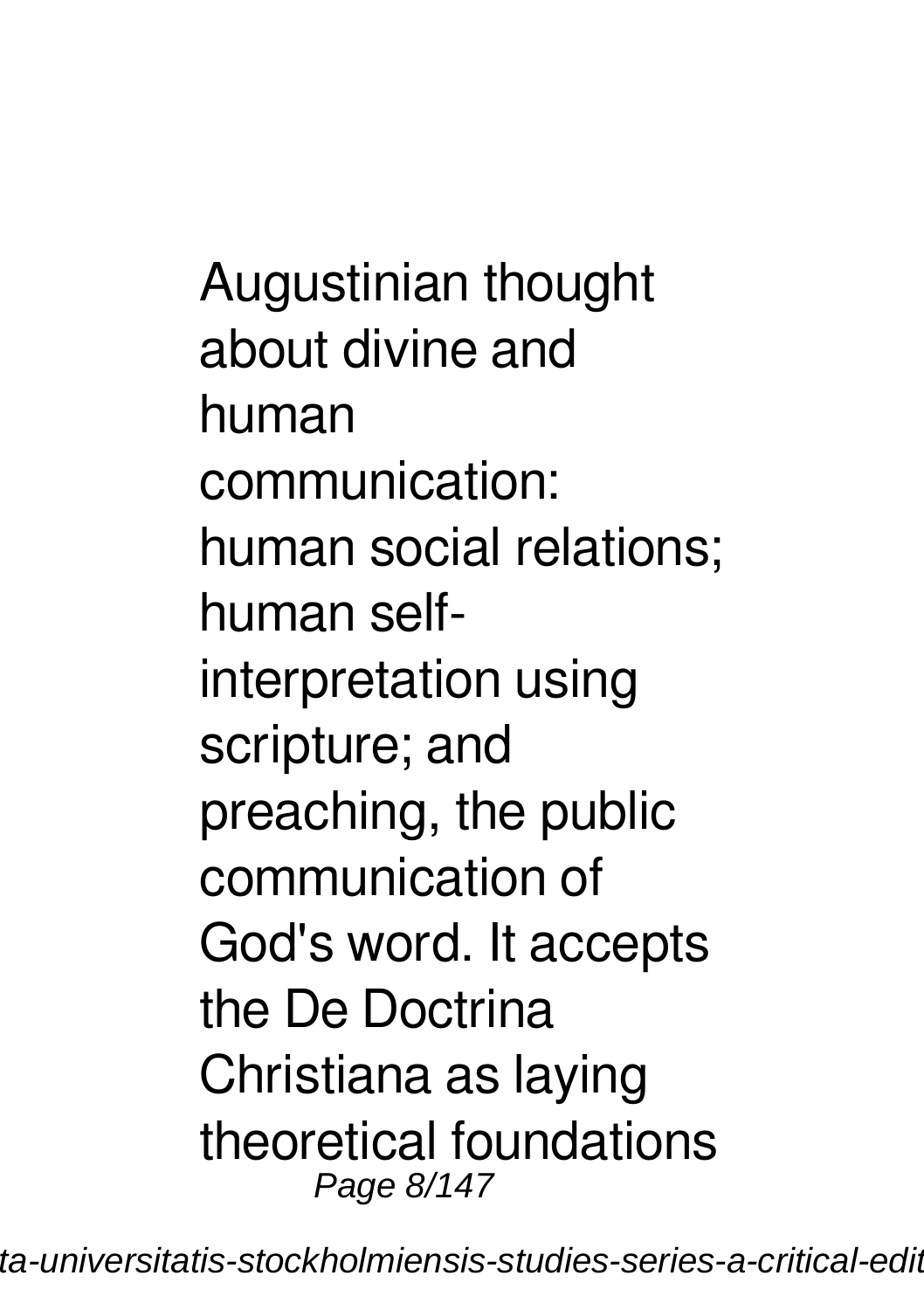for Augustine's understanding of the task of theology and language's meaning and centrality within it. The book then moves to Augustine's Confessions to see the principles of Augustine's theology of language enacted within its first nine books. Augustine's conversion narrative is Page 9/147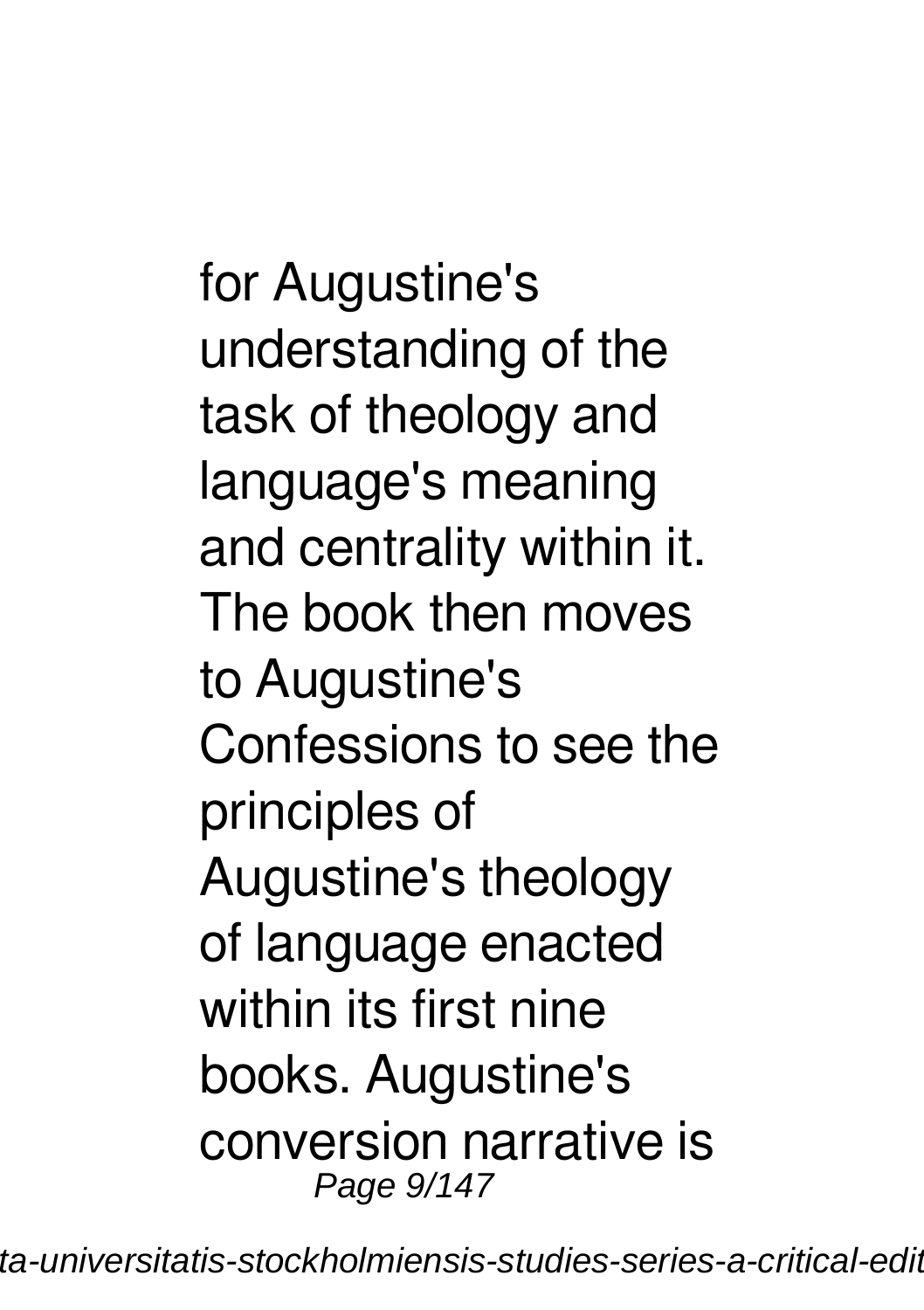analysed as a literary demonstration of Augustine's description of human identity before God, showing how speech and human social relations centrally mediate God's relationship to humanity. For Augustine, human identity properly speaking is Page 10/147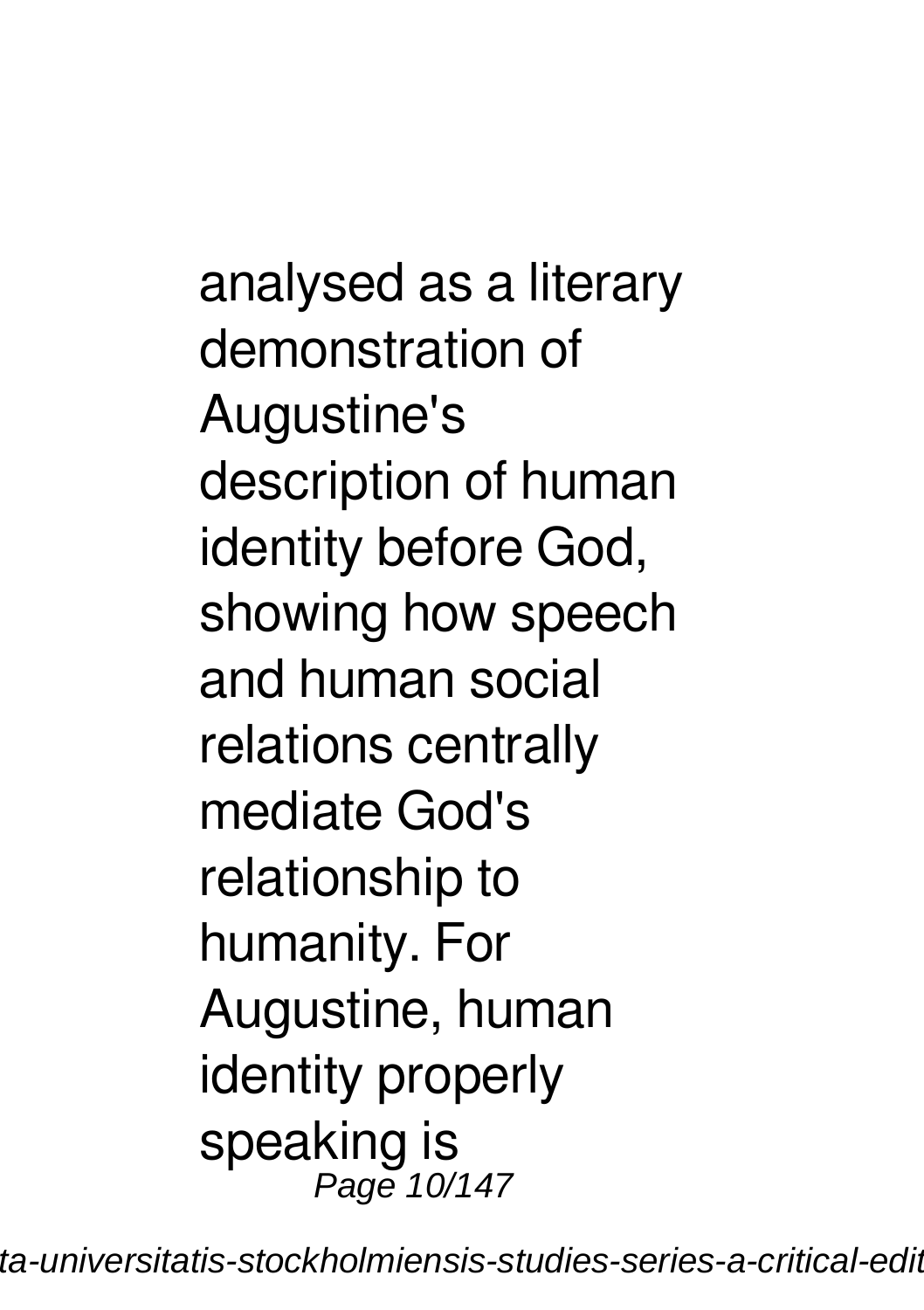Pconfessional'. The book returns to the De Trinitate to complete its analysis of that text using the principles of the theology of language uncovered in the De Doctrina Christiana and the Confessions. It shows that the first seven books of that text, and its core structure, move around the Page 11/147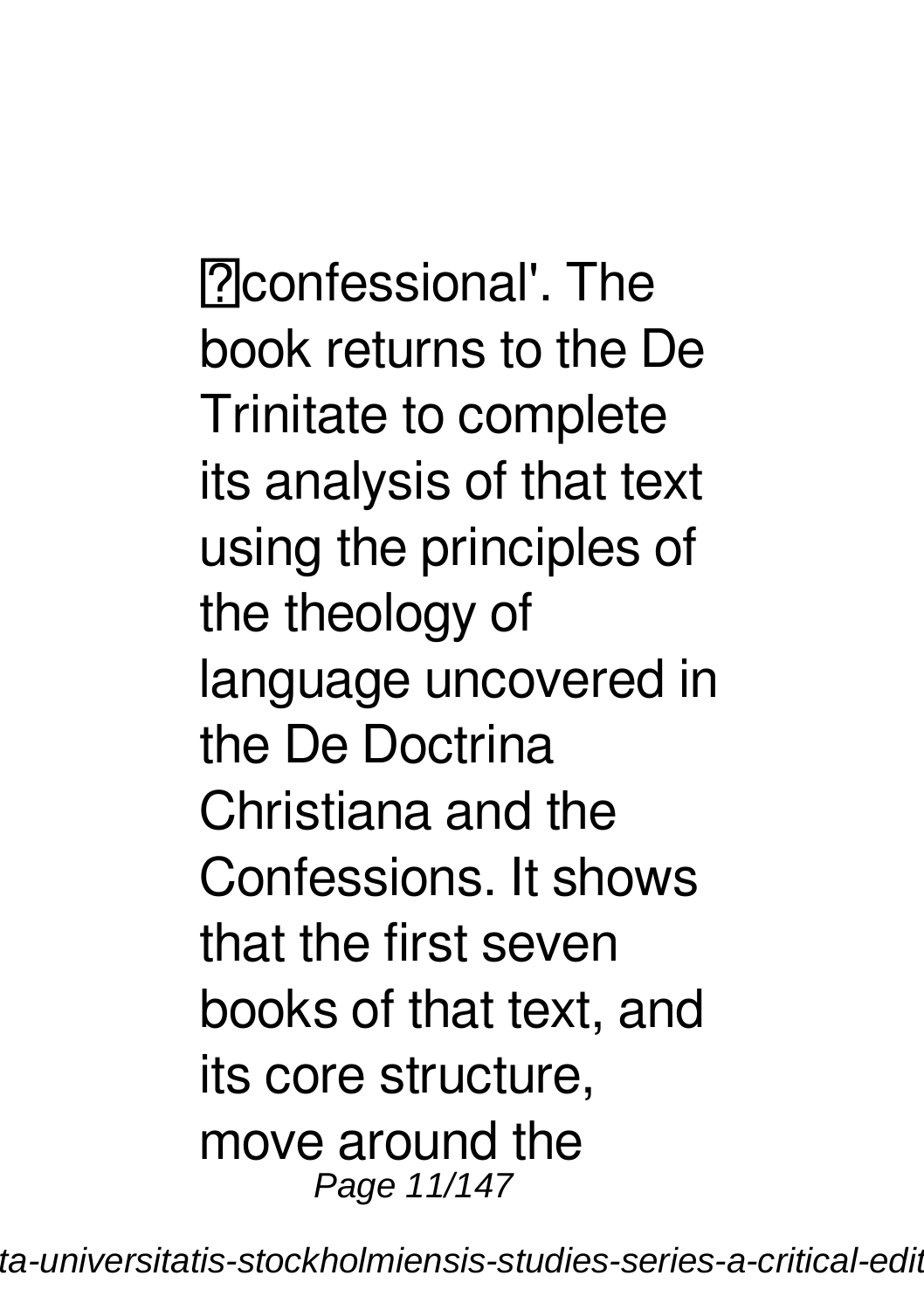principles of the theology of language that the investigation has uncovered. To this extent, theological inquiry for Augustine the human task of looking for God - is bound up primarily within the act of human speech and the social relations it helps to compose. The book closes with reflection Page 12/147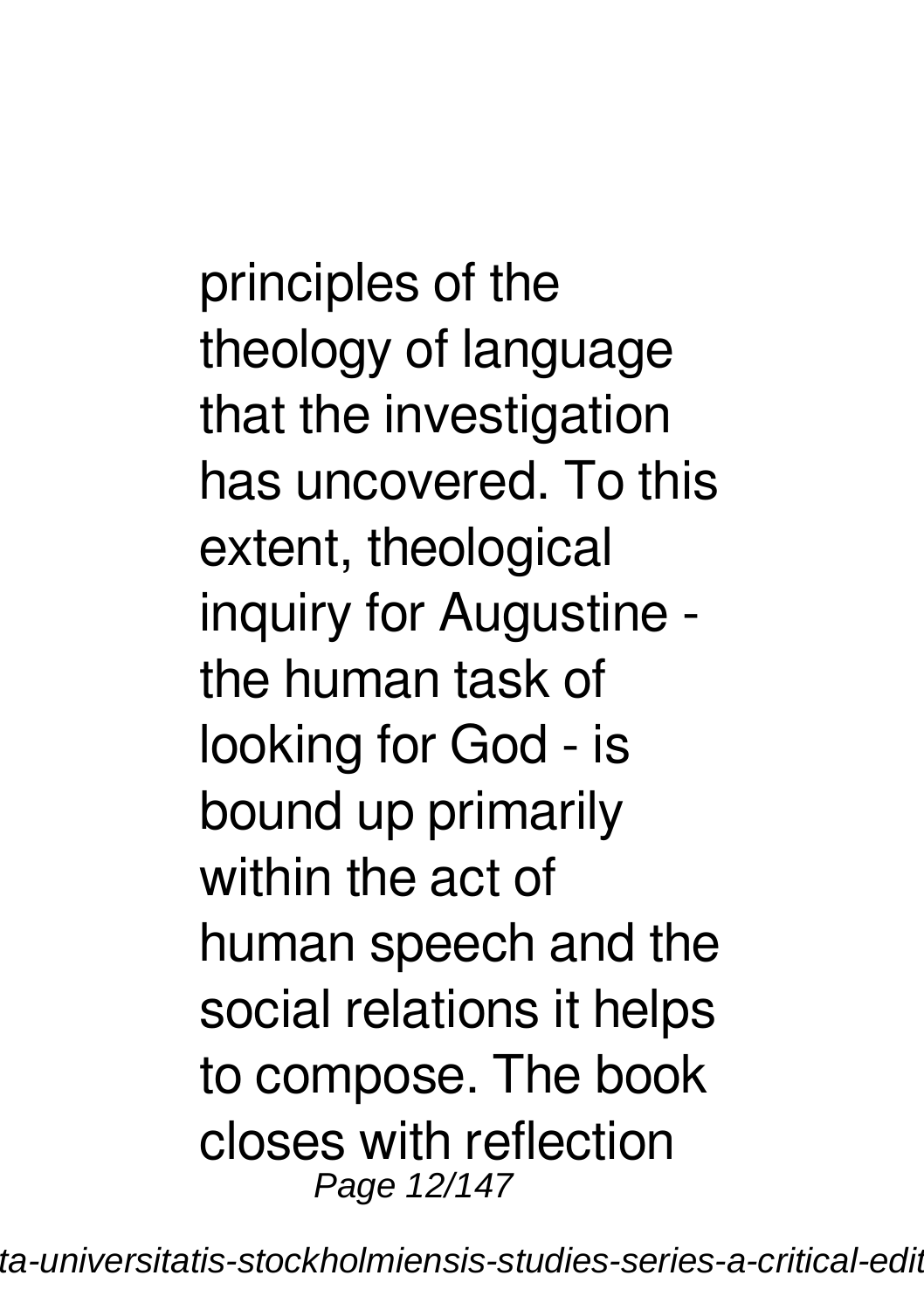on the significance of these findings for Augustinian scholarship and theological research more generally. This book investigates the role of the Latin language as a vehicle for science and learning from several angles. First, the question what was understood as Page 13/147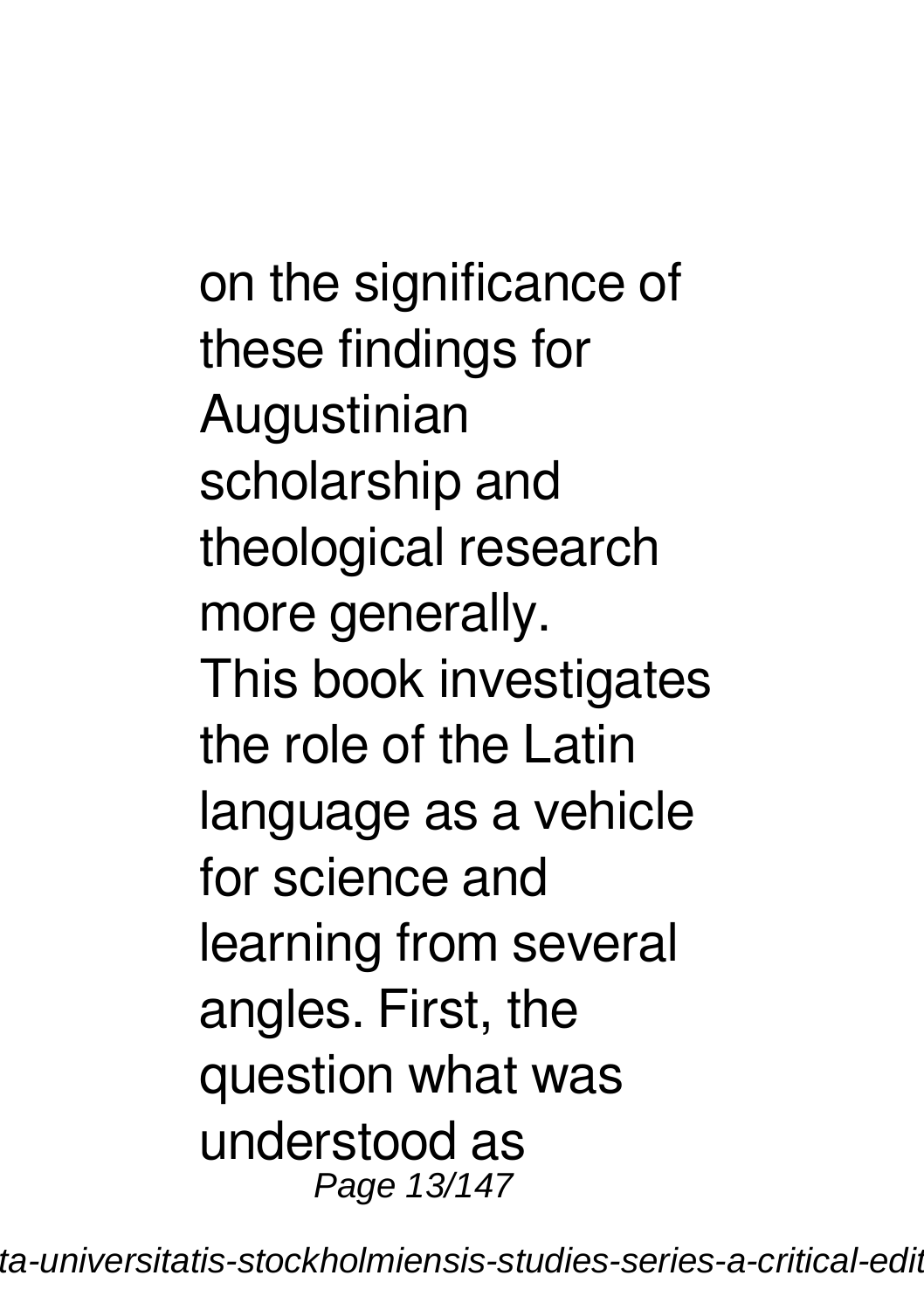'science' through time and how it is named in different languages, especially the Classical ones, is approached. Criteria for what did pass as scientific are found that point to 'science' as a kind of Greek Denkstil based on pattern-finding and their unbiased checking. In a second Page 14/147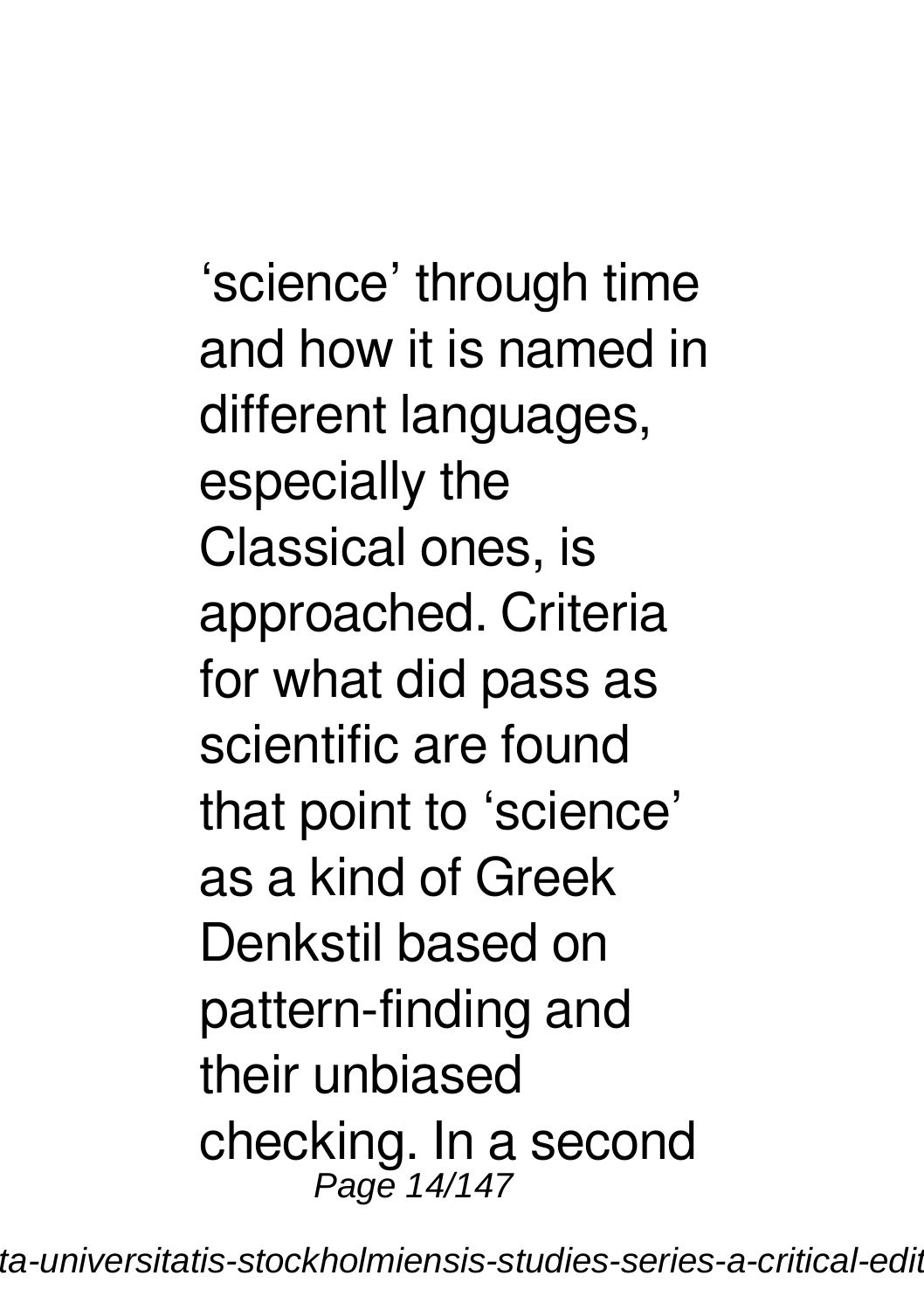part, a brief diachronic panorama introduces schools of thought and authors who wrote in Latin from antiquity to the present. Latin's heydays in this function are clearly the time between the twelfth and eighteenth centuries. Some niches where it was used longer are examined and reasons Page 15/147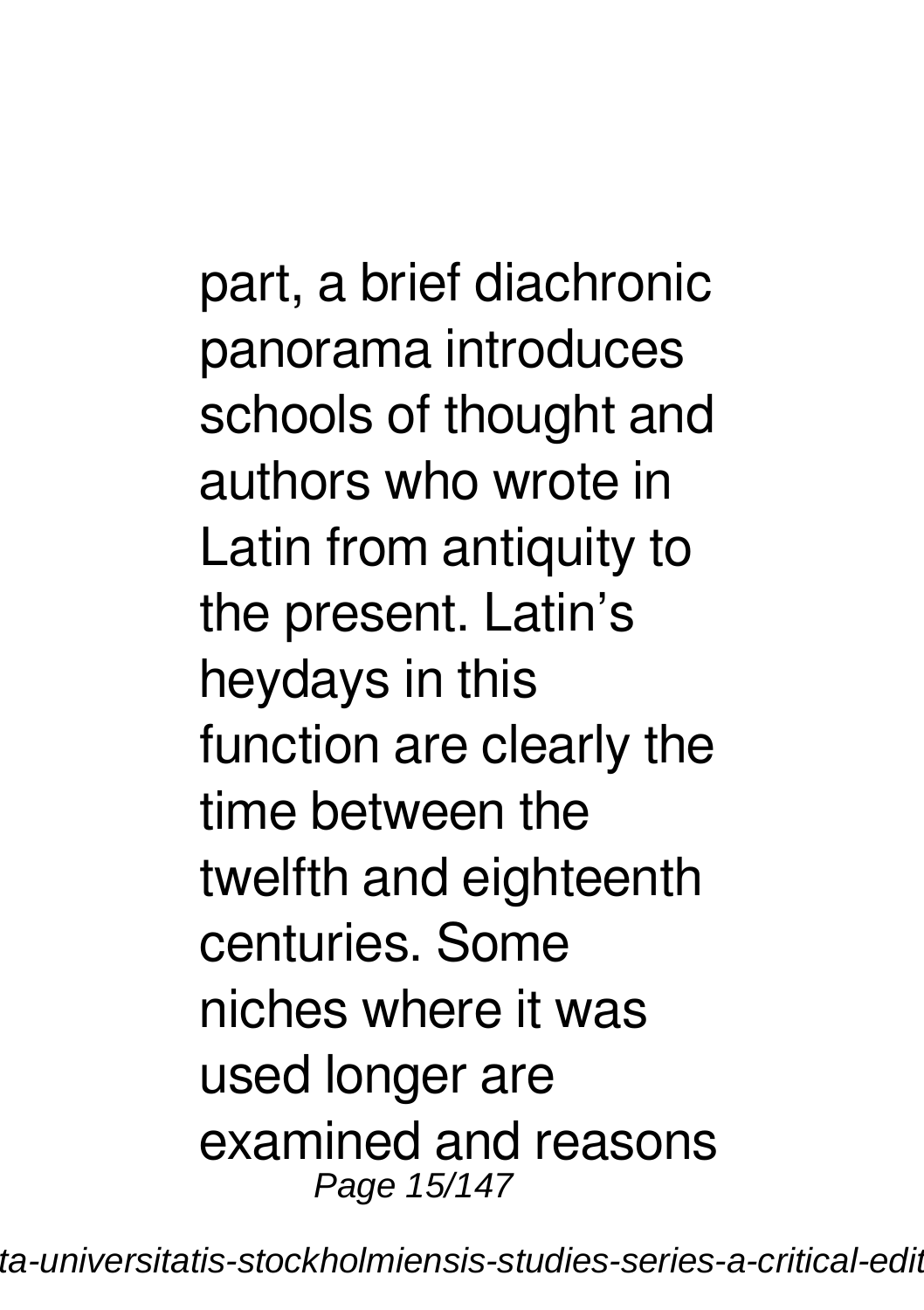sought why Latin finally lost this leadrole. A third part seeks to define the peculiar characteristics of scientific Latin using corpus linguistic approaches. As a result, several types of scientific writing can be identified. The question of how to transfer science from one linguistic medium Page 16/147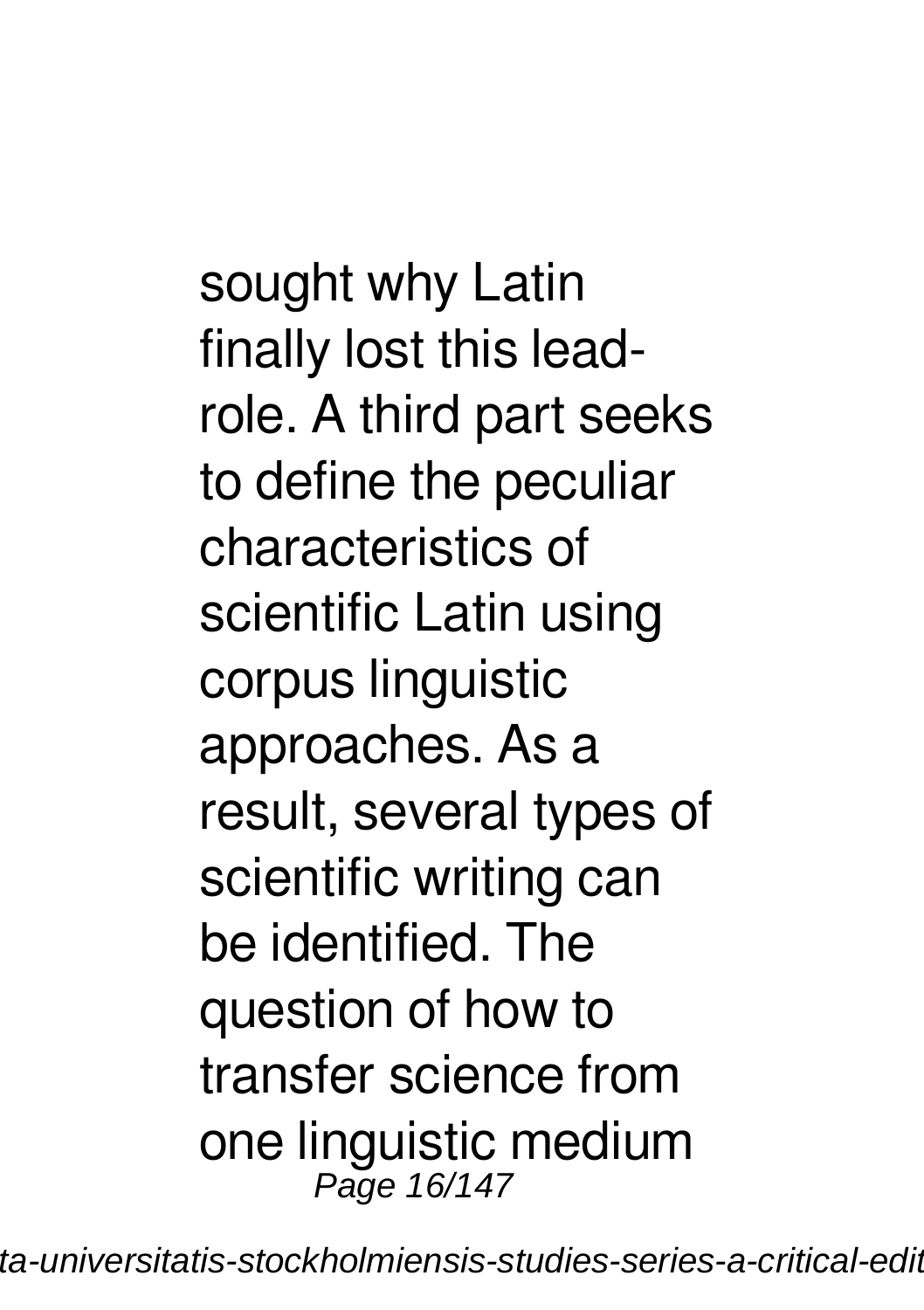to another is never far: Latin inherited this role from Greek and is in turn the ancestor of science done in the modern vernaculars. At the end of the study, the importance of Latin science for modern science in English becomes evident. Jonathan Edwards and the Trinitarian Page 17/147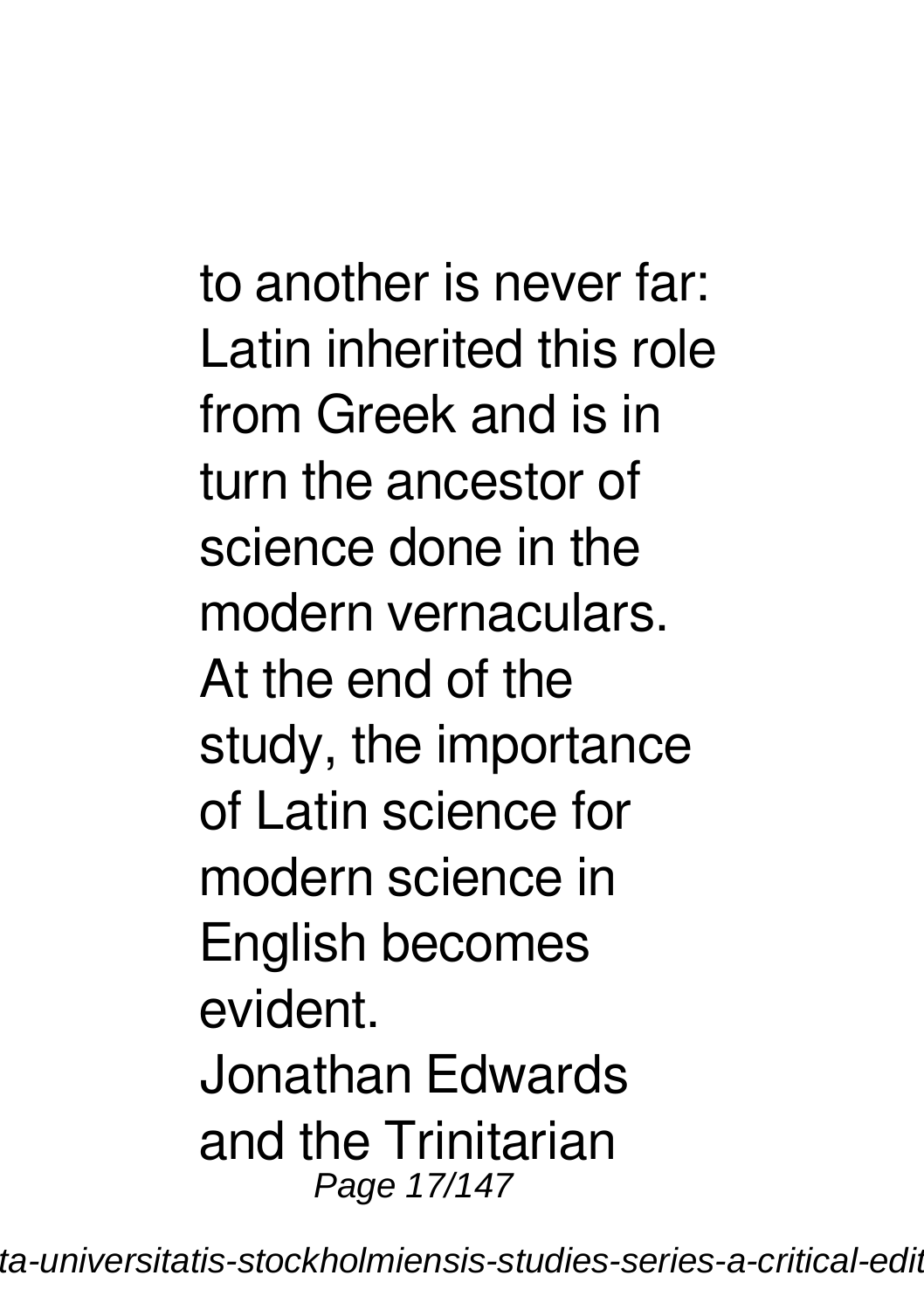Shape of Beauty De Musica Liber VI Emergence and Implications, 386-391 Augustine and the Functions of **Concupiscence** Music in Early Franciscan Thought Essays in Honour of **Ario Vanderiagt** The Poetry and Music of Science *Surveying the* Page 18/147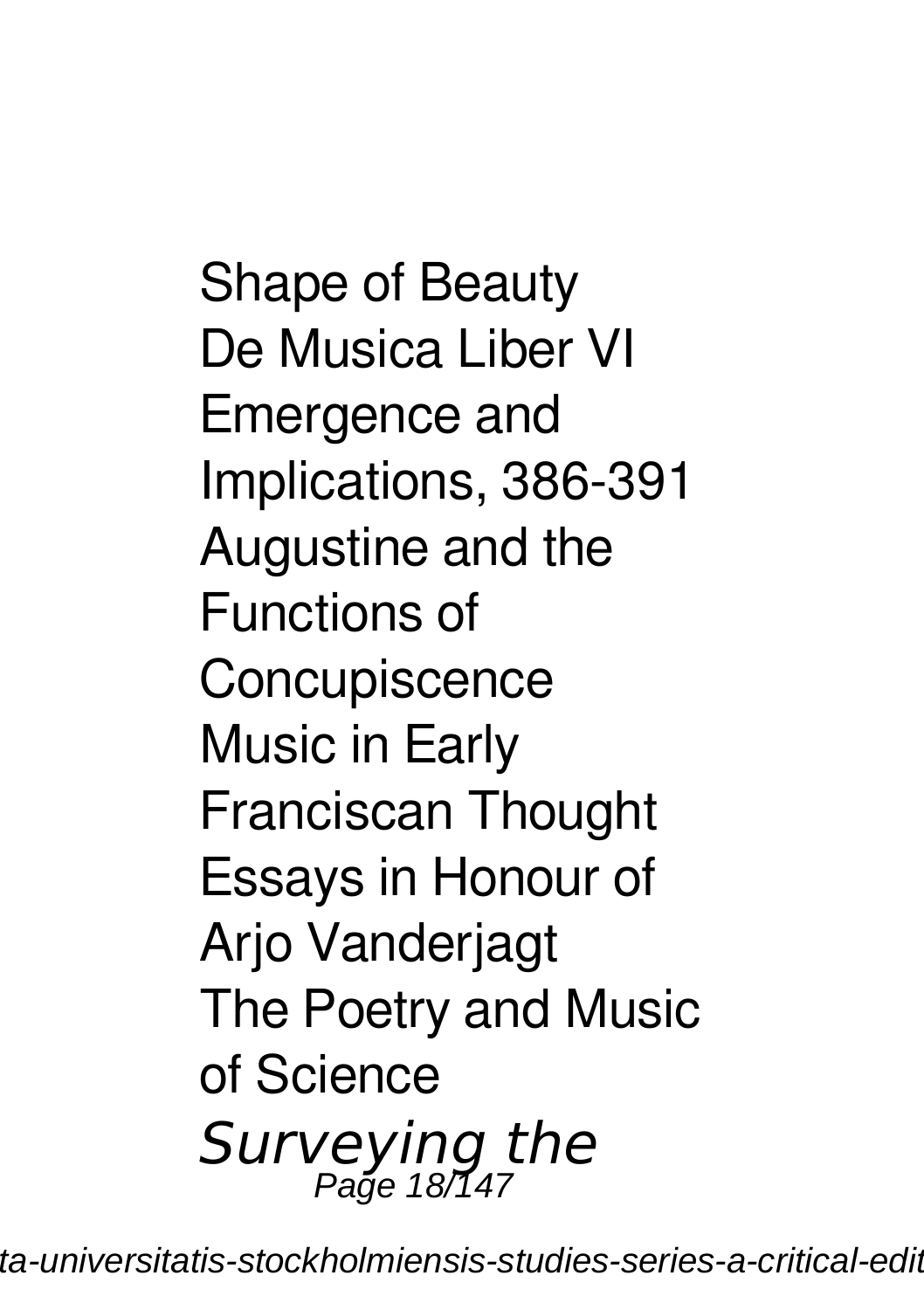*variety of ways in which written texts and oral discourse were involved in ancient religions, the contributions to this volume show that oral and written forms were intricately connected in both Greek and Roman* Page 19/147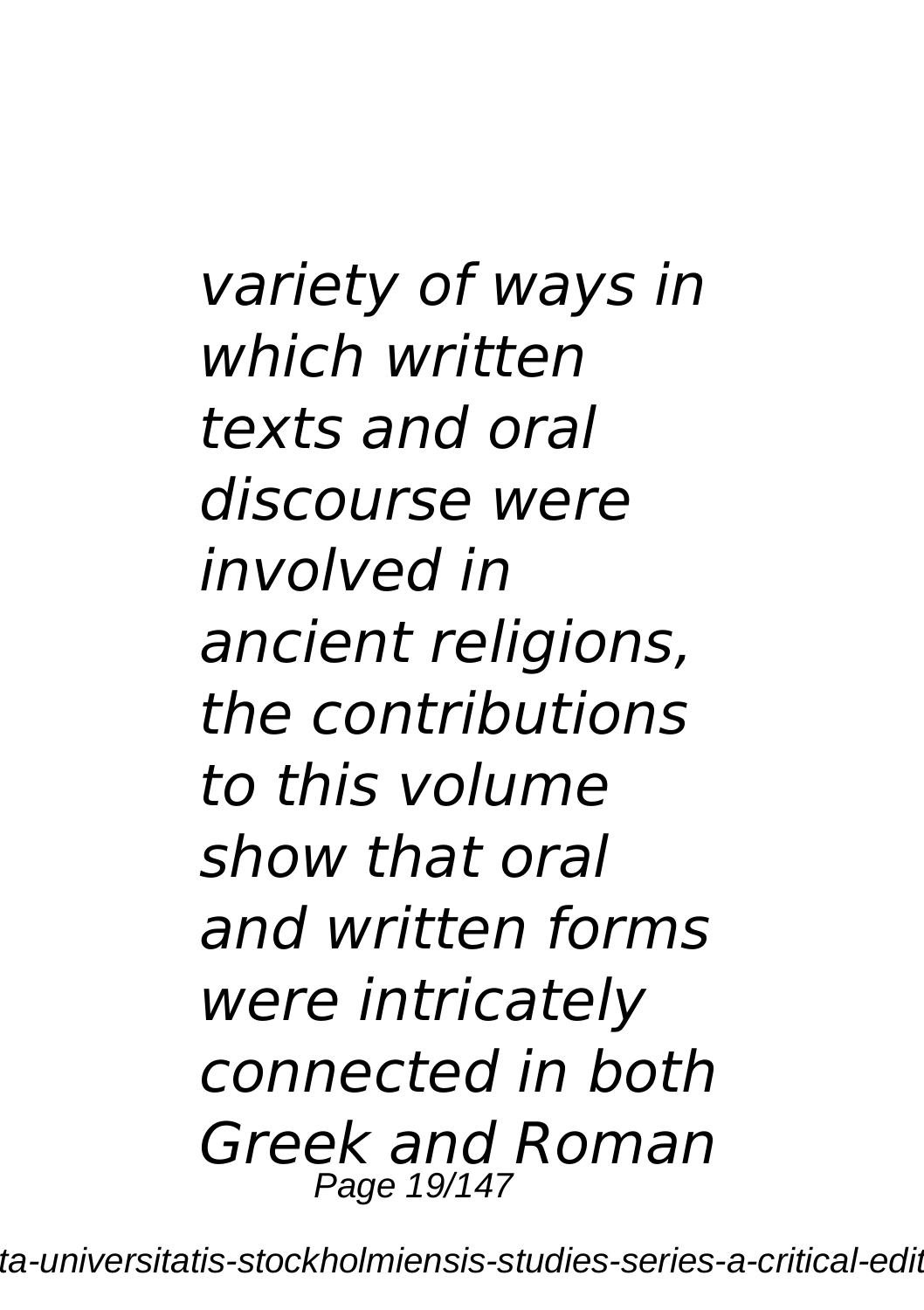*state and private religions. This is the first critical edition of all six books of Augustine's De musica. Originally meant as part of a series of treatises on the liberal arts, it is especially important* Page 20/147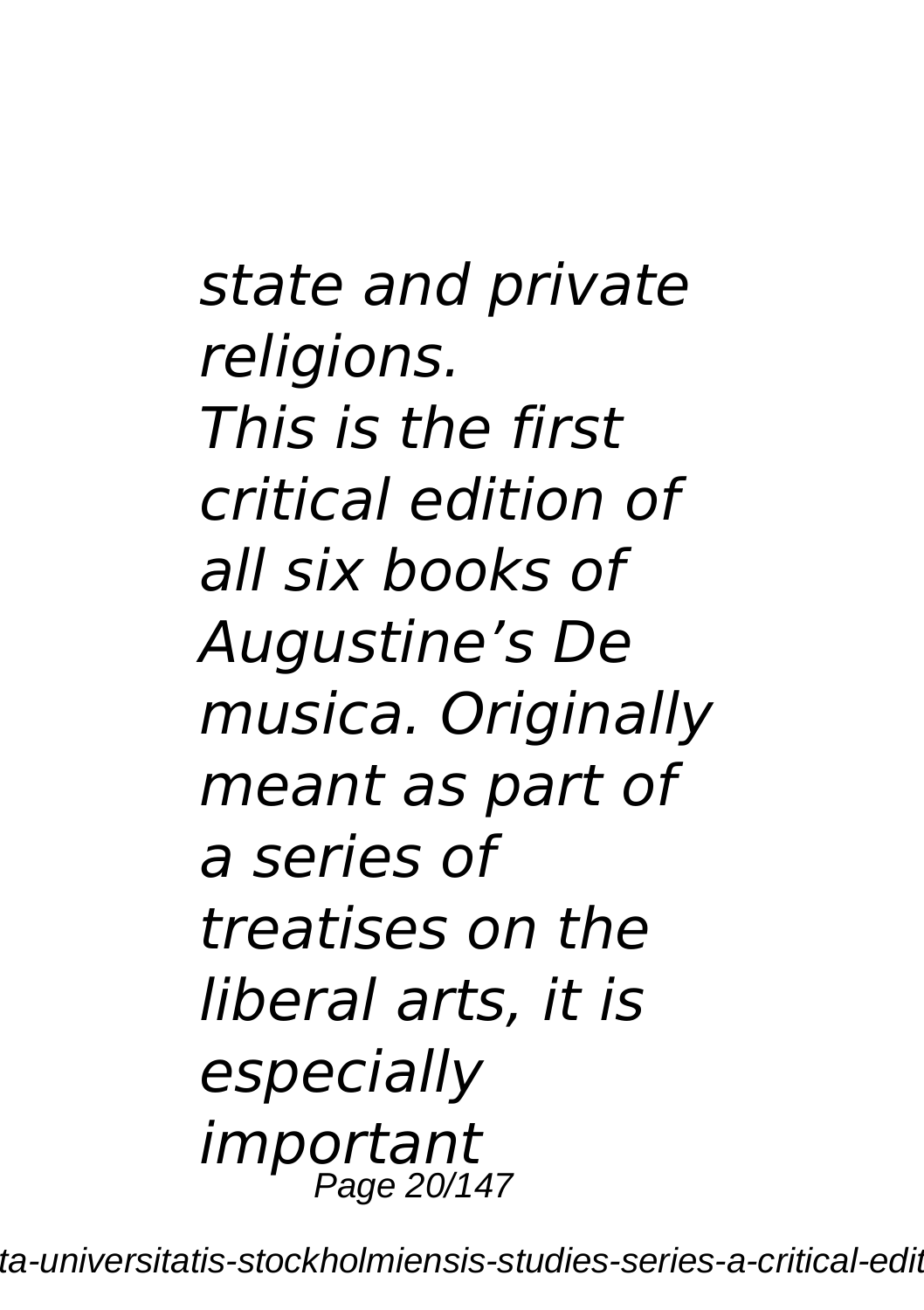*because of its presentation of metrics. Book six offers a theological discussion of perception based on the concept of numerus ("rhythm"). Thus, De musica is a fascinating document of* Page 21/147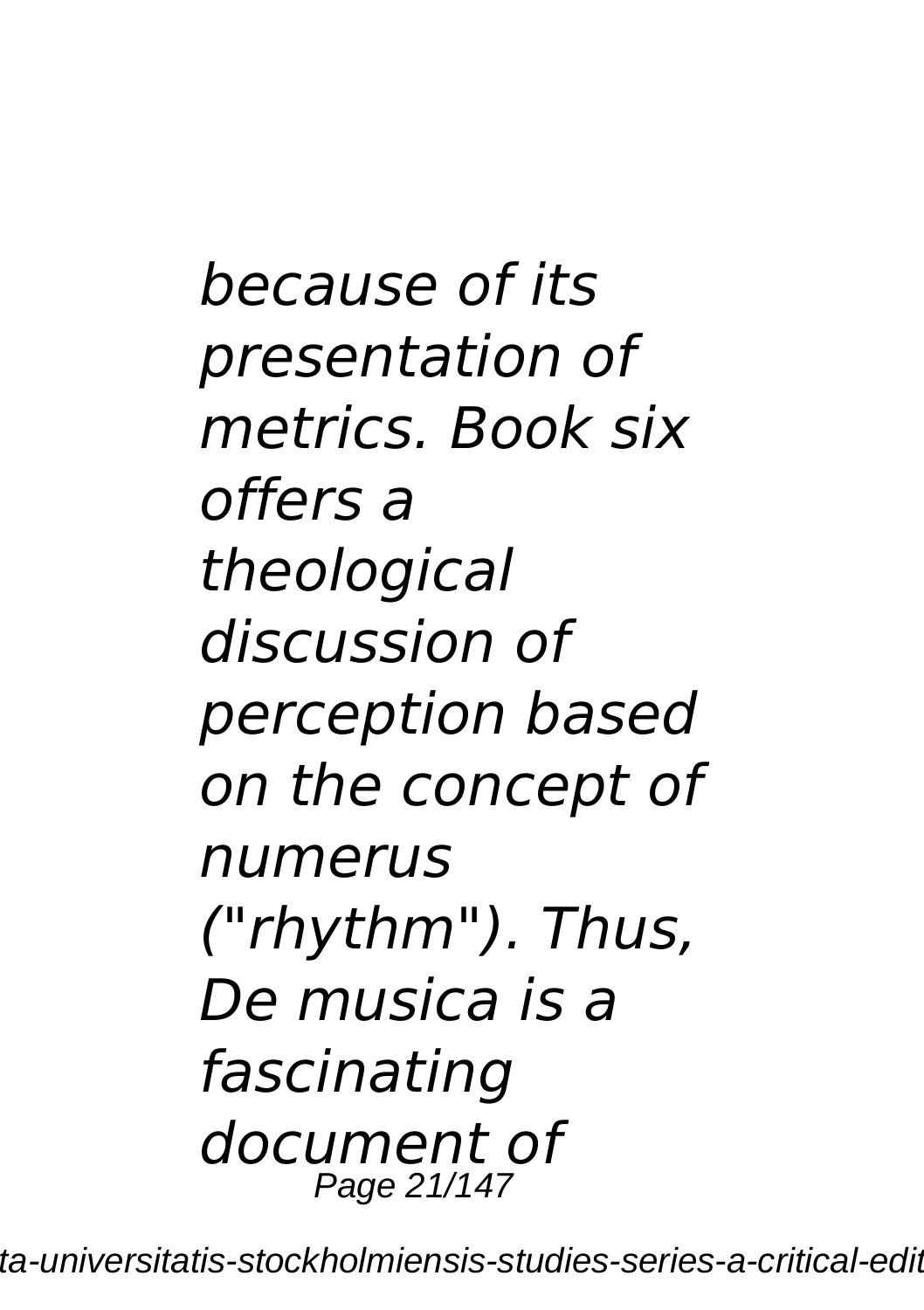*Augustine's intellectual development from secular learning to Christian philosophy. In Augustine and the Functions of Concupiscence, Timo Nisula offers a comprehensive analysis of* Page 22/147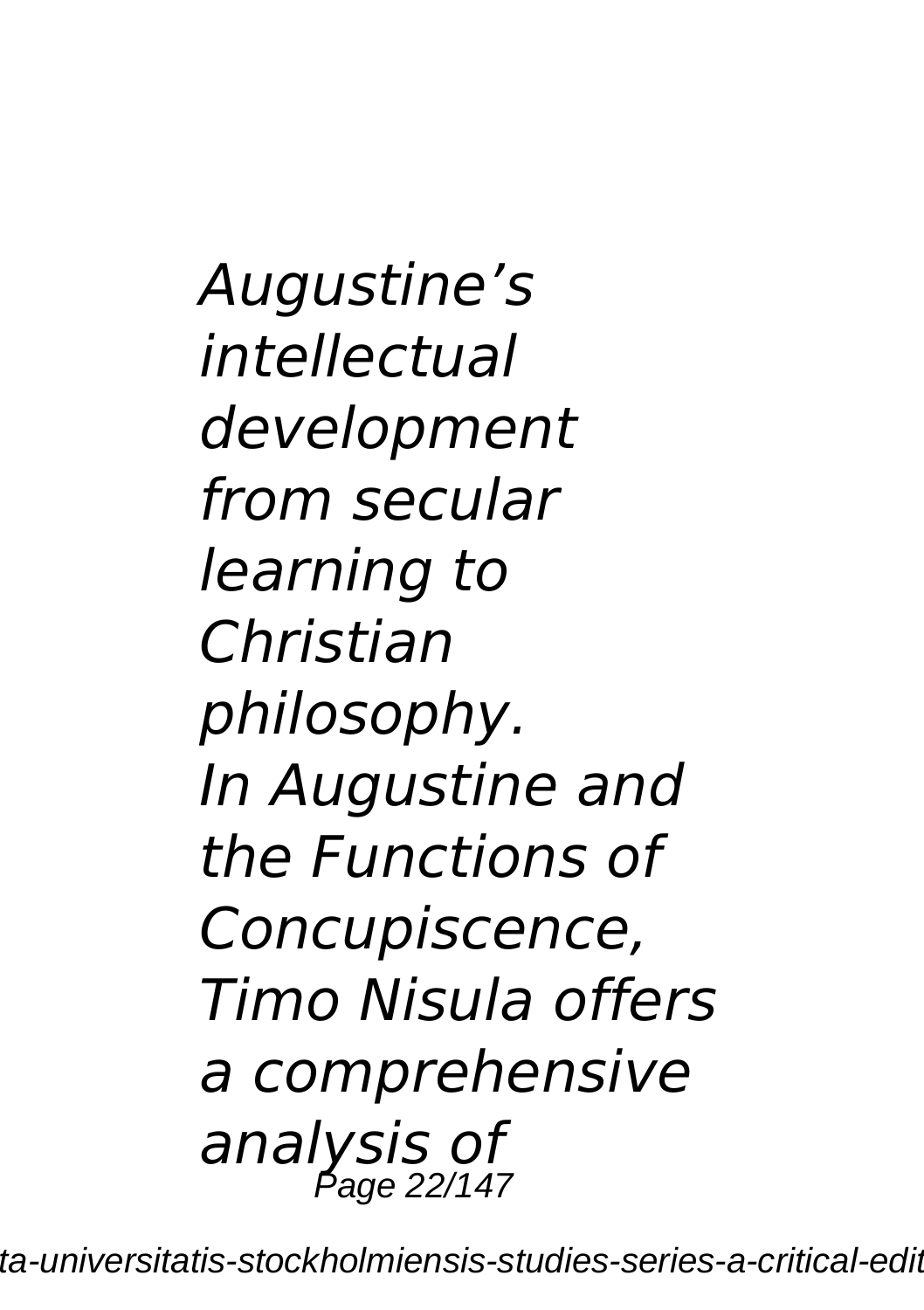*Augustine's developing views of sinful desire. The book demonstrates how and why concupiscence became such a pregnant concept in Augustine's theology and philosophy. Possidius, the* Page 23/147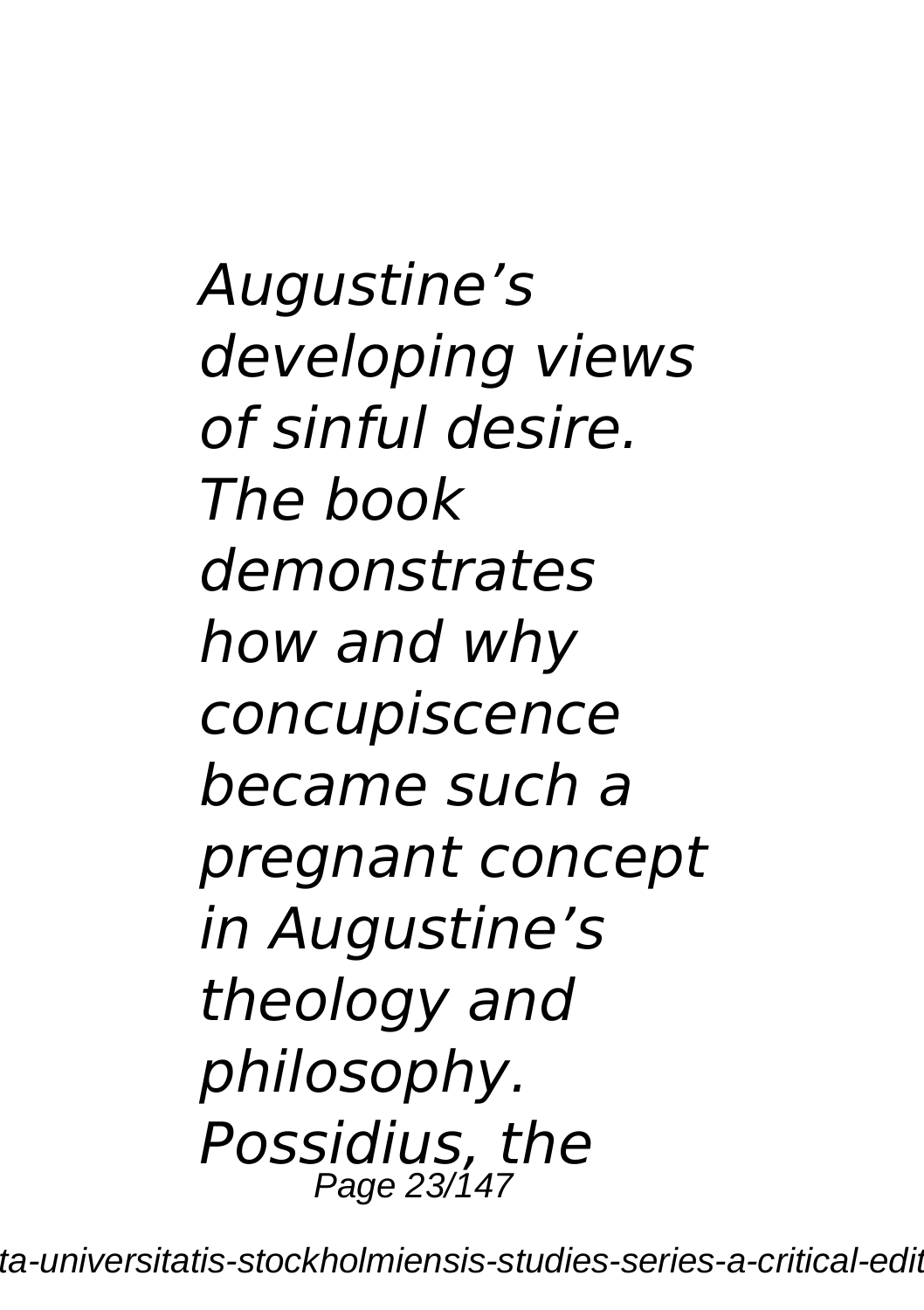*bishop of Calama, was a life-long friend of St. Augustine's and best known for writing a biography of the bishop of Hippo, the Vita Augustini. Hermanowicz analyzes both the biography and* Page 24/147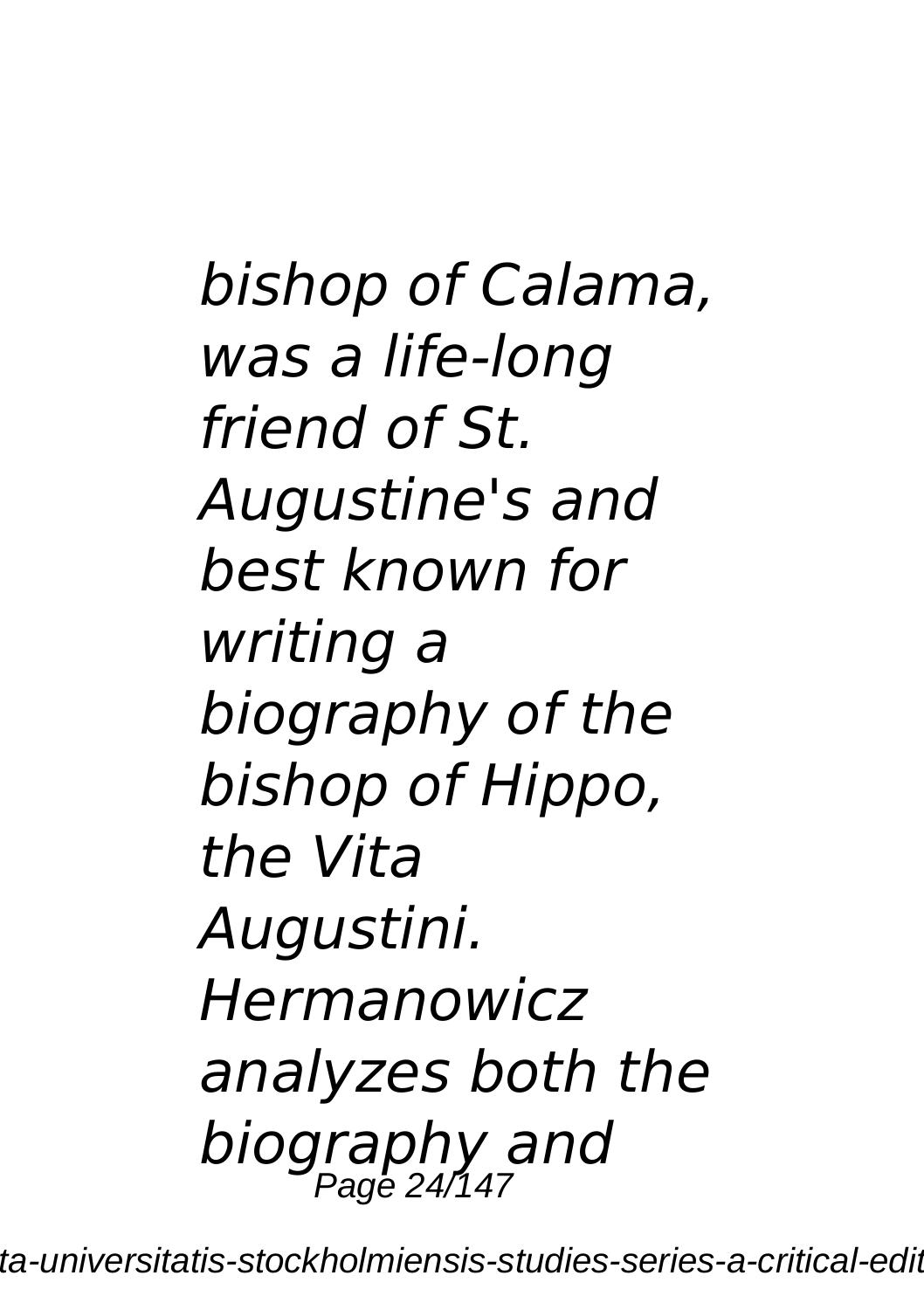*the legallyoriented career of Possidius to illustrate how active Augustine's colleagues were in soliciting imperial support against their religious competitors and* to show just how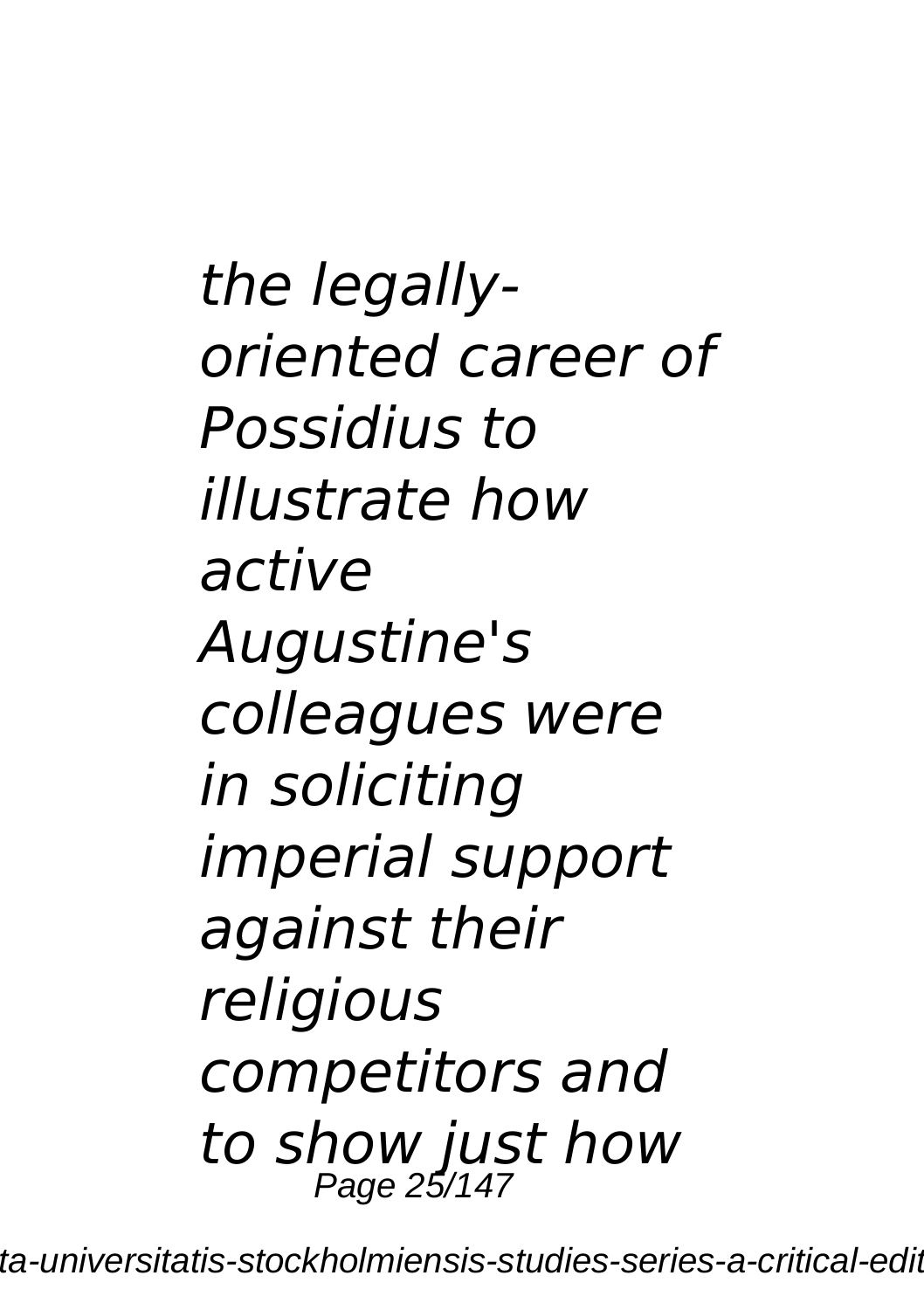*often Augustine's close friends disagreed with him on important matters of law, coercion and diplomacy. It is still widely asserted by scholars that St. Augustine dominated the theological* Page 26/147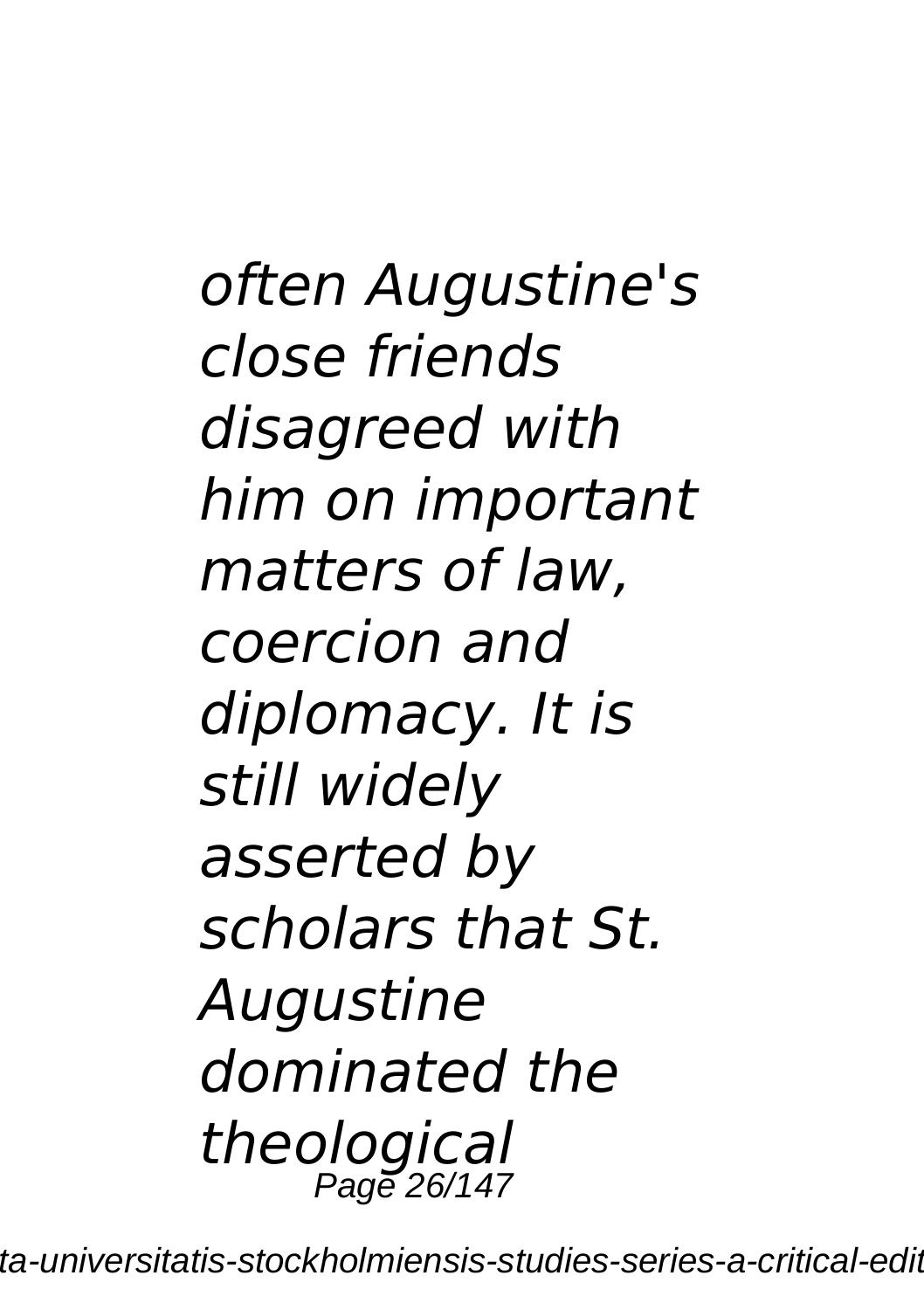*landscape of North Africa, but this engaging study demonstrates how often he was, in fact, singular and isolated in his beliefs. Intermediality, Transmediality and Reception Rethinking* Page 27/147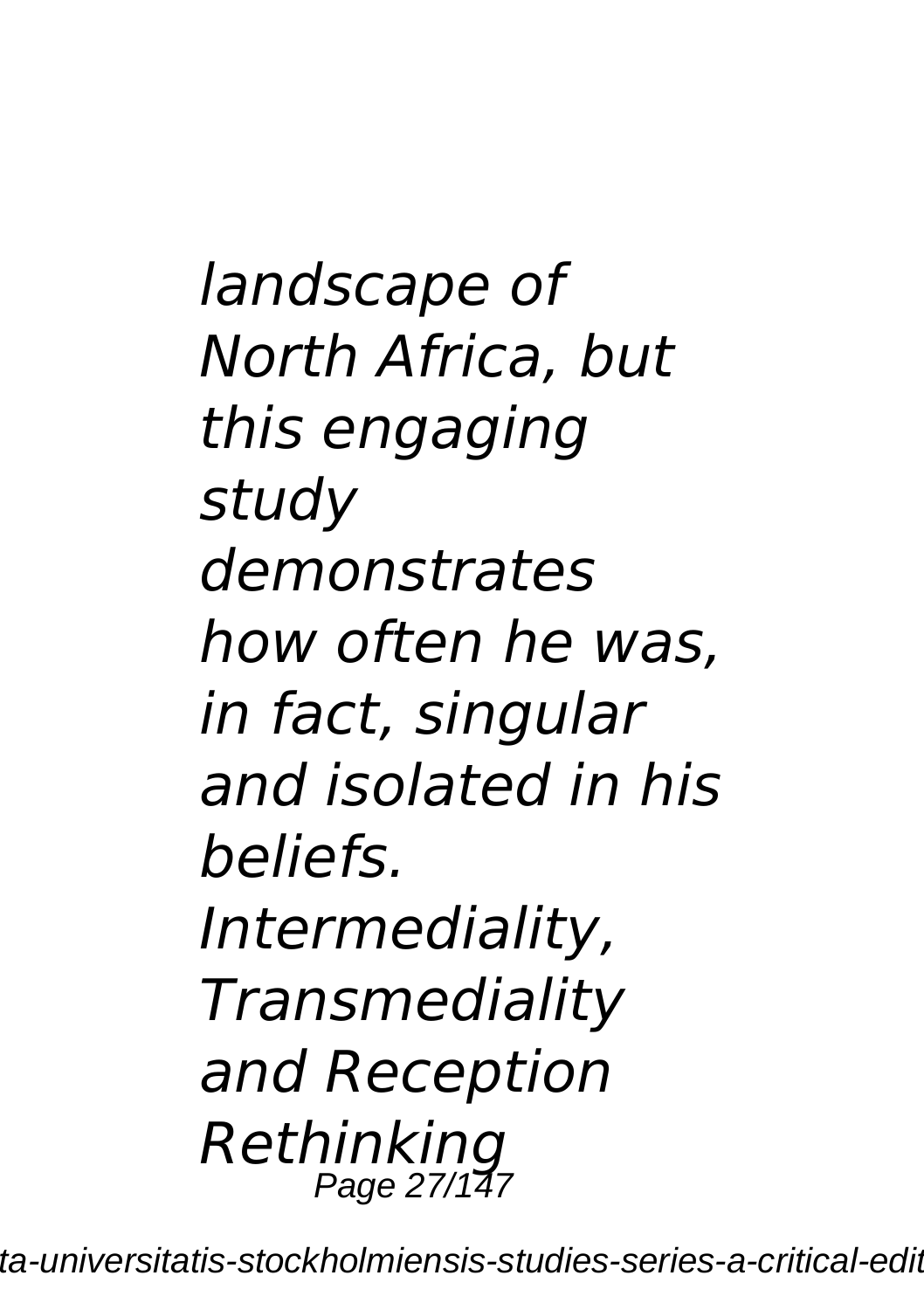*Augustine's Early Theology Encyclopedia of Medieval Philosophy Metaphysics and Hermeneutics in the Medieval Platonic Tradition Memory in Augustine's Theological Anthropology* Page 28/147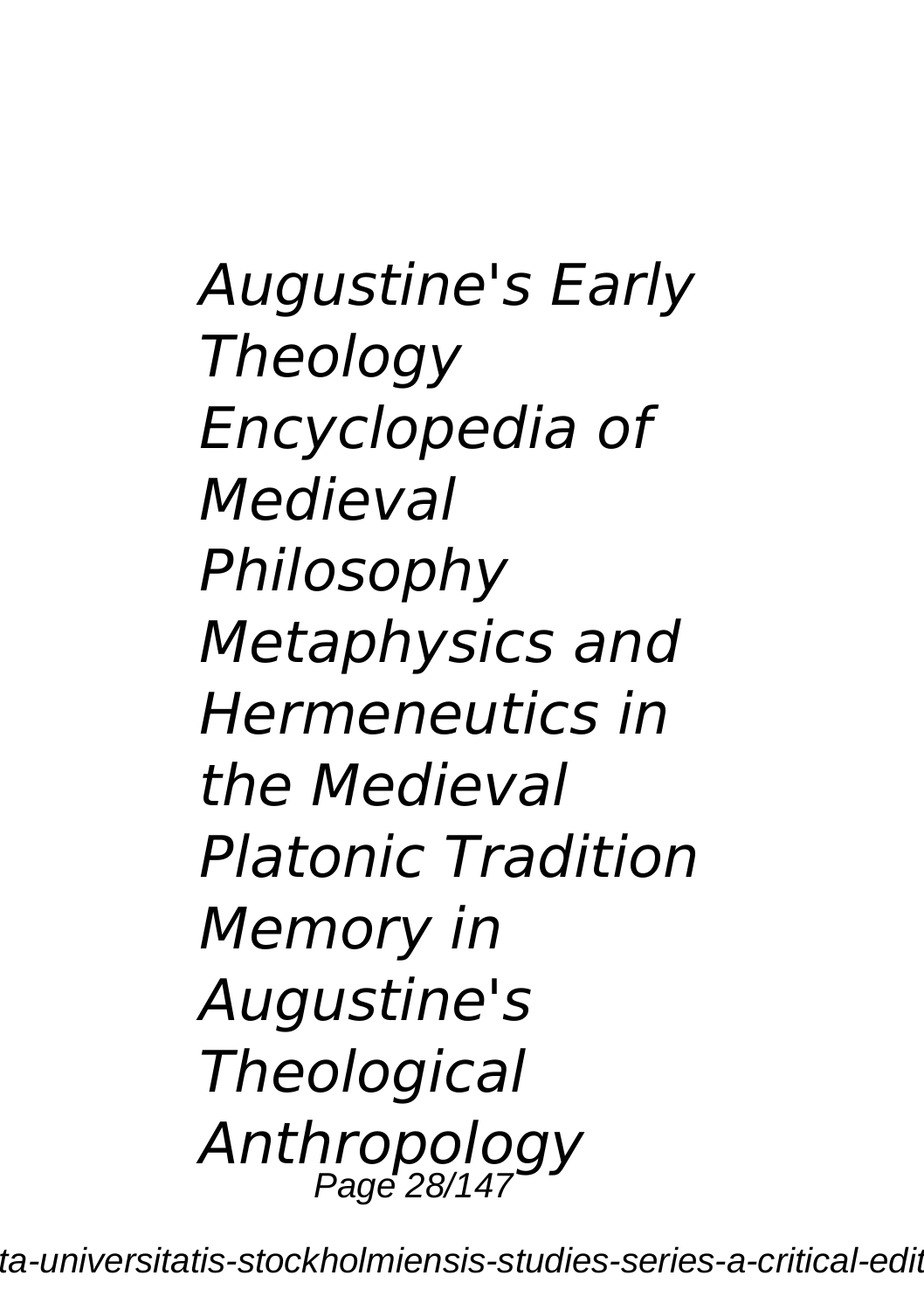*De temporum ratione Possidius of Calama* Sobre la música enfoca la música desde la perspectiva neoplatónica, y la concibe como una de las disciplinas capaces de conducir a la contemplación filosófica y a la

Page 29/147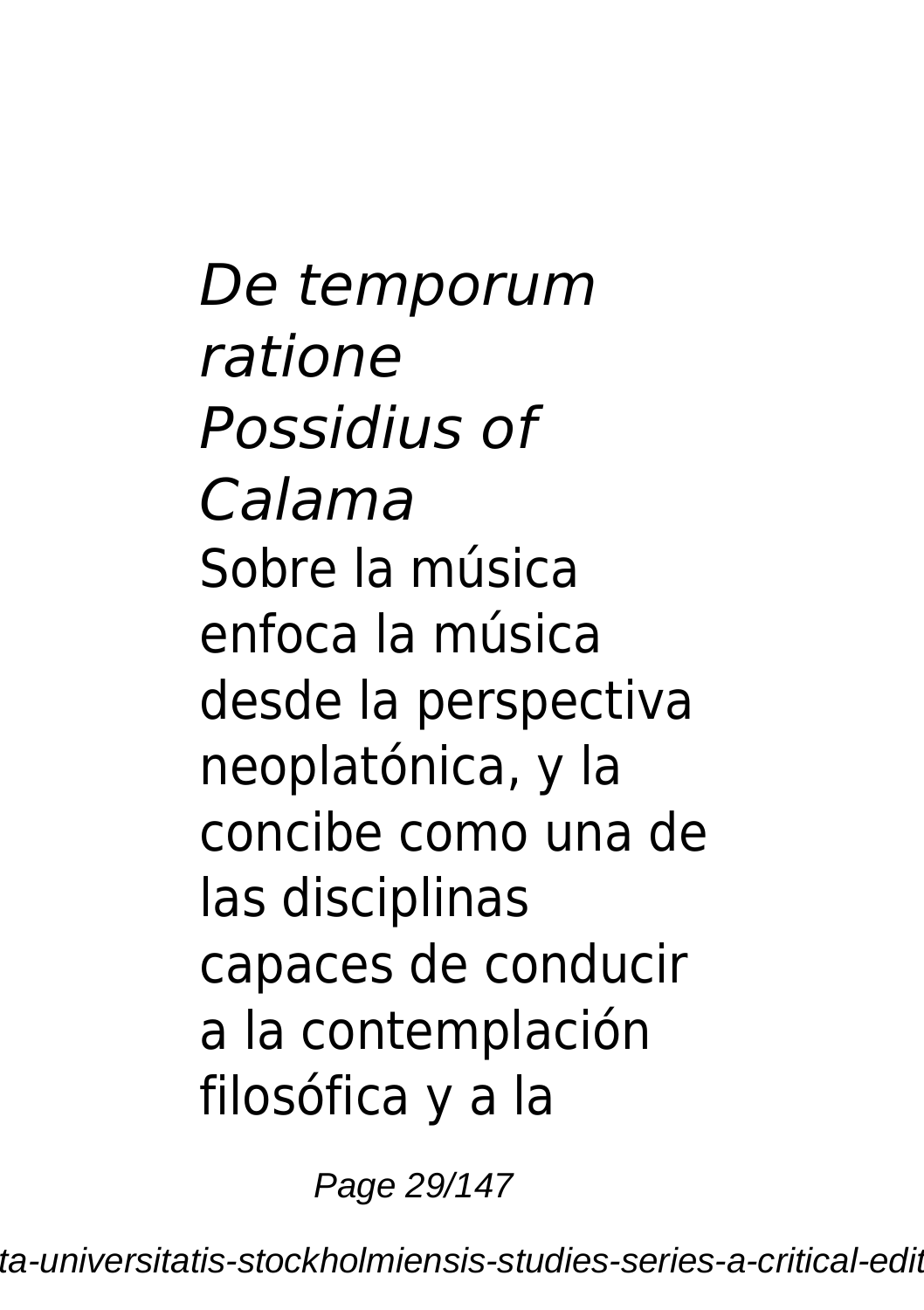teología. El De musica, libri sex de san Agustín es uno de los diálogos filosóficos que escribió mientras se preparaba para recibir el bautismo. Comenzado en Milán, probablemente en el 387, fue acabado años más tarde, a su regreso a África, antes de su Page 30/147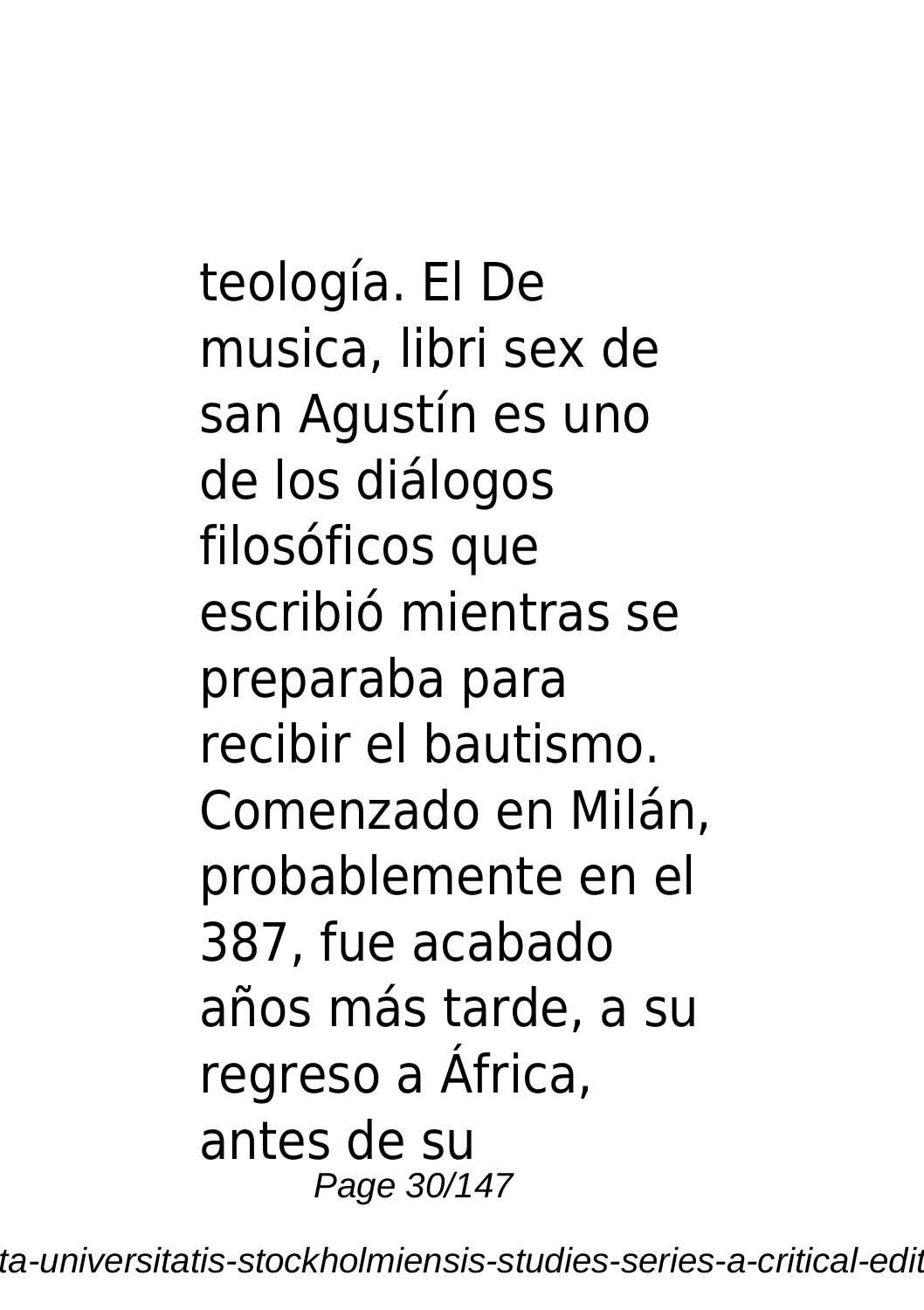ordenación sacerdotal en el 391. Se trata de un diálogo de inspiración neoplatónica en el que se concibe la música como una de las disciplinas que conducen a la contemplación filosófica y, en último término, a la teología. En su original combinación Page 31/147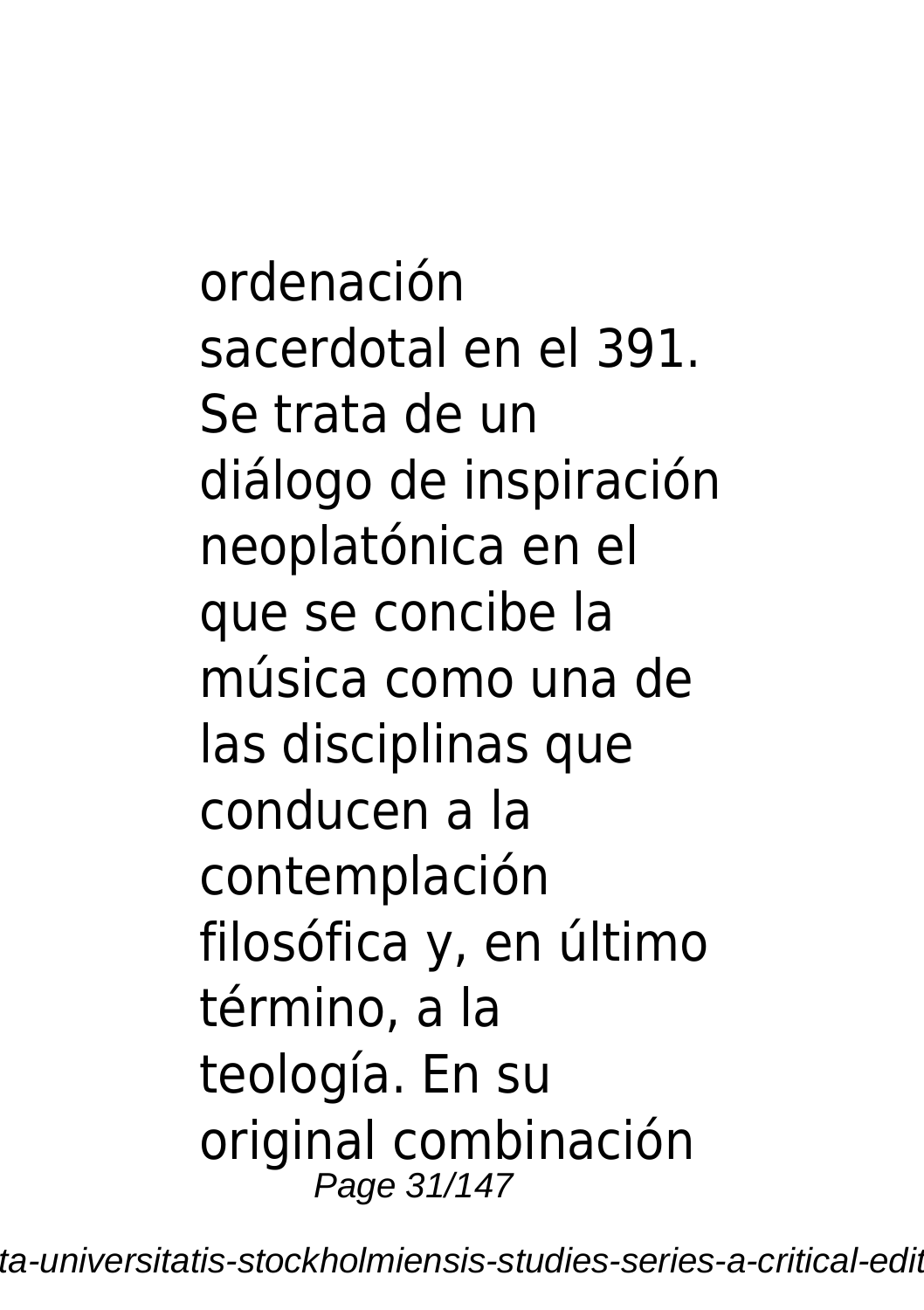de doctrina tradicional y posiciones individuales, constituye uno de los eslabones más importantes en la cadena de transición de la filosofía antigua, pitagóricoplatónica, al mundo medieval cristiano. Agustín de Hipona, San Agustín, (c. Page 32/147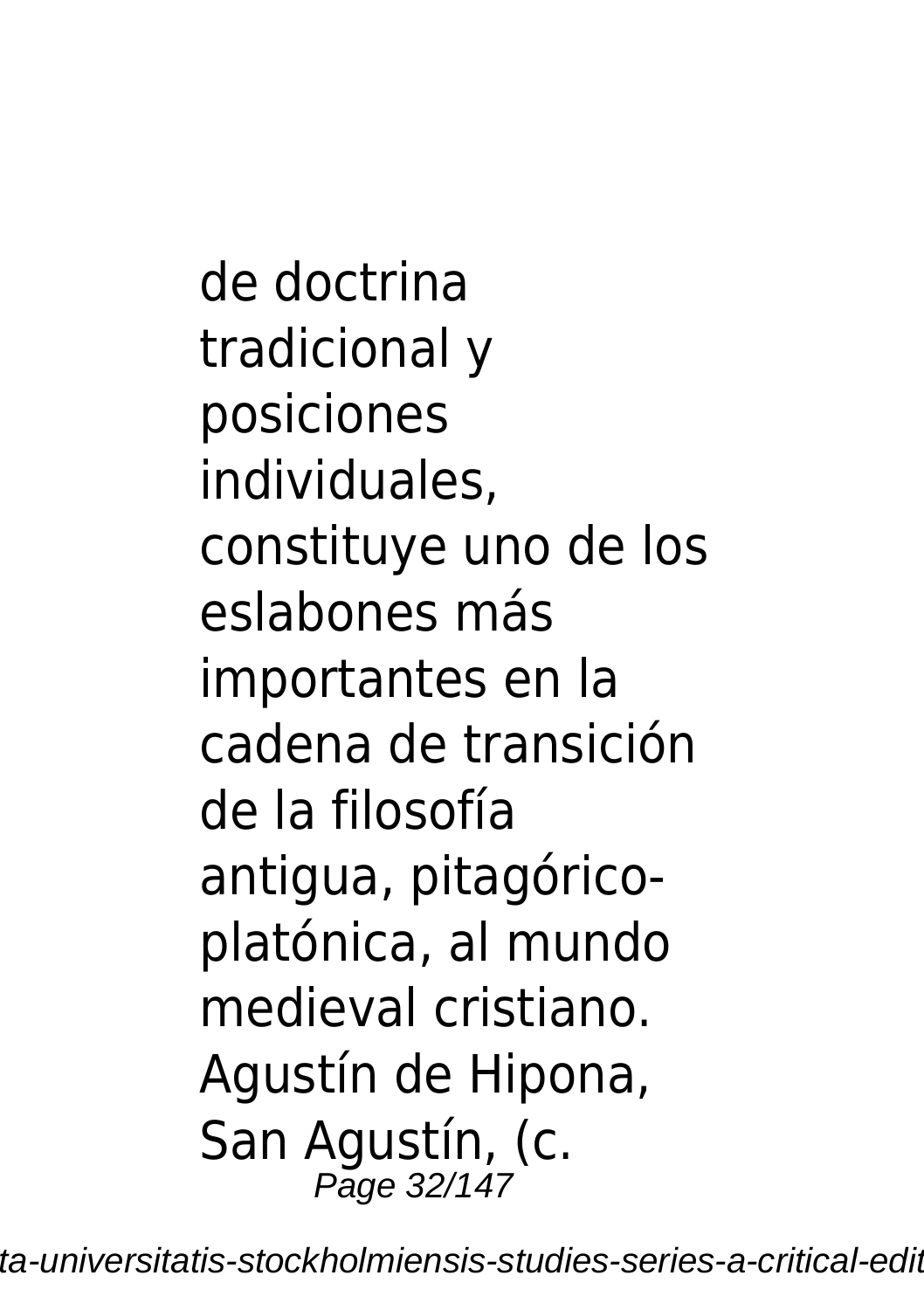354-430) es una de las personalidades más fascinantes y complejas de la historia del cristianismo. Durante su juventud en el norte de África, perteneció a la secta maniquea, que aunaba cristianismo, gnosticismo e influencias persas, y desde allí inició un Page 33/147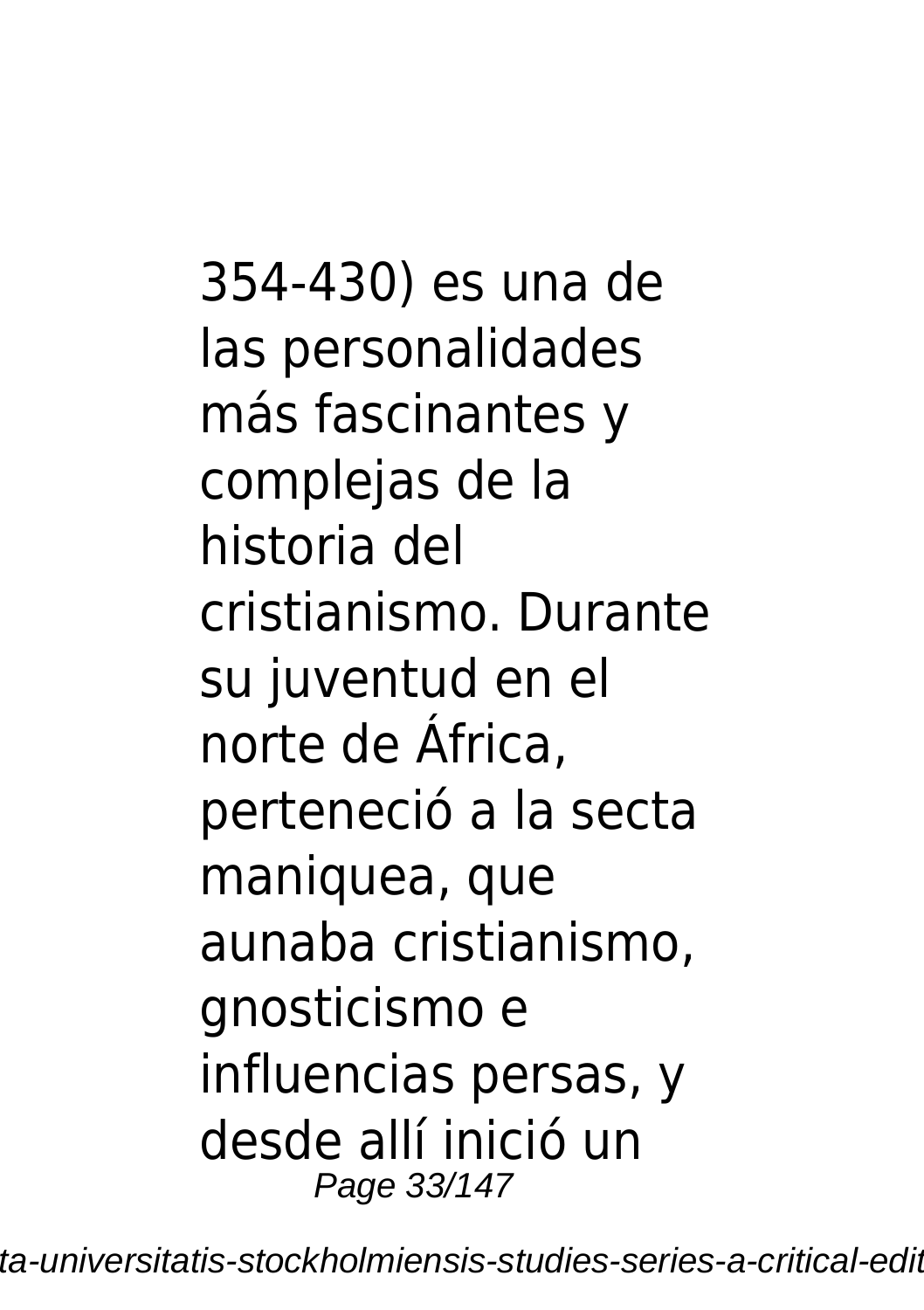periplo vital e intelectual que le condujo a Italia, al escepticismo y al neoplatonismo, hasta que en Mediolano (Milán) en el año 386, bajo el influjo de san Ambrosio, encontró la síntesis de neoplatonismo y cristianismo que le convertiría en el más influyente pensador Page 34/147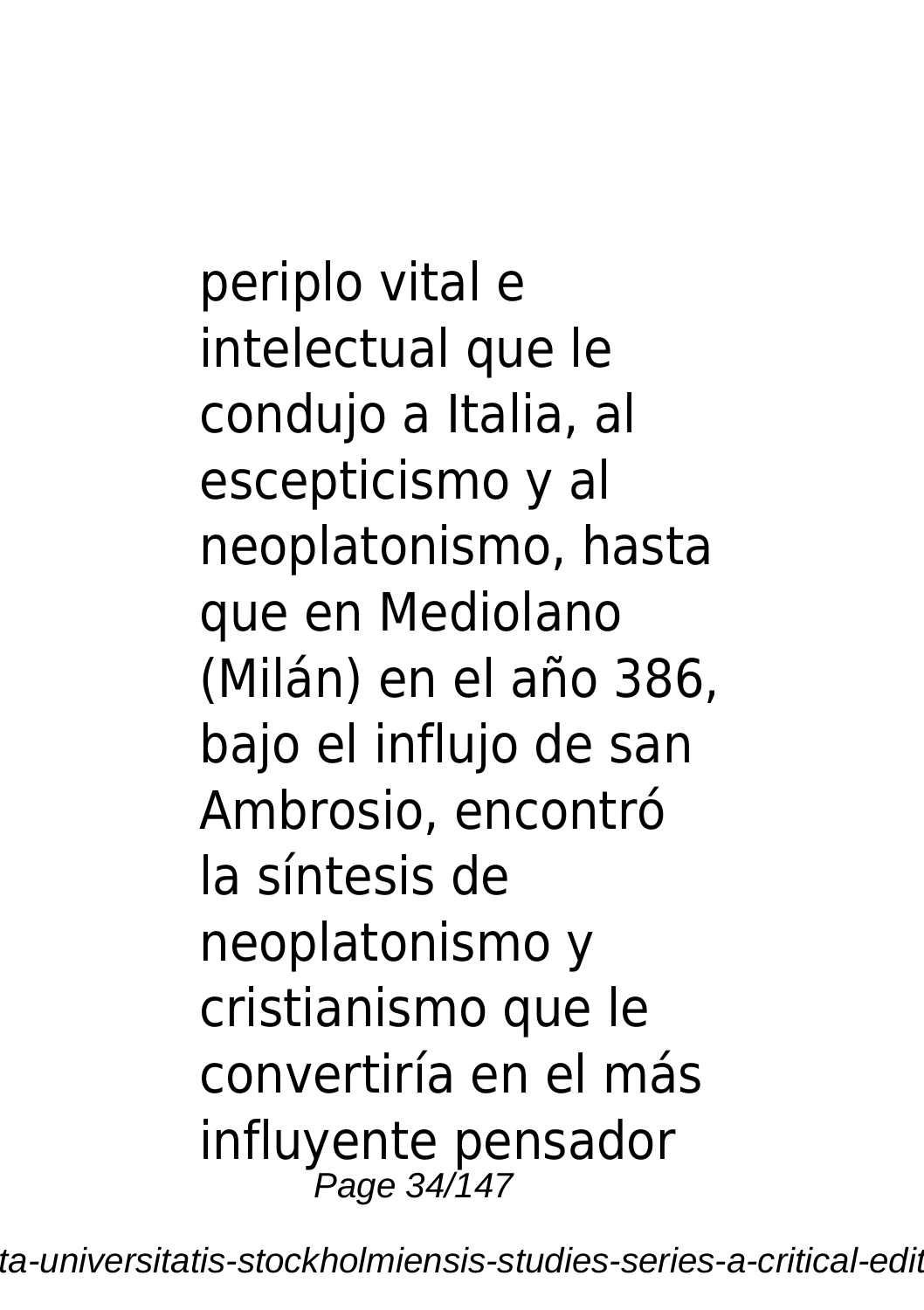cristiano hasta la Escolástica medieval. Se bautizó en 387, en 391 entró en un monasterio y en 396 fue ordenado obispo de Hipona. The nature and development of Augustine's understanding of the church between his conversion (386) and his forced entry into Page 35/147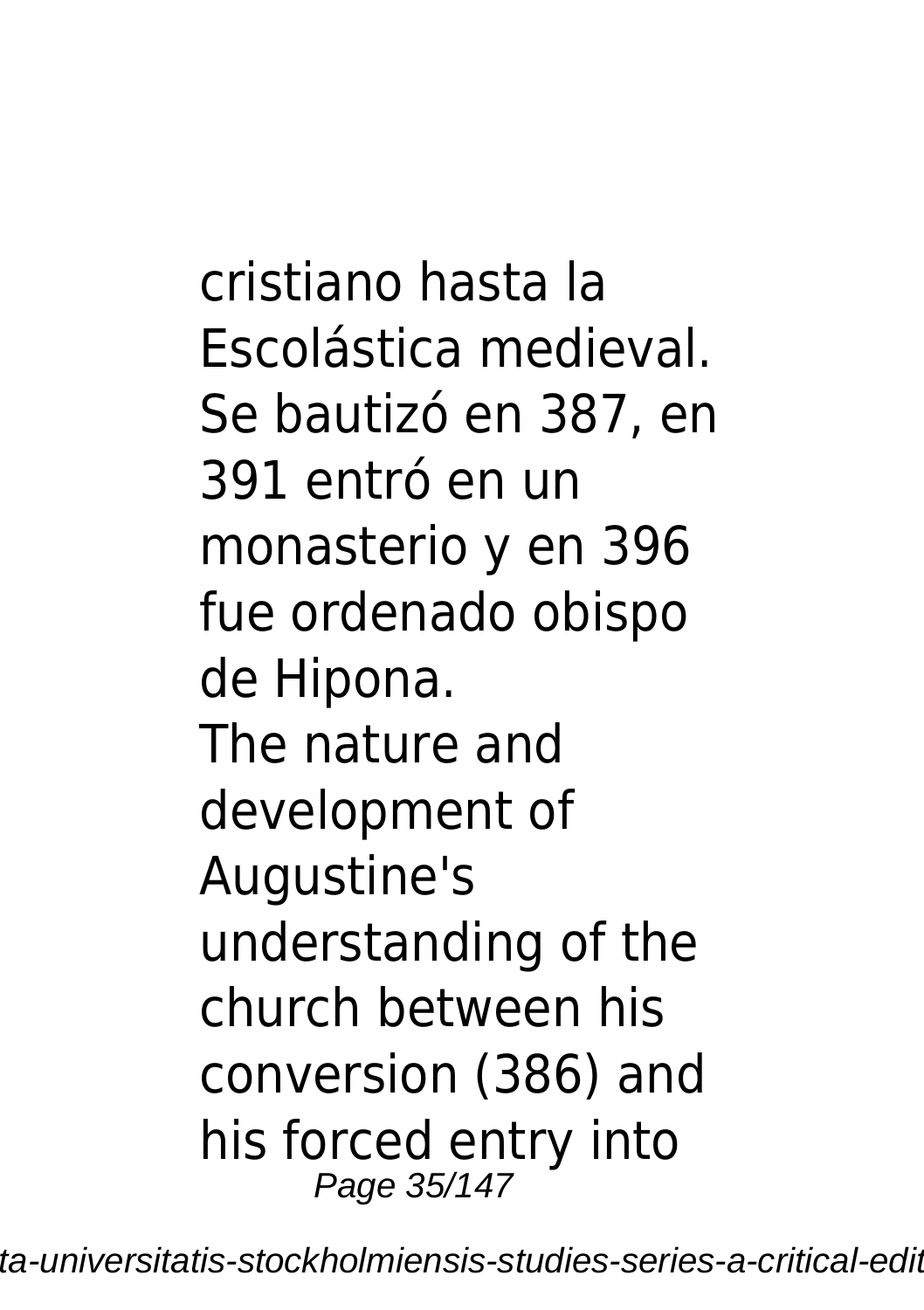the clergy (391) provides an essential lens to understanding this seminal period of transition and the foundations of his future ecclesial contributions. Even so, most studies of Augustine's ecclesiology bypass this period, starting with the clerical Augustine (post 391). Page 36/147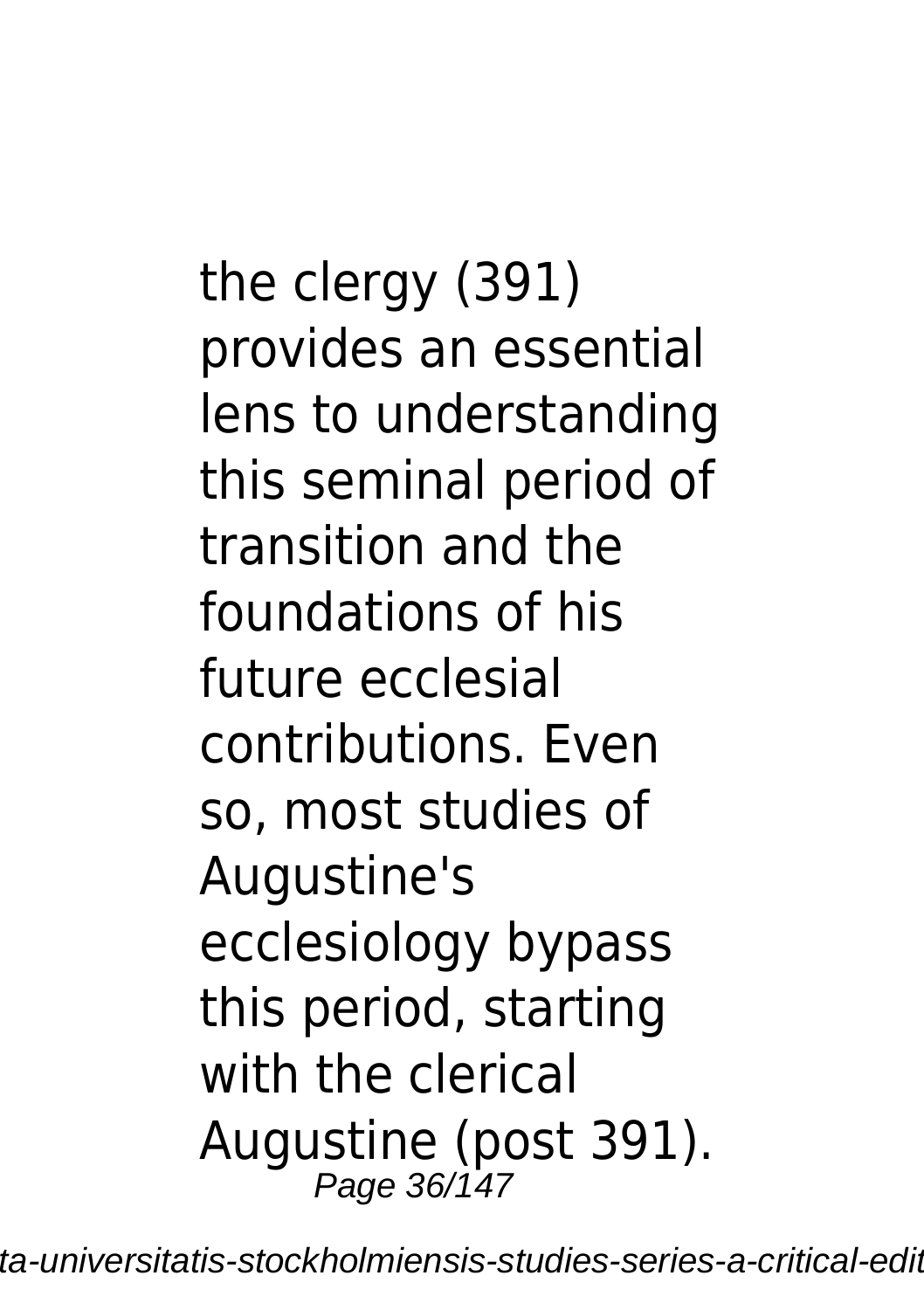In fact, research on the 'young' Augustine and the Confessions too often stalls over debates between his neo-Platonic or Christian orientation, focusing on dichotomies in Augustine or an individualistic Augustine too rigidly labeled. This book helps fill these gaps Page 37/147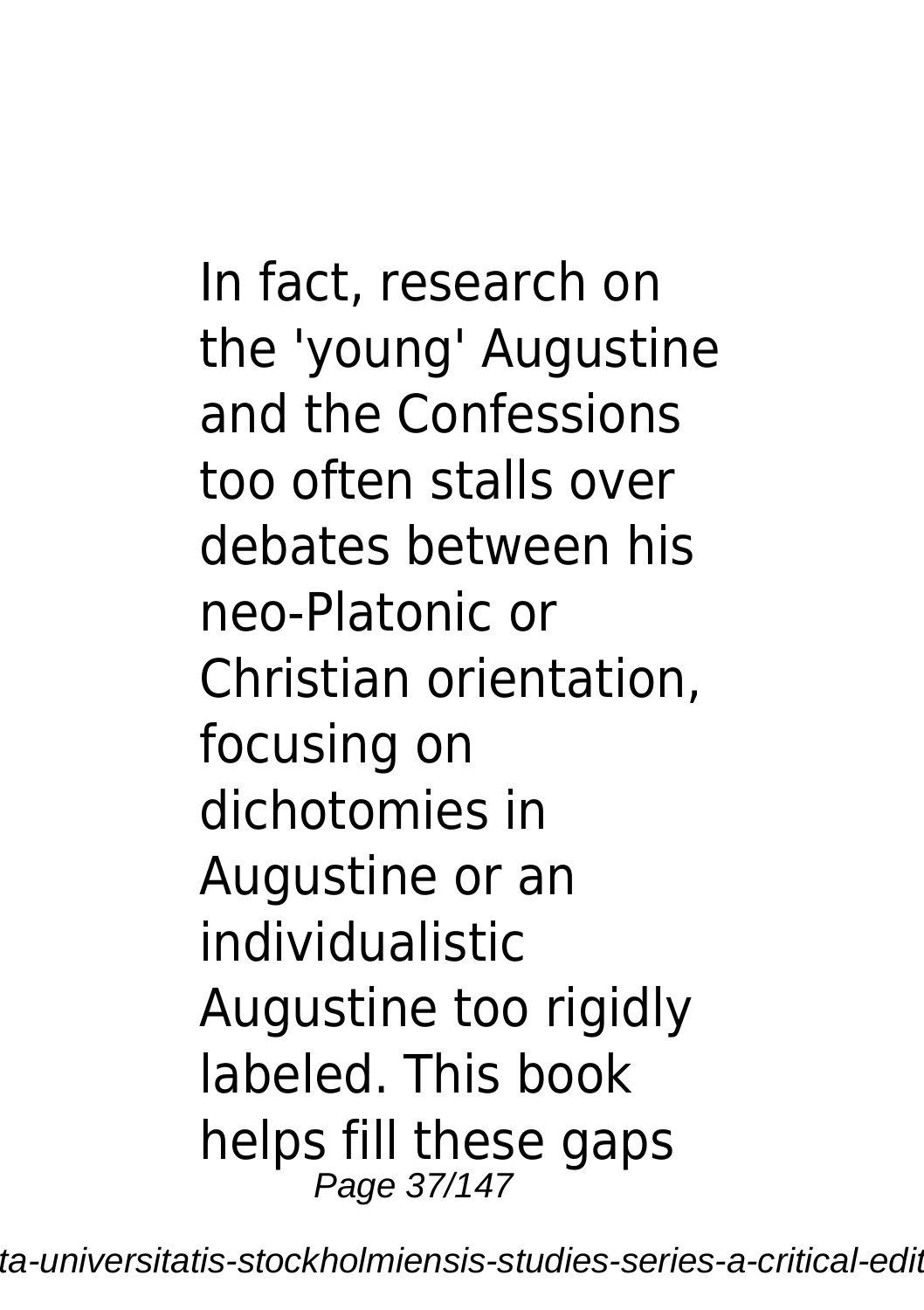and provides a case study supporting arguments for continuity between the 'young' and the clerical Augustine. A careful chronological textual approach to Augustine's early Christian years demonstrates how his ecclesiological thought began during this period and Page 38/147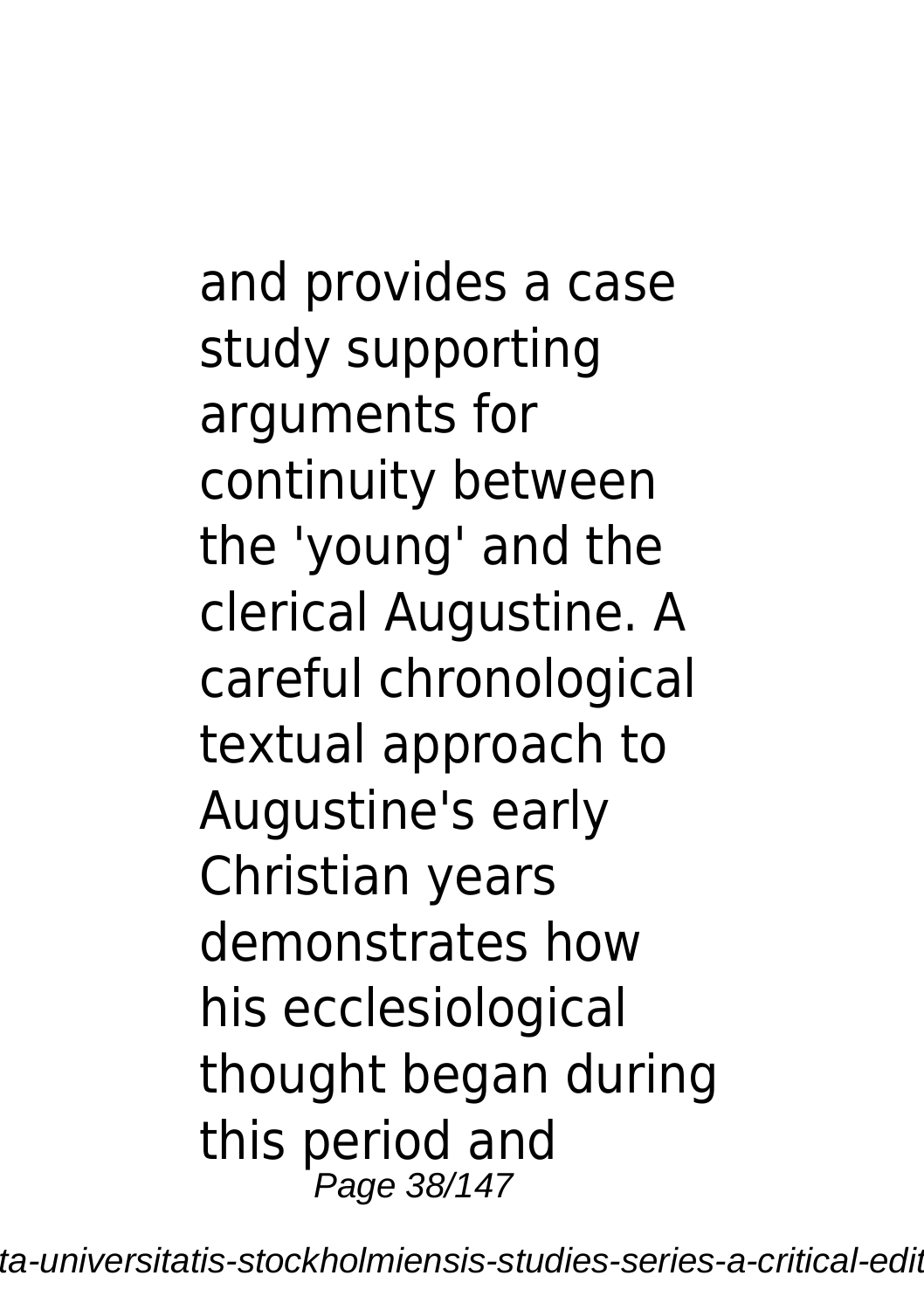comprised a core component of his first theological synthesis. The emergence of his ecclesiological ideas was intimately intertwined with his overall personal, religious, philosophic, and theological development. As such it is crucial to our biographical and theological Page 39/147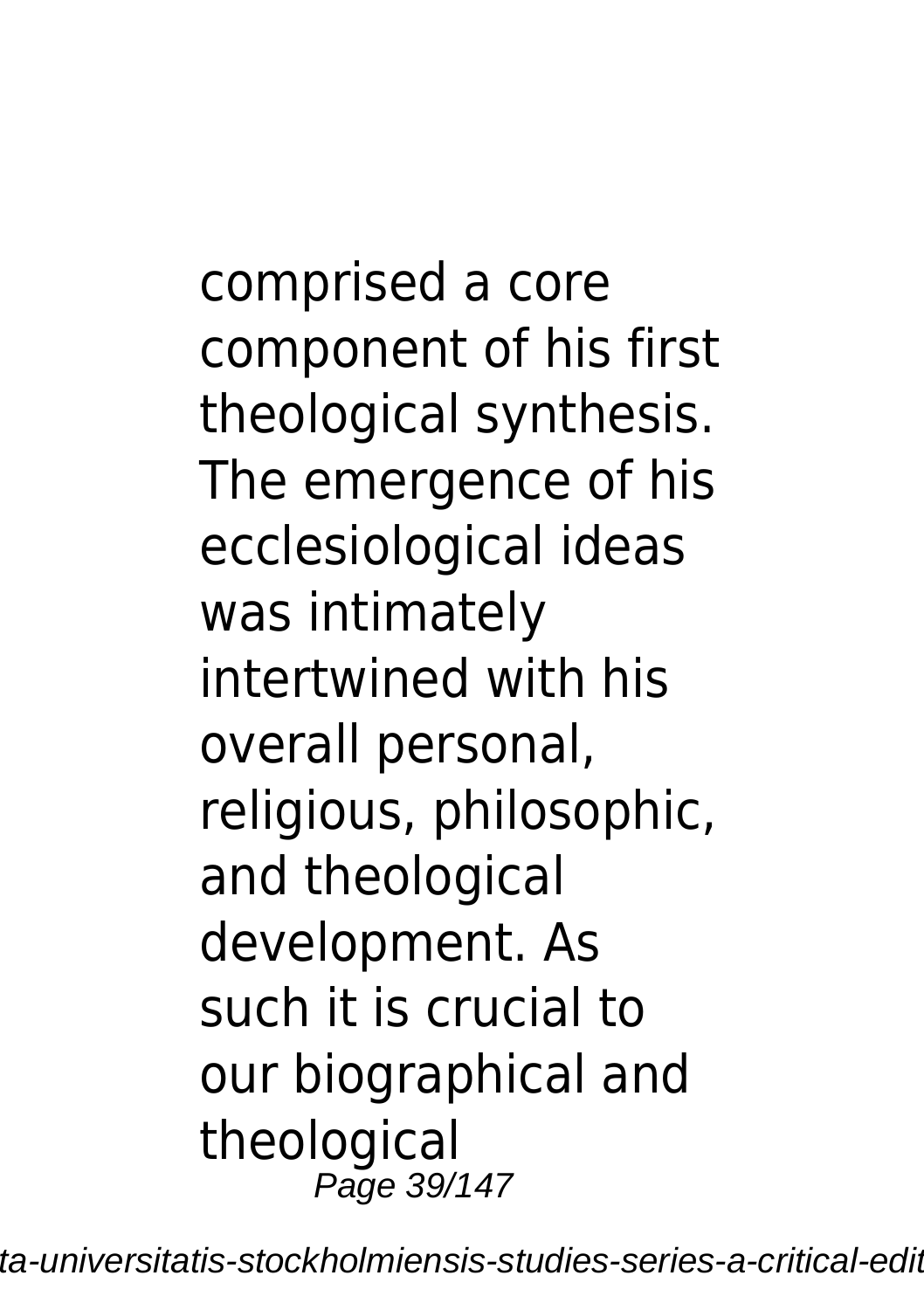understanding of the great North African and will be of interest to specialists and students alike of Augustine's development, Confessions, mature ecclesiology, and the late antique world. **Theological** aesthetics is a rapidly expanding subject in the field of religious Page 40/147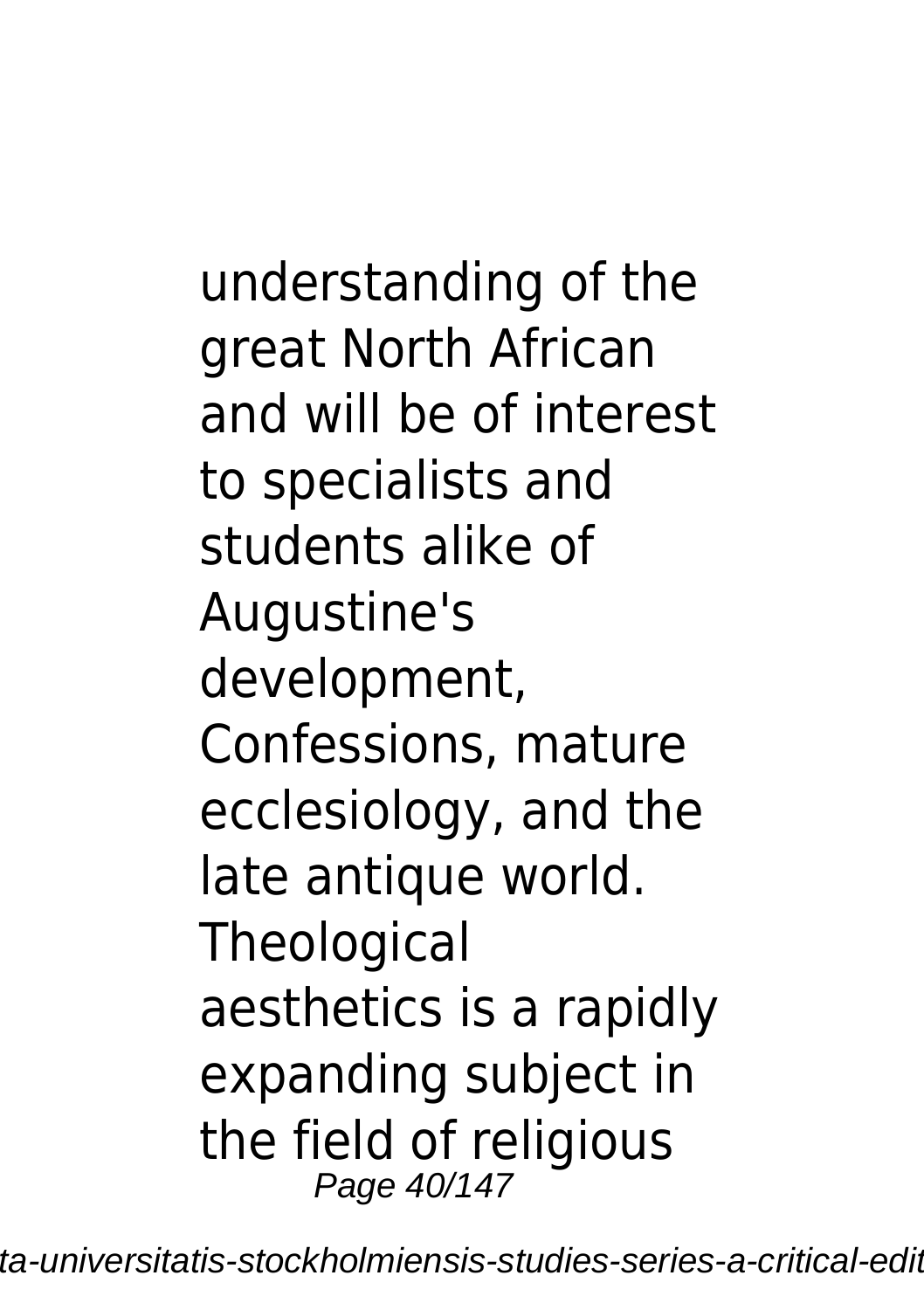humanism that, until now, has not had a participating Lutheran voice. Musica Christi: A Lutheran Aesthetic fills this void by approaching the rich tradition of music and theology in the Lutheran Church through Christology. Furthermore, this study shows Christ's Page 41/147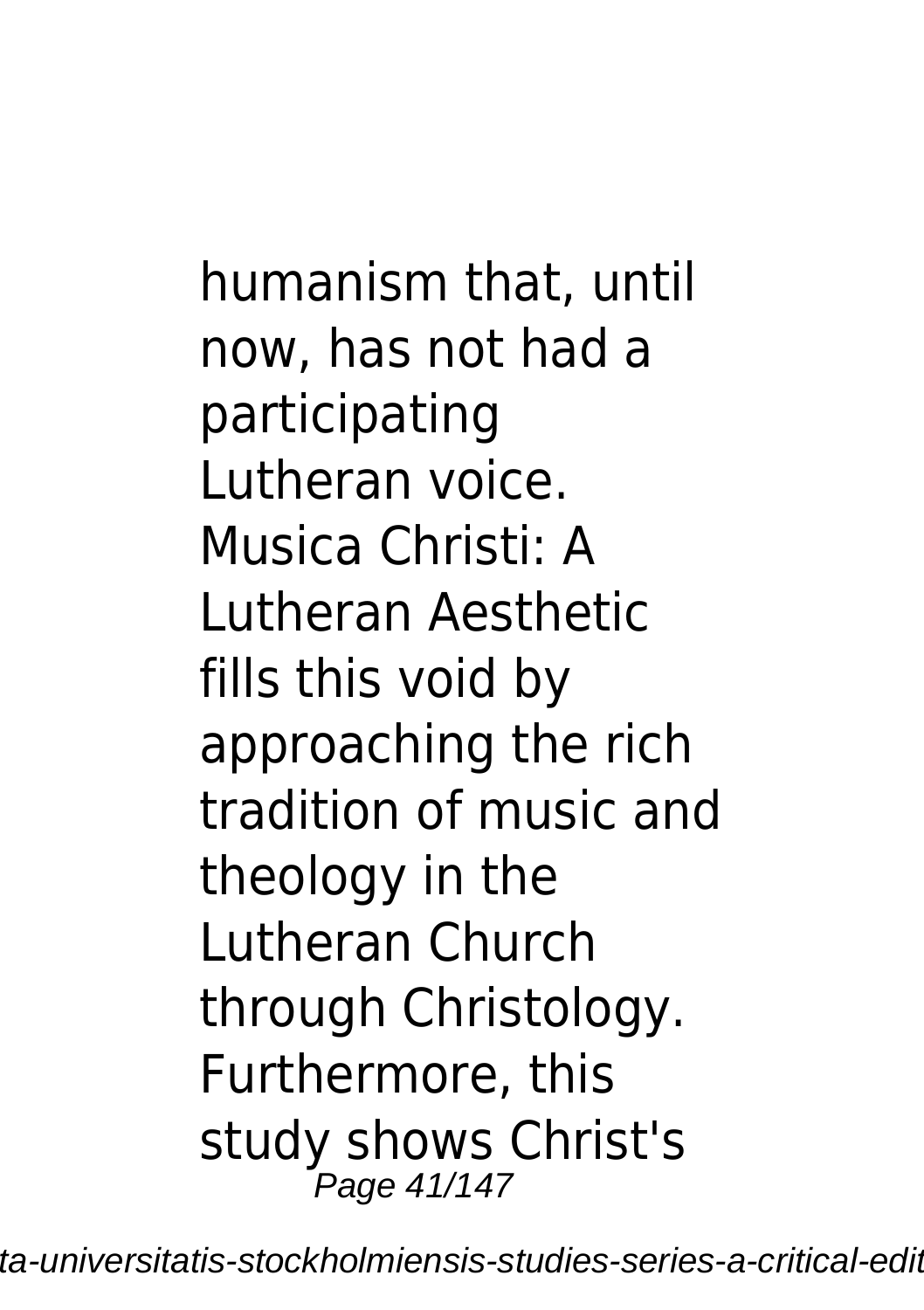full participation in and by music. Selections from Lutheran works in Danish, German, Latin, Norwegian, and Swedish are offered in English translations for the first time by the author. This is the first book in English devoted to music and its Page 42/147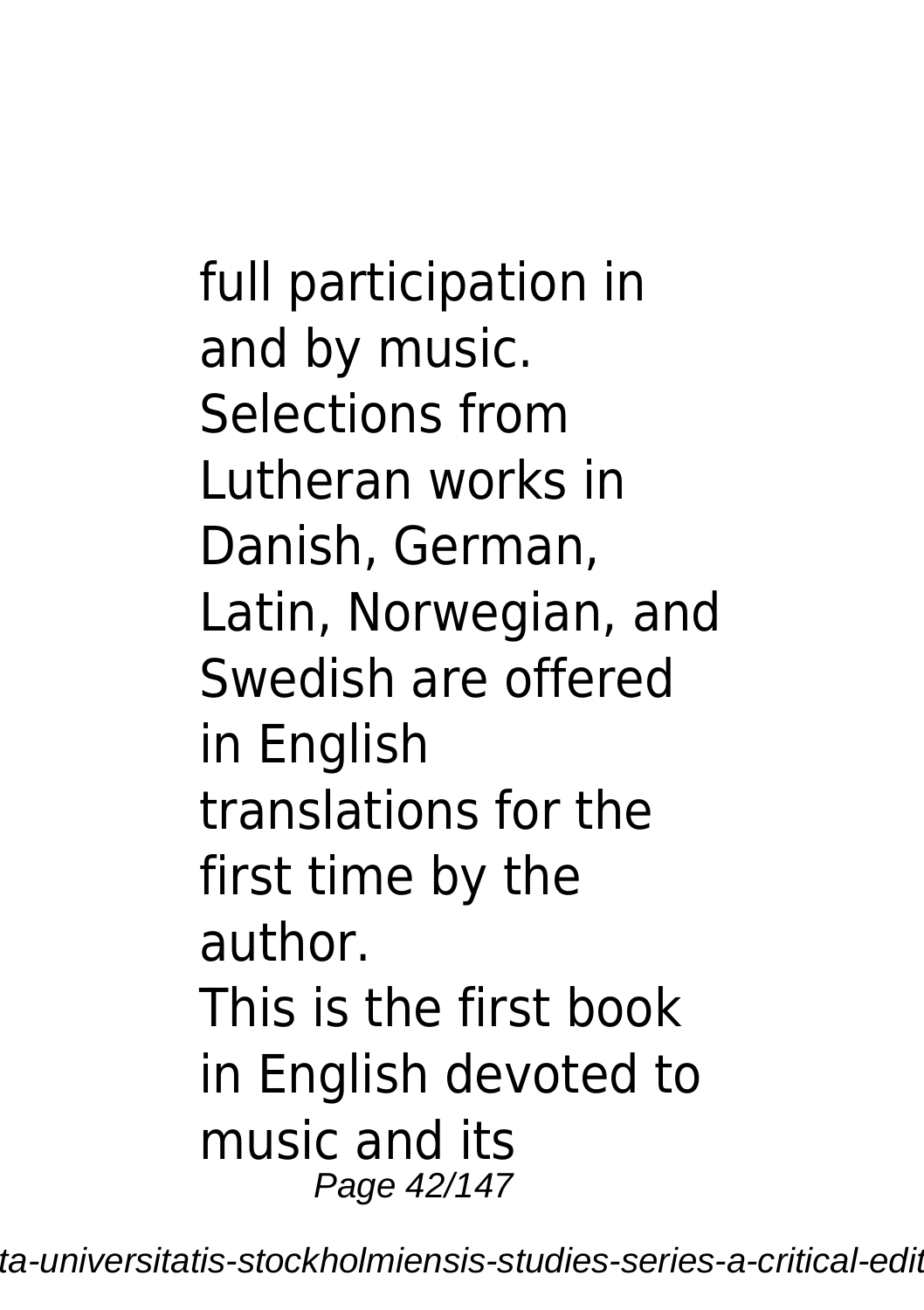intellectual context in the eleventh and twelfth centuries. Drawing on a rich body of theoretical literature and manuscript sources, this book paints a detailed picture of the study of music in eleventh-and early twelfth-century Germany. It focuses on the activity of a Page 43/147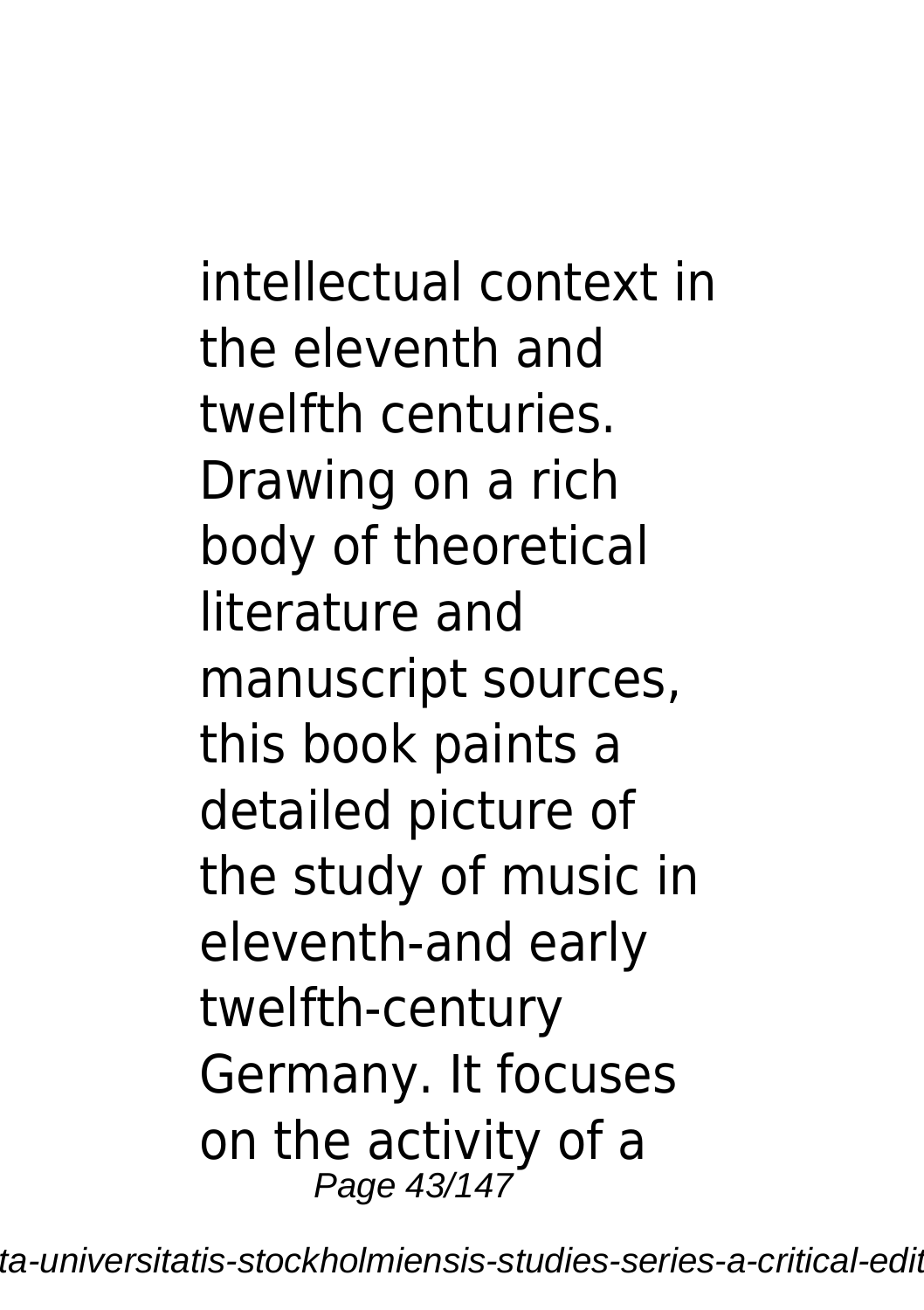group of prominent intellectuals based in the monastic and cathedral schools of the German Kingdom, charting their sources and shared concerns, while subtly examining their reception and modification of each others' ideas. Distilling a Page 44/147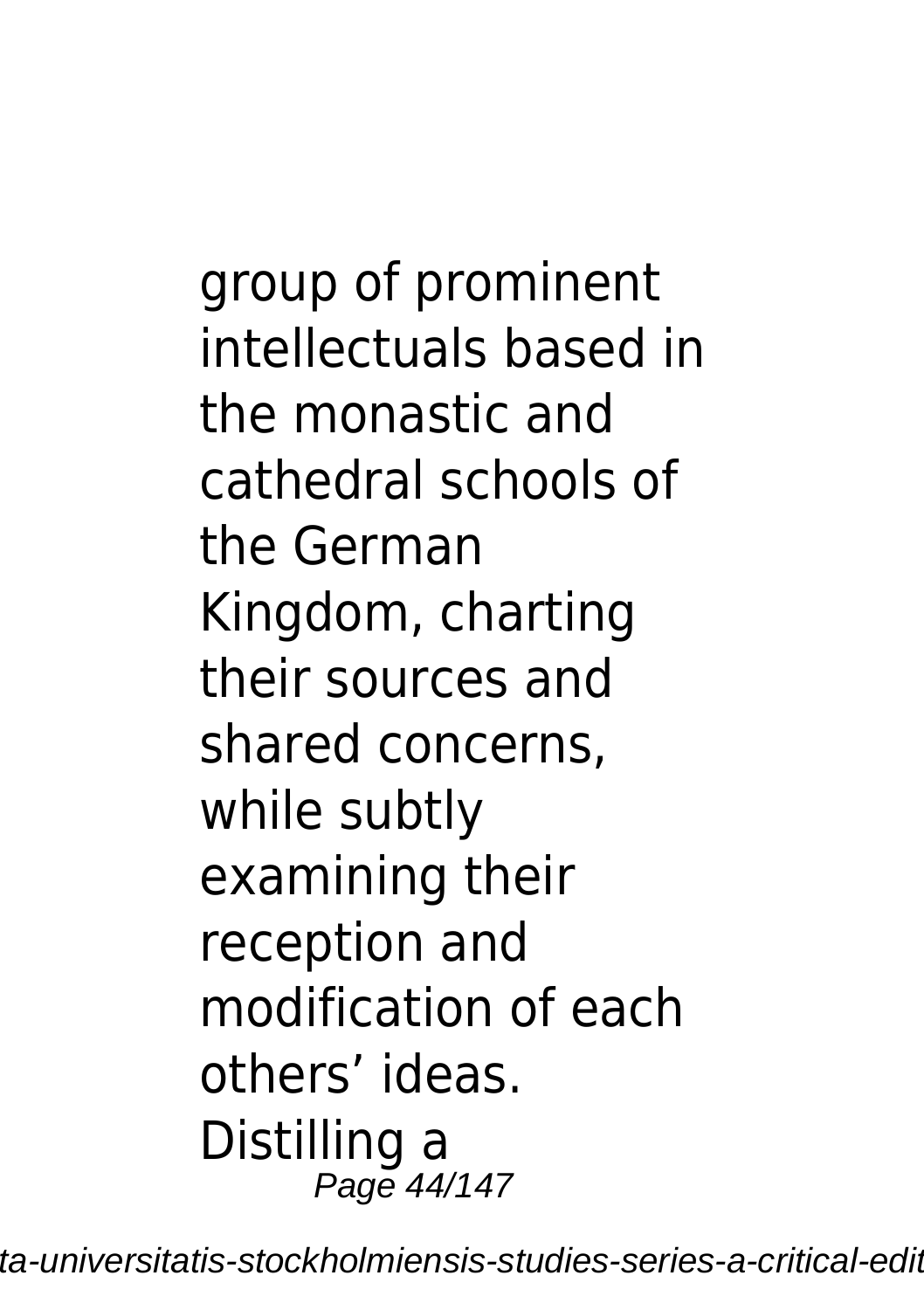considerable amount of German scholarship, it situates music in its proper place among other intellectual developments that took place in eleventh-century Germany. This book is above all a study of motivations and thought processes of a group of medieval Page 45/147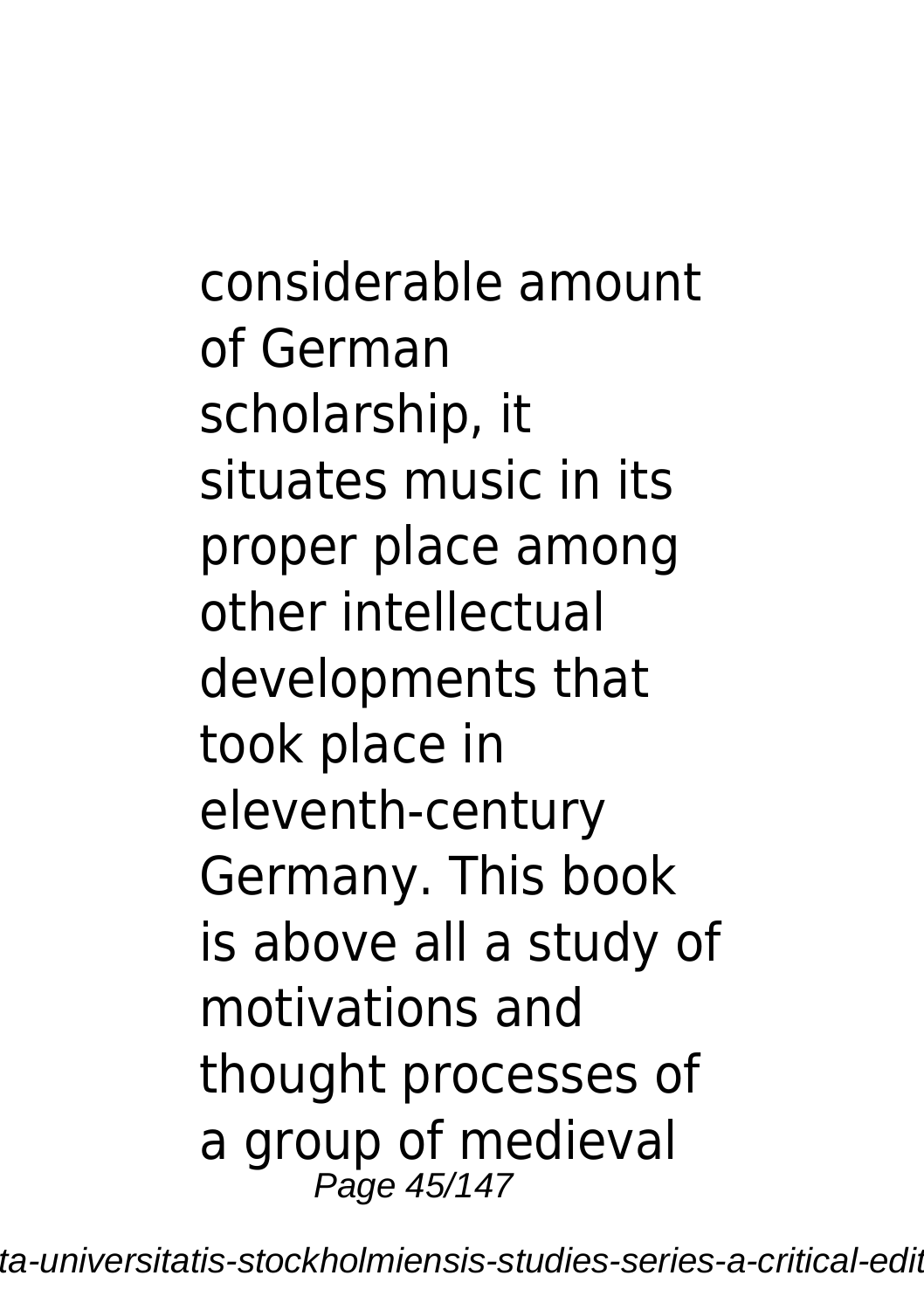thinkers: it and will appeal to specialist and non-specialist ecclesiastical, intellectual and cultural historians, as well as to historians of music and of medieval culture. Salian Germany 1024-1125 The Cognitive and Performative Causality of Musical Page 46/147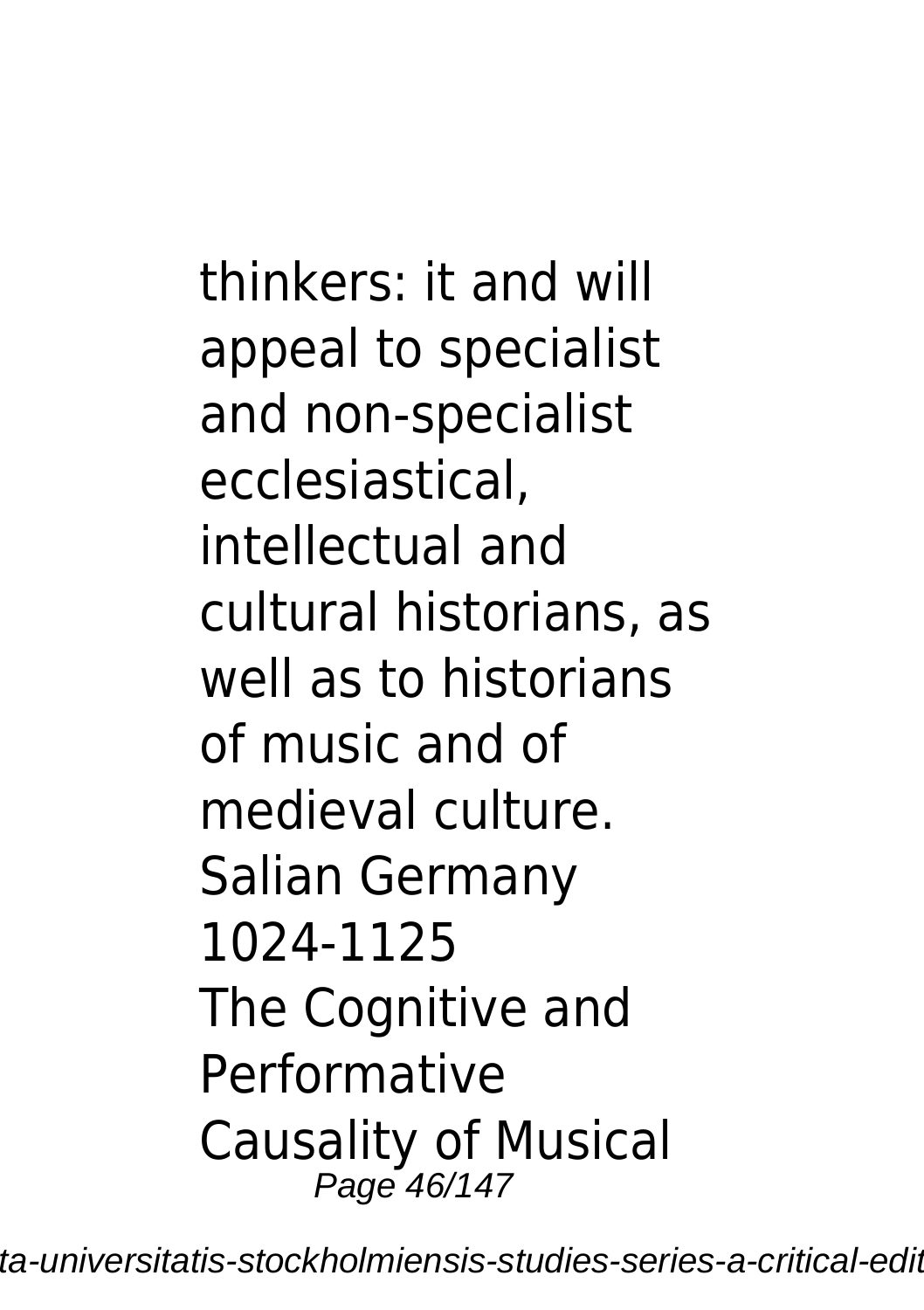Composition Canon of Data Files : Including Introduction to the TML, Principles of Orthography and Table of Codes for Noteshapes, Table of Contents of Major Series and Their Location in the TML, and Index of Incipits Musica Franca A Study of the North African Episcopate in Page 47/147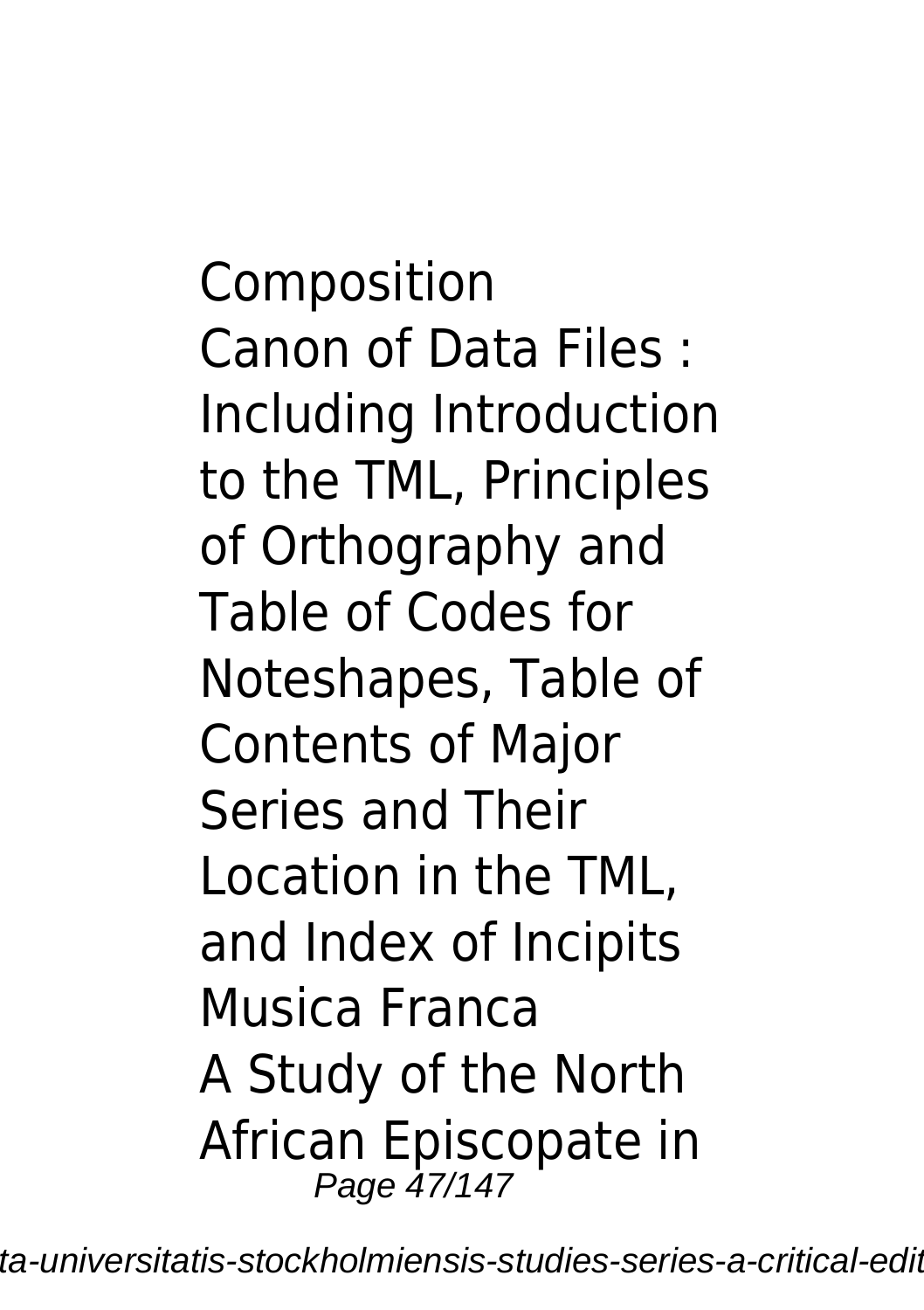the Age of Augustine Augustine beyond the Book A Lutheran Aesthetic This dissertation is a theological analysis of the trinitarian shape of Jonathan Edwards' aesthetics of beauty. The contributions of this dissertation lie chiefly in three areas. The primary aim of this study is to Page 48/147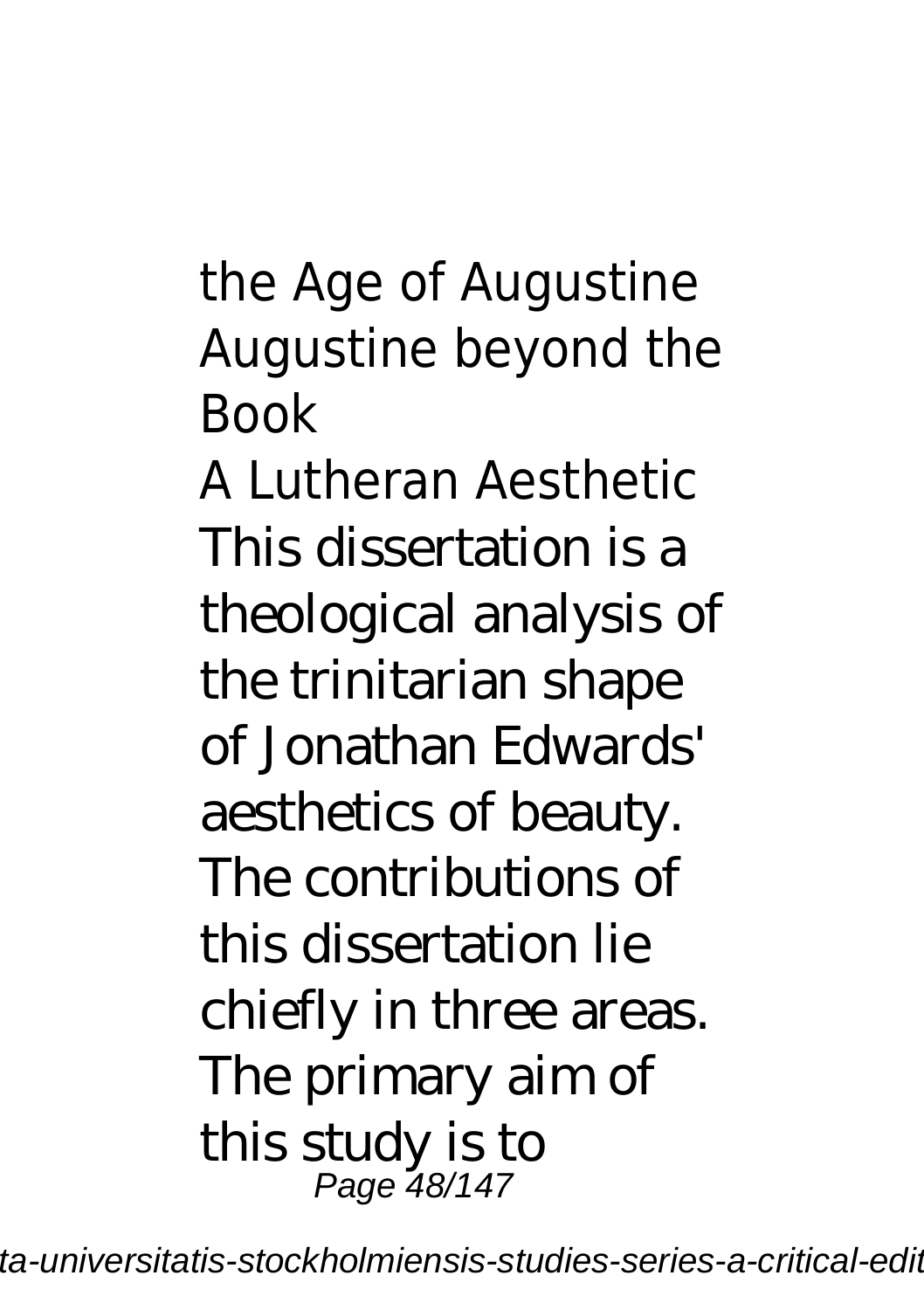advance the burgeoning field of the study of Jonathan Edwards by elucidating his views of beauty. In so doing, I present him as a rich source for the theological engagement of beauty, which could serve not only the field of Edwards studies, but also that Page 49/147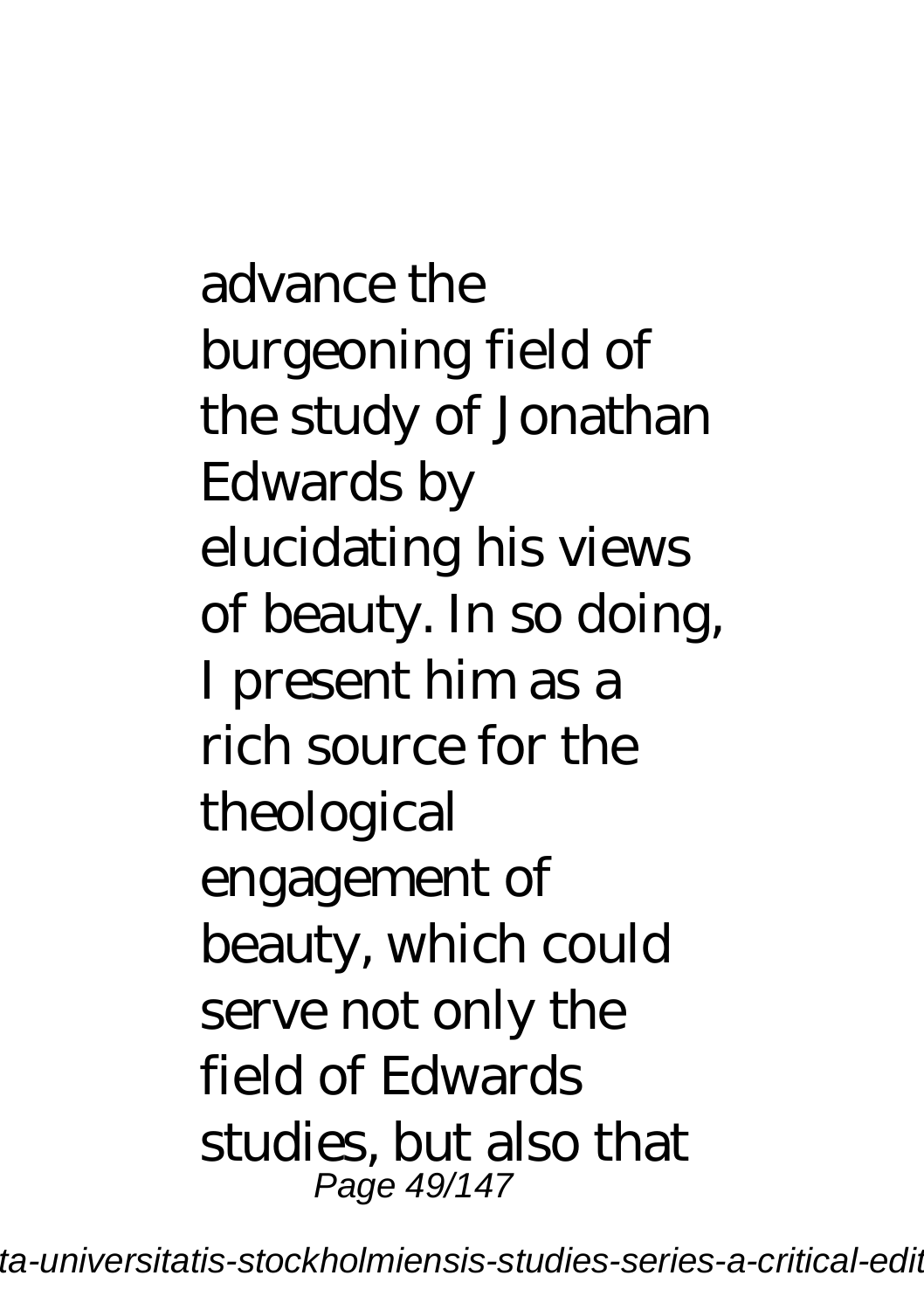of theological aesthetics more broadly. This collection of new essays throws light on aspects of Christianity and Humanism and their mutual relations. The central focus is on the age of Renaissance and Reformation, and the contributions treat aspects of Page 50/147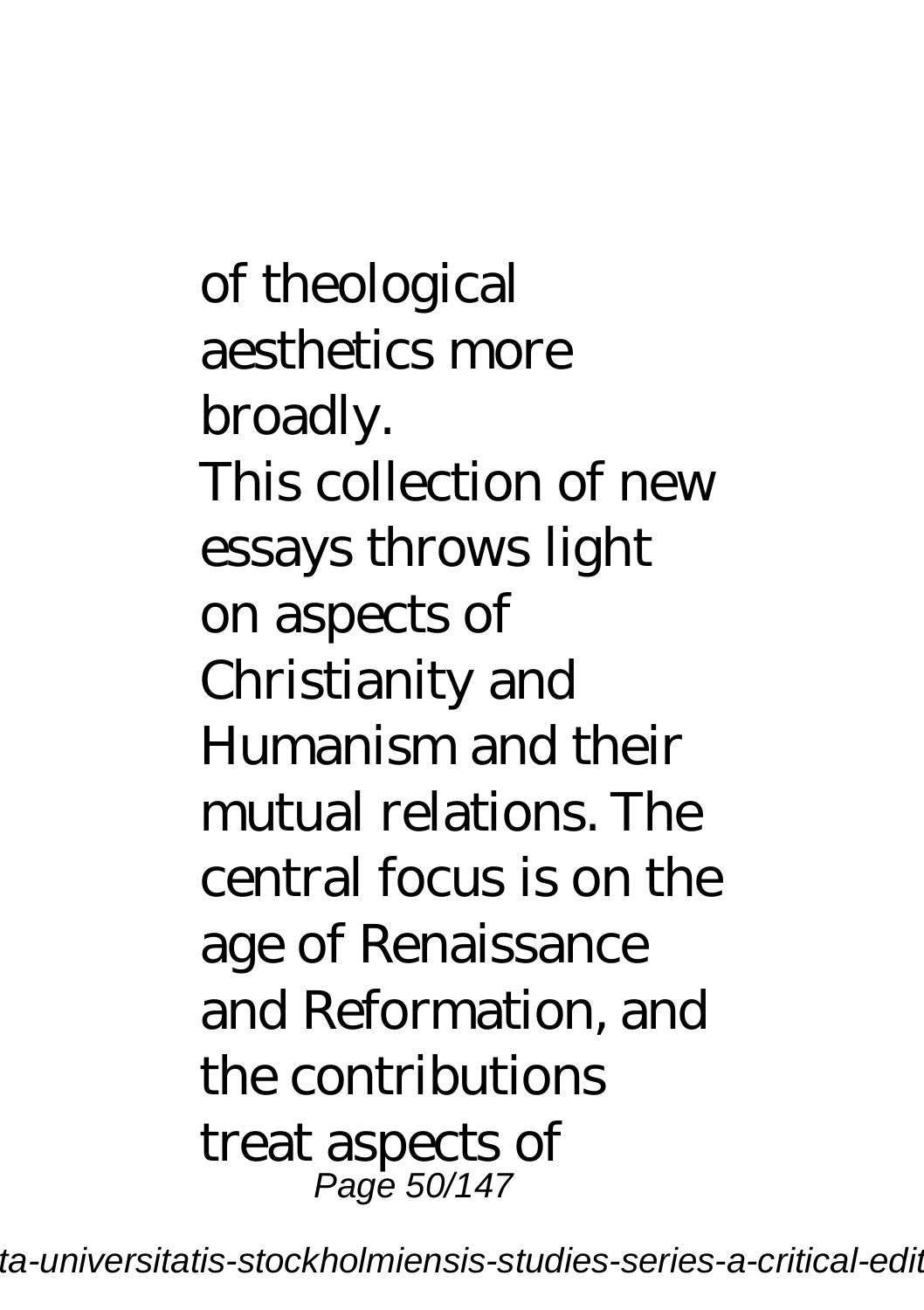religion, history, philosophy, literature and education. This is the first reference ever devoted to medieval philosophy. It covers all areas of the field from 500-1500 including philosophers, philosophies, key terms and concepts. It also provides Page 51/147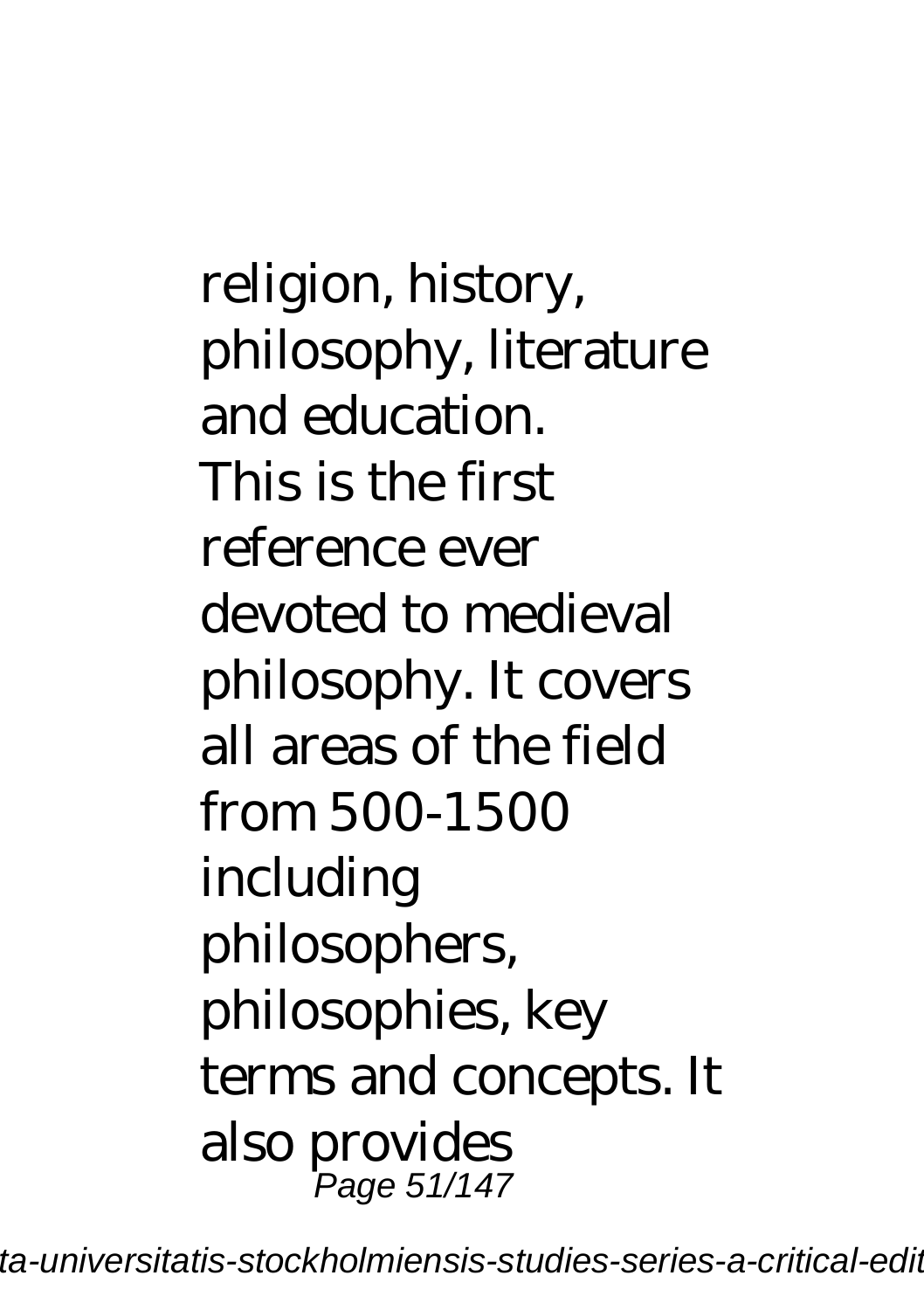analyses of particular theories plus cultural and social contexts. Augustine's Early Thought on the Redemptive Function of Divine Judgement considers the relationship between Augustine's account of God's judgement and his theology of grace in his early works. How does God Page 52/147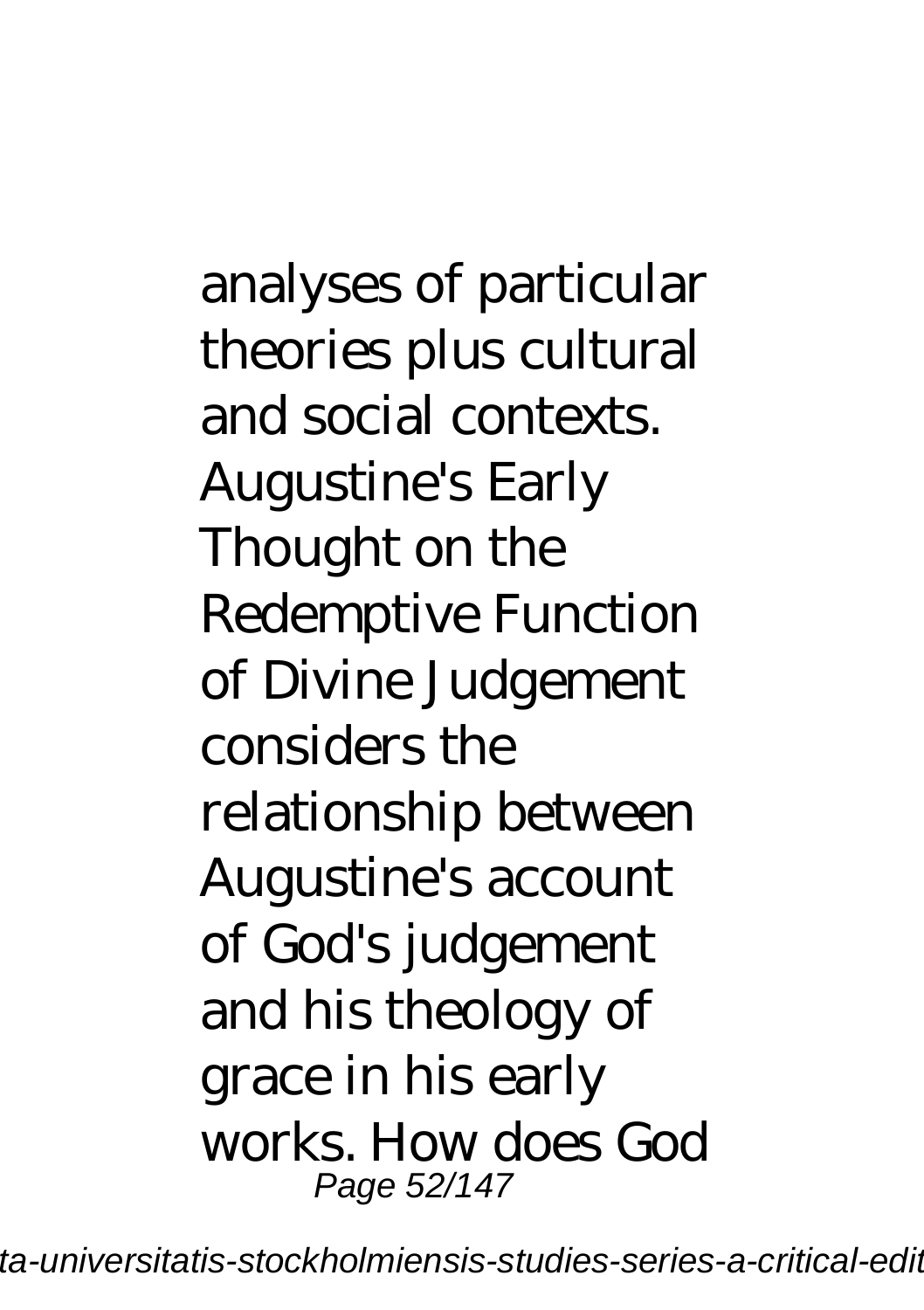use his law and the penal consequences of its transgression in the service of his grace, both personally and through his 'agents' on earth? Augustine reflected on this question from different perspectives. As a teacher and bishop, he thought about the nature of discipline and Page 53/147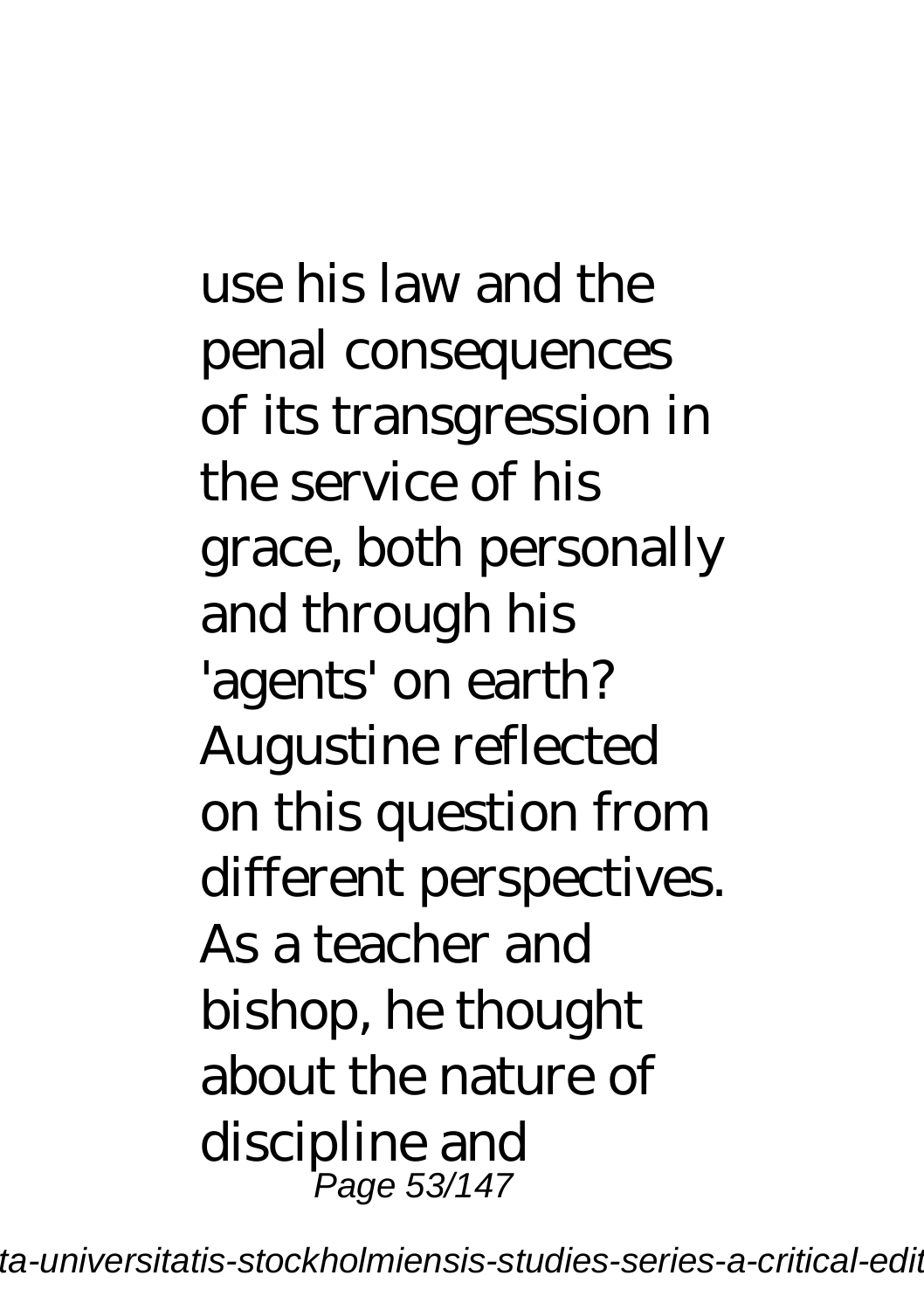punishment in the education of his pupils, brothers, and congregants. As a polemicist against the Manichaeans and as a biblical expositor, he had to grapple with issues regarding God's relationship to evil in the world, the violence God displays in the Old Testament, and in the death of Page 54/147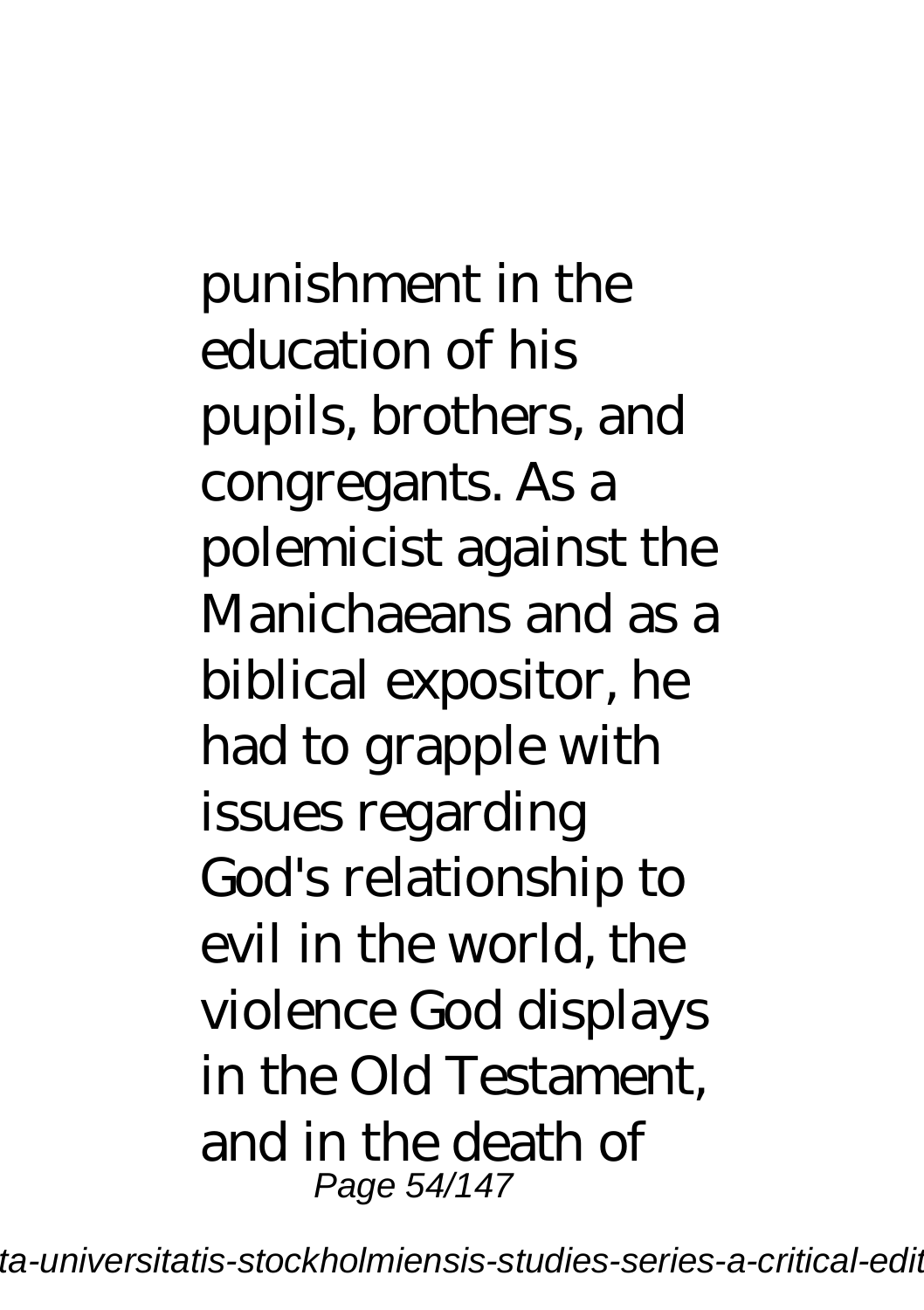his own Son. Furthermore, Augustine meditated on the way God's judgment and grace related in his own life, both before and after his conversion. Bart van Egmond follows the development of Augustine's early thought on judgement and grace from the Cassiacum Page 55/147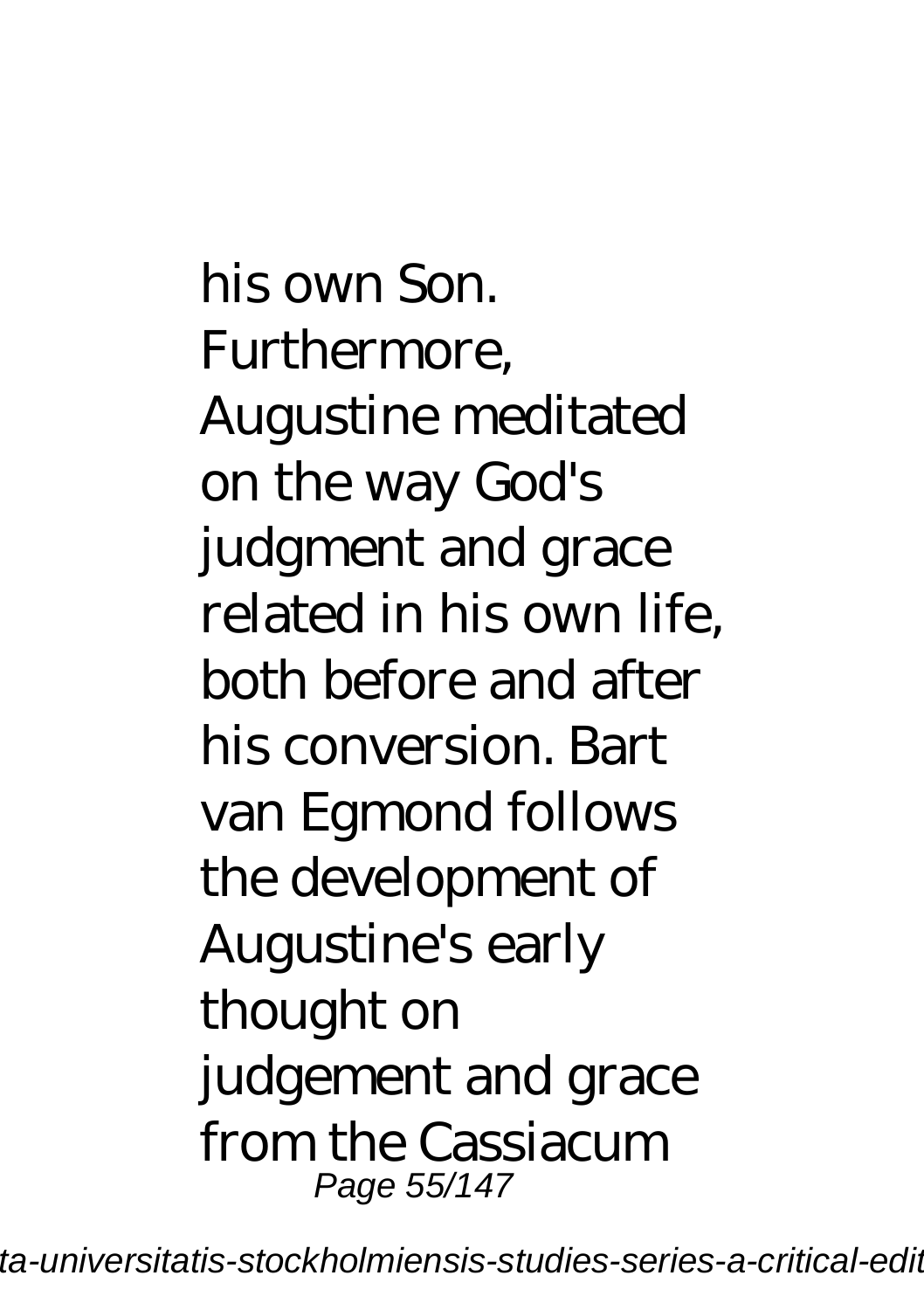writings to the Confessions. The argument is contextualized both against the background of the earlier Christian tradition of reflection on the providential function of divine chastisement, and the tradition of psychagogy that Augustine inherited Page 56/147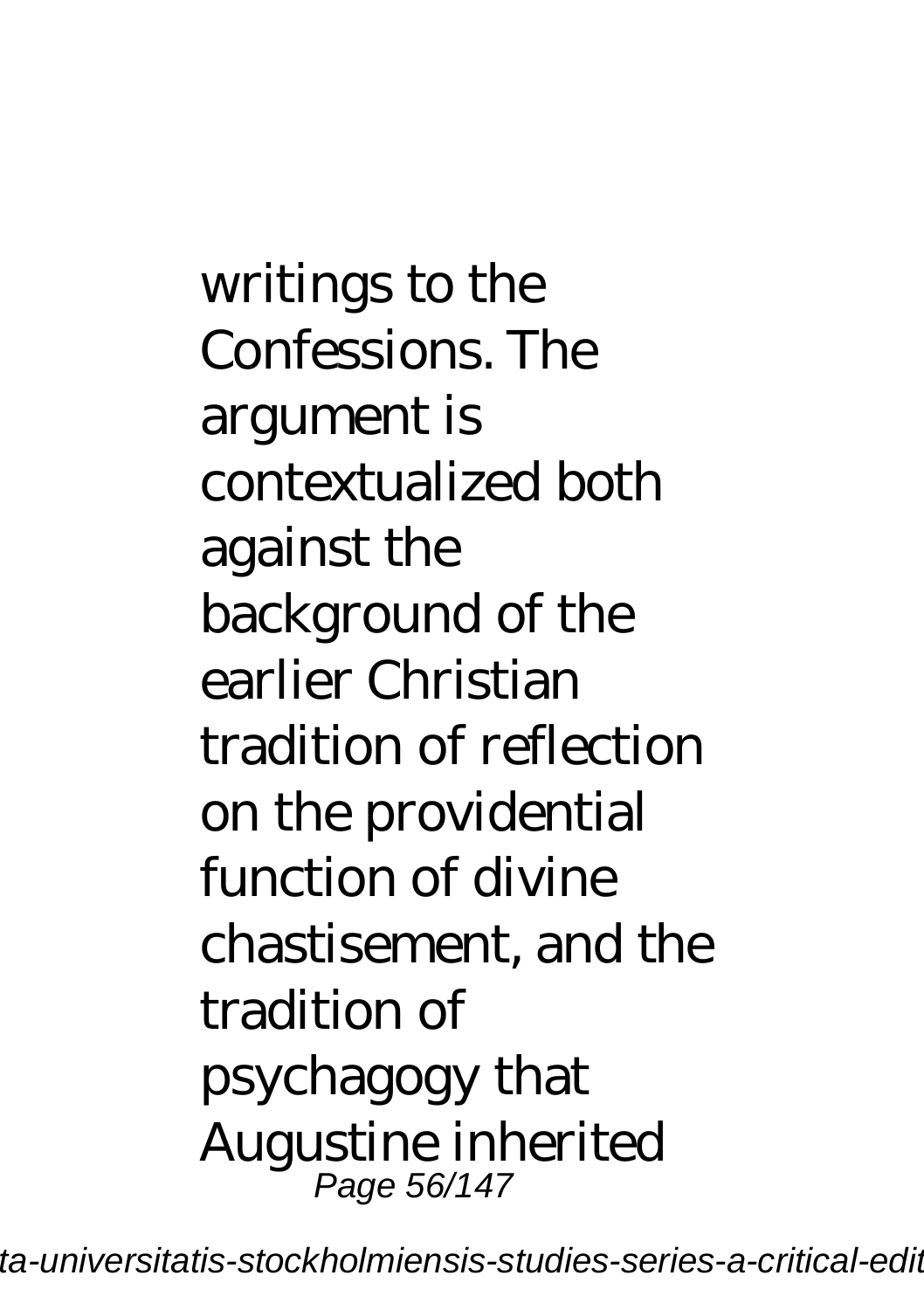from a variety of rhetorical and philosophical sources. This study expertly contributes to the ongoing scholarly discussion on the development of Augustine's doctrine of grace, and to the conversation on the theological roots of his justification of coercion against the Page 57/147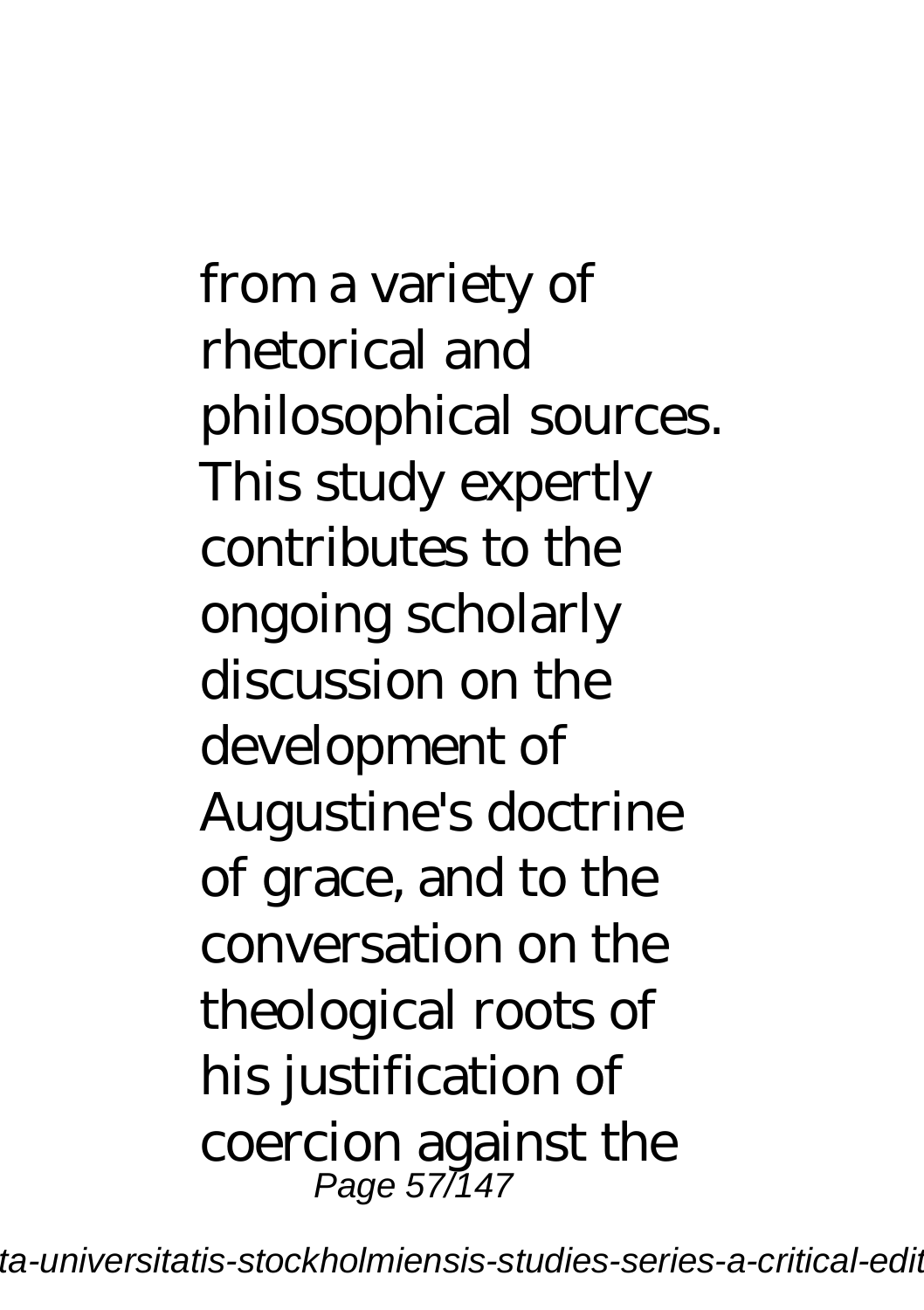**Donatists** The Cambridge History of Medieval **Music** Embodiment of Musical Creativity Sobre la música Augustine, the Bible, and Ancient Thought Musica Christi The Integrated Self Aurelius Augustinus Many literary critics seem to think that an Page 58/147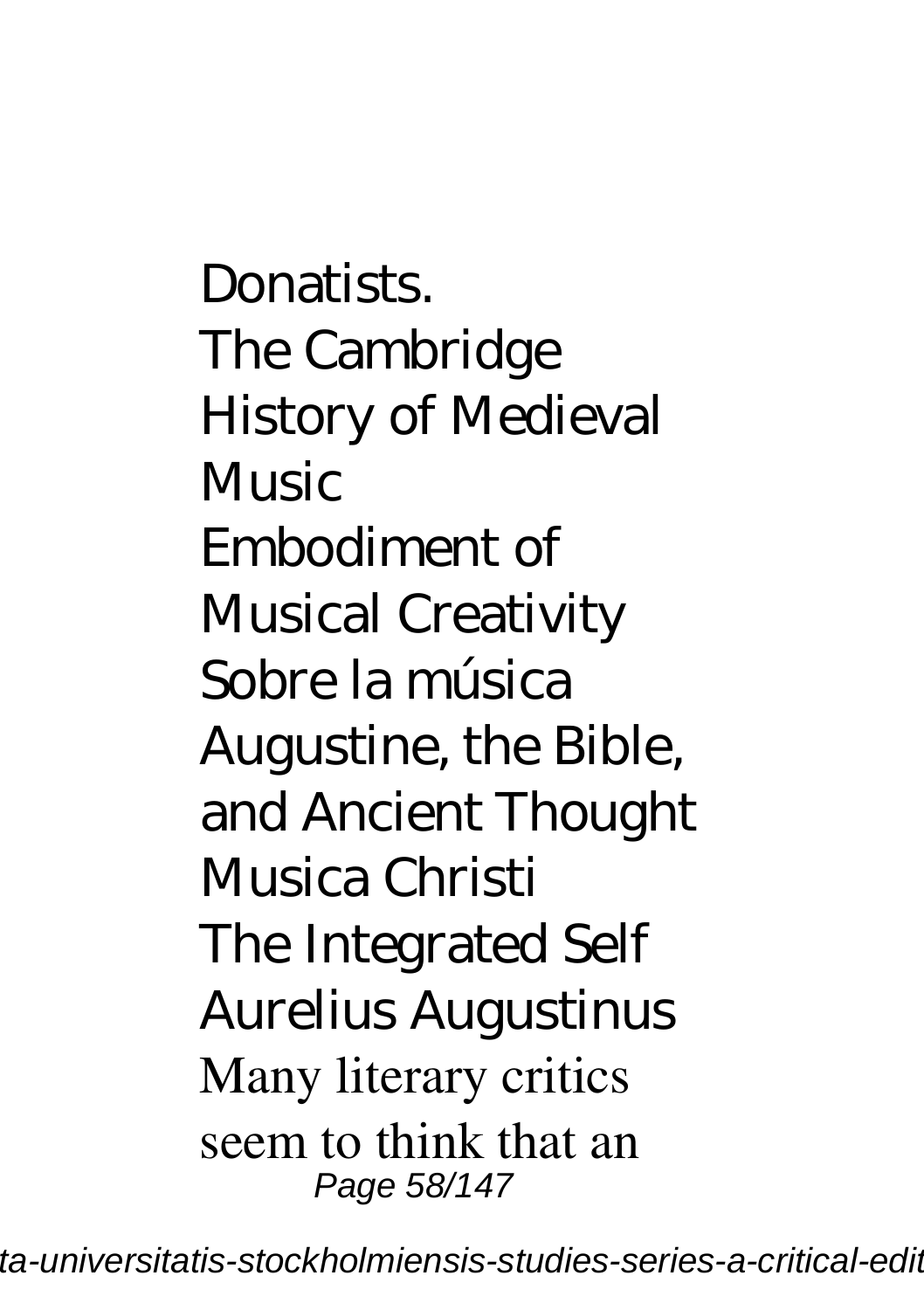hypothesis about obscure and remote questions of history can be refuted by a simple demand for the production of more evidence than in fact exists. The demand is as easy to make as it is impossible to satisfy. But the true test of an hypothesis, if it cannot be shown to con?ict with known truths, is the Page 59/147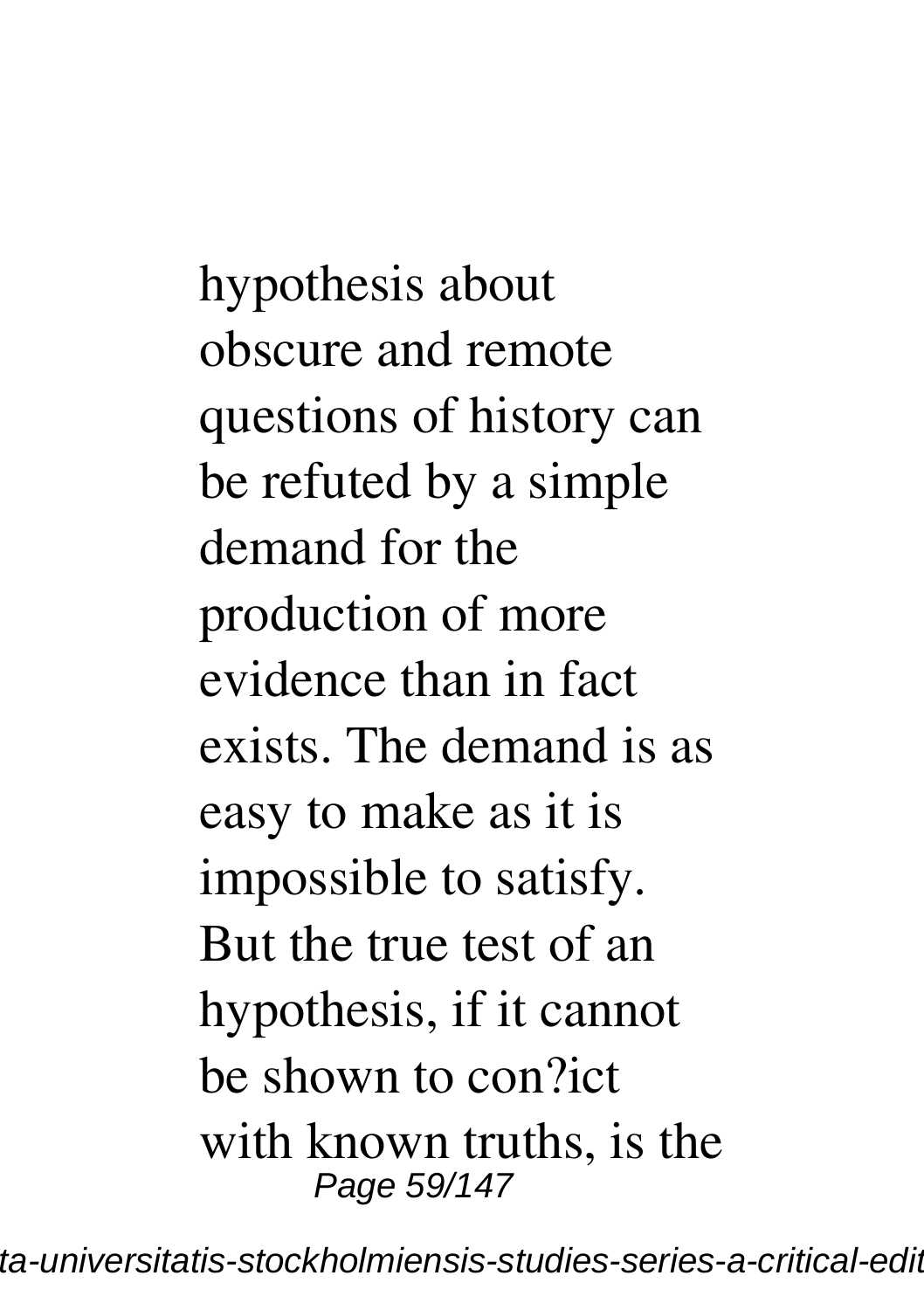number of facts that it correlates and explains. Francis M. Cornford [1914] 1934, 220. It was in the autumn of 1997 that the research project leading to this publication began. One of us [GH], while a visiting fellow at the Center for Philosophy of Science (University of Pittsburgh), gave a talk entitled, "Proportions Page 60/147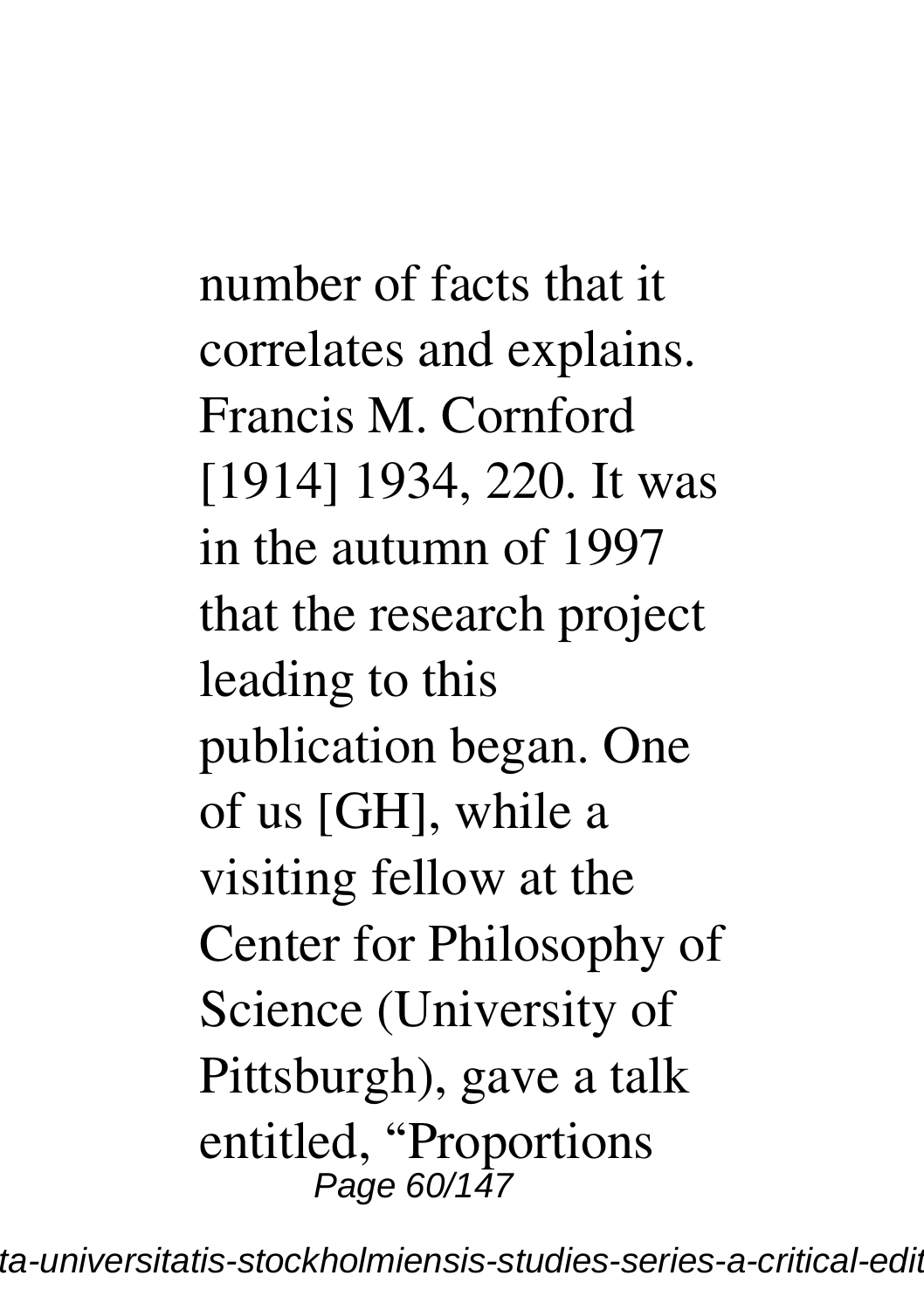and Identity: The Aesthetic Aspect of Symmetry". The presentation focused on a confusion s- rounding the concept of symmetry: it exhibits unity, yet it is often claimed to reveal a form of beauty, namely, harmony, which requires a variety of elements. In the audience was the co-Page 61/147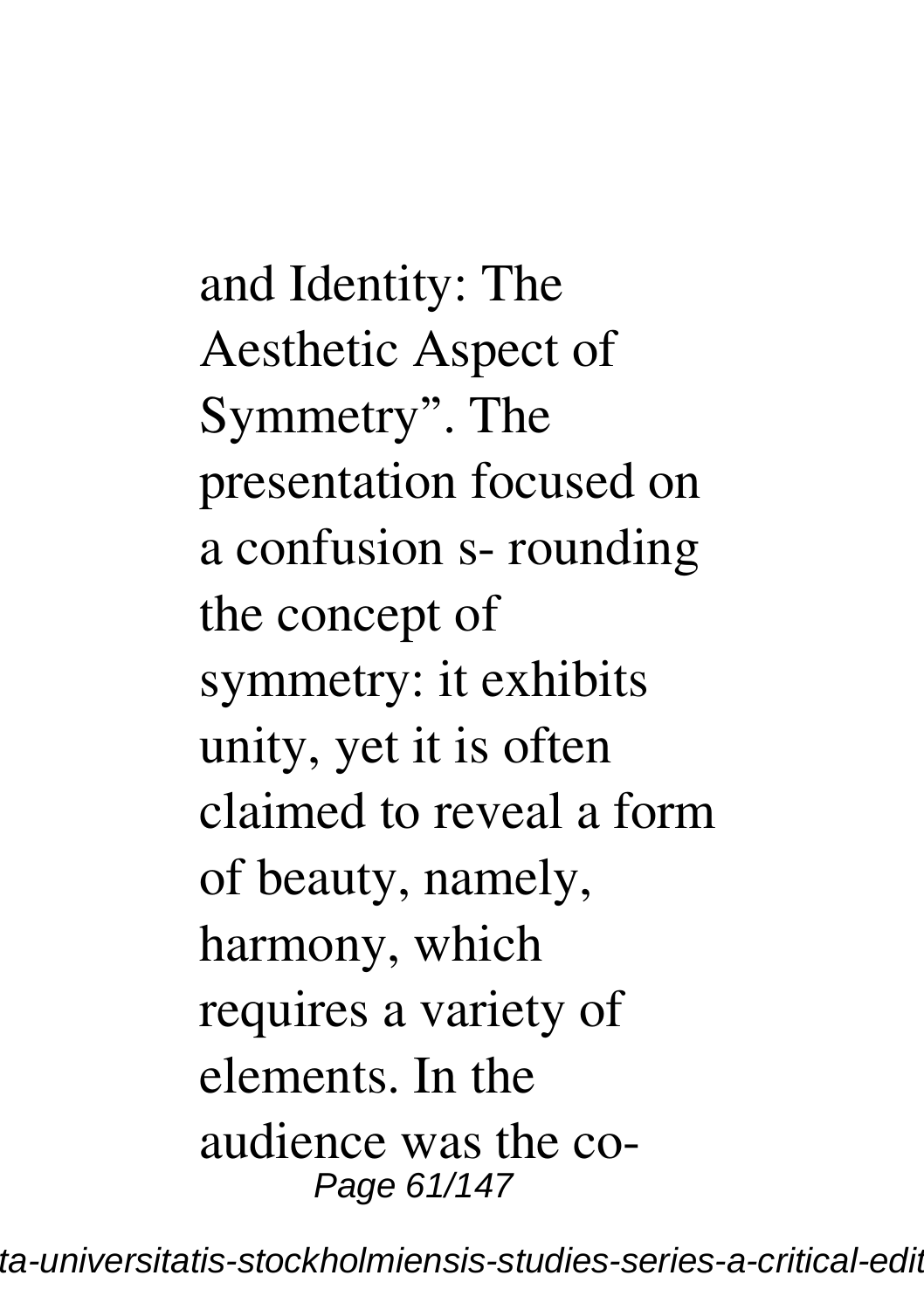author of this book [BRG] who responded with enthusiasm, seeking to extend the discussion of this issue to historical sources in earlier periods. A preliminary search of the literature persuaded us that the history of symmetry was rich in possibilities for new insights into the making of concepts. John Page 62/147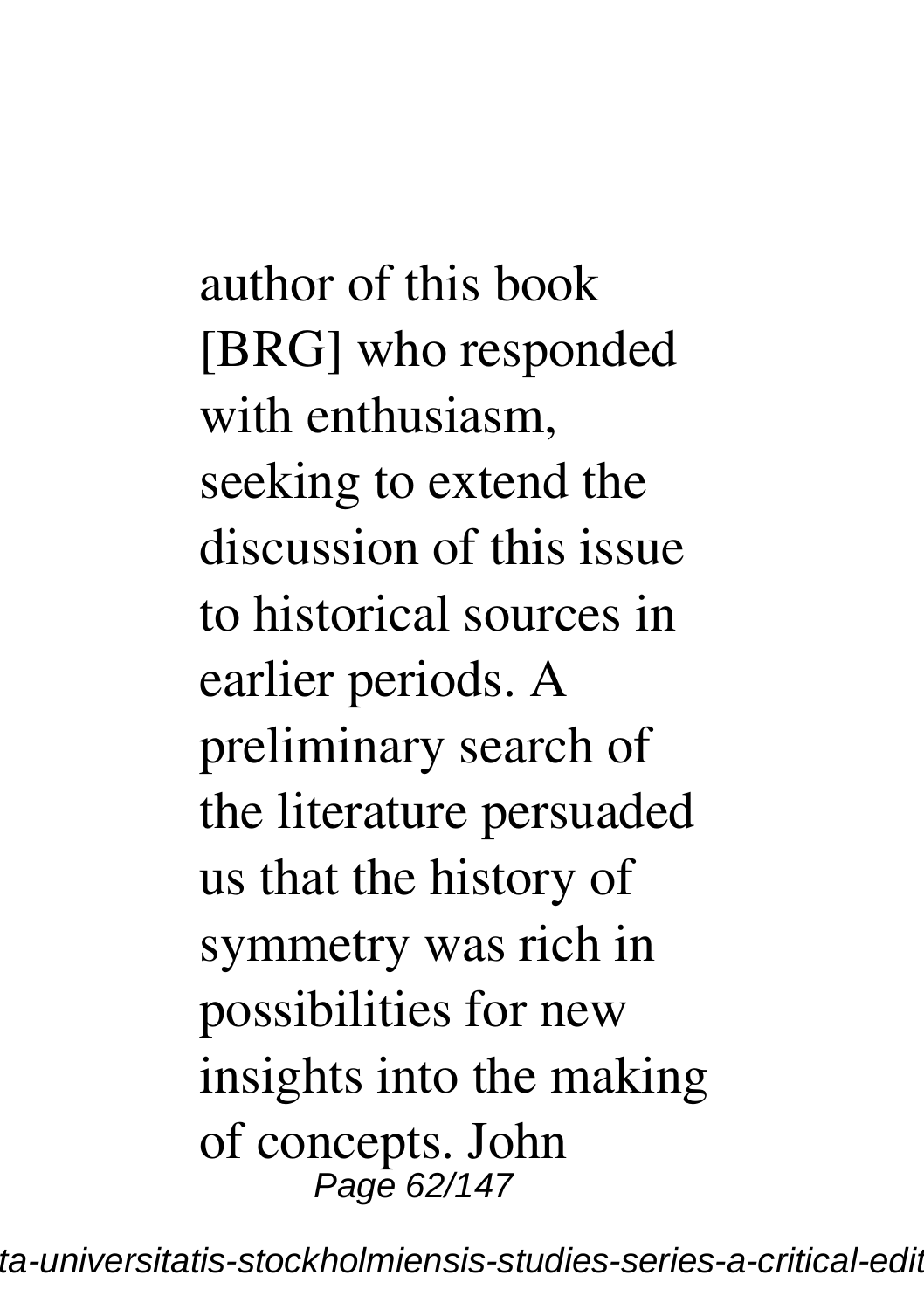Roche's brief essay (1987), in which he sketched the broad outlines of the history of this concept, was particularly helpful, and led us to conclude that the subject was worthy of monographic treatment. This study, regarding the problems surrounding 'time' during the 9th to 11th Page 63/147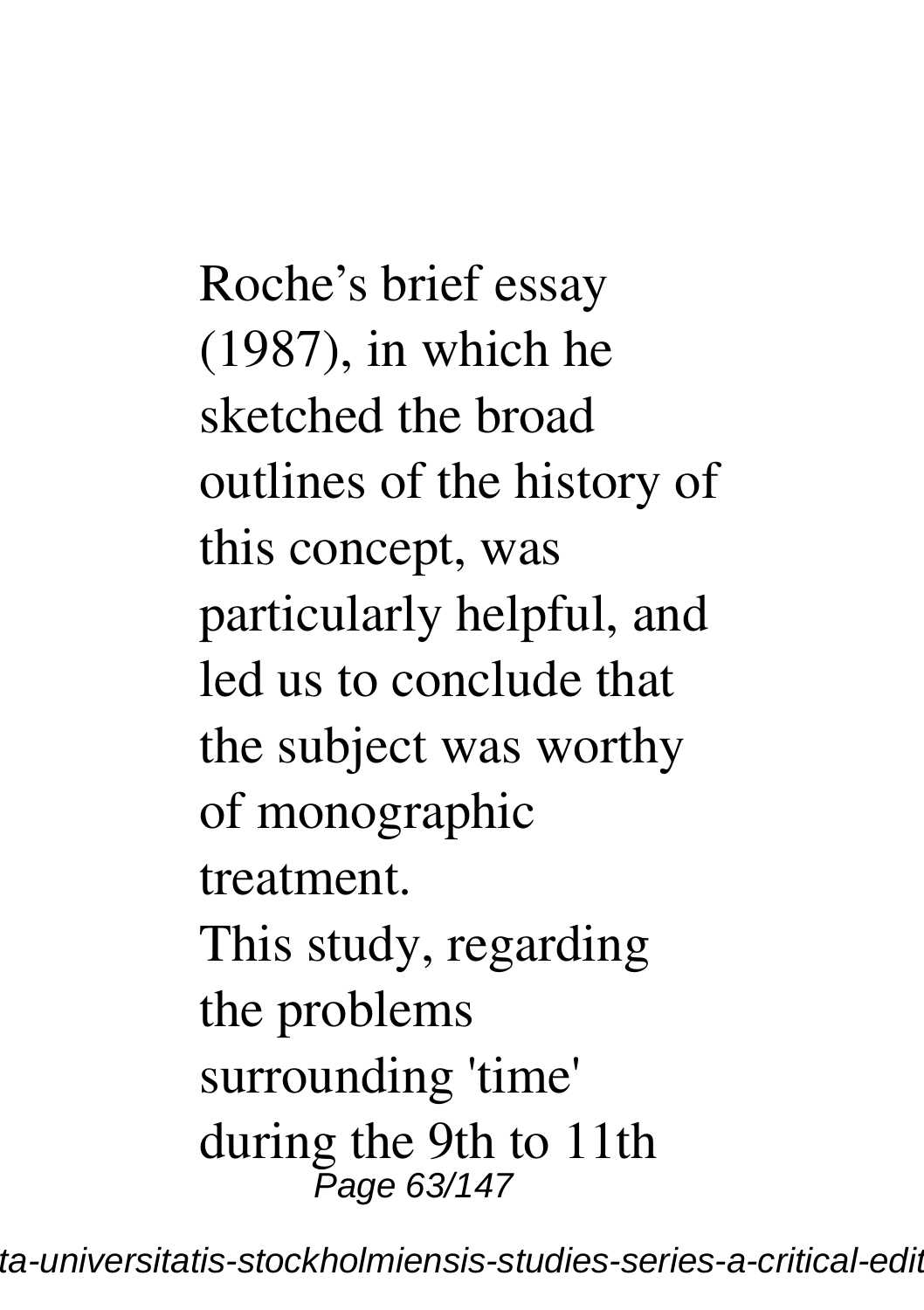centuries, offers new insights into the scientific interests and rationality of the quadrivium, and argues for the existence of a 'discovery of nature' prior to the 12th century. Music in Early Franciscan Thought is an interdisciplinary study exploring the broad relevance of Page 64/147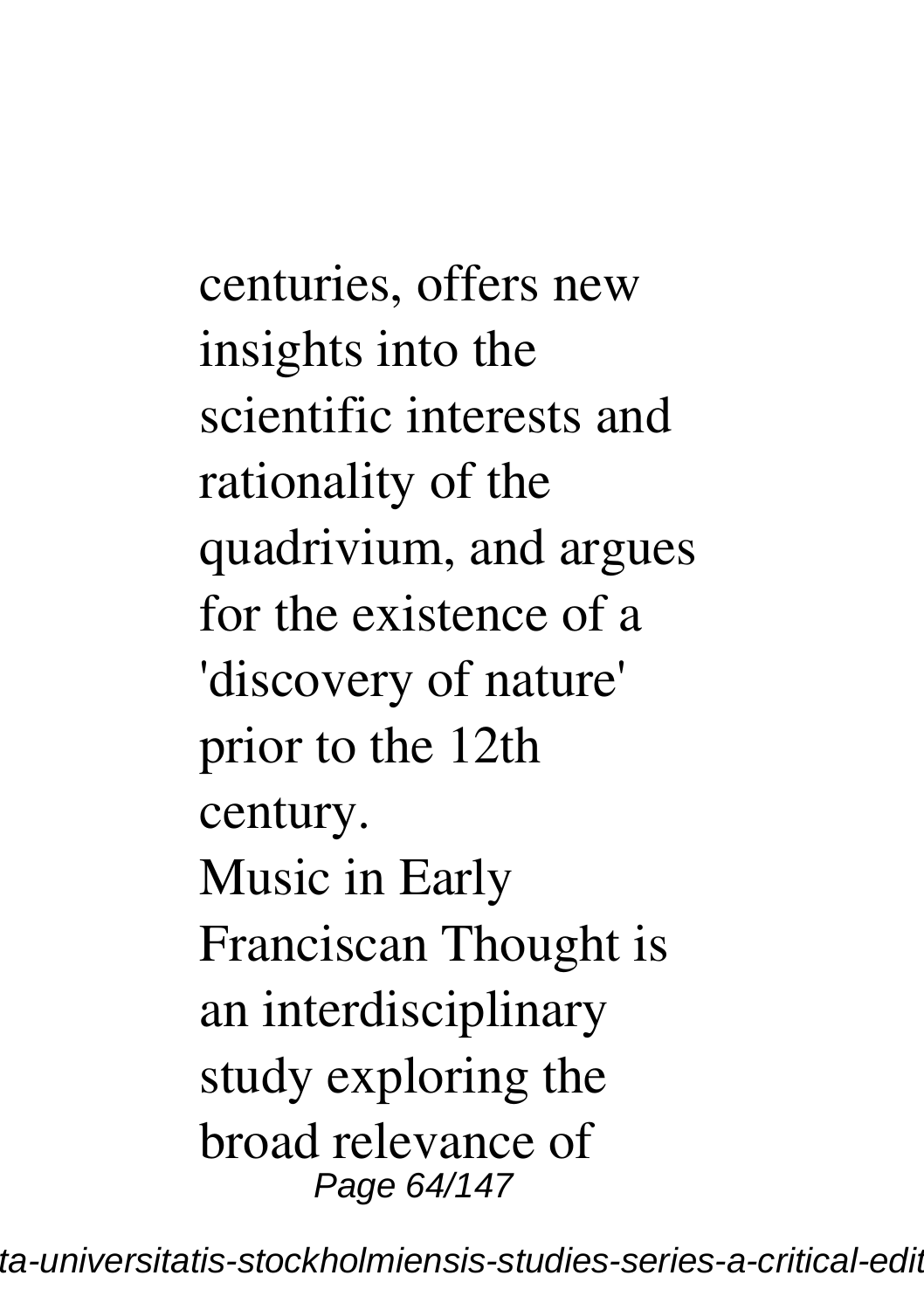music in Franciscan hagiography, art, theology, philosophy, and preaching between 1210 and 1300—a period covering their rapid ascendancy in medieval society as an Order of clerics. This interdisciplinary collection of essays investigates the processes by which

Augustine of Hippo's Page 65/147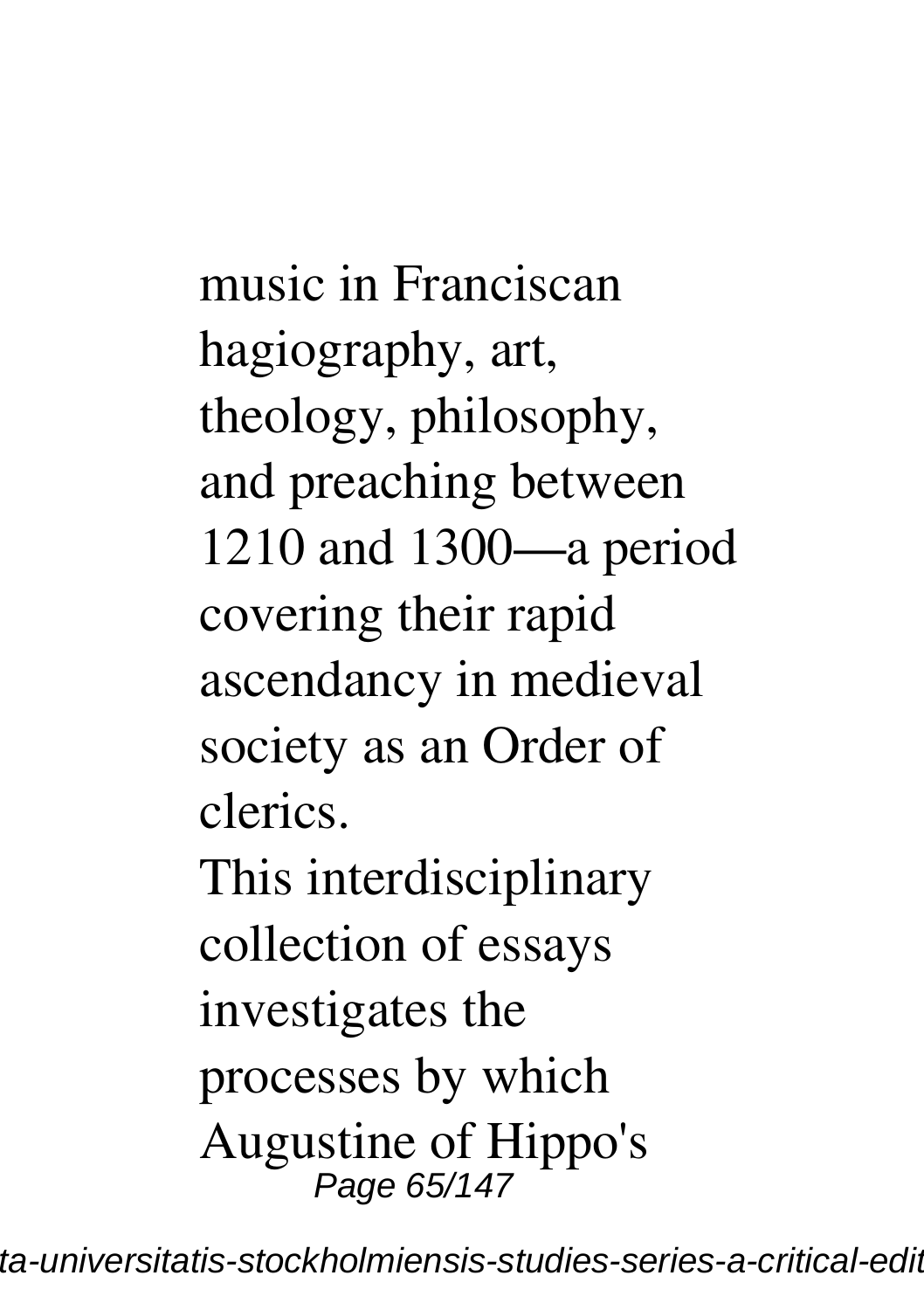writings were reinvented in other media, including the visual arts, drama and music. Thereby it highlights the crucial role of Augustine's readers in constructing his universal stature. Christian Humanism Thesaurus Musicarum Latinarum Music, Scholasticism and Reform Page 66/147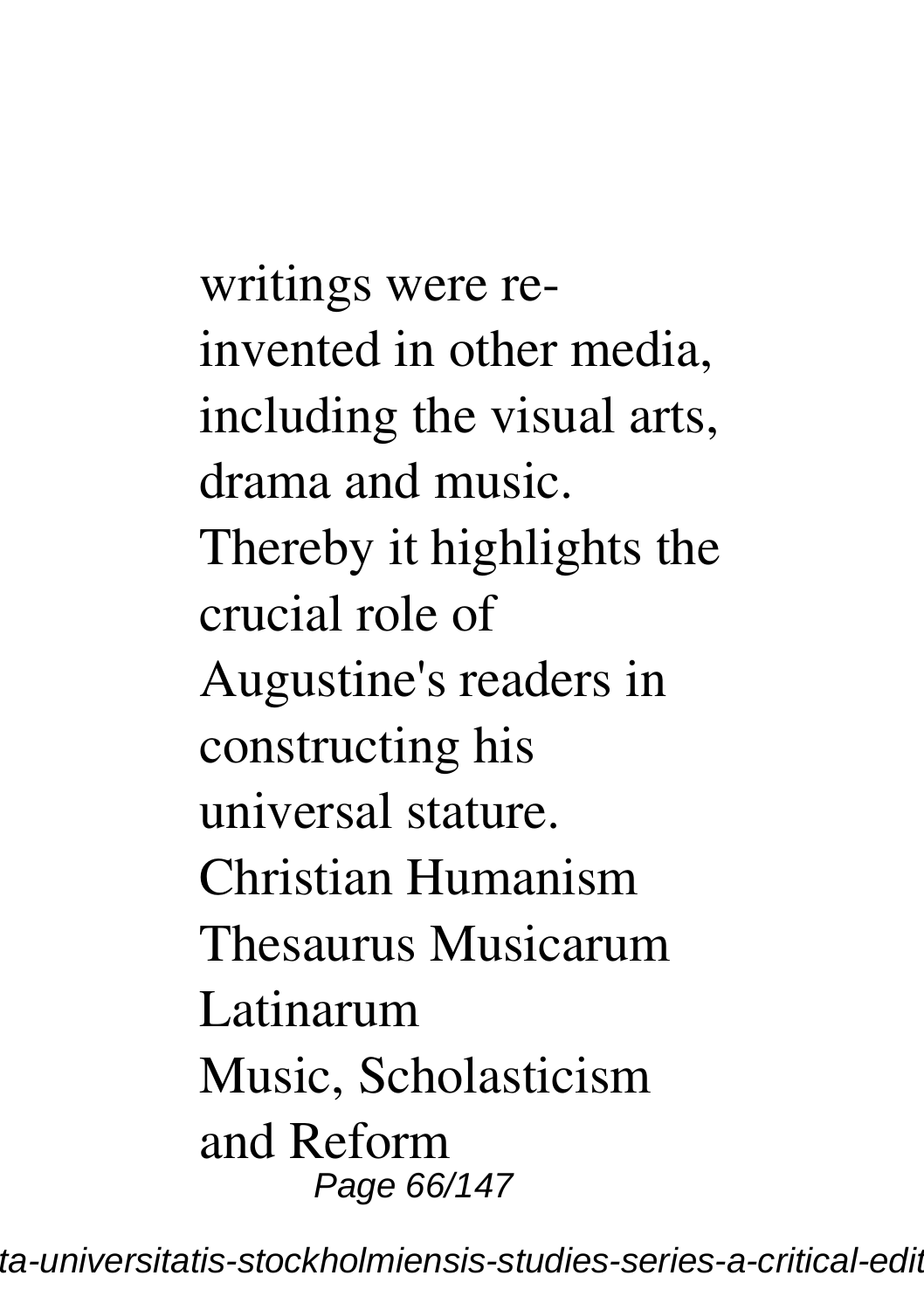Bibliotheca libros et scrptores ferme cunctos ab initio mundi ad annum MDLXXXIII. ordine alphabetico complectens. Auctore & collectore F. A. Ciaconio ... Nunc primum in lucem prodit studio & cum observationibus Francisci Dionysii Camusati Theologia dogmatica. Page 67/147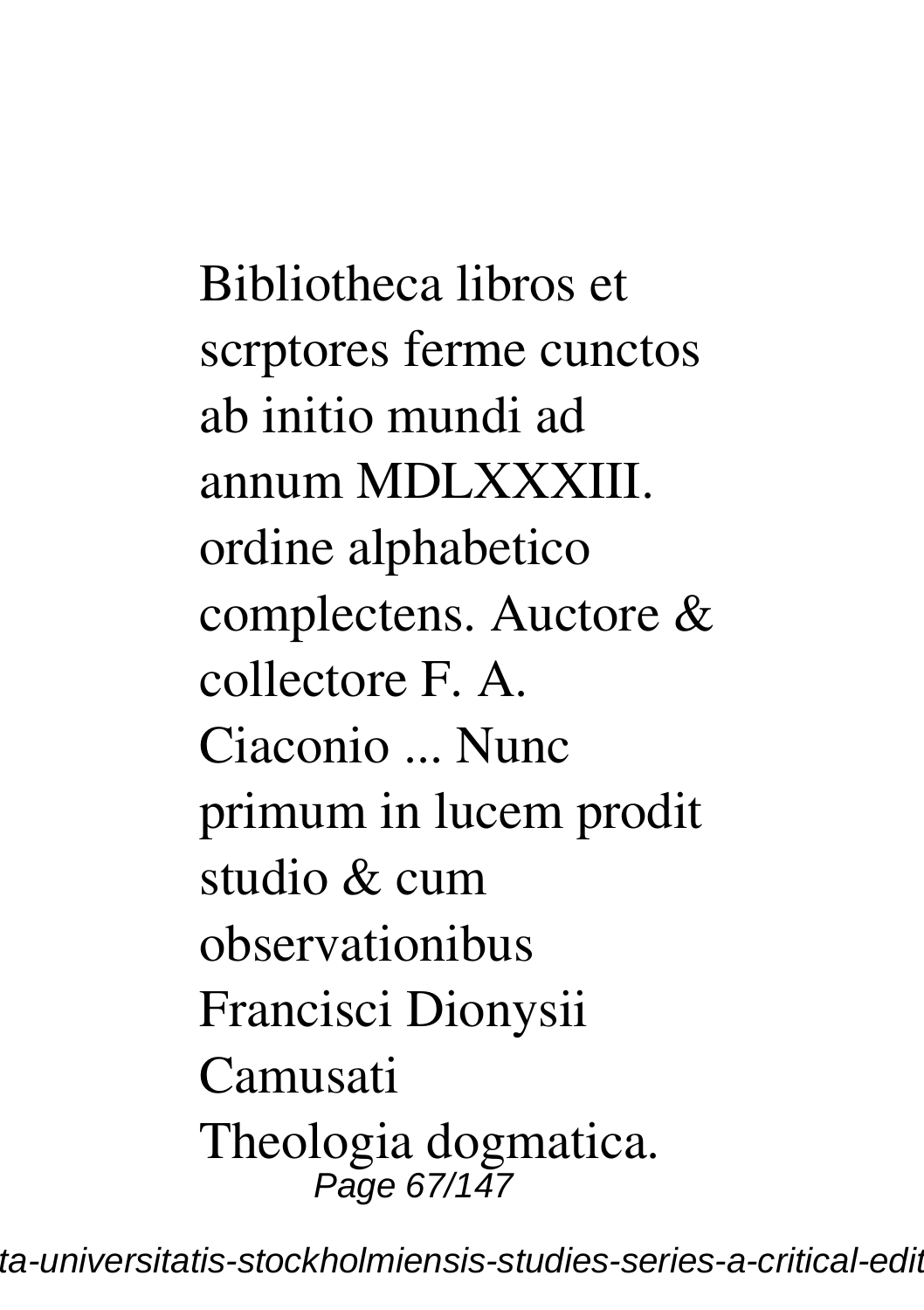Secundis curis auctoris The Prehistory of the Concept of Attention Greek and Roman **Aesthetics** *What human qualities are needed to make scientific discoveries, and which to make great art? Many would point to 'imagination' and 'creativity' in the* Page 68/147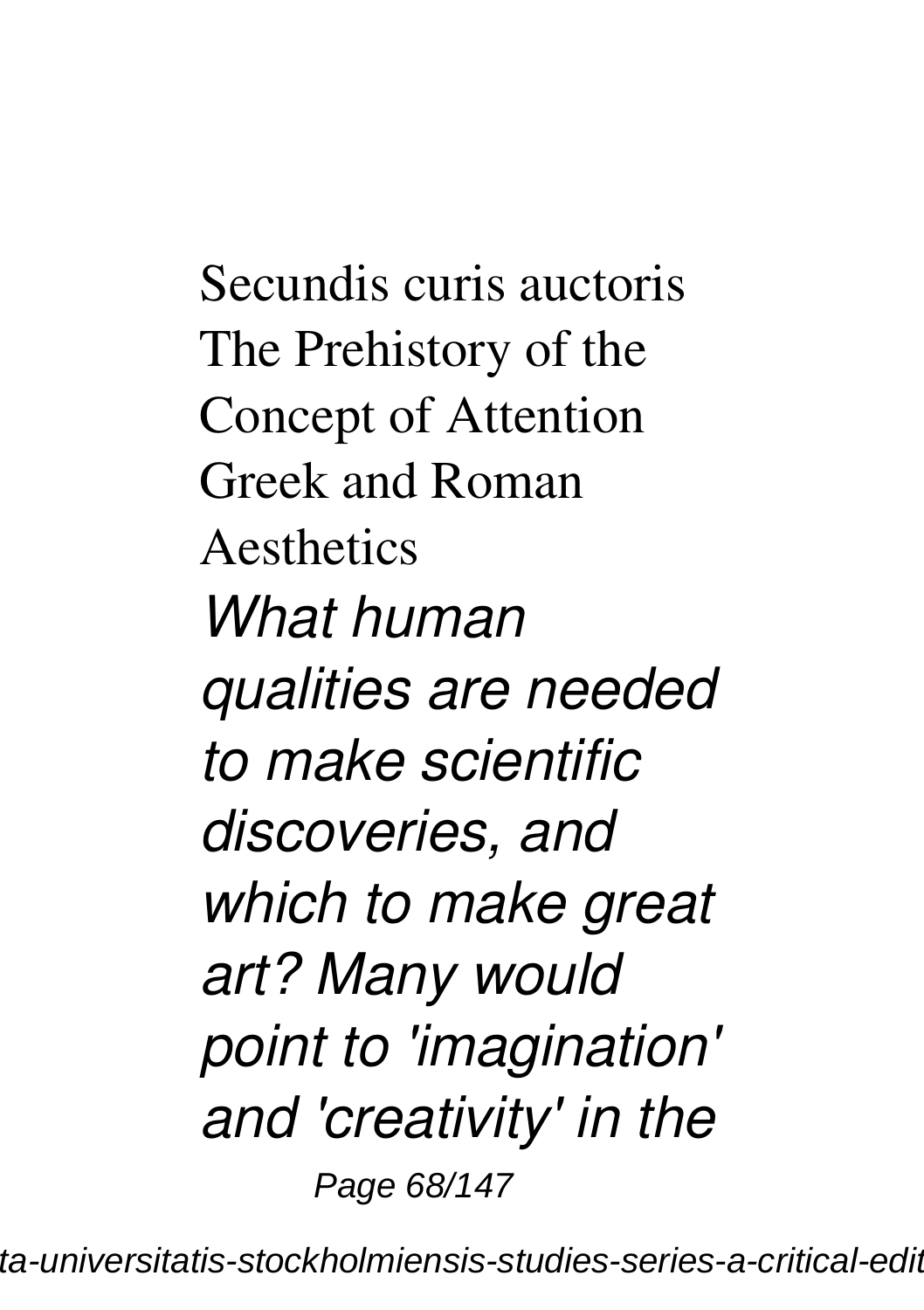*second case but not the first. This book challenges the assumption that doing science is in any sense less creative than art, music or fictional writing and poetry, and treads a historical and contemporary path through common* Page 69/147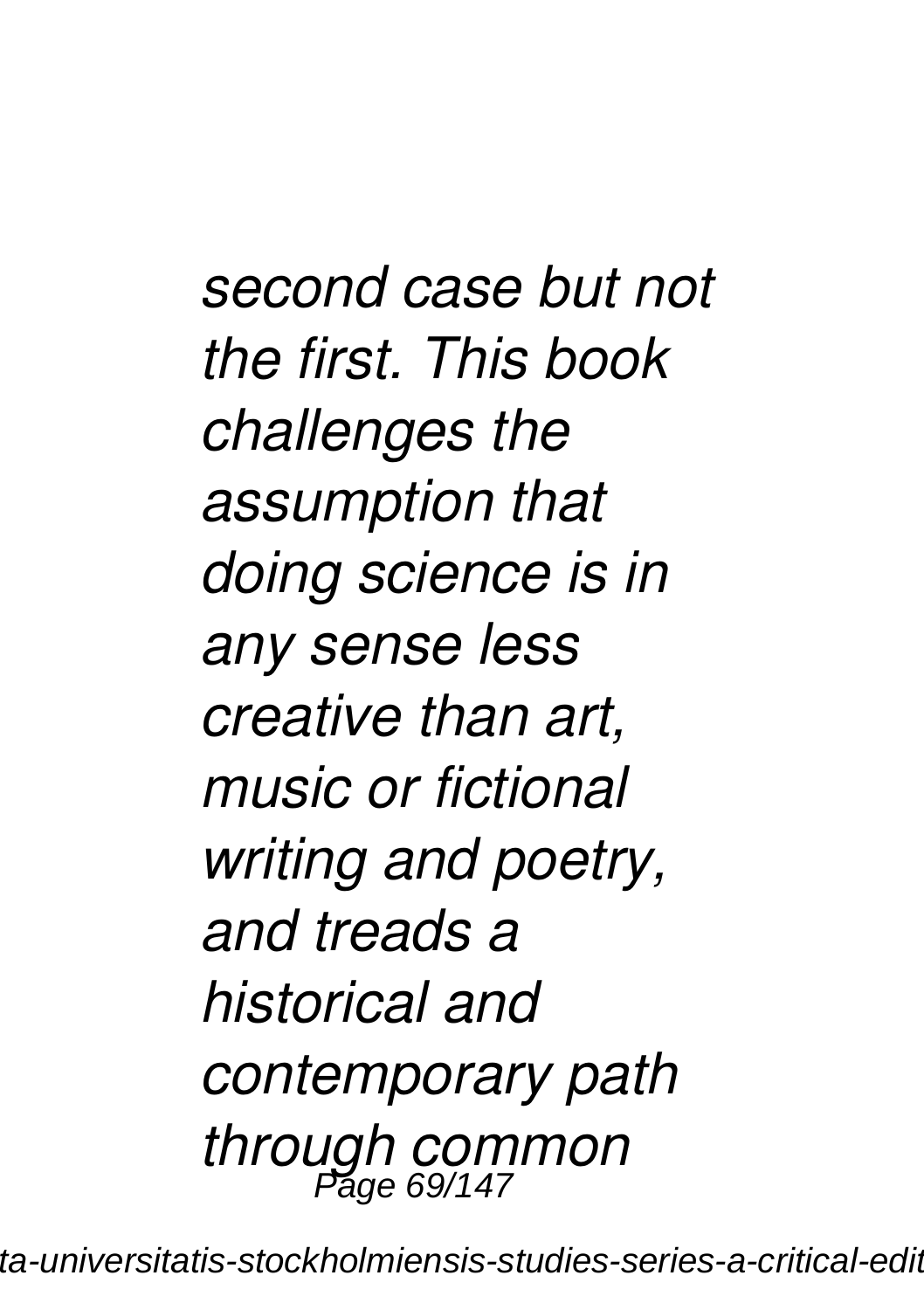*territories of the creative process. The methodological process called the 'scientific method' tells us how to test ideas when we have had them, but not how to arrive at hypotheses in the first place. Hearing the stories that scientists and artists* Page 70/147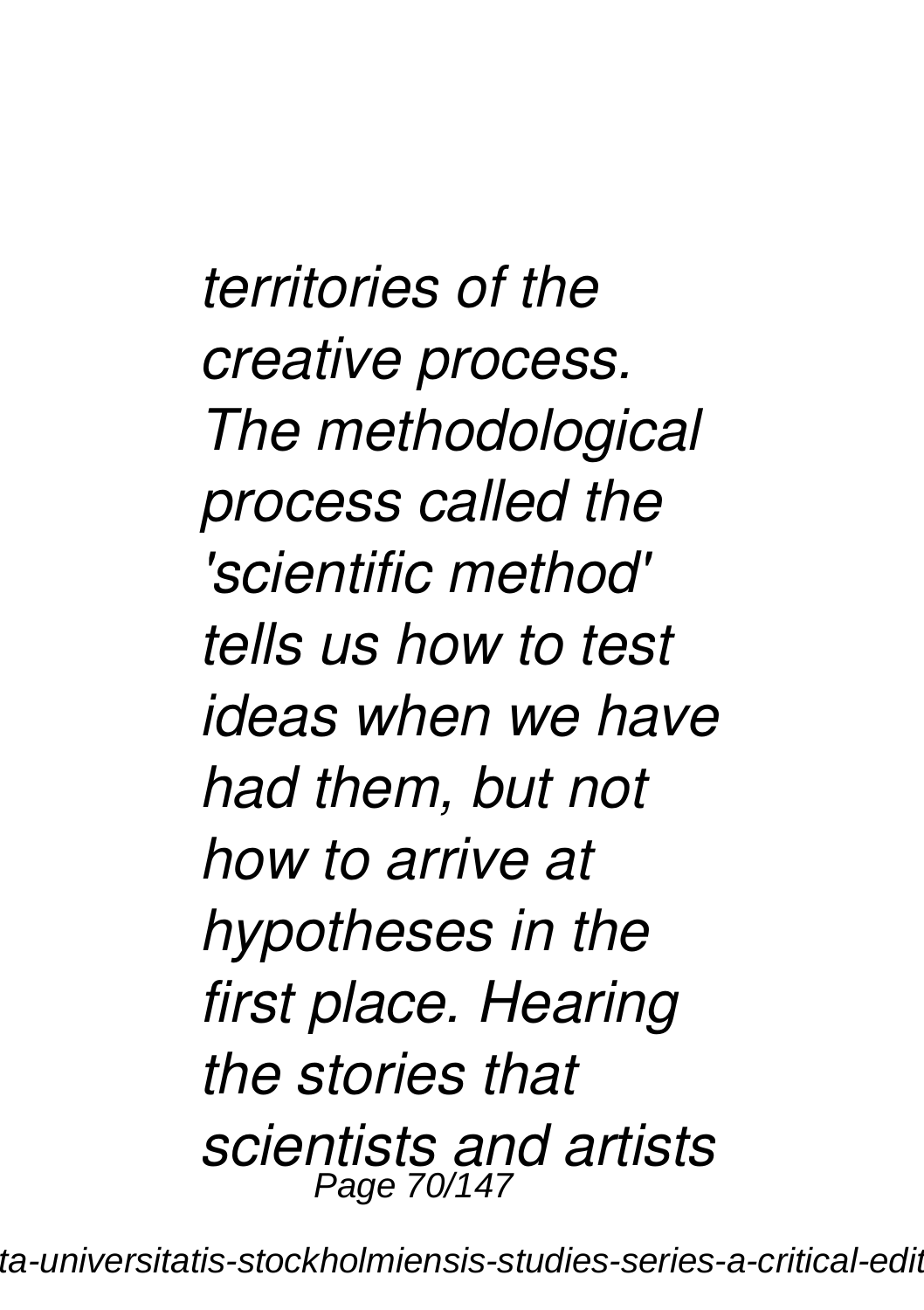*tell about their projects reveals commonalities: the desire for a goal, the experience of frustration and failure, the incubation of the problem, moments of sudden insight, and the experience of the beautiful or sublime. Selected* Page 71/147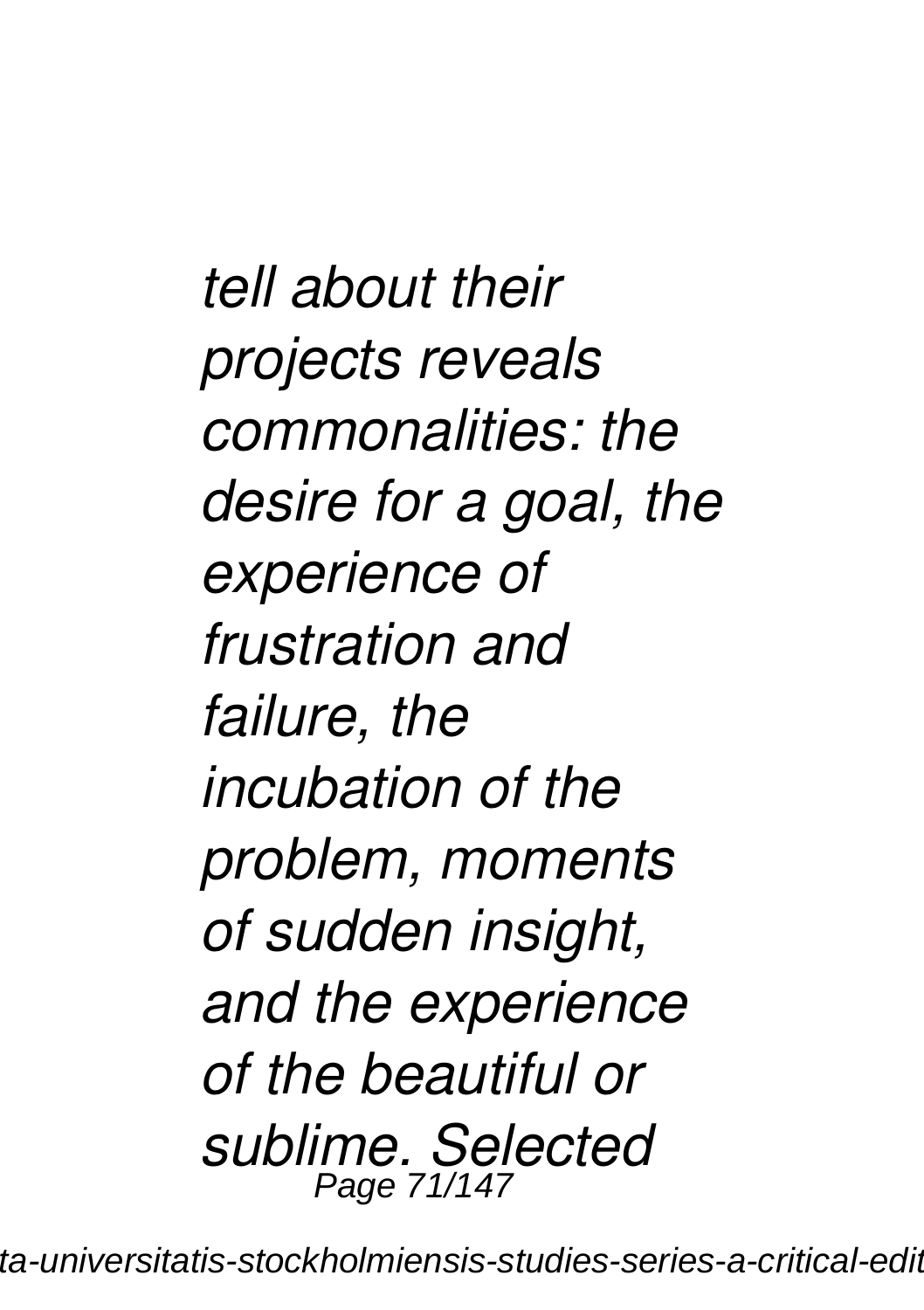*themes weave the practice of science and art together: visual thinking and metaphor, the transcendence of music and mathematics, the contemporary rise of the English novel and experimental science, and the role of aesthetics* Page 72/147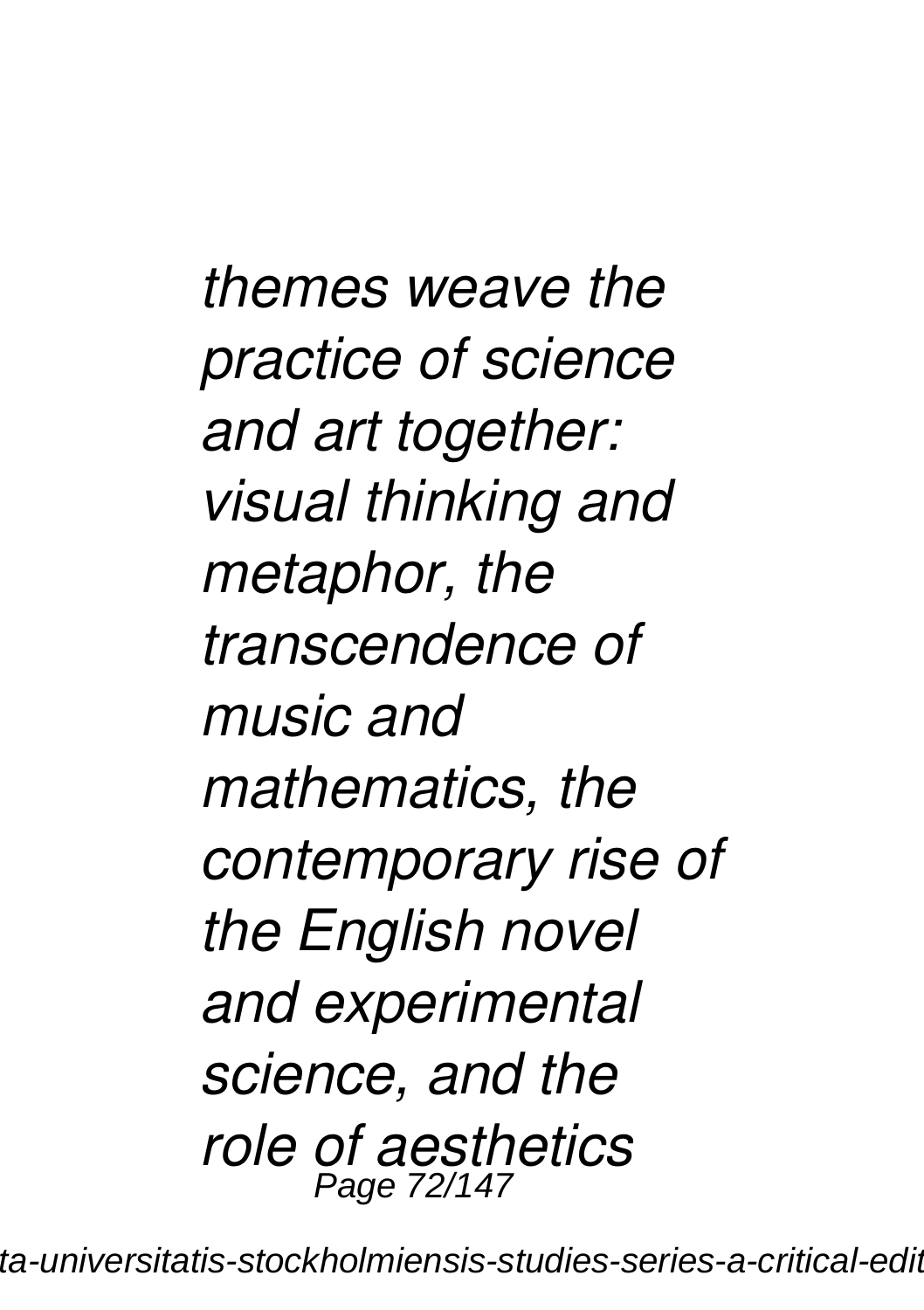*and desire in the creative process. Artists and scientists make salient comparisons: Defoe and Boyle; Emmerson and Humboldt, Monet and Einstein, Schumann and Hadamard. The book draws on medieval philosophy* Page 73/147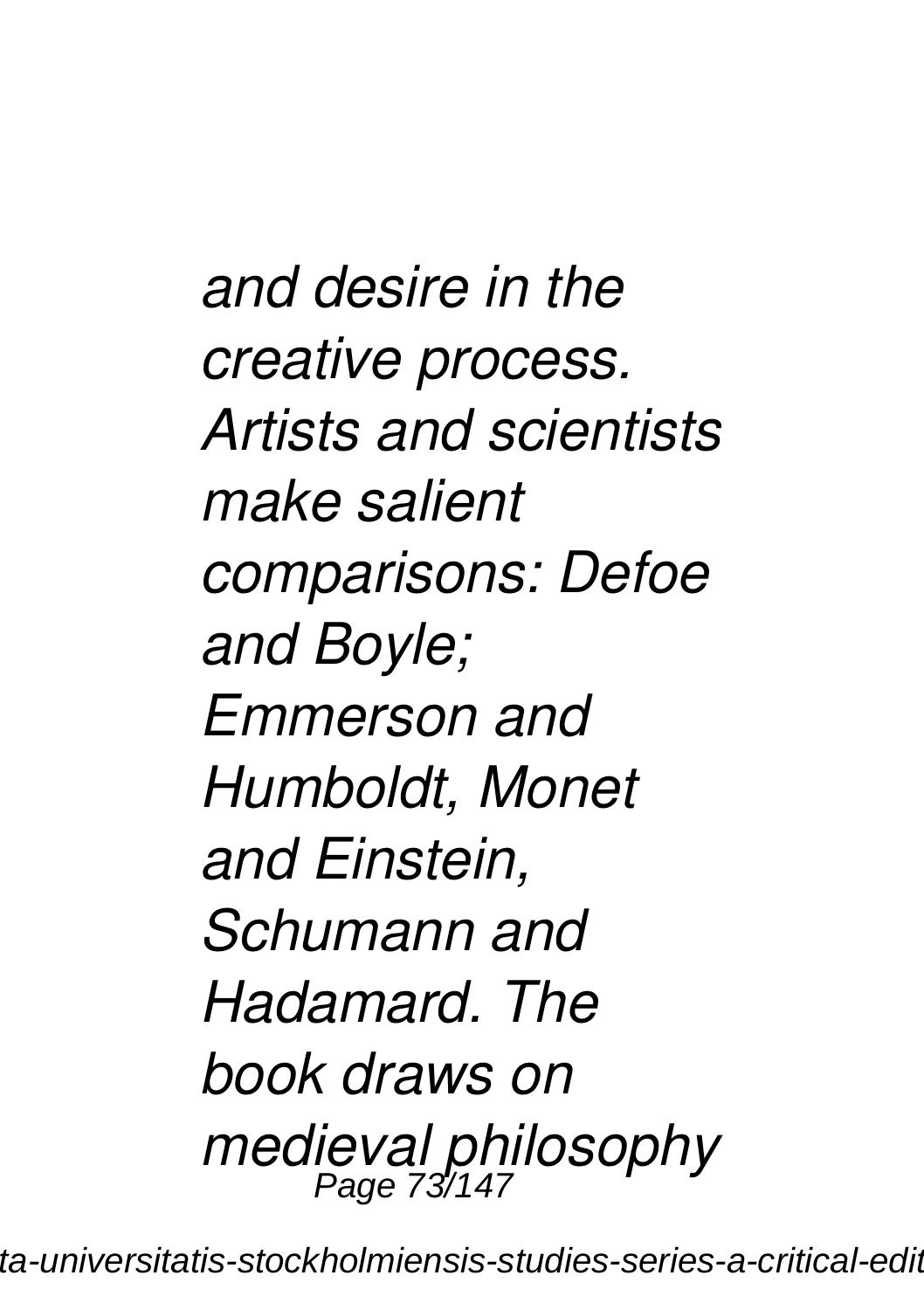*at many points as the product of the last age that spent time in inner contemplation of the mystery of how something is mentally brought out from nothing. Taking the phenomenon of the rainbow as an example, the principles of* Page 74/147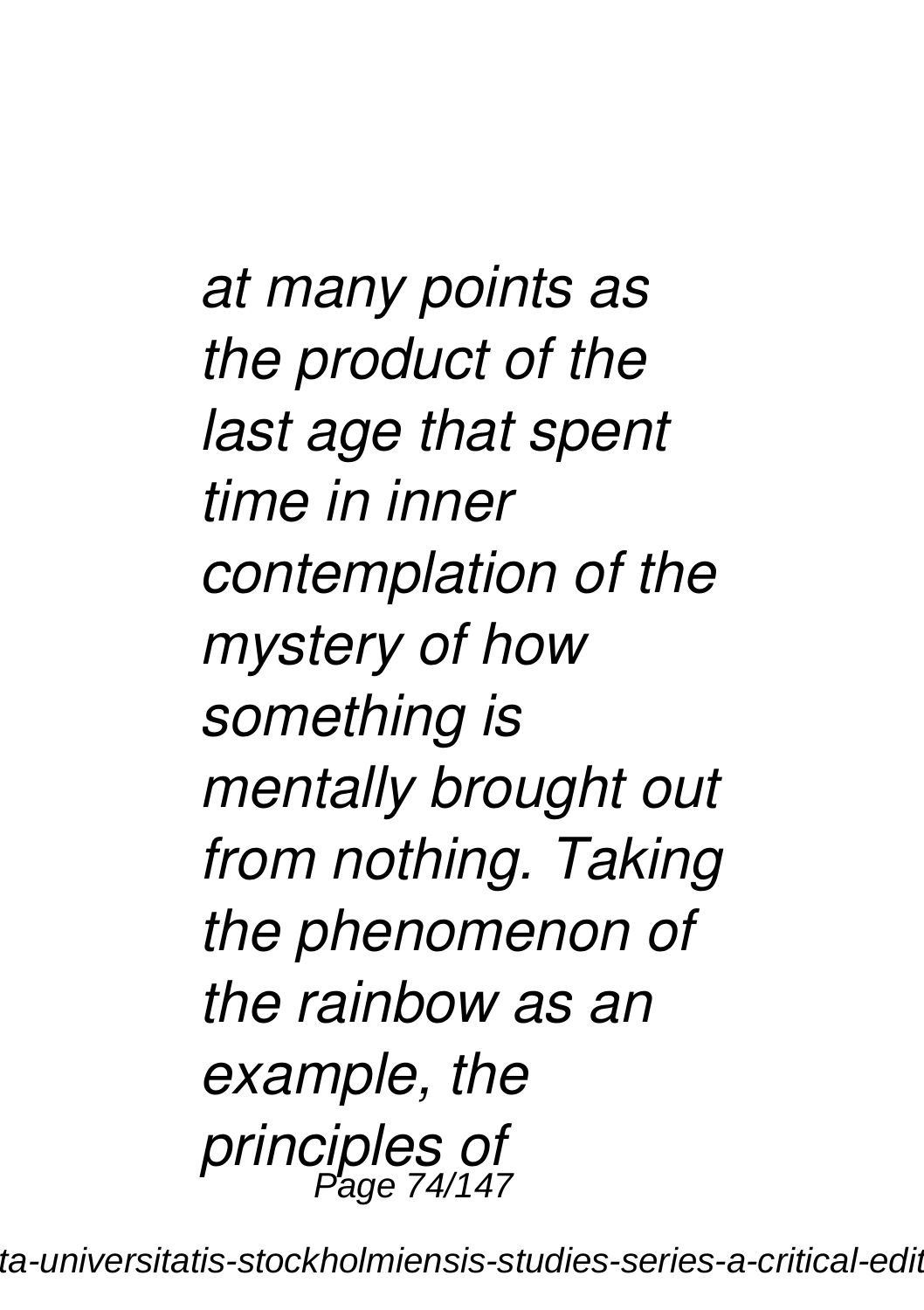*creativity within constraint point to the scientific imagination as a parallel of poetry. Embodiment of Musical Creativity offers an innovative look at the interdisciplinary nature of creativity in musical composition. Using* Page 75/147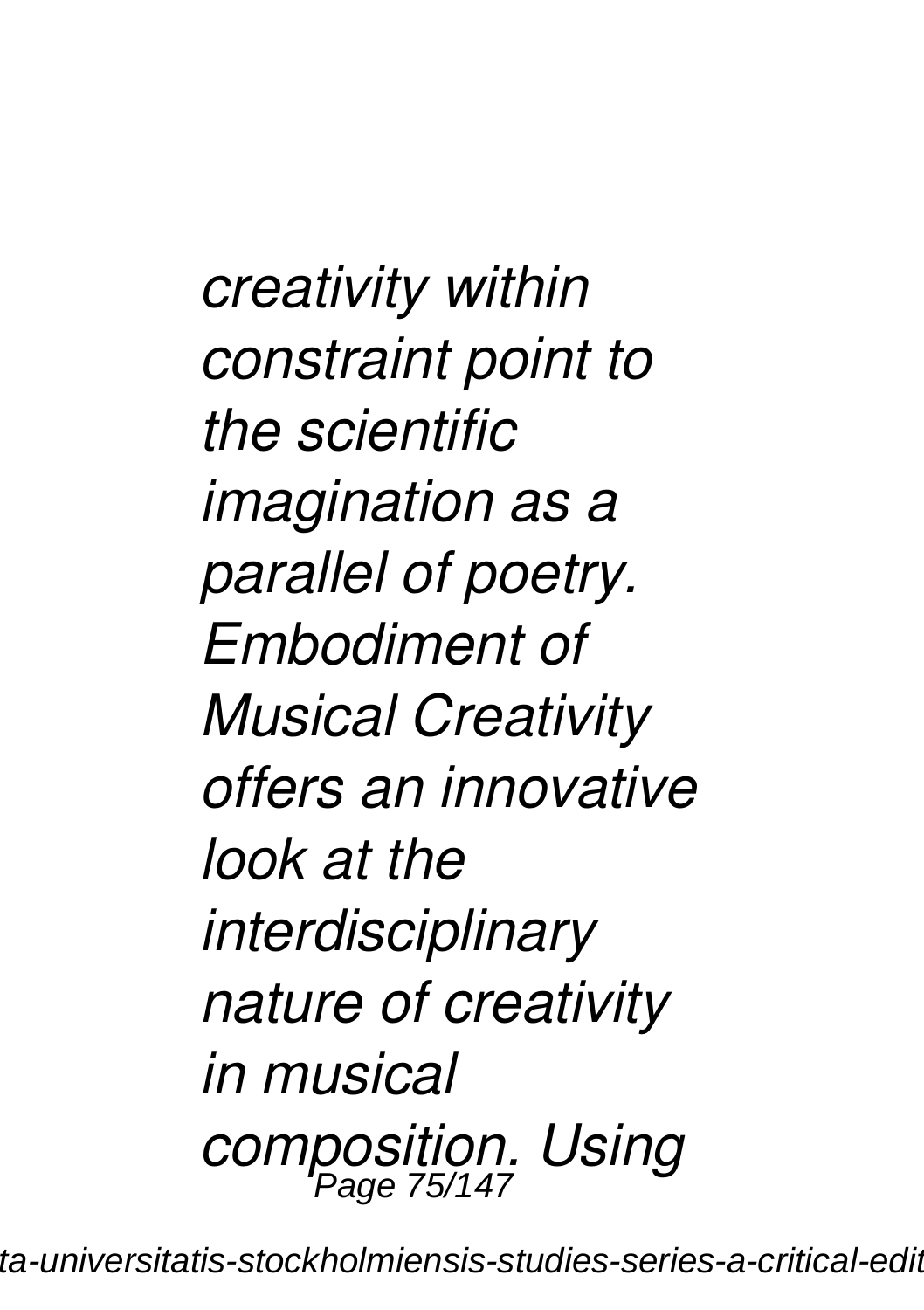*examples from empirical and theoretical research in creativity studies, music theory and cognition, psychology and philosophy, performance and education studies, and the author's own creative practice, the book* Page 76/147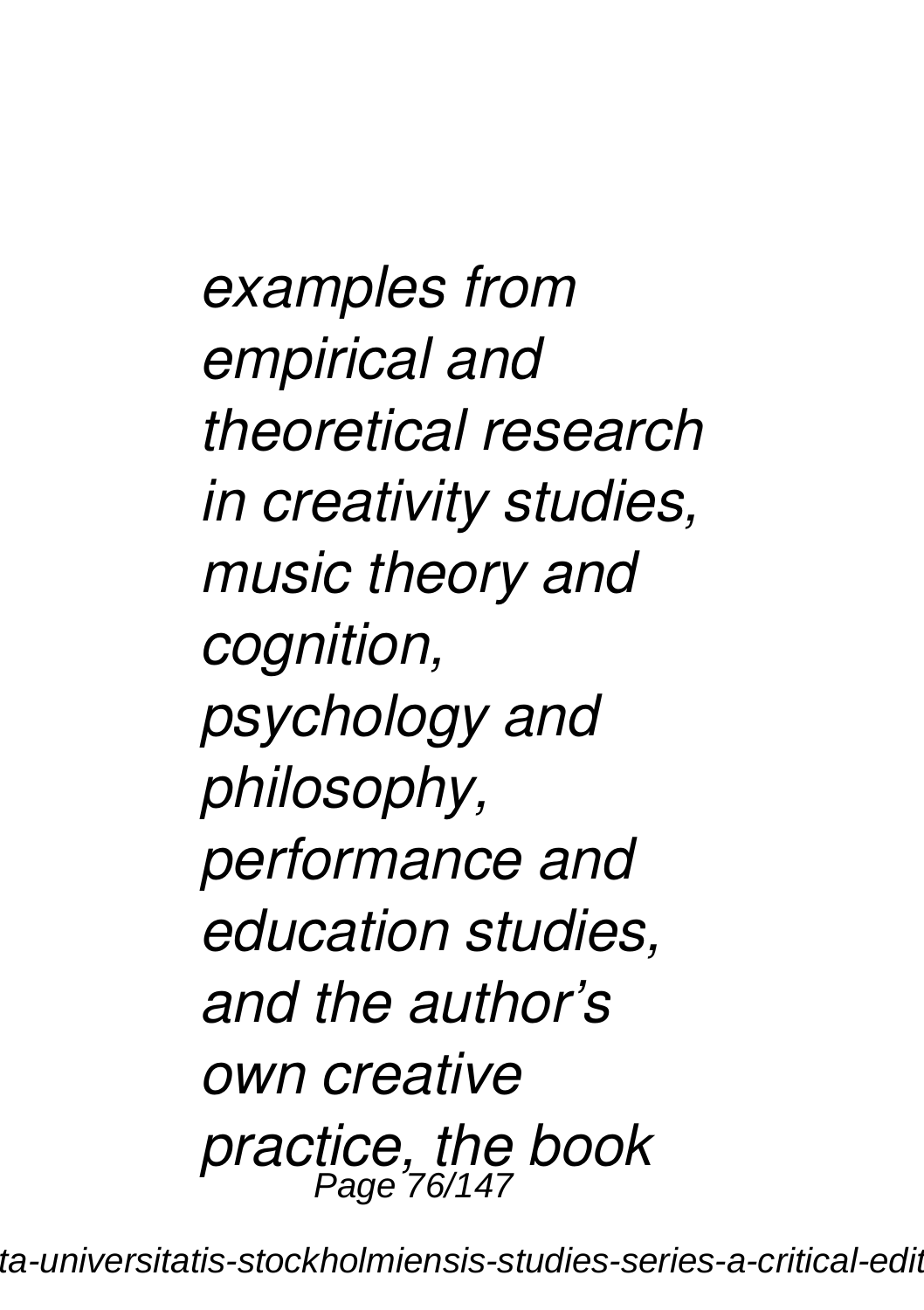*examines how the reciprocity of cognition and performativity contributes to our understanding of musical creativity in composition. From the composer's perspective the book investigates the psychological attributes of creative* Page 77/147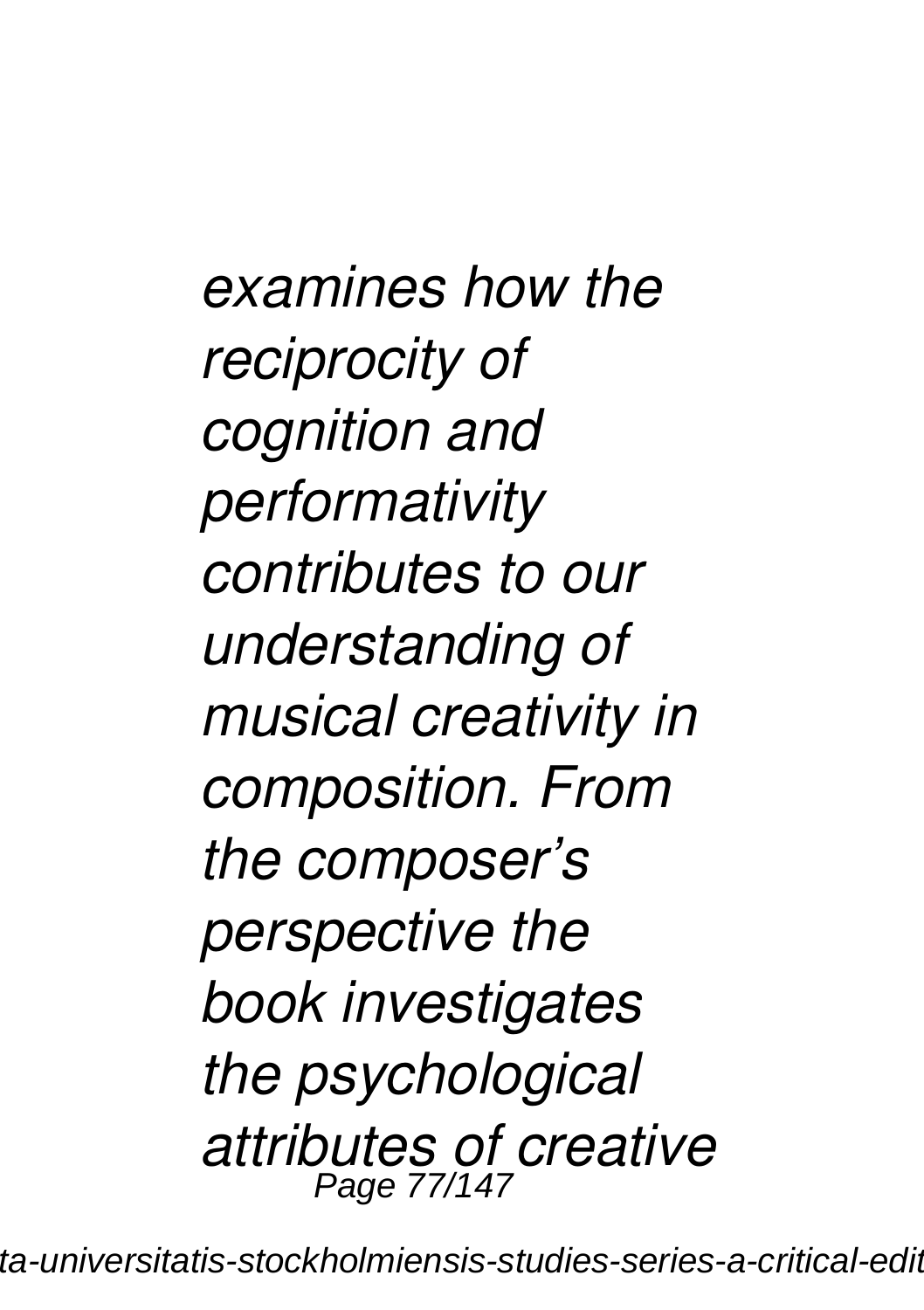*cognition whose associations become the foundation for an understanding of embodied creativity in musical composition. The book defines the embodiment of musical creativity as a cognitive and performative* Page 78/147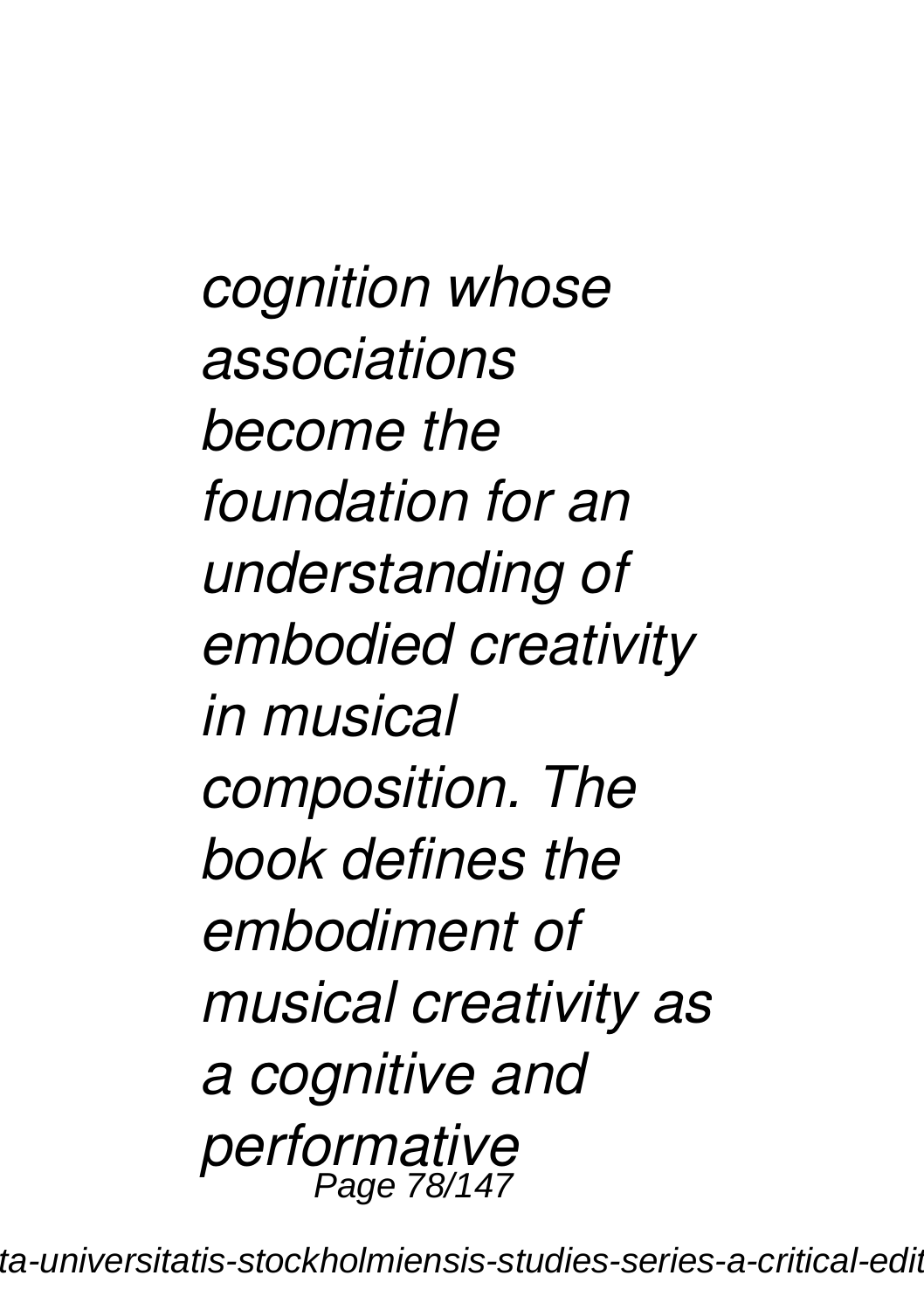*causality: a relationship between the cause and effect of our experience when composing music. Considering the theoretical, practical, contextual, and pedagogical implications of embodied creative experience, the* Page 79/147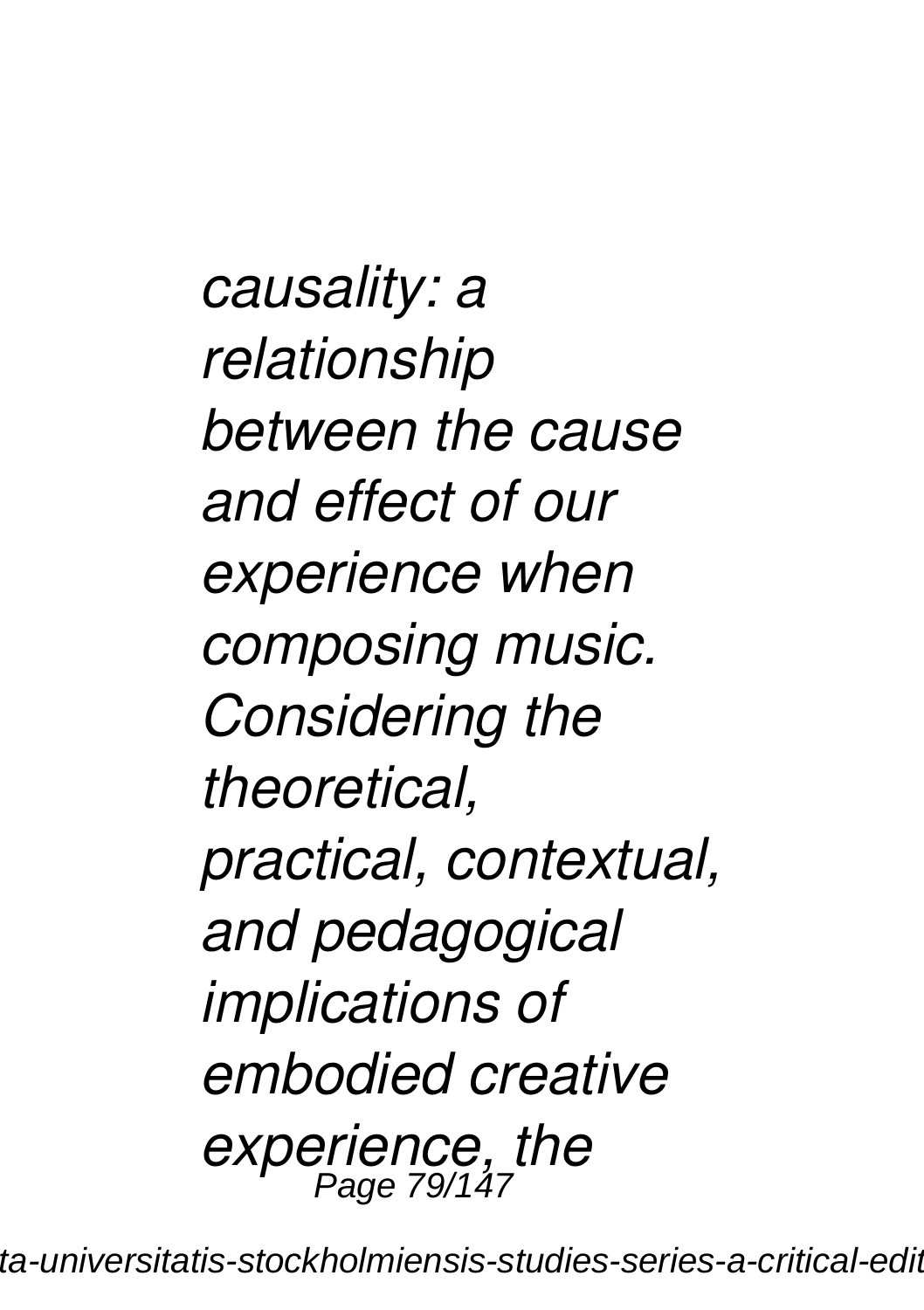*book redefines aspects of musical composition to reflect the changing ways that musical creativity is understood and evaluated. Embodiment of Musical Creativity provides a comparative study of musical* Page 80/147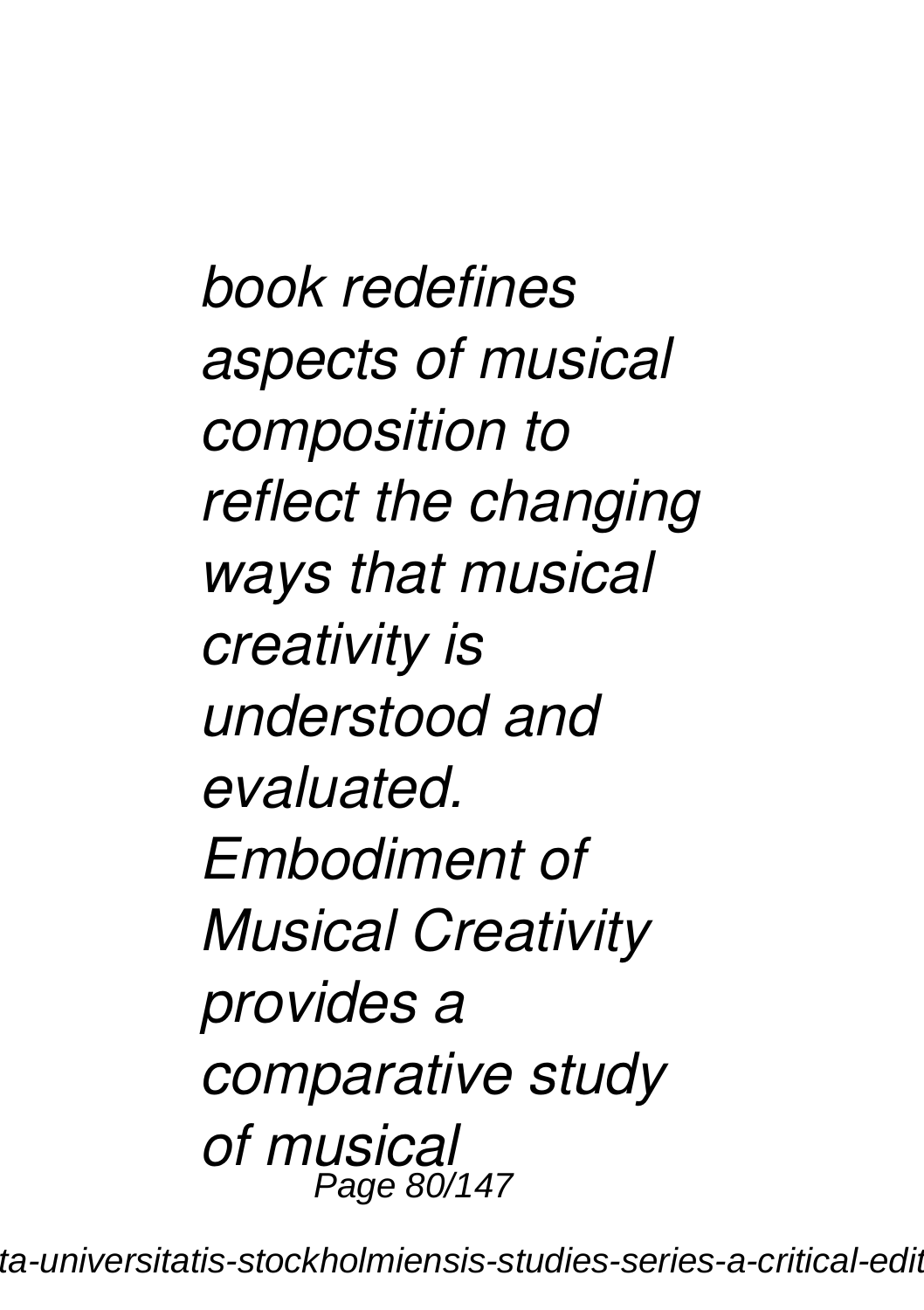*composition, in turn articulating a new perspective on musical creativity. An anthology of works commenting on the perception of beauty in art, structure and style in literature, and aesthetic judgement. Well before his entry* Page 81/147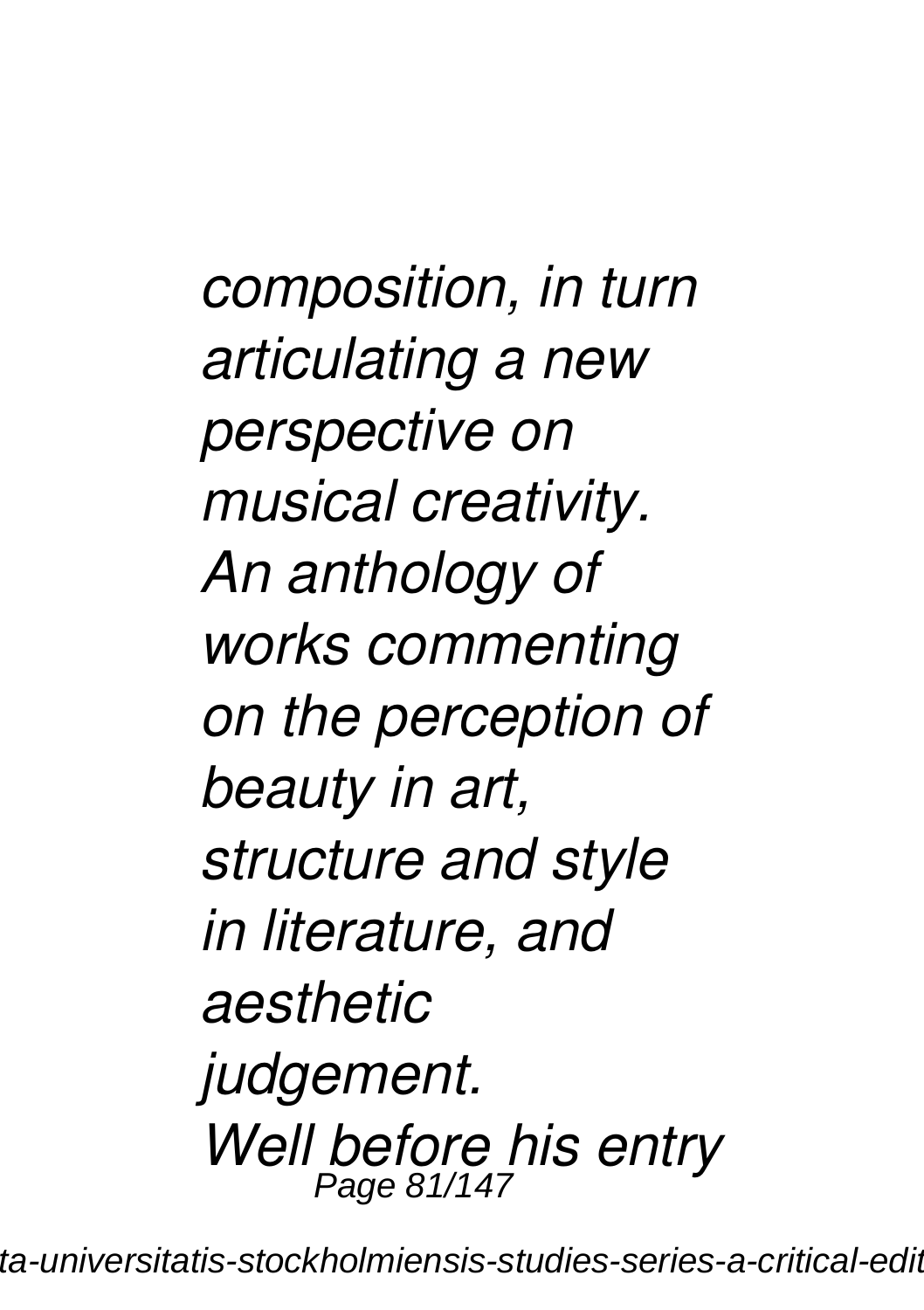*into the religious life in the spring of 386 C.E., Augustine had embarked on a lengthy comparison between teachings on the self in the philosophical traditions of Platonism and Neoplatonism and the treatment of the topic in the Psalms,* Page 82/147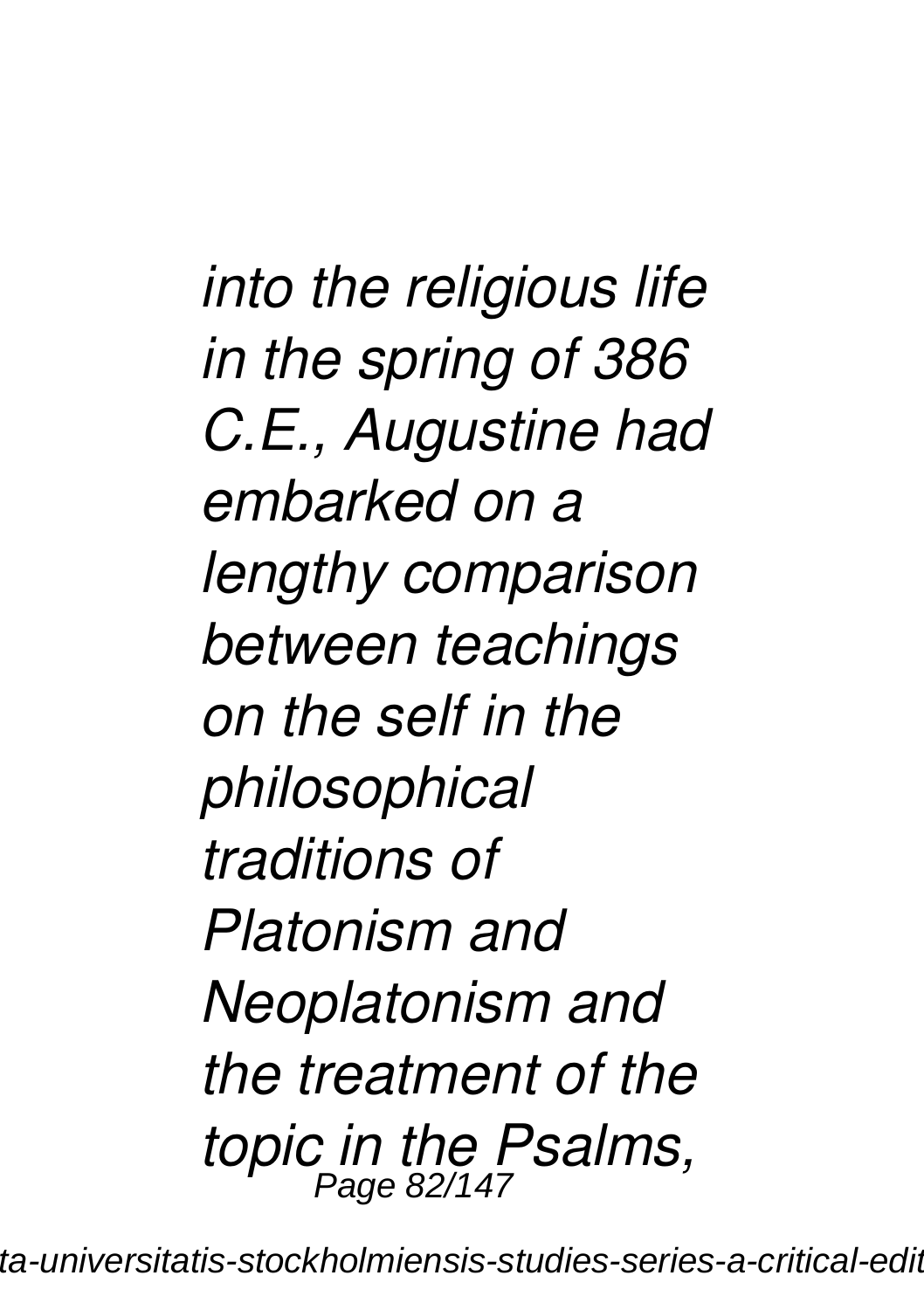*the letters of St. Paul, and other books of the Bible. Brian Stock argues that Augustine, over the course of these reflections, gradually abandoned a dualistic view of the self, in which the mind and the body play different roles,* Page 83/147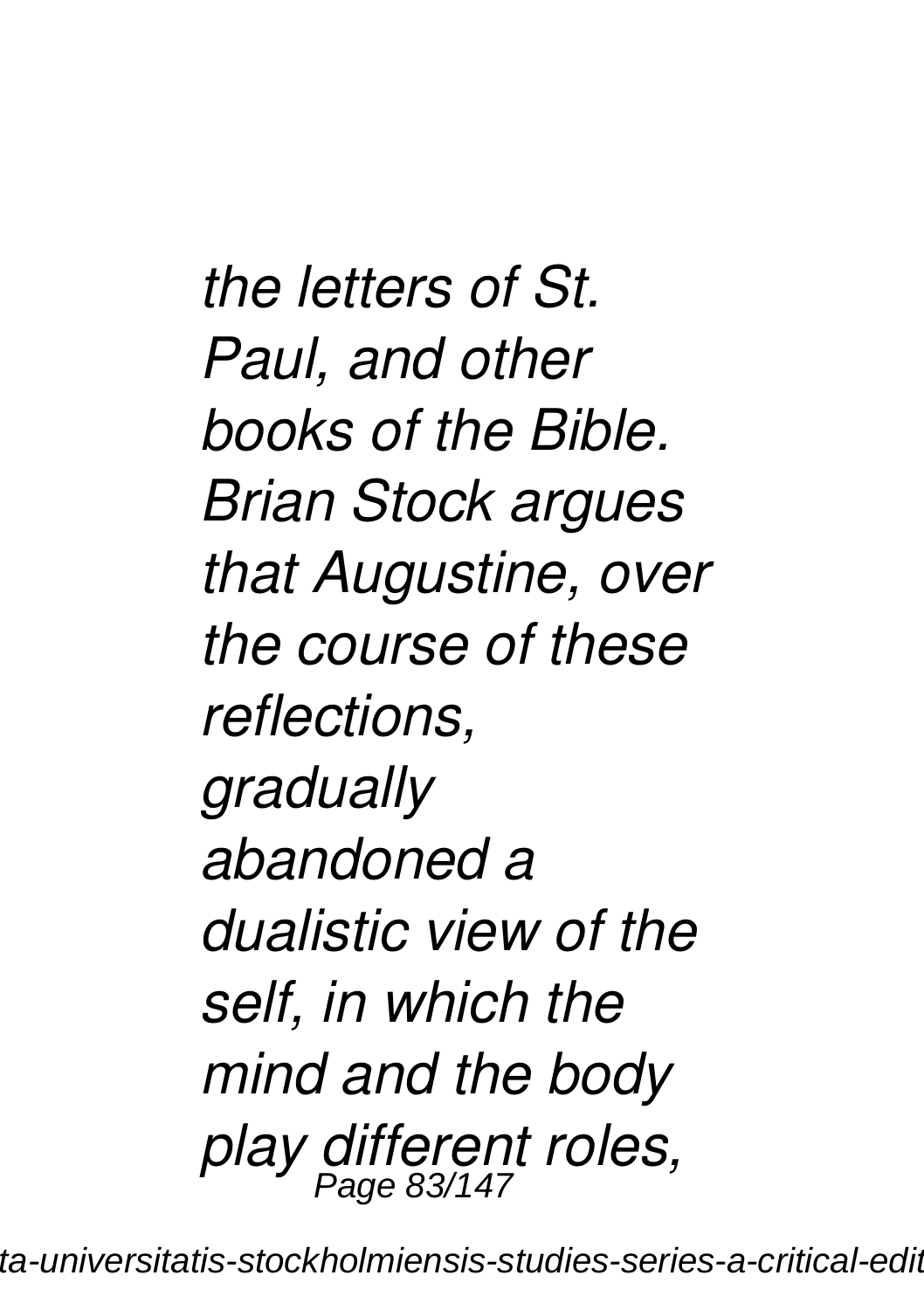*and developed the notion of an integrated self, in which the mind and body function interdependently. Stock identifies two intellectual techniques through which Augustine effected this change in his thought. One, lectio divina, was an* Page 84/147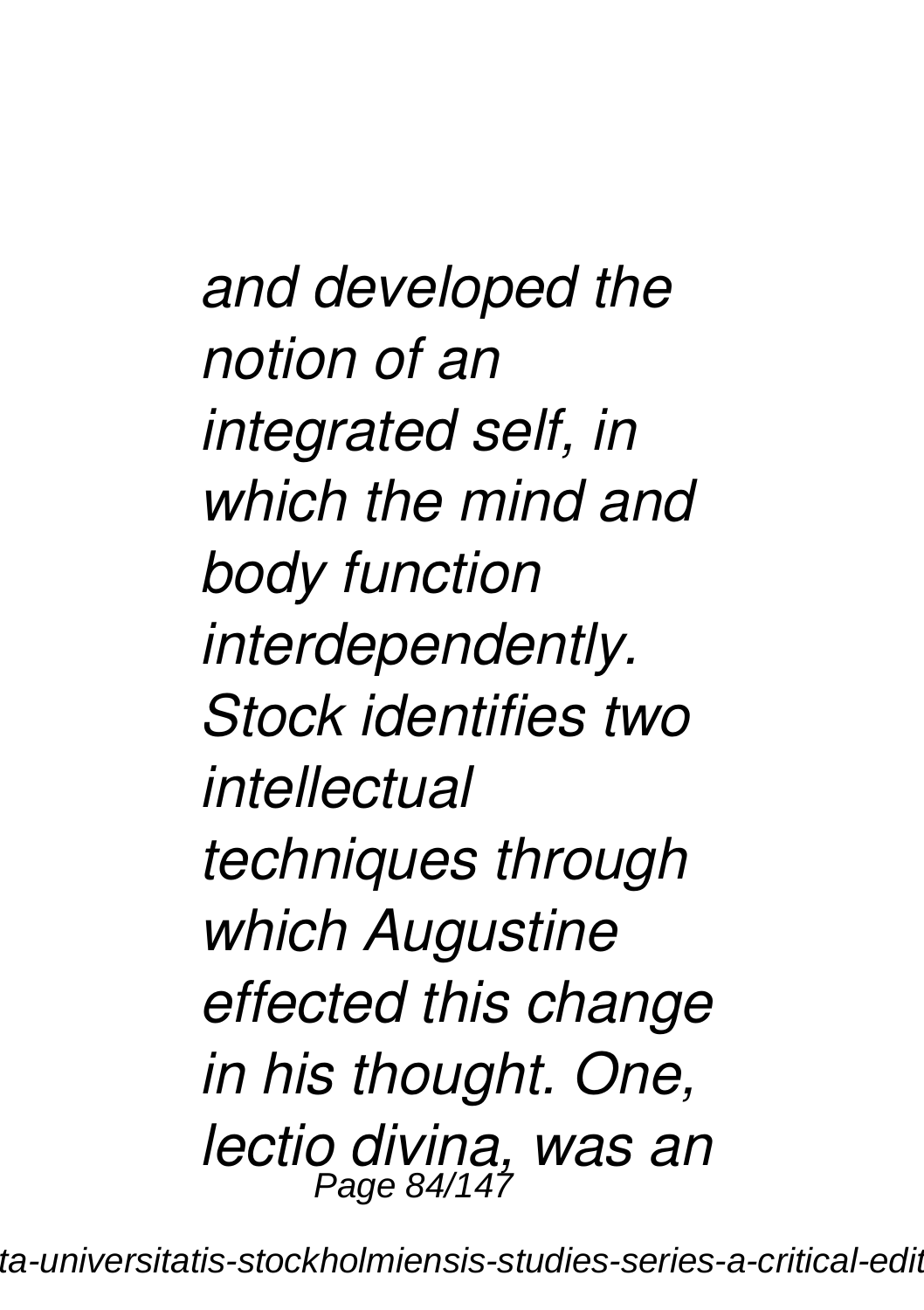*early Christian approach to reading that engaged both mind and body. The other was a method of self-examination that consisted of framing an interior Socratic dialogue between Reason and the individual self. Stock investigates* Page 85/147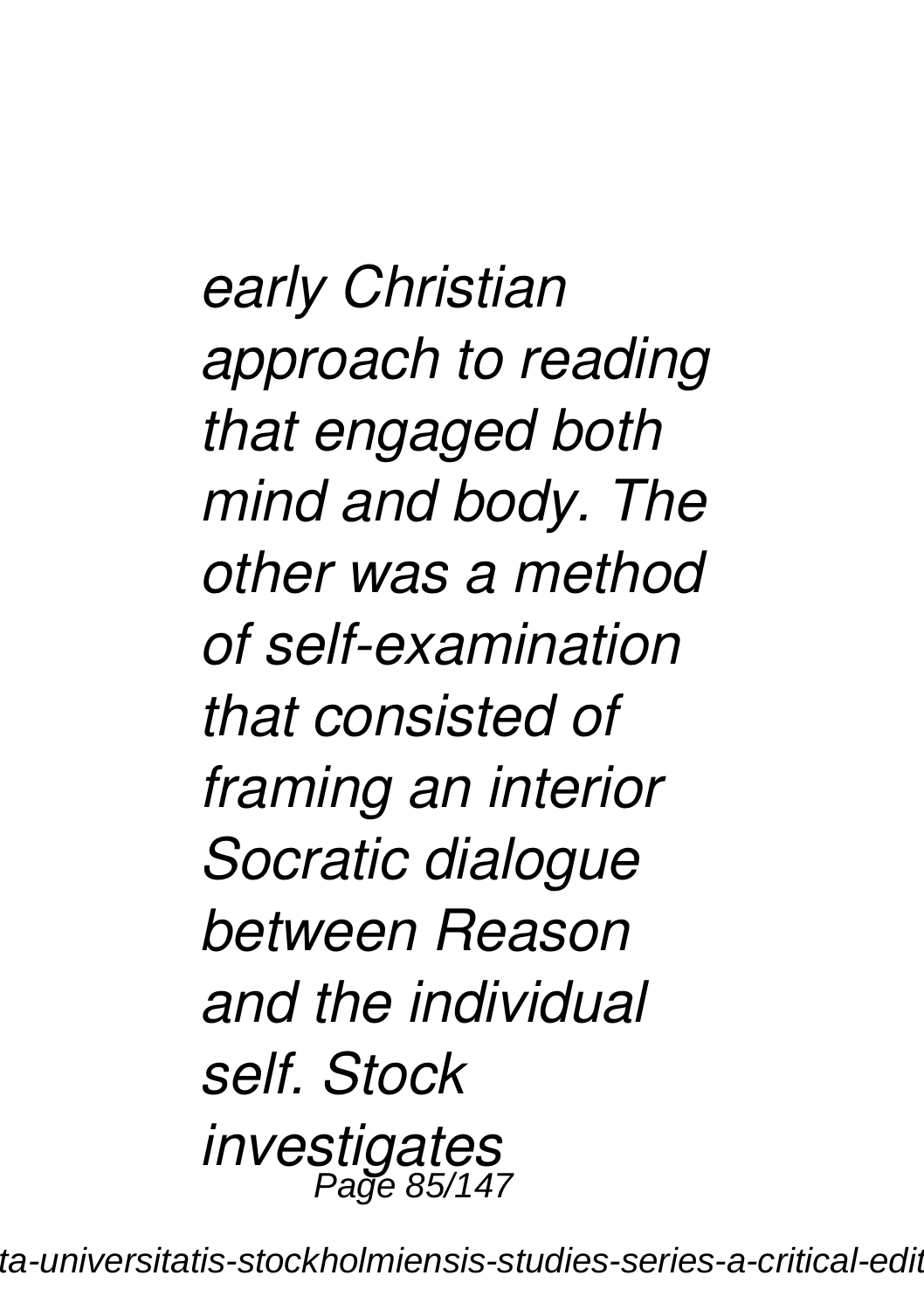*practices of writing, reading, and thinking across a range of premodern texts to demonstrate how Augustine builds upon the rhetorical traditions of Cicero and the inner dialogue of Plutarch to create an introspective and autobiographical* Page 86/147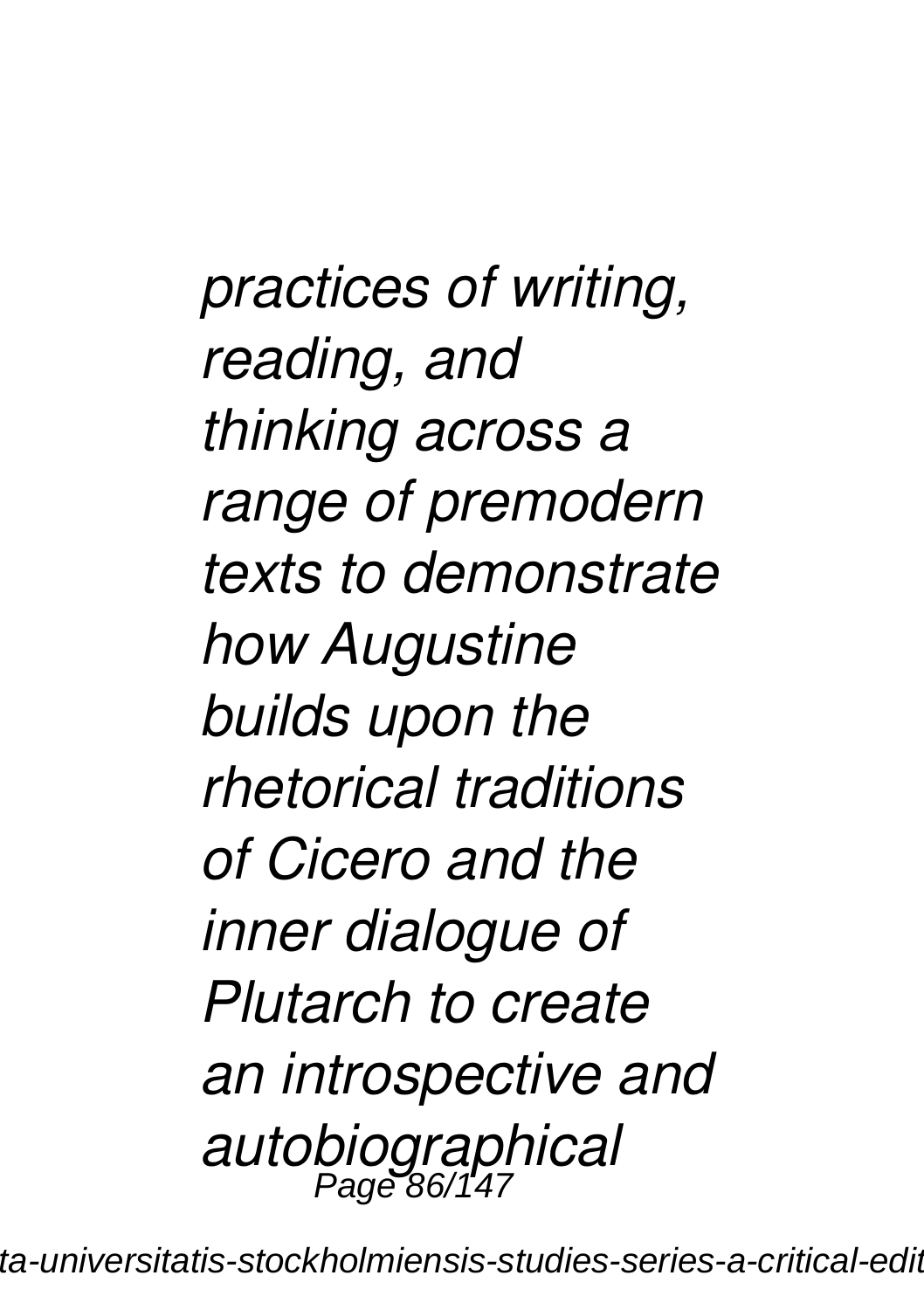*version of self-study that had little to no precedent. The Integrated Self situates these texts in a broad historical framework while being carefully attuned to what they can tell us about the intersections of mind, body, and medicine in* Page 87/147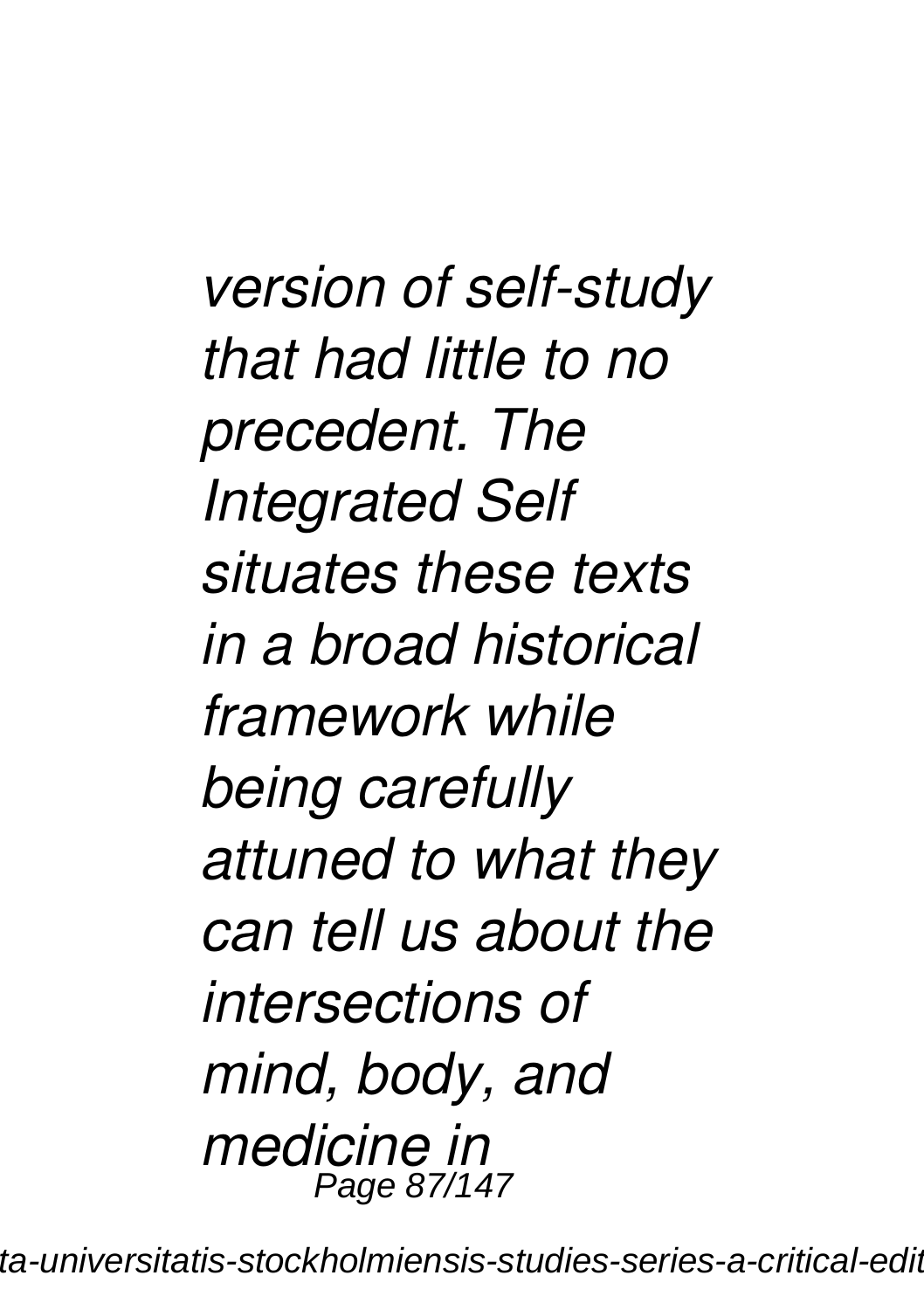*contemporary thought and practice. It is a book in which Stock continues his project of reading Augustine, and one in which he moves forward in new and perhaps unexpected directions. Augustine's Early Thought on the* Page 88/147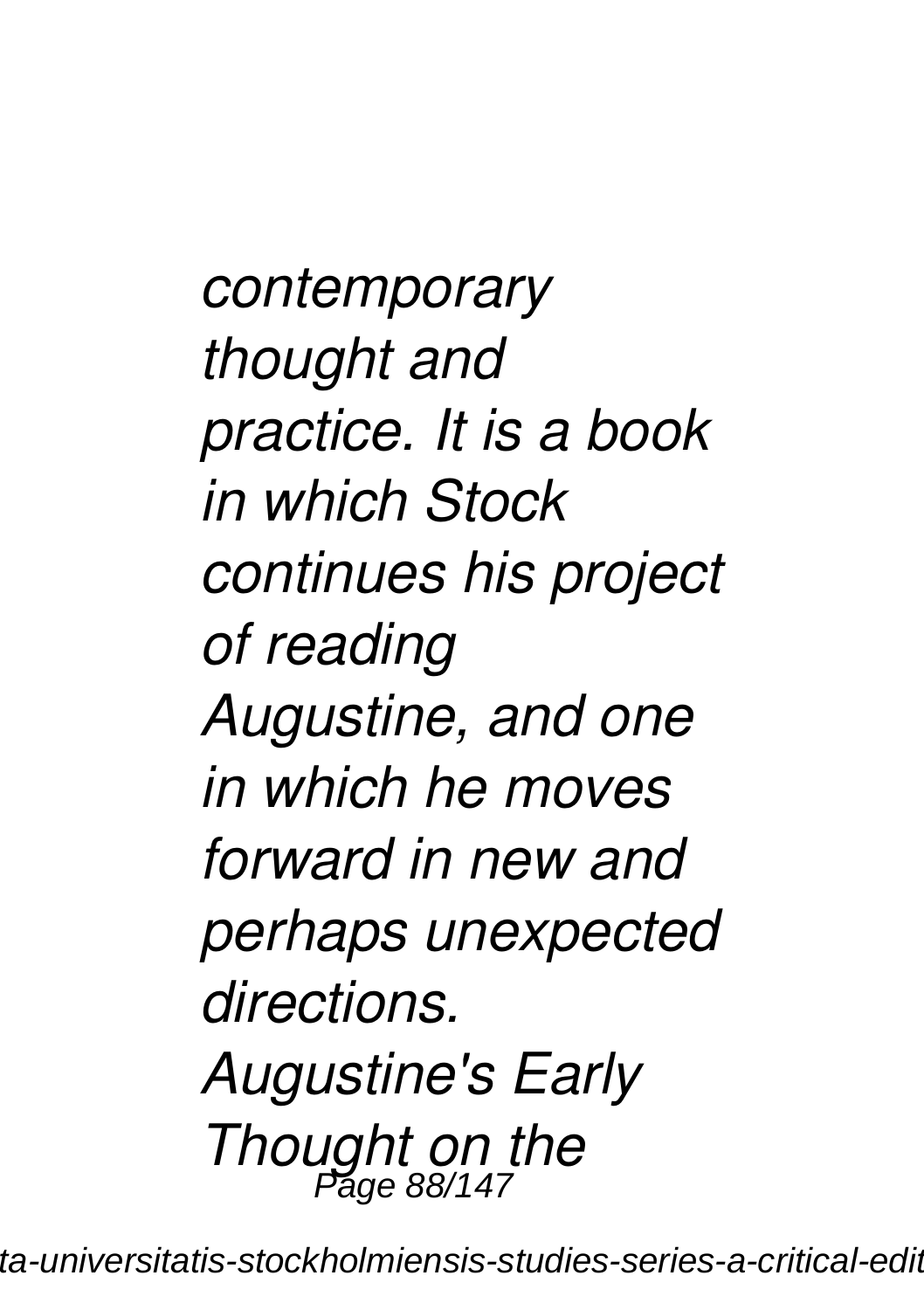*Redemptive Function of Divine Judgement De Musica From Summetria to Symmetry: The Making of a Revolutionary Scientific Concept Sacred Words: Orality, Literacy and Religion Papers Presented at* Page 89/147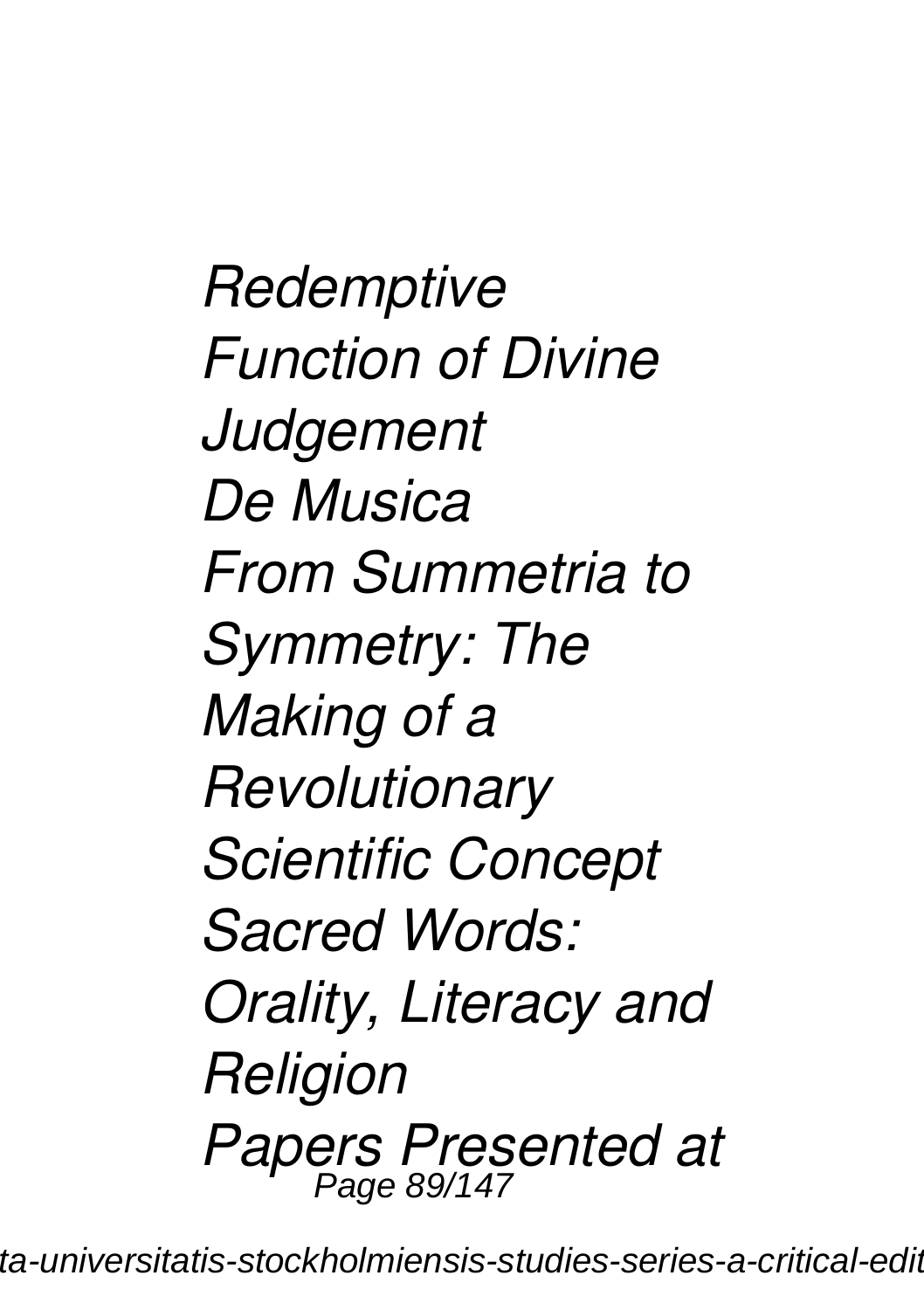*the Fifteenth International Conference on Patristic Studies Held in Oxford 2007; St Augustine and His Opponents A Well-Tempered Universe Opera omnia /Augustinus, Aurelius Carol Harrison* Page 90/147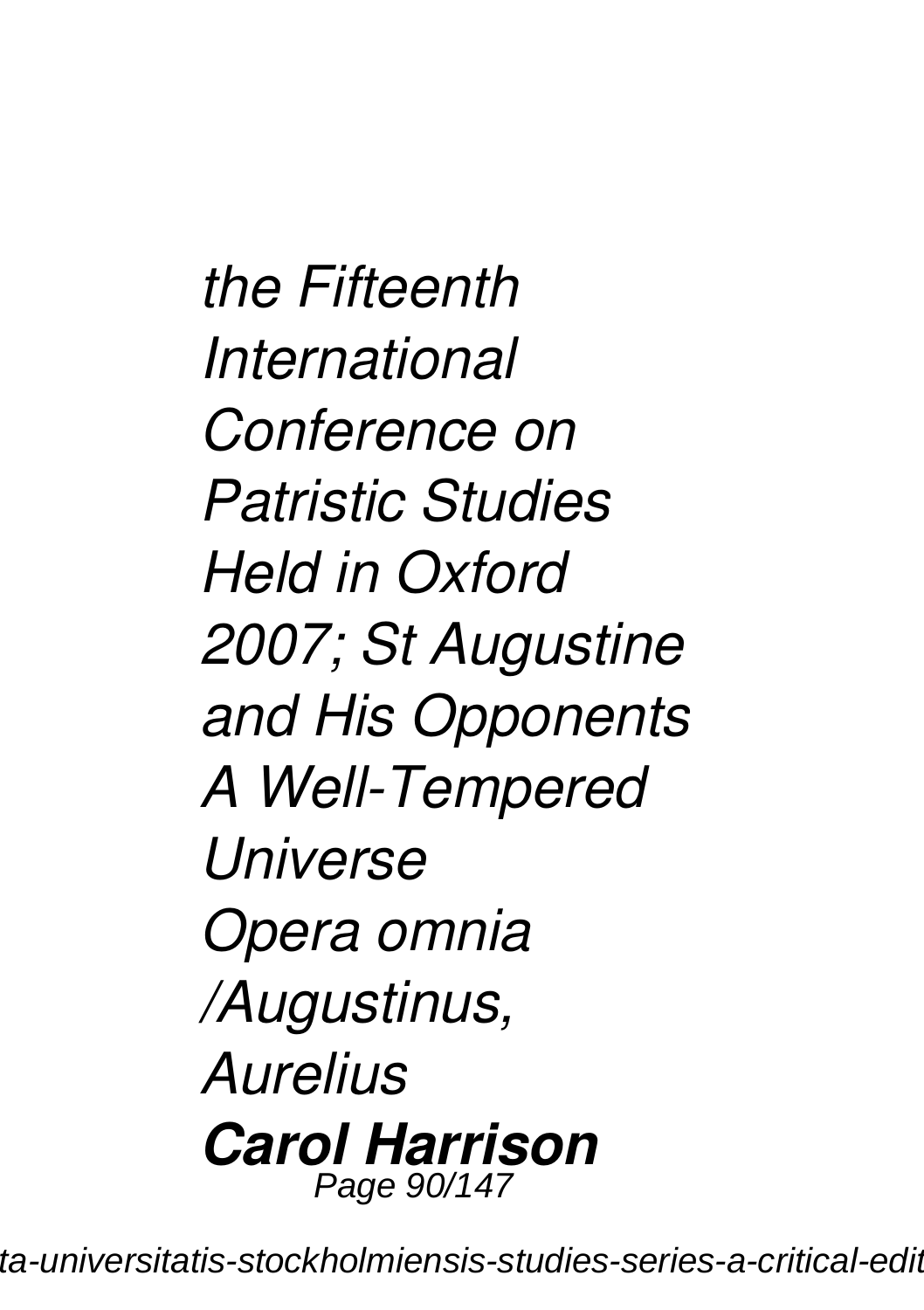*challenges the almost universally accepted interpretation of the development of Augustine's theology. In this book she proposes a new thesis, arguing for a fundamental continuity in Augustine's belief* Page 91/147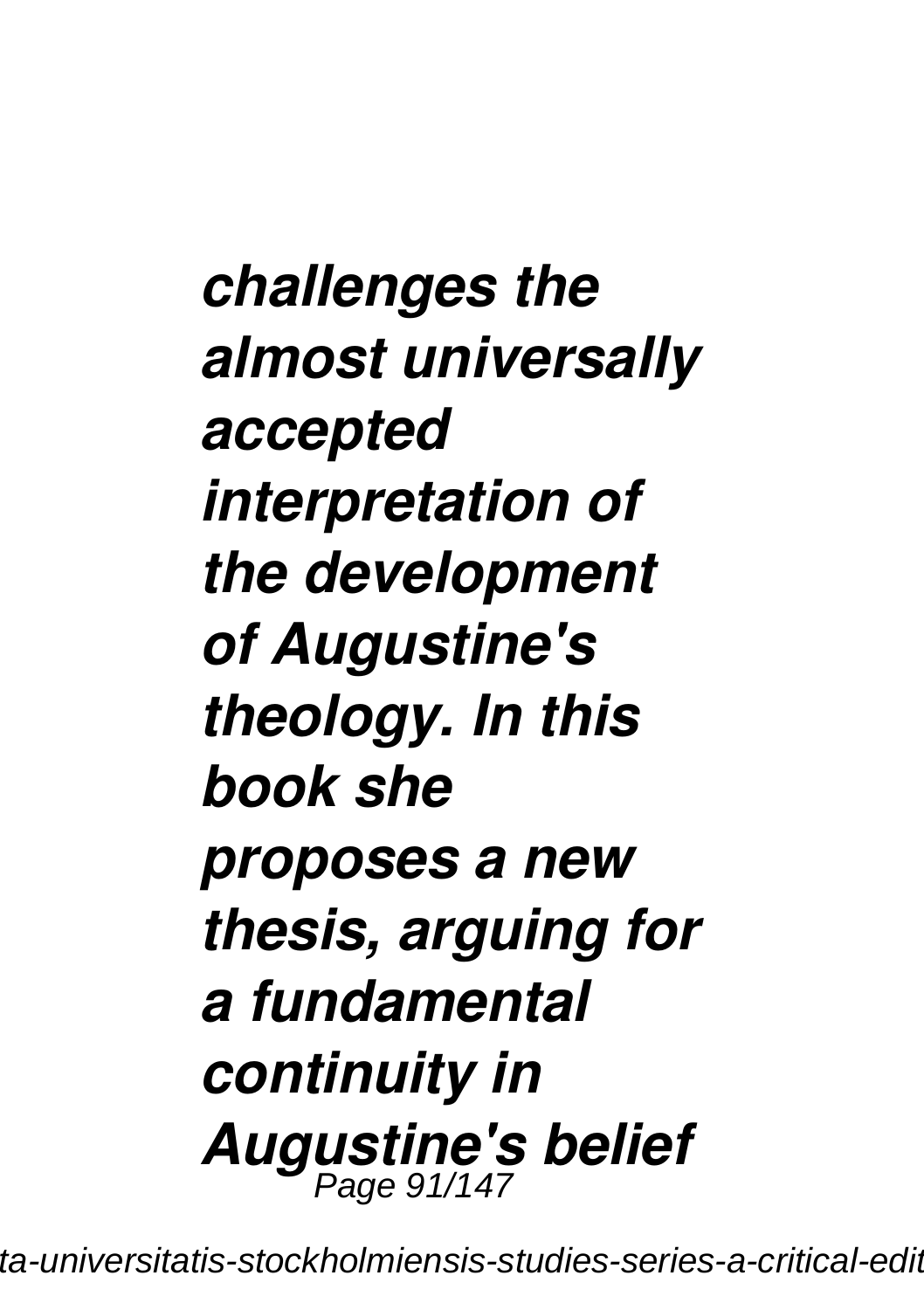*and practice from the moment of his conversion, and so enhances a major scholarly debate. A reintegrated Christian cosmology, linking God and the world through the creative Word in Christ. Papers presented* Page 92/147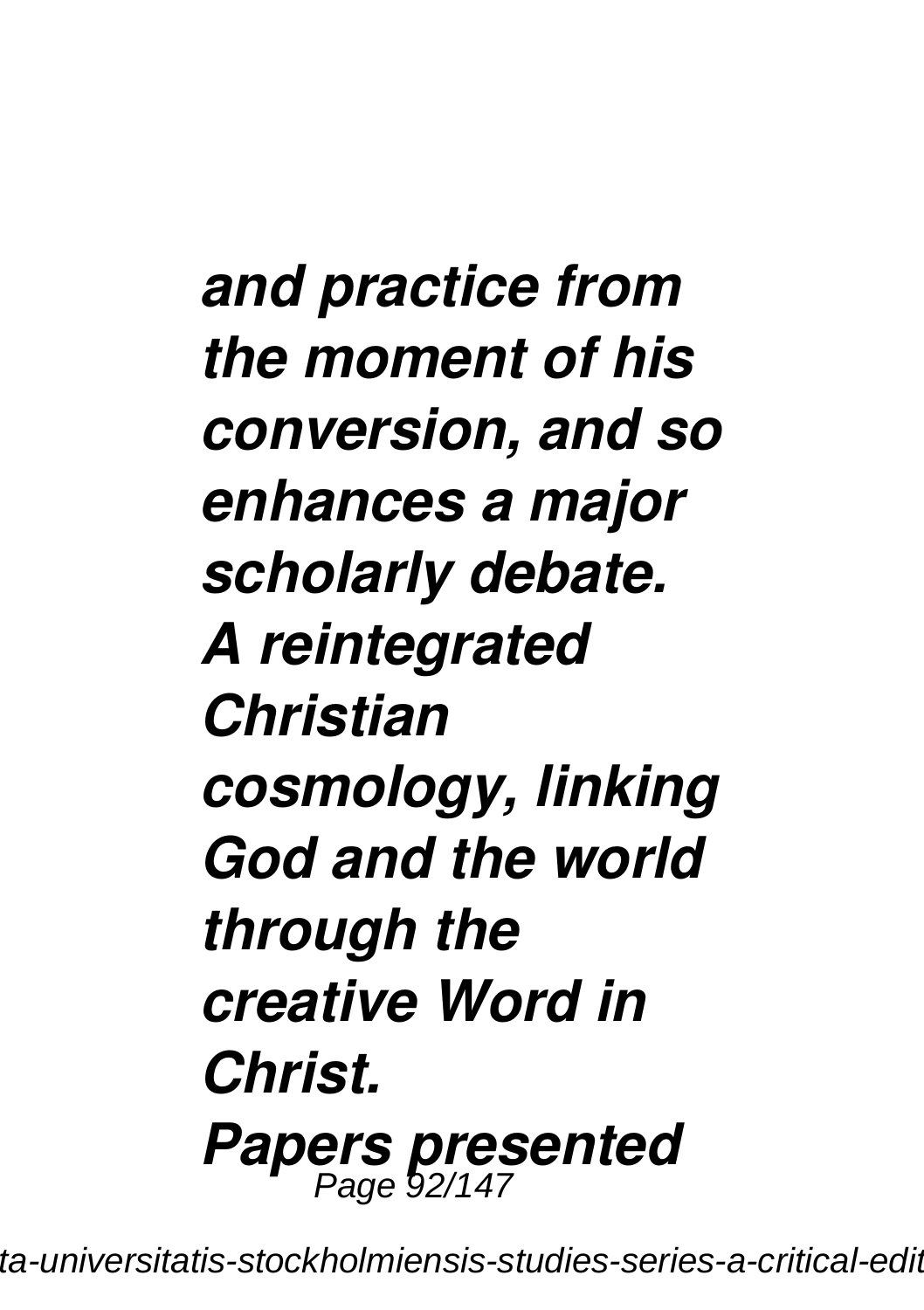*at the Fifteenth International Conference on Patristic Studies held in Oxford 2007 (sse also Studia Patristica 44, 45, 46, 47 and 48). The successive sets of Studia Patristica contain papers delivered at the* Page 93/147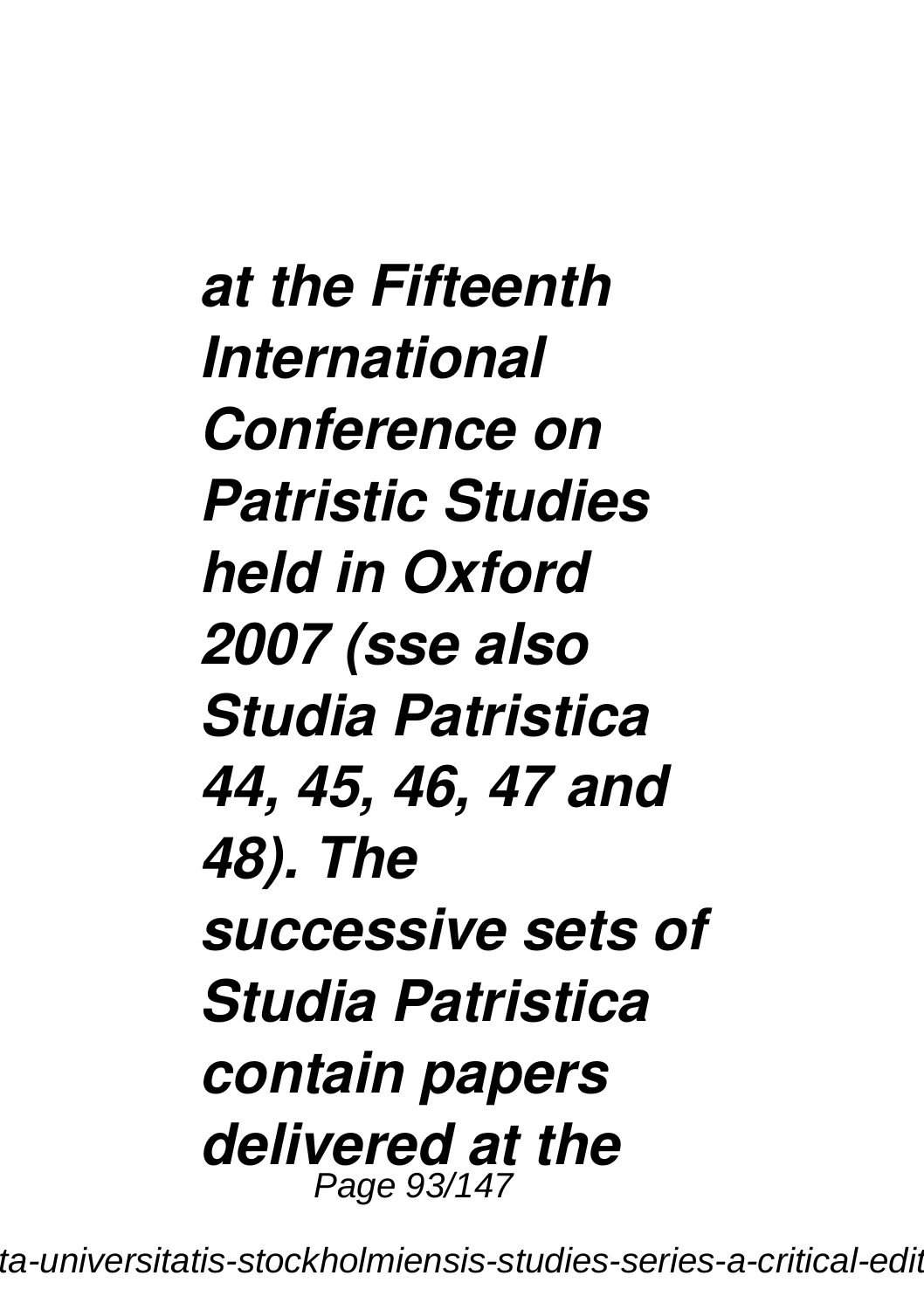*International Conferences on Patristic Studies, which meet for a week once every four years in Oxford; they are held under the aegis of the Theology Faculty of the University. Members of these conferences come* Page 94/147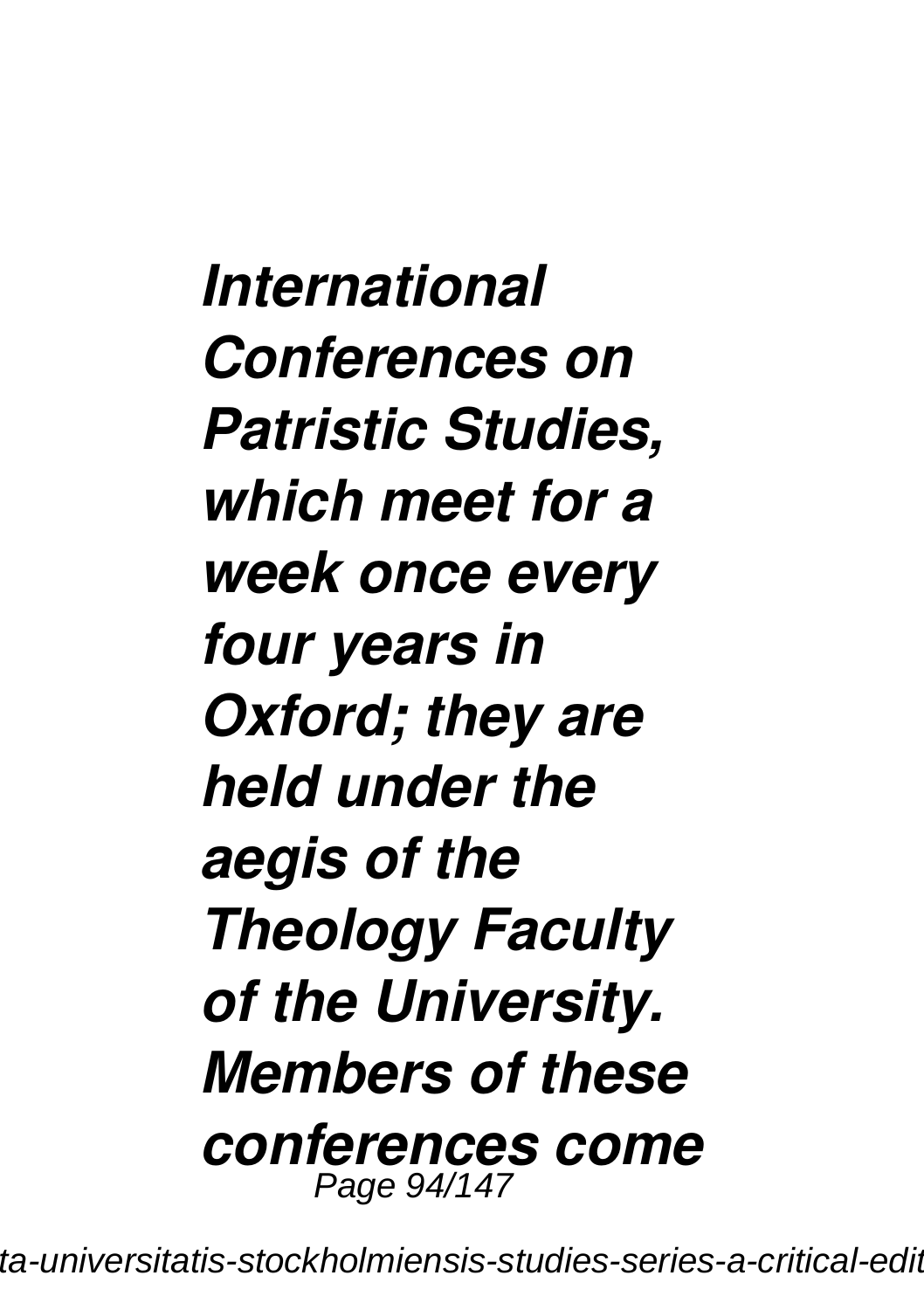*from all over the world and most offer papers. These range over the whole field, both East and West, from the second century to a section on the Nachleben of the Fathers. The majority are short papers dealing* Page 95/147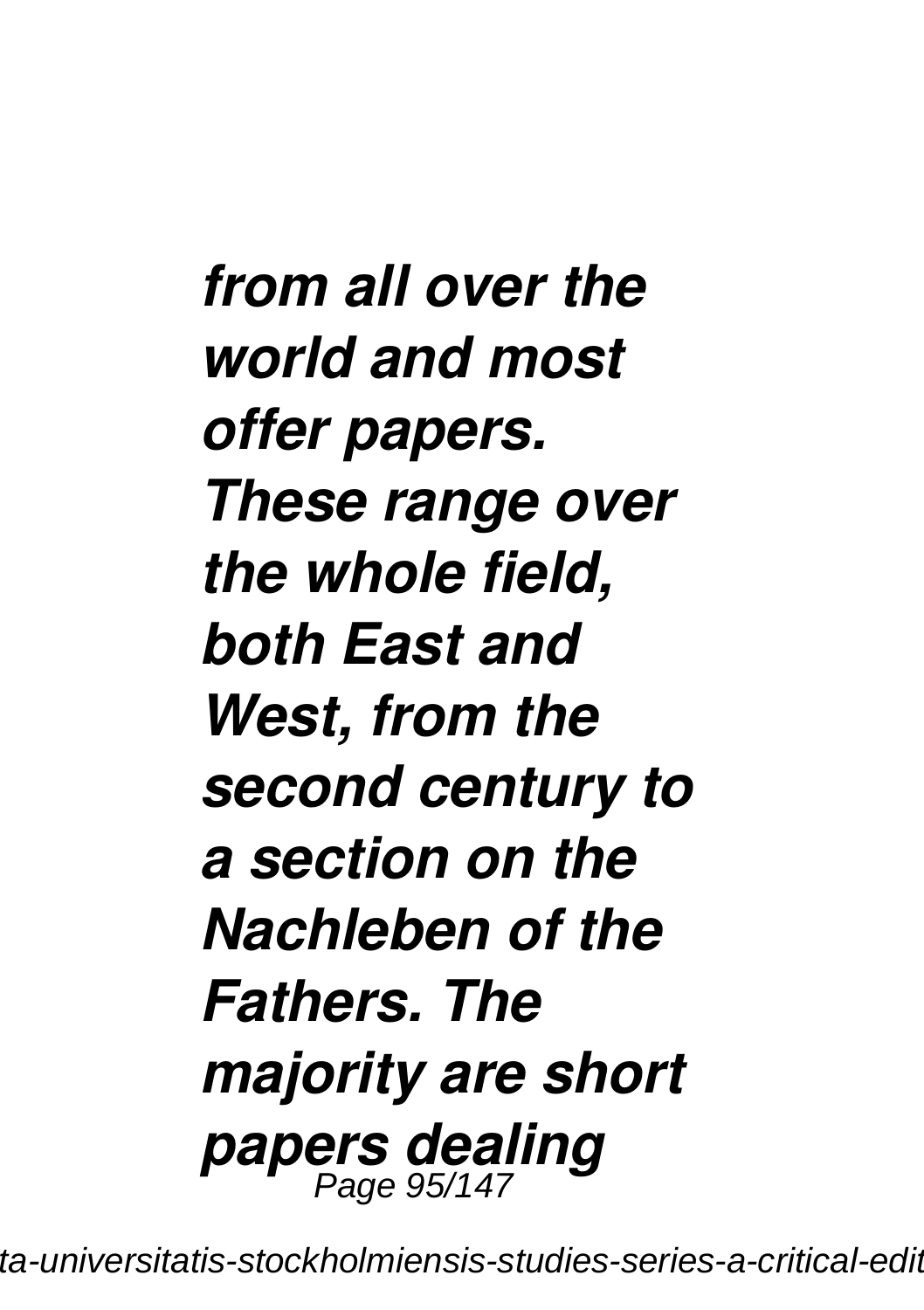*with some small and manageable point; they raise and sometimes resolve questions about the authenticity of documents, dates of events, and such like, and some unveil new texts. The smaller number of longer* Page 96/147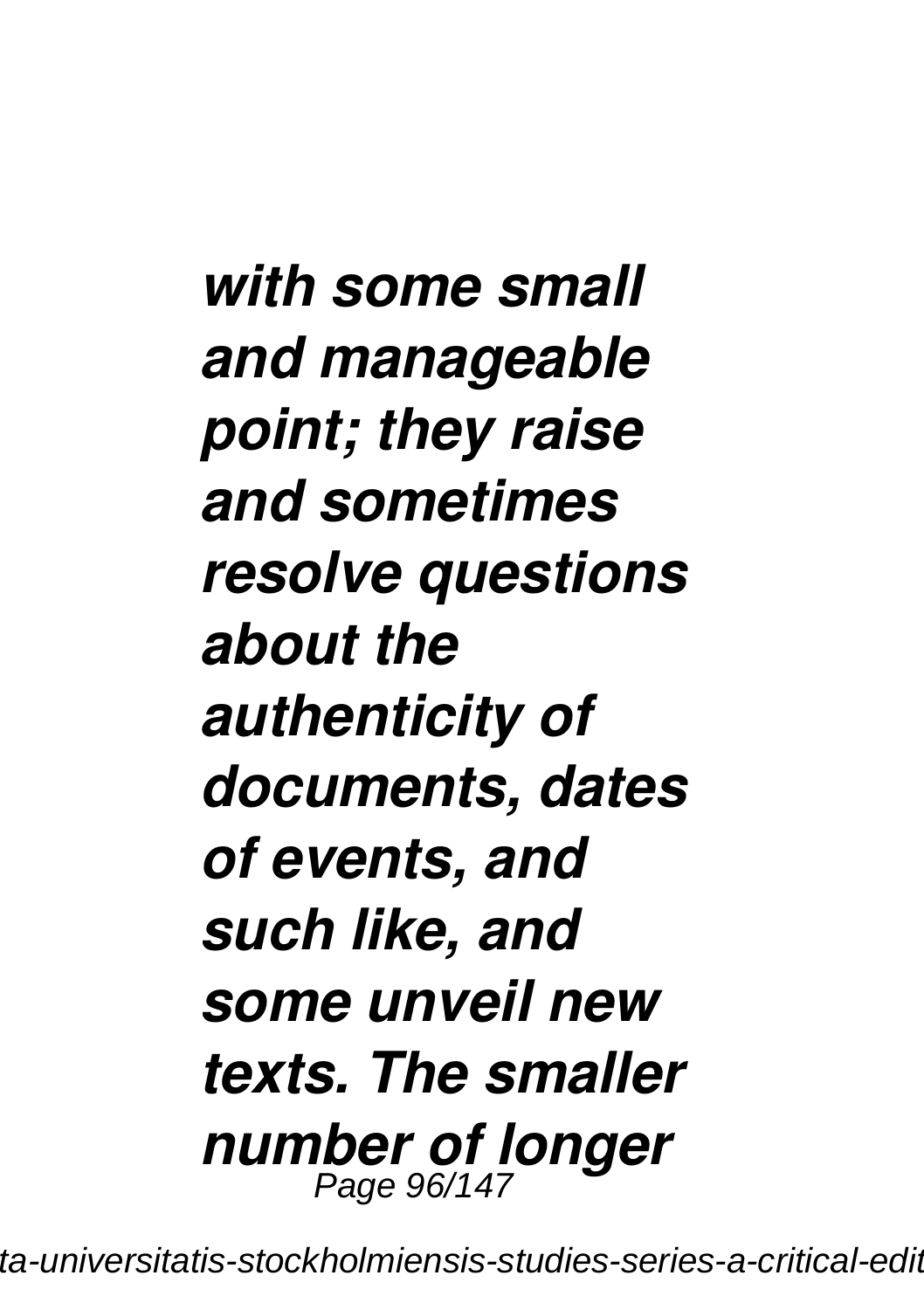*papers put such matters into context and indicate wider trends. The whole reflects the state of Patristic scholarship and demonstrates the vigour and popularity of the subject. Augustine of* Page 97/147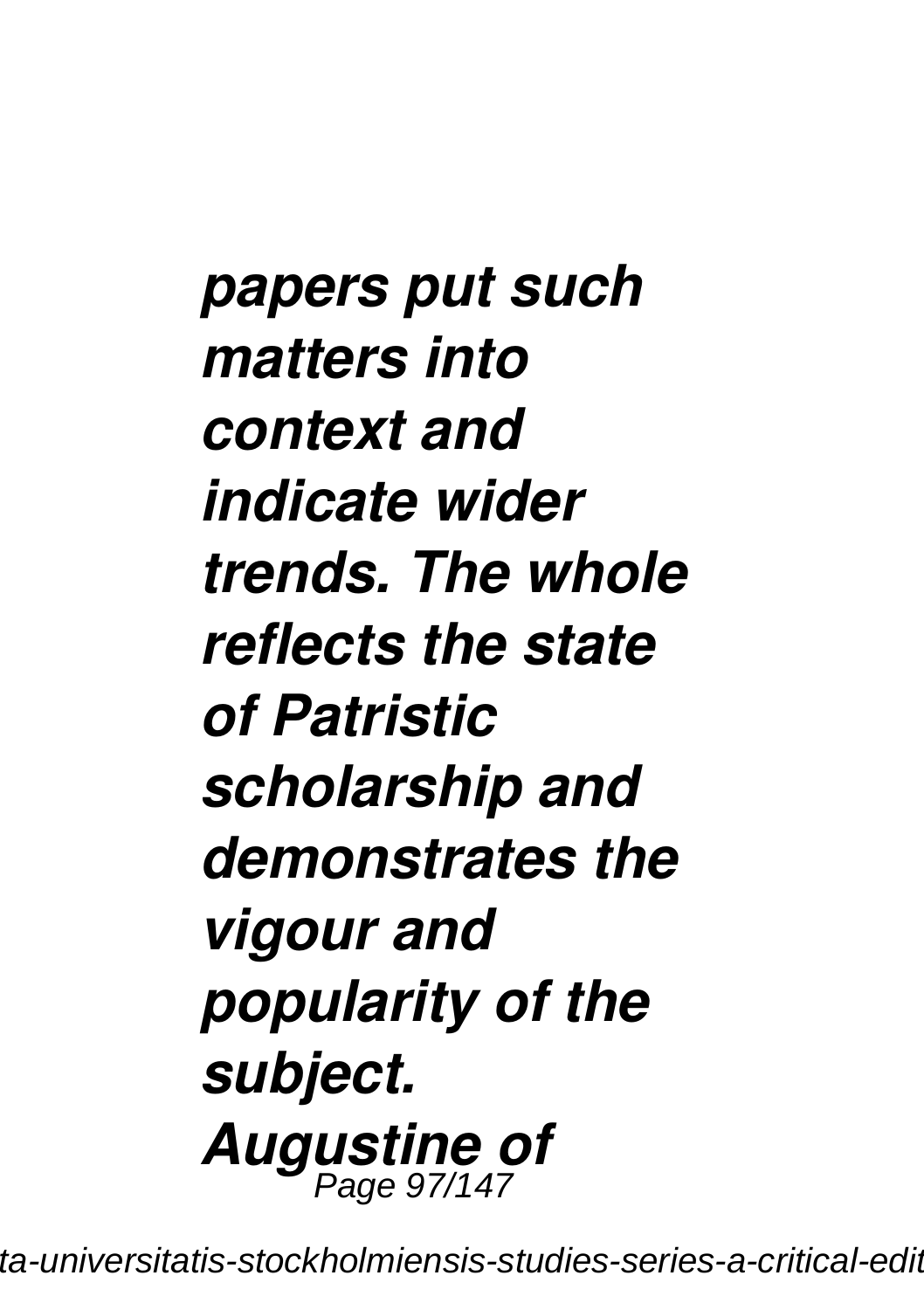*Hippo (AD 354-430) studied and taught rhetoric for nearly two decades until, at the age of thirtyone, he left his position as professor of rhetoric in Milan to embark upon his new life as a Christian. This was* Page 98/147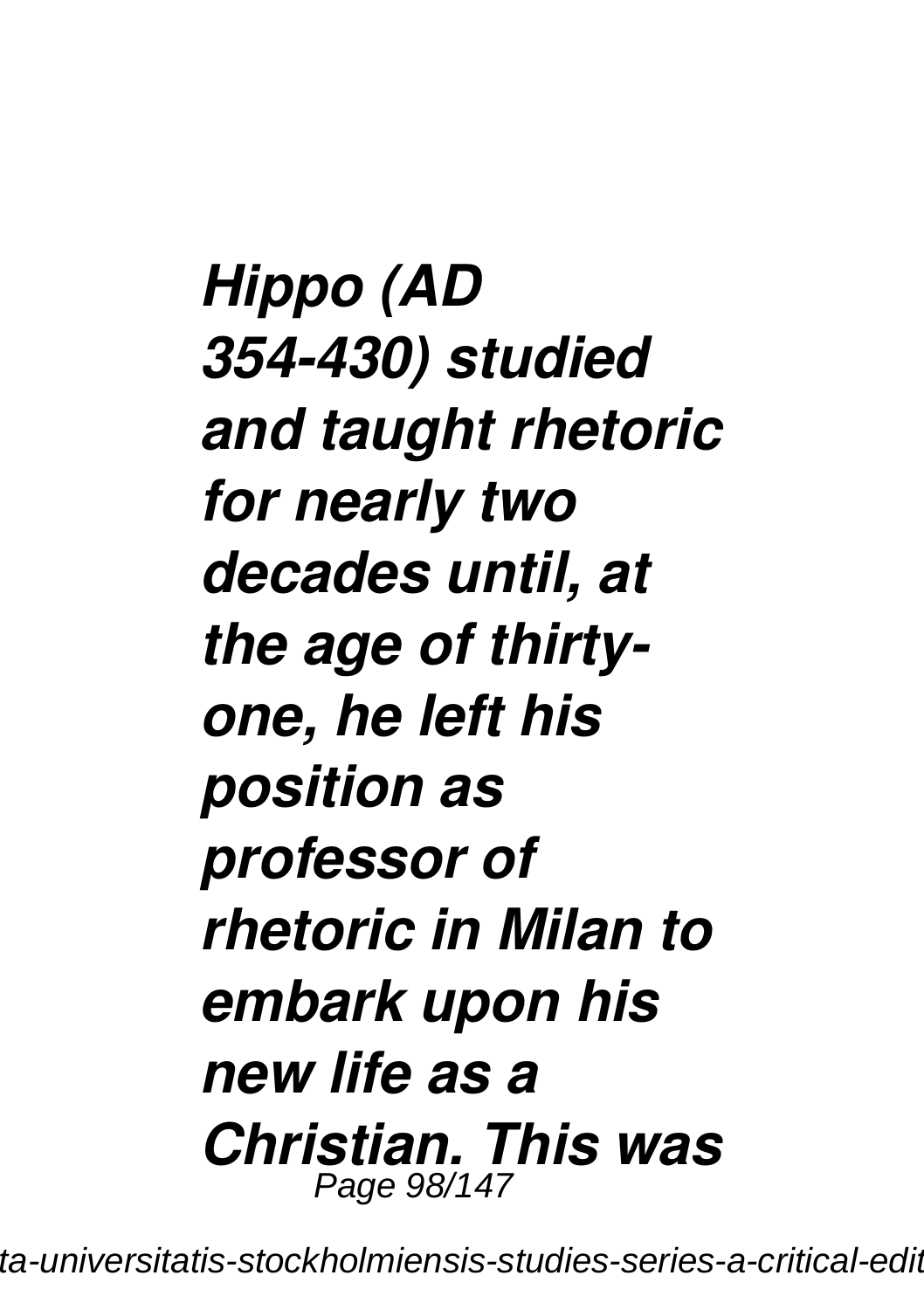*not a clean break in Augustine's thought. Previous scholarship has done much to show us that Augustine integrated rhetorical ideas about texts and speeches into his thought on homiletics, the* Page 99/147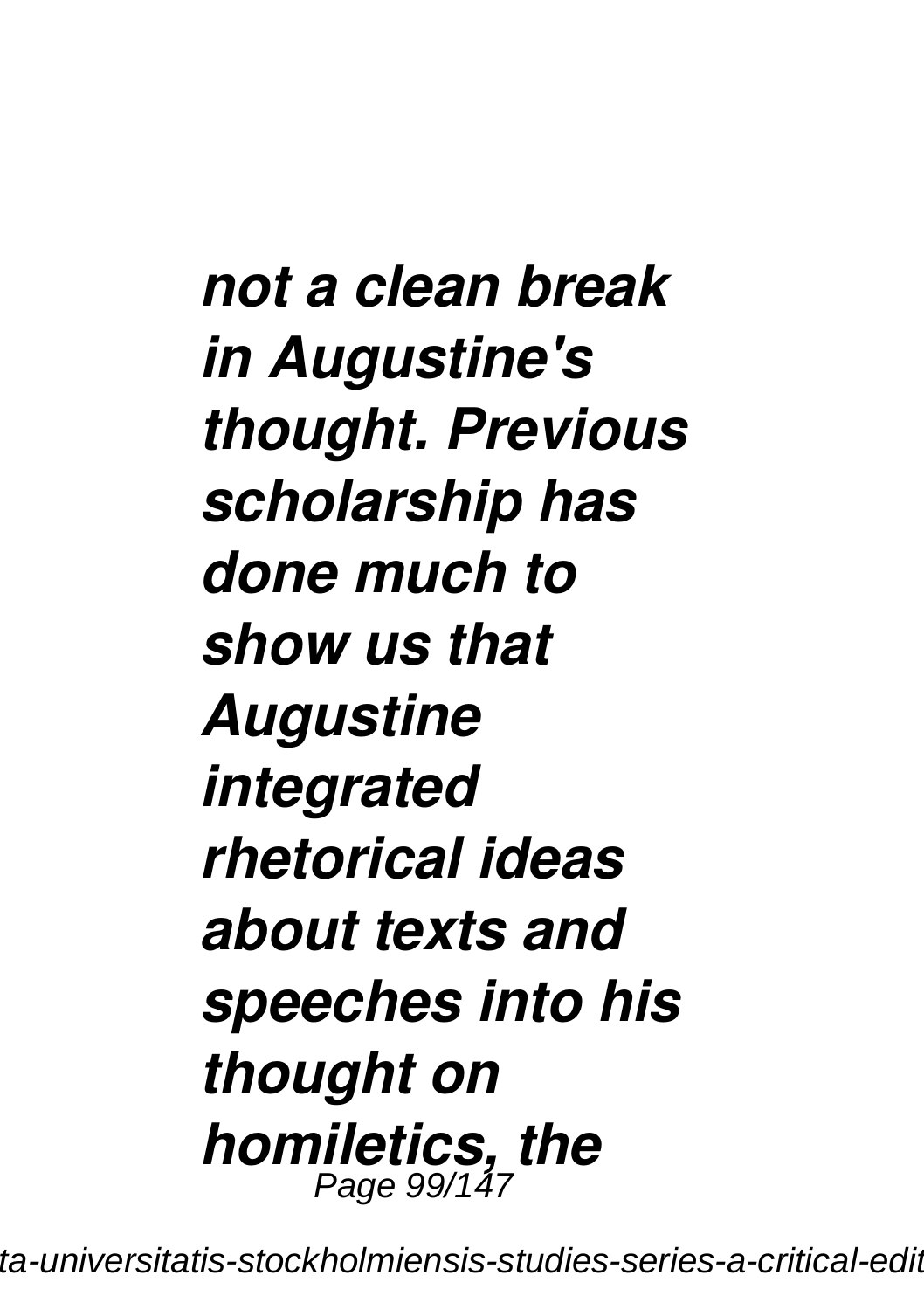*formation of arguments, and scriptural interpretation. Over the past few decades a new movement among scholars has begun to show that Augustine also carried rhetorical concepts into* Page 100/147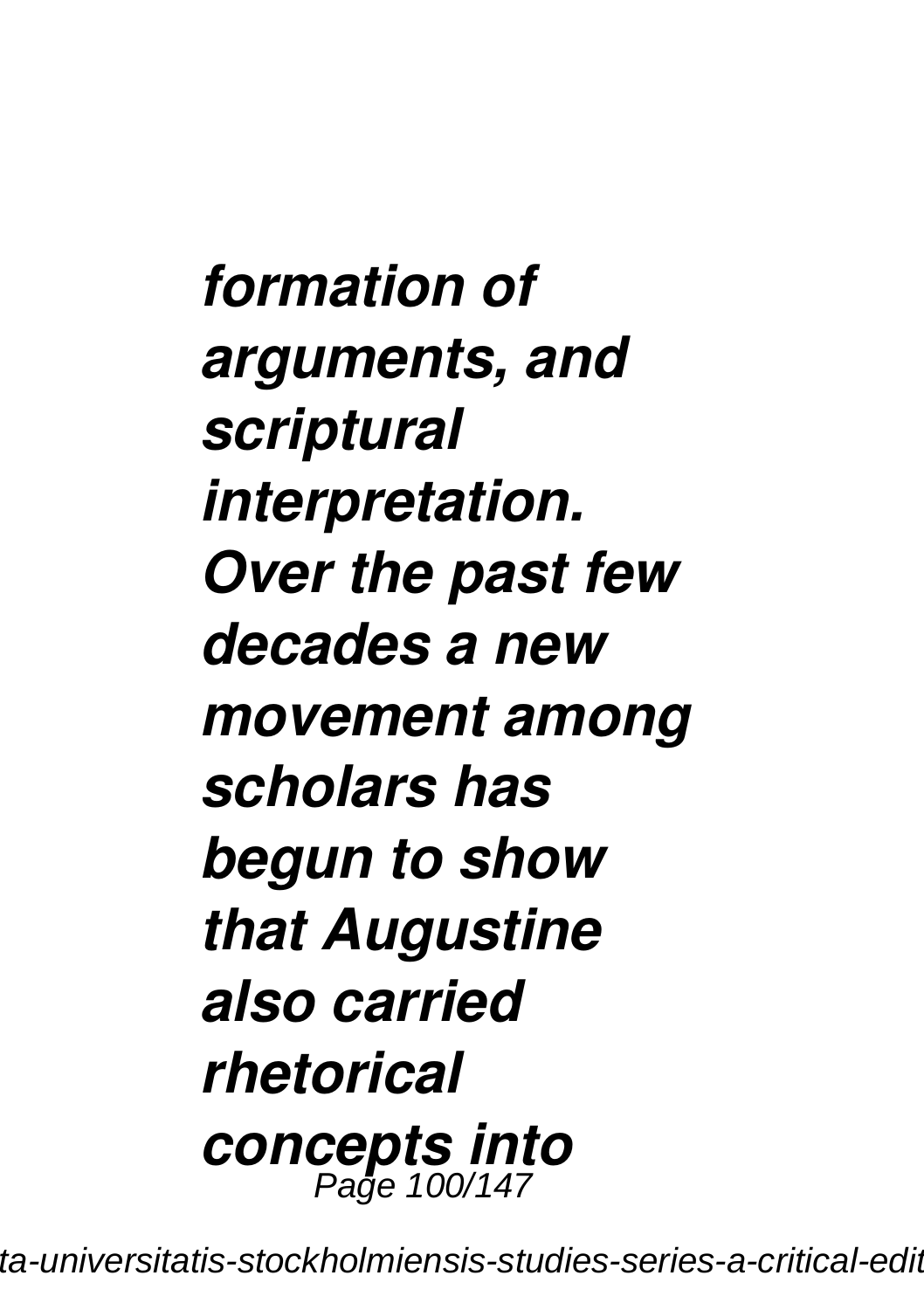*areas of his thought that were beyond the typical purview of the rhetorical handbooks. In Rhetorical Economy in Augustine's Theology, Brian Gronewoller contributes to this new wave of* Page 101/147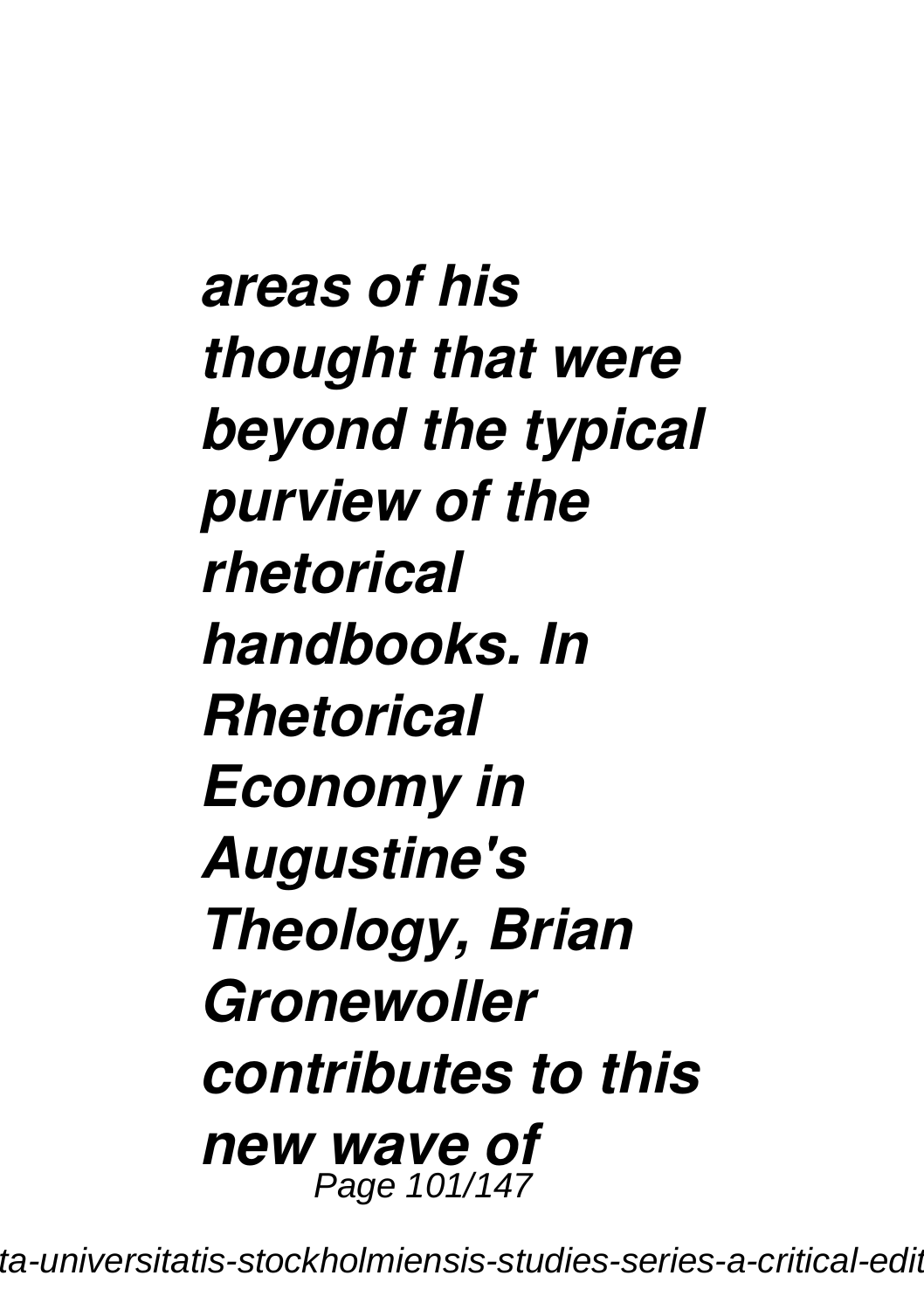*scholarship by providing a detailed examination of Augustine's use of the rhetorical concept of economy in his theologies of creation, history, and evil, in order to gain insights into these* Page 102/147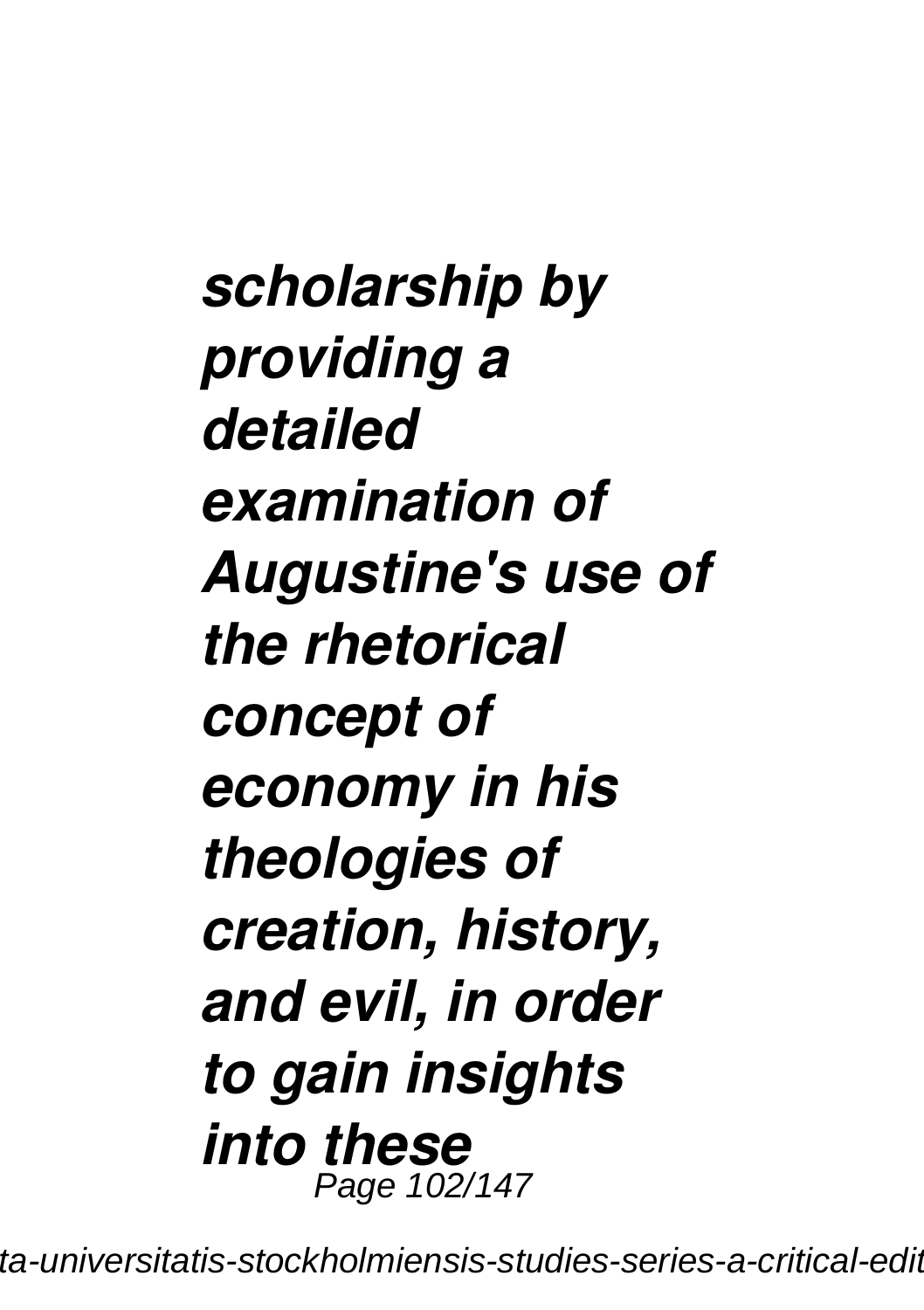*fundamental aspects of his thought. This study finds that Augustine used rhetorical economy as the logic by which he explained a multitude of tensions within, and answered various challenges* Page 103/147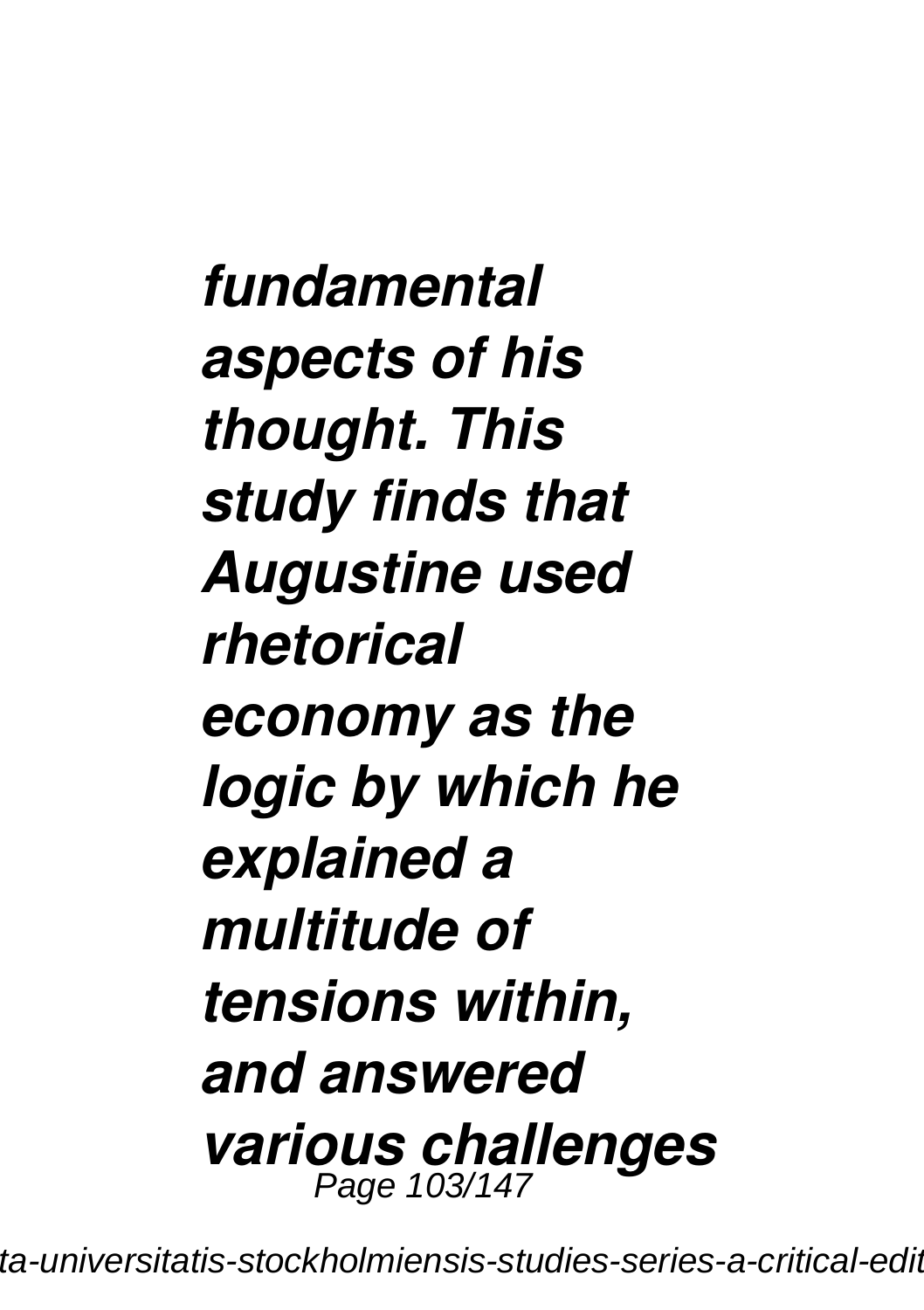*to, these three areas of his thought as well as others with which they intersectincluding his understandings of providence, divine activity, and divine order. Latin as the Language of Science and* Page 104/147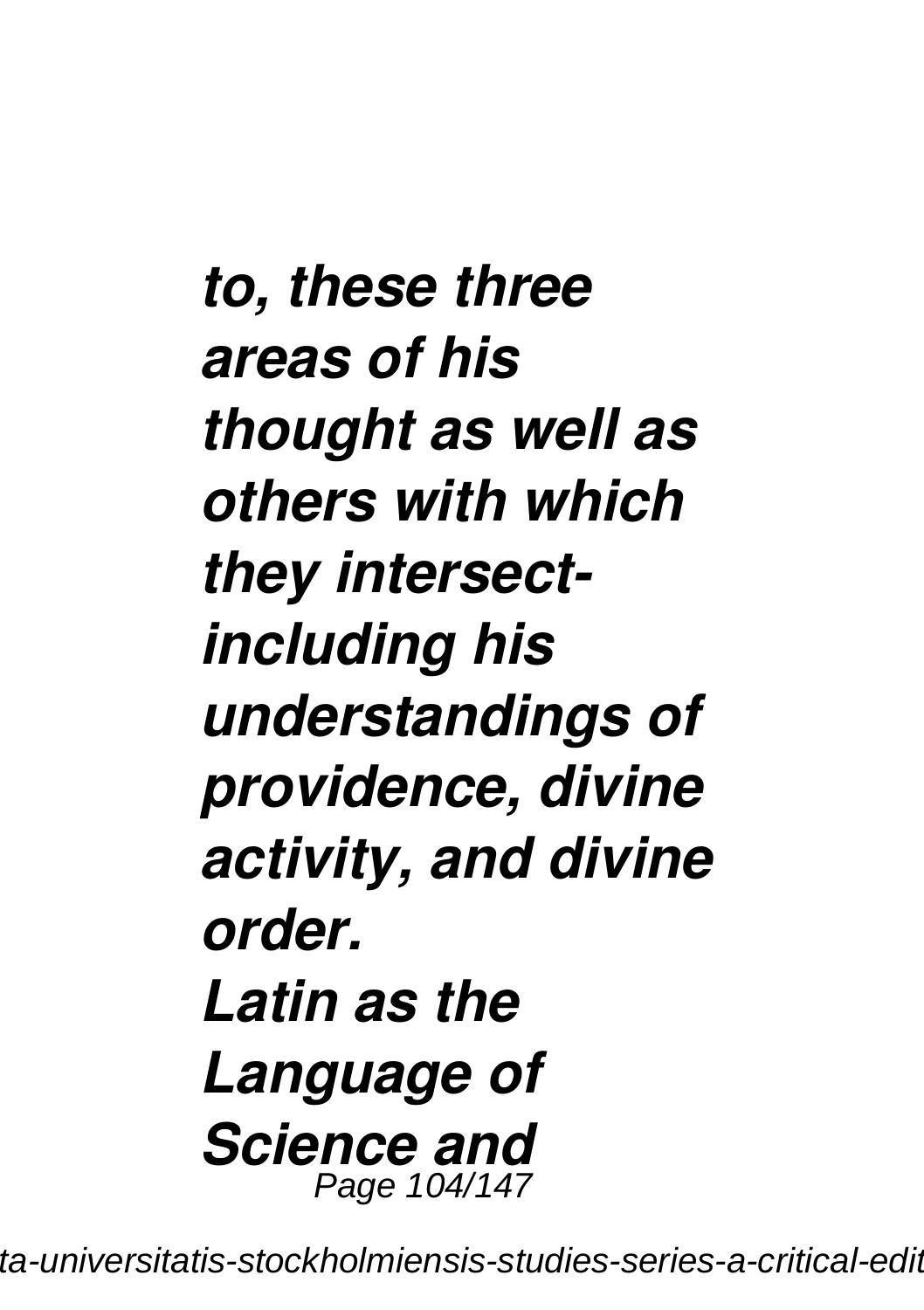*Learning Reading Ancient and Medieval Texts After Hans Urs Von Balthasar Studia Patristica The Creativity of God An Argument for Continuity Essays in Honor of Frank A. D'Accone Augustine's Early* Page 105/147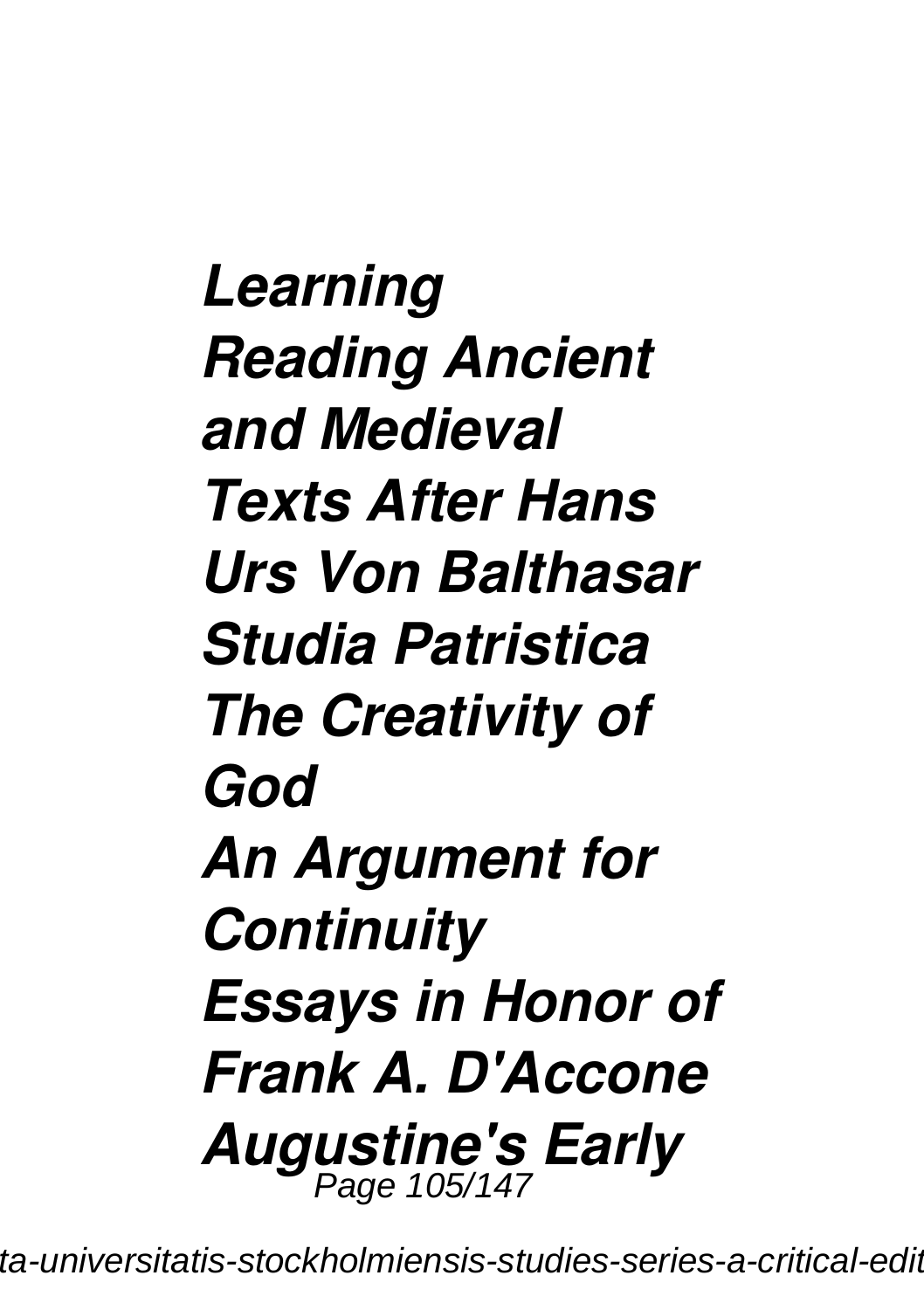## *Theology of the Church*

Musica Franca:

Essays in Honor

of Frank A.

D'Accone pays

tribute to one

of the leading

scholars of

Renaissance

music on the

occasion of his

sixty-?fifth Page 106/147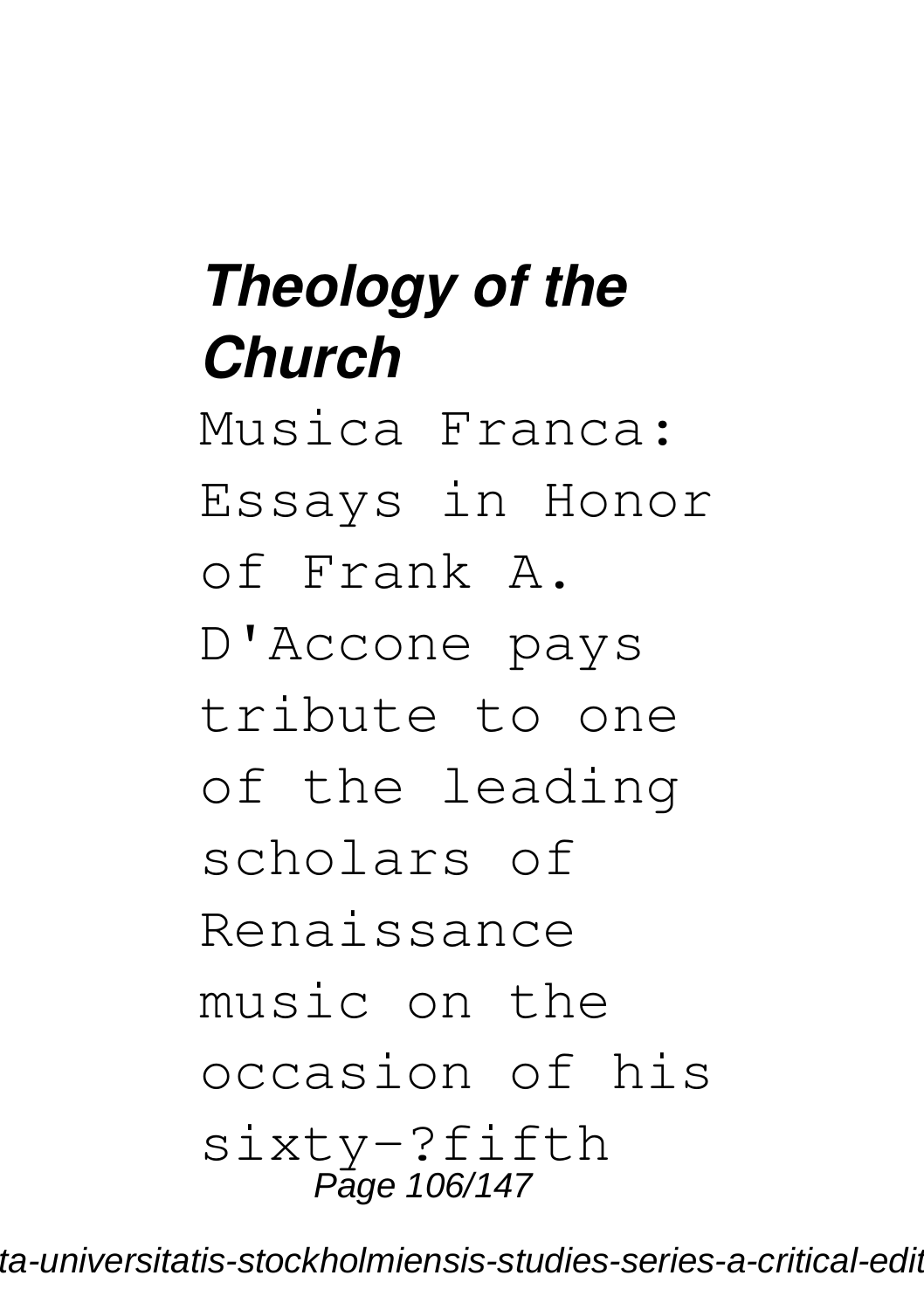birthday. With an introduction by Lewis Lockwood, the collection of essays is wide-?ranging, a musica franca befitting the interests of  $th$  $\alpha$ international circles of Page 107/147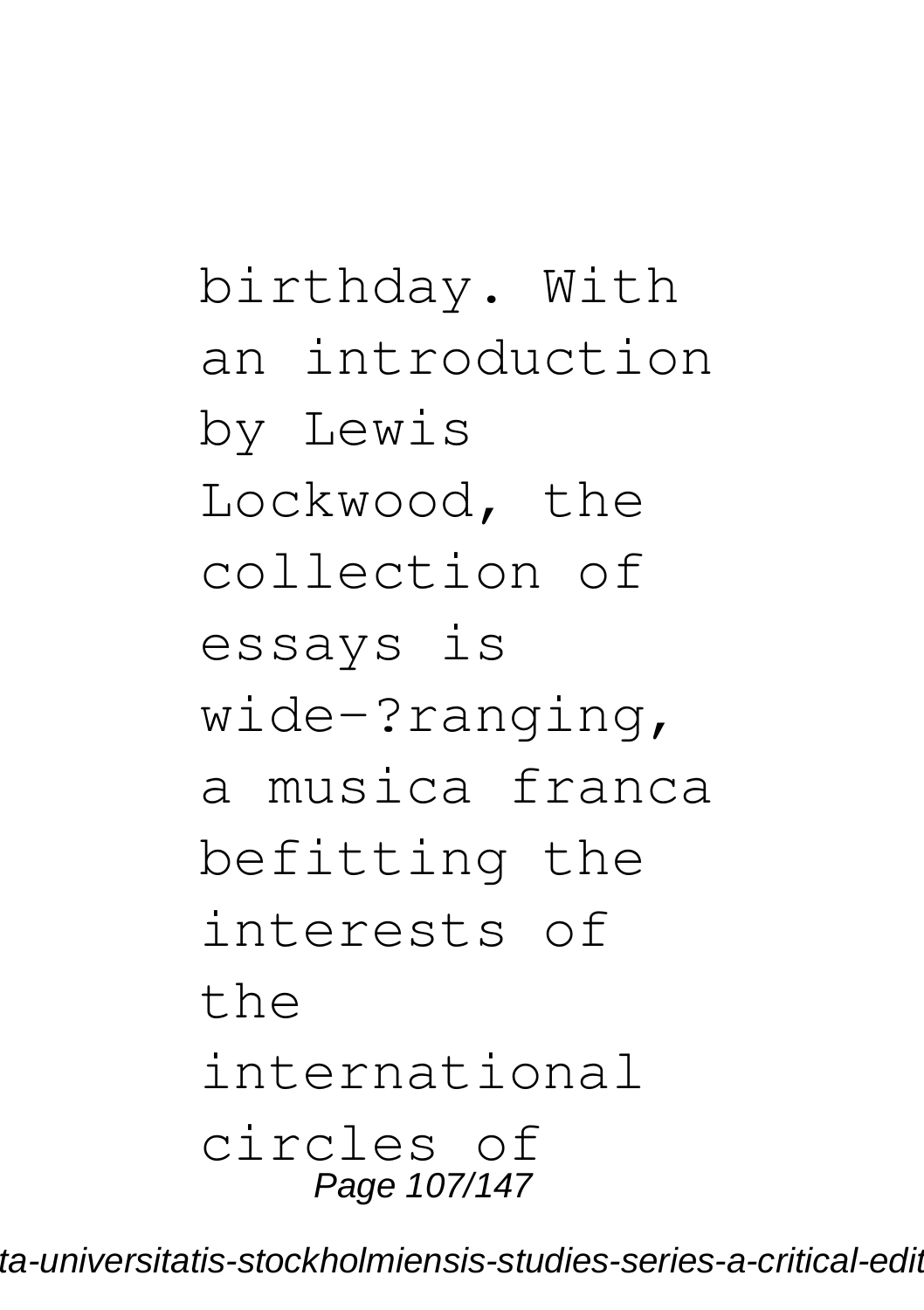col'leagues who contributed to this volume. Nino Pirotta opens the section on "Florentine Renaissance," followed by Bonnie J. Blackburn, Anthony M. Cummings, and Page 108/147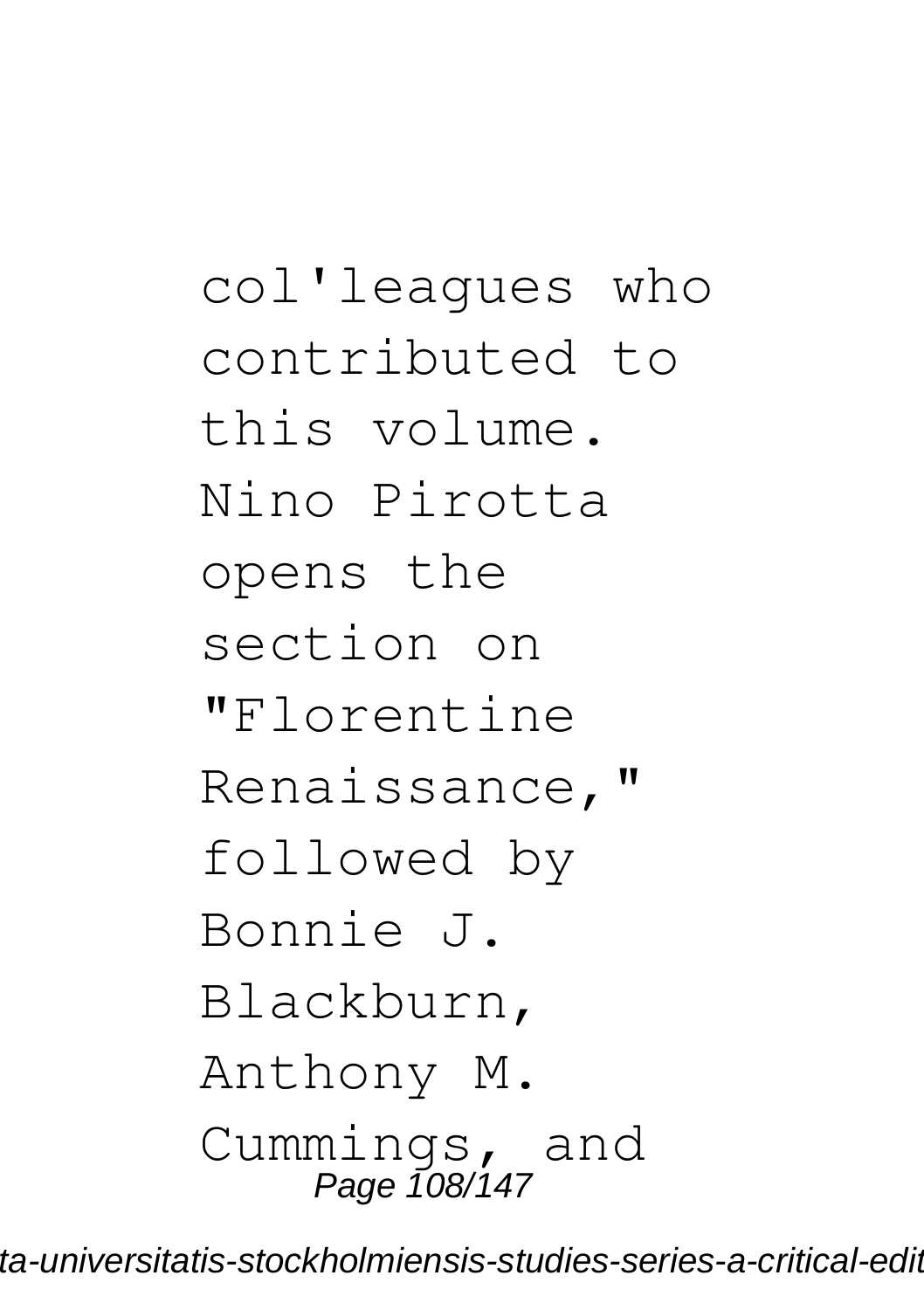Francesco Luisi. Music of the Italian Renaissance is the focus of "Archival Studies" and of "Madrigal and Carnival Song," with contributions by Tim Carter, Colleen Page 109/147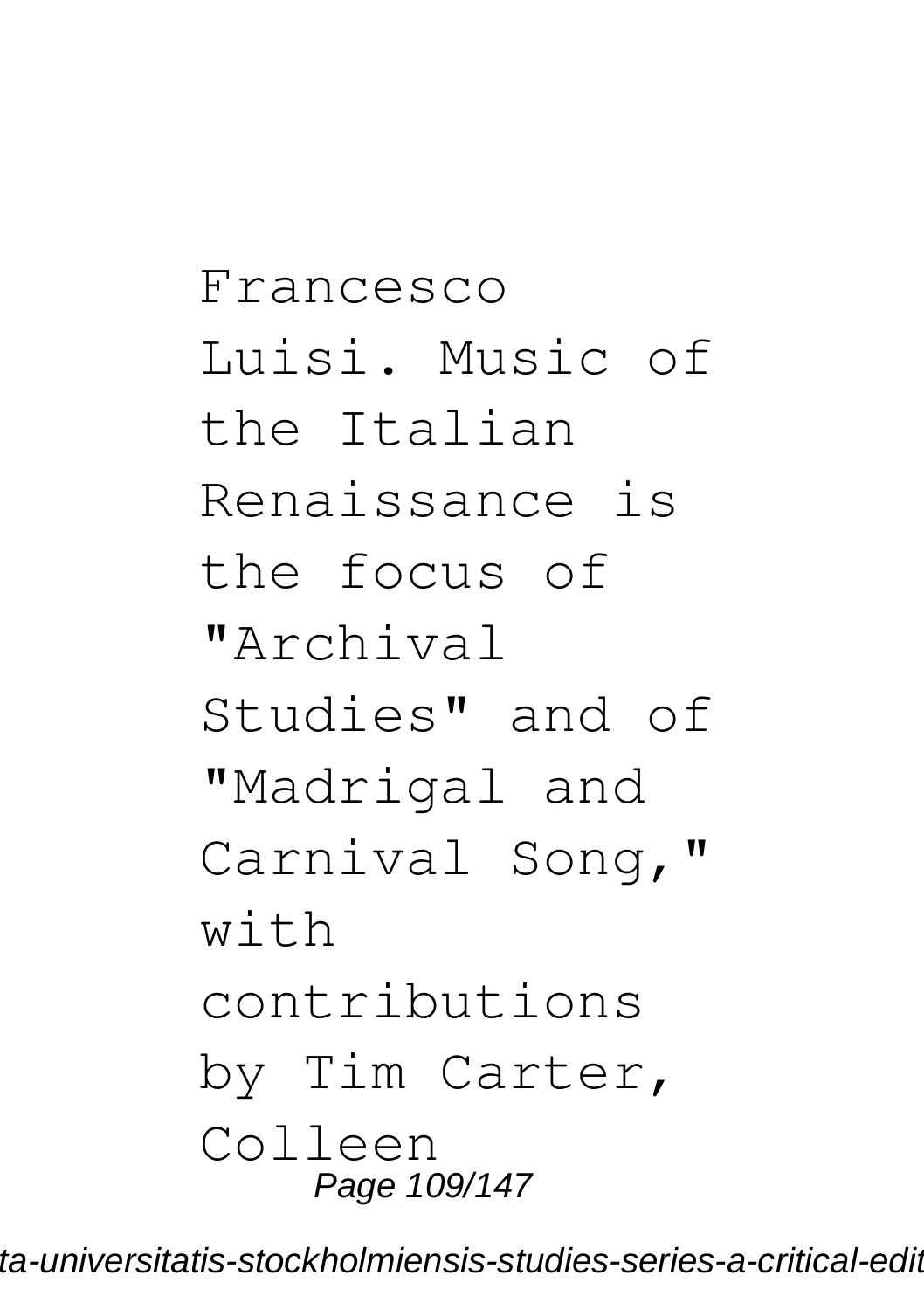Reardon, Arnaldo Morelli, James Haar, William F. Prizer, and Dinko Fabris. The essays on "Italian Opera" range from seventeenth ?century Venice (Irene Alm) to eighteenth? Page 110/147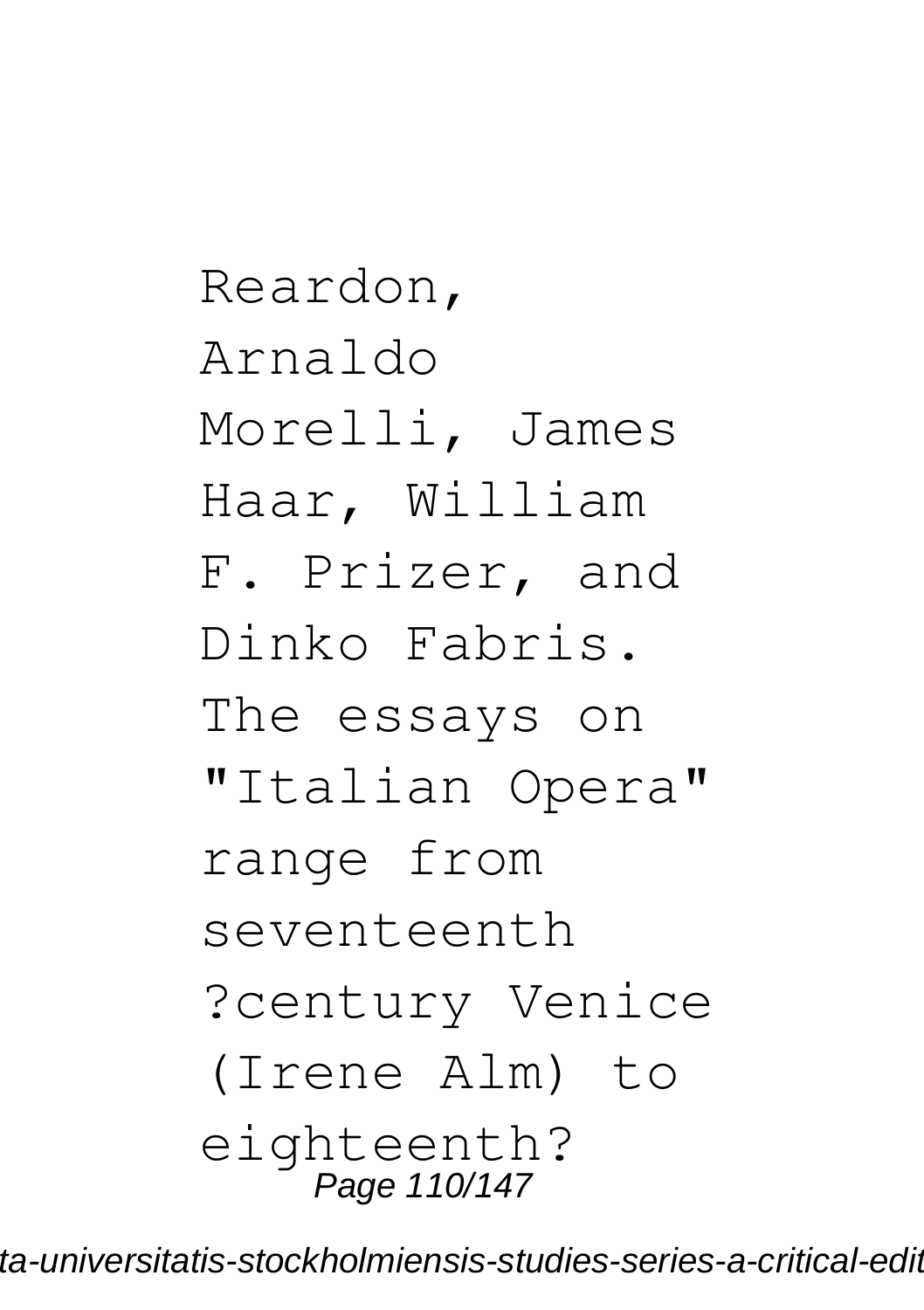century Florence (William C. Holmes), to a comparison of Rossini and Bellini (Paolo Fabbri). Issues of "Performance Practice" in both vocal and instrumental repertoires are Page 111/147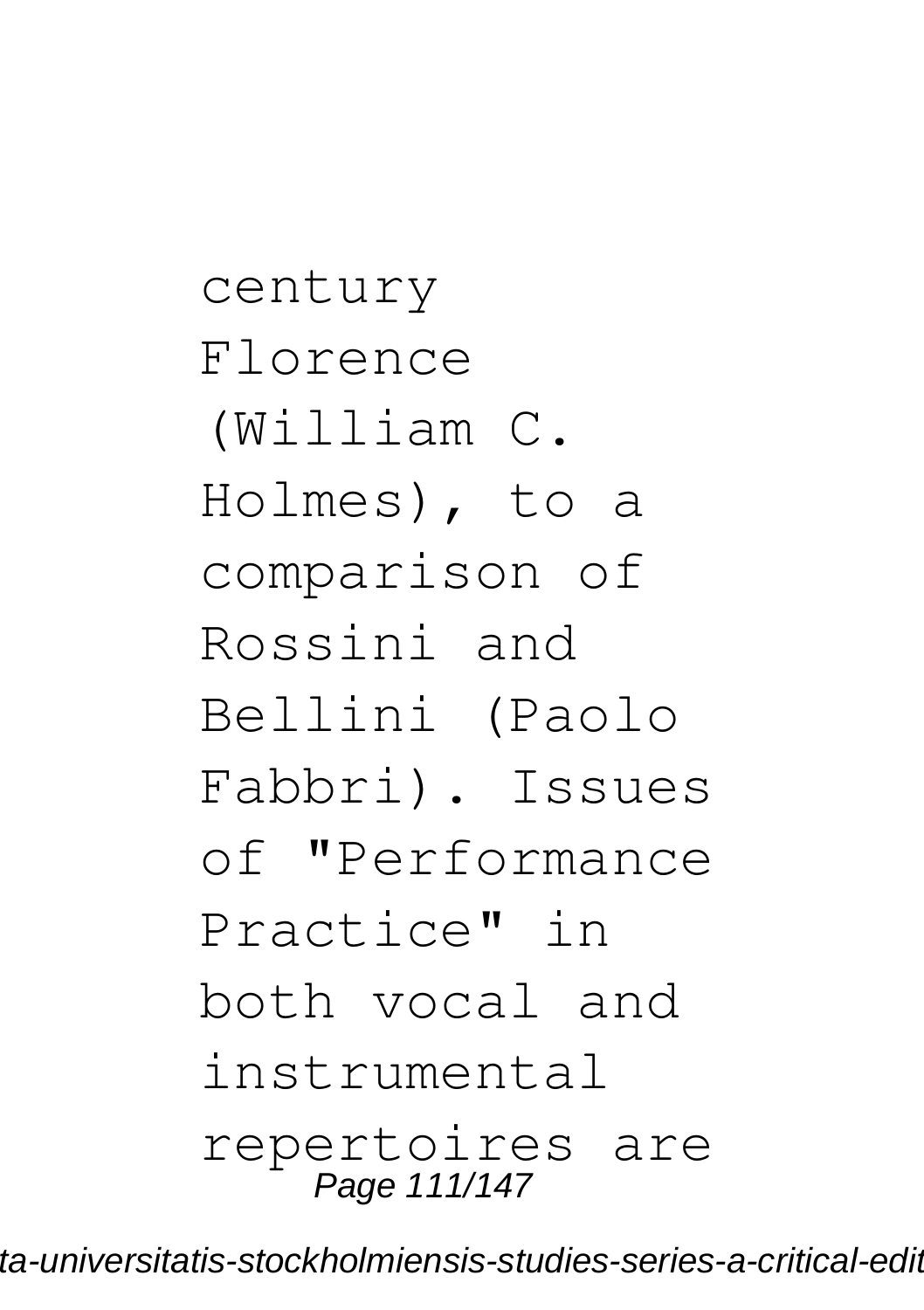examined by Alyson Mdamore, Keith Polk John Walter Hill, and Don Harrán. In "Manuscript Studies," Fabio Carboni Agostino Zino, Jean? Michel Vaccaro, and Richard Charteris Page 112/147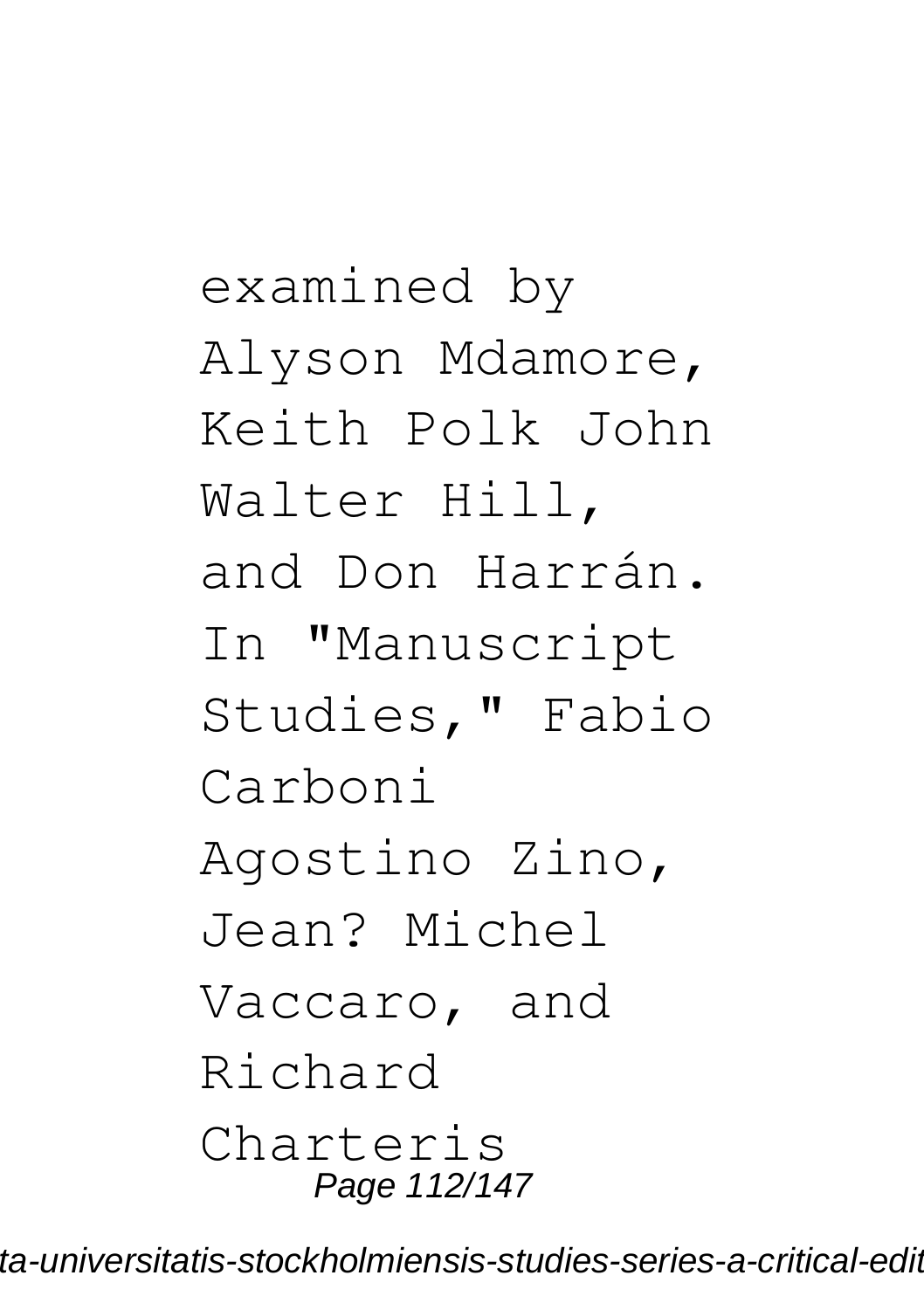analyze primary sources from the fourteenth through the seventeenth centuries. Finally, Daniel Heartz, H. Colin Slim, and Owen Jander explore the relationship between "Music Page 113/147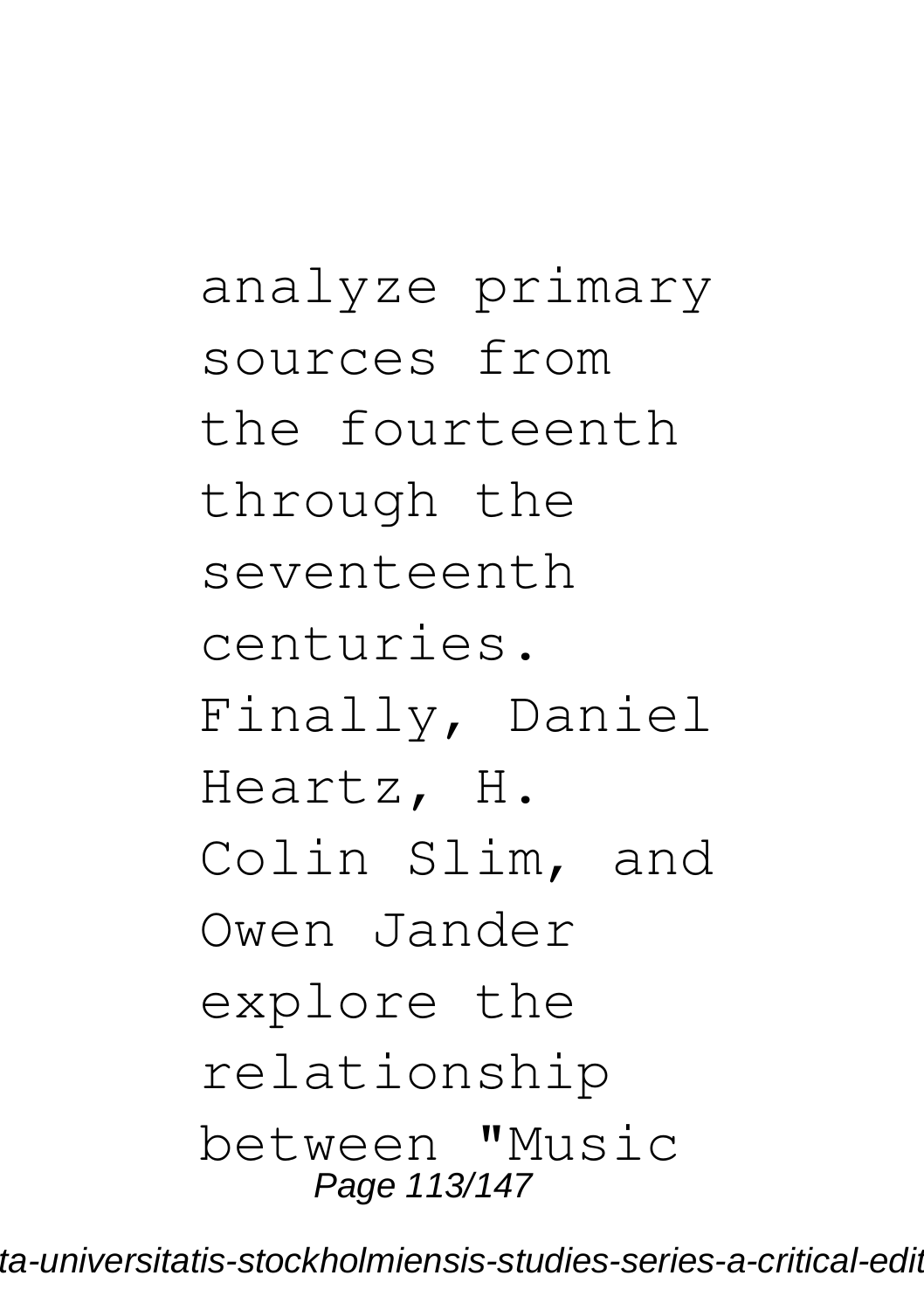and Image" in s  $i$ xteenthcentury France, seventeenth? century Italy, and Beethoven's Vienna. This impressive collection of essays is a fitting celebration for a noted Page 114/147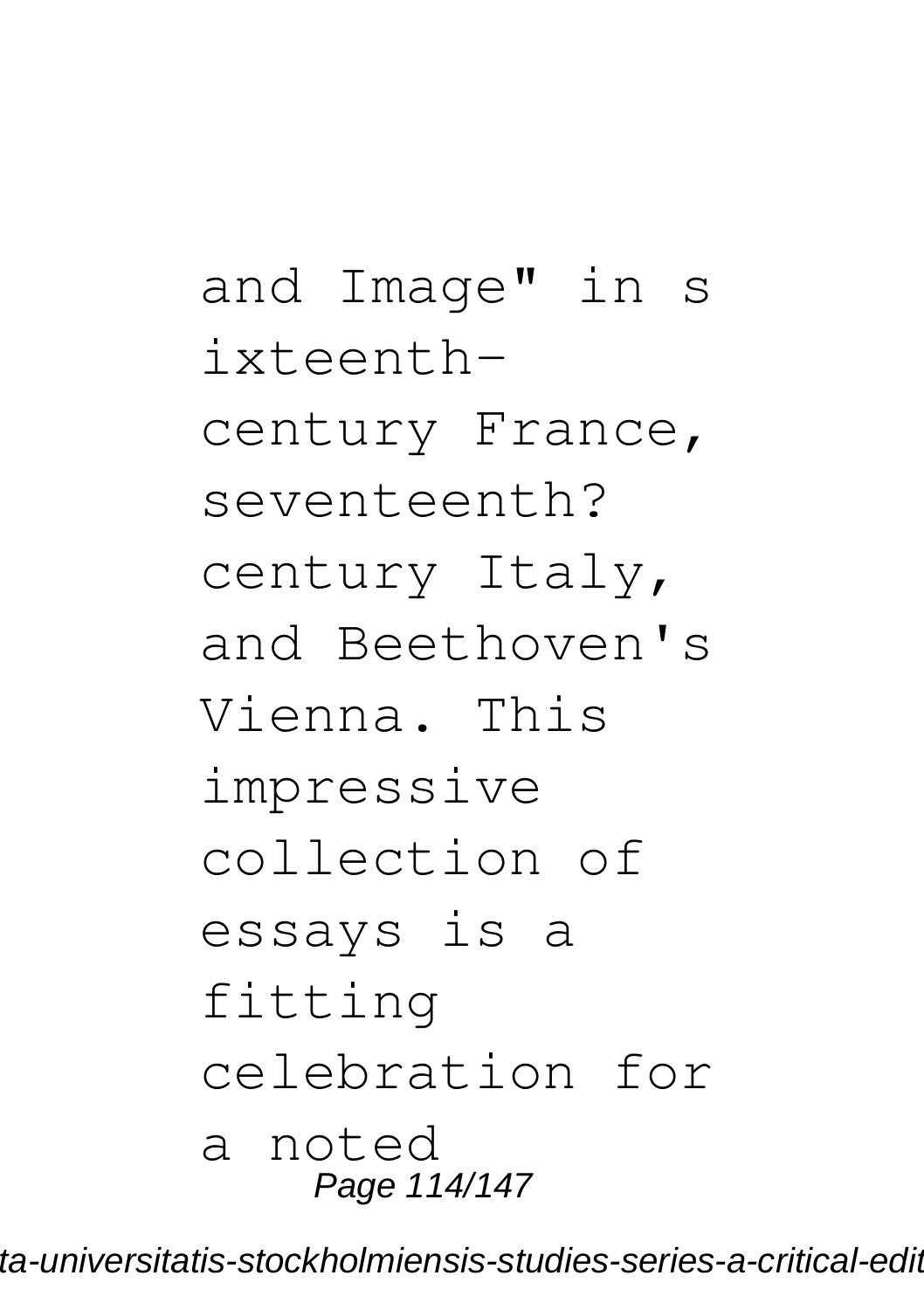scholar. Andreas Werckmeister  $(1645 - 1706)$ , a late seventee nth-century German Lutheran organist, composer, and music theorist, is the last great advocate and defender of Page 115/147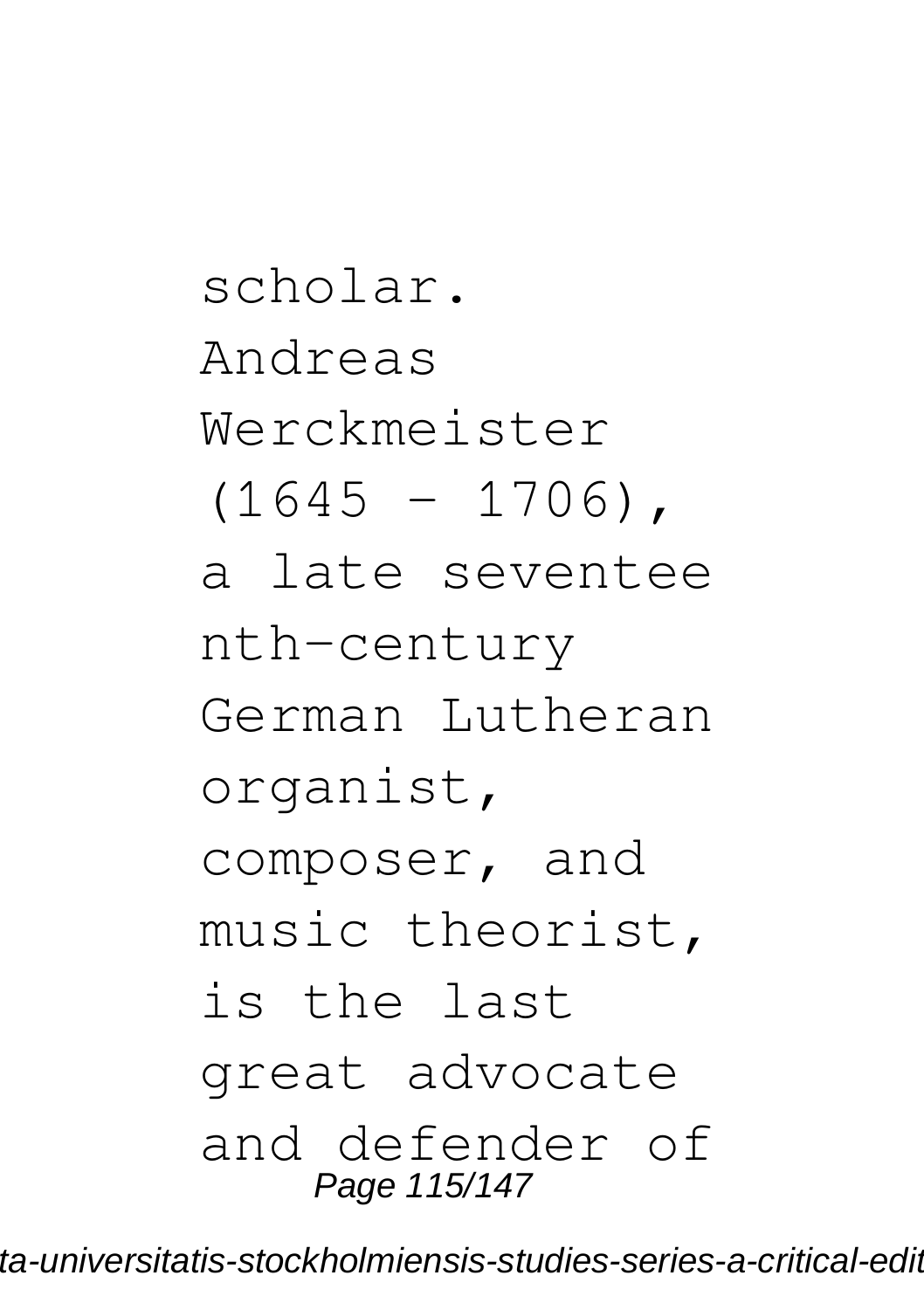the Great Tradition in music, with its assumptions that music is a divine gift to humanity, spiritually charged yet rationally accessible, the key being a complex of Page 116/147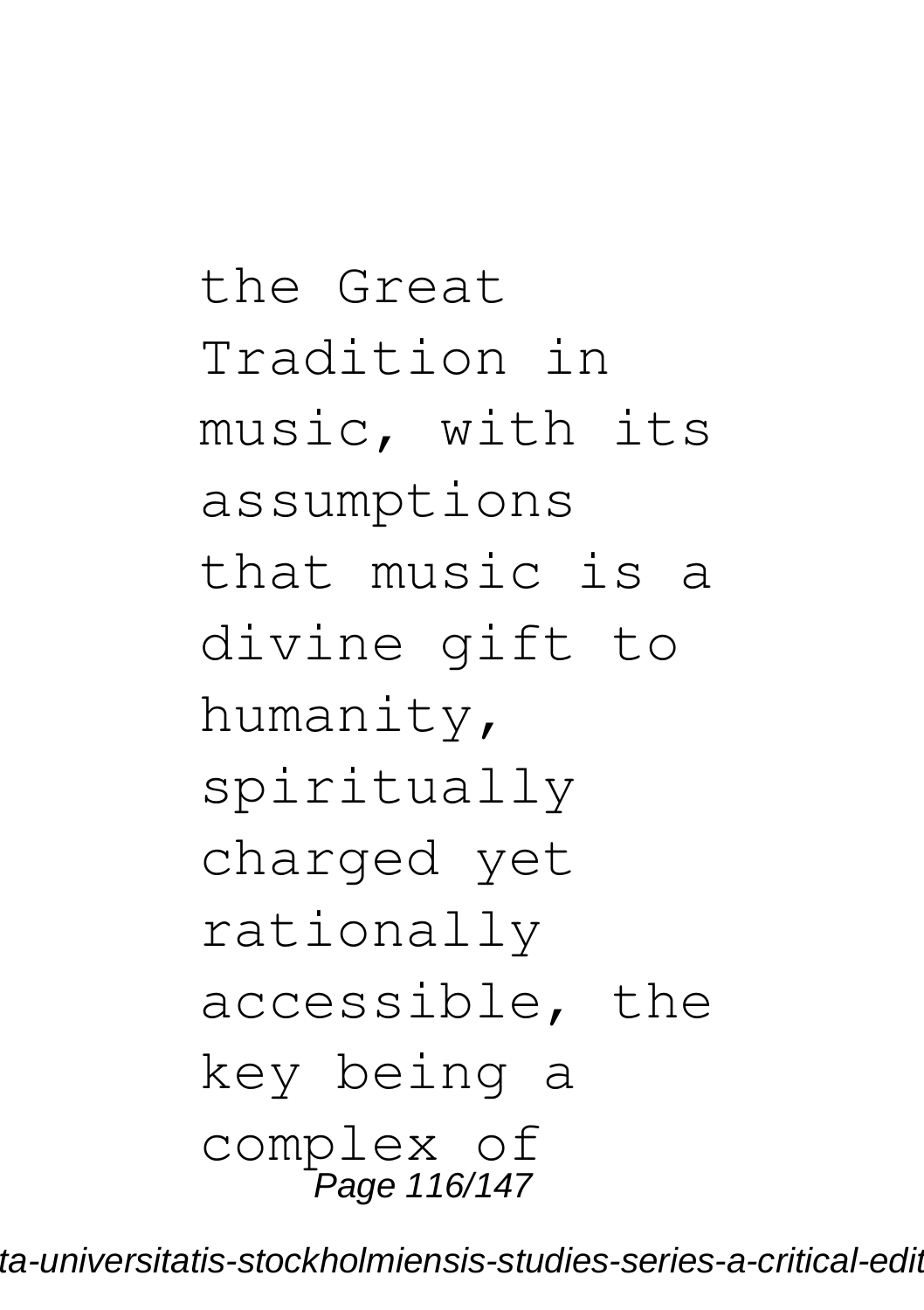mathematical proportions which govern and are at the root of the entire universe and all which that embraces. Thus understood, music is the audible manifestation Page 117/147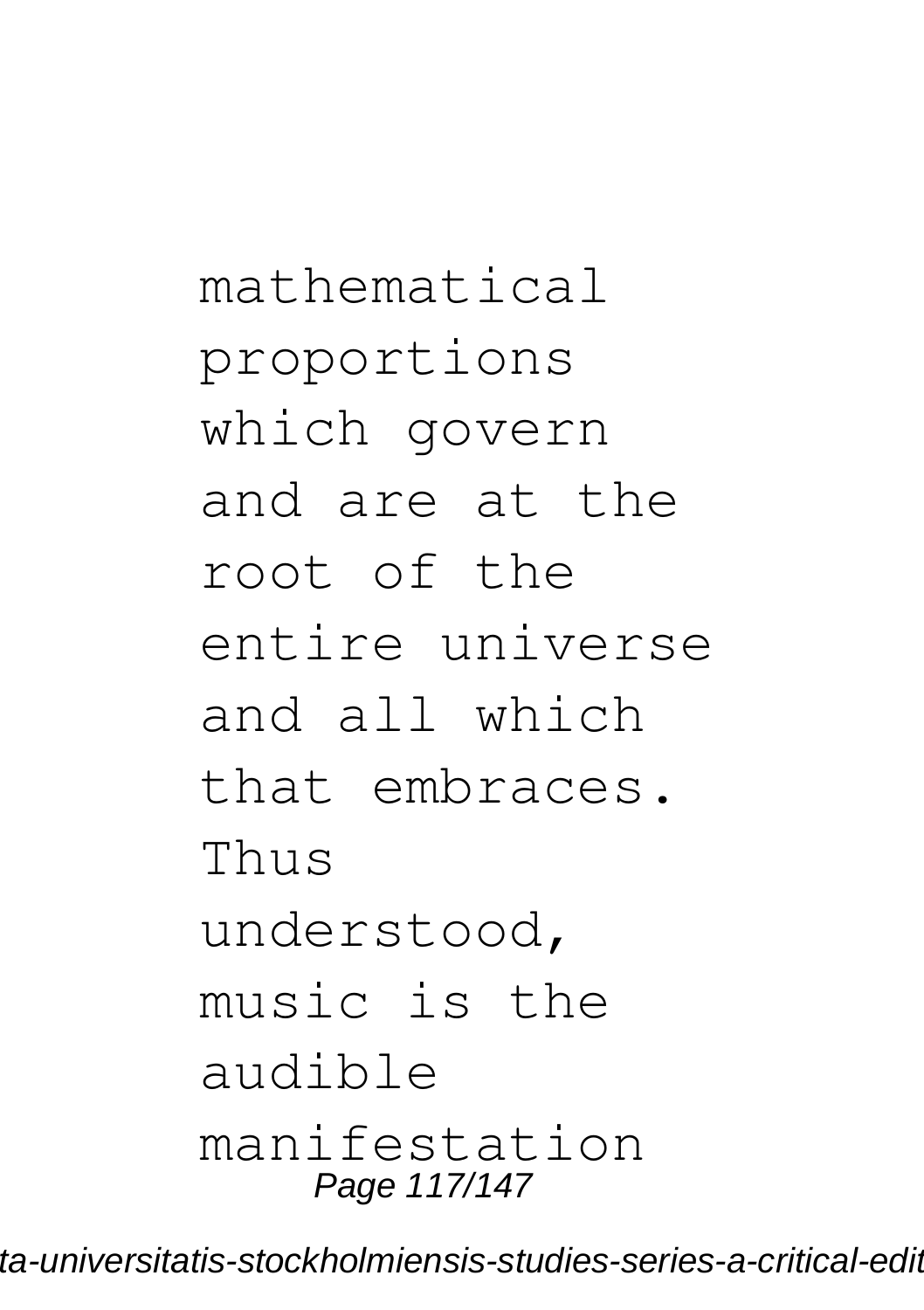of the order of the universe, allowing glimpses, soundbites of the very Creator of a well-tempered universe, and of our relationship to each other, our environment, and the divine Page 118/147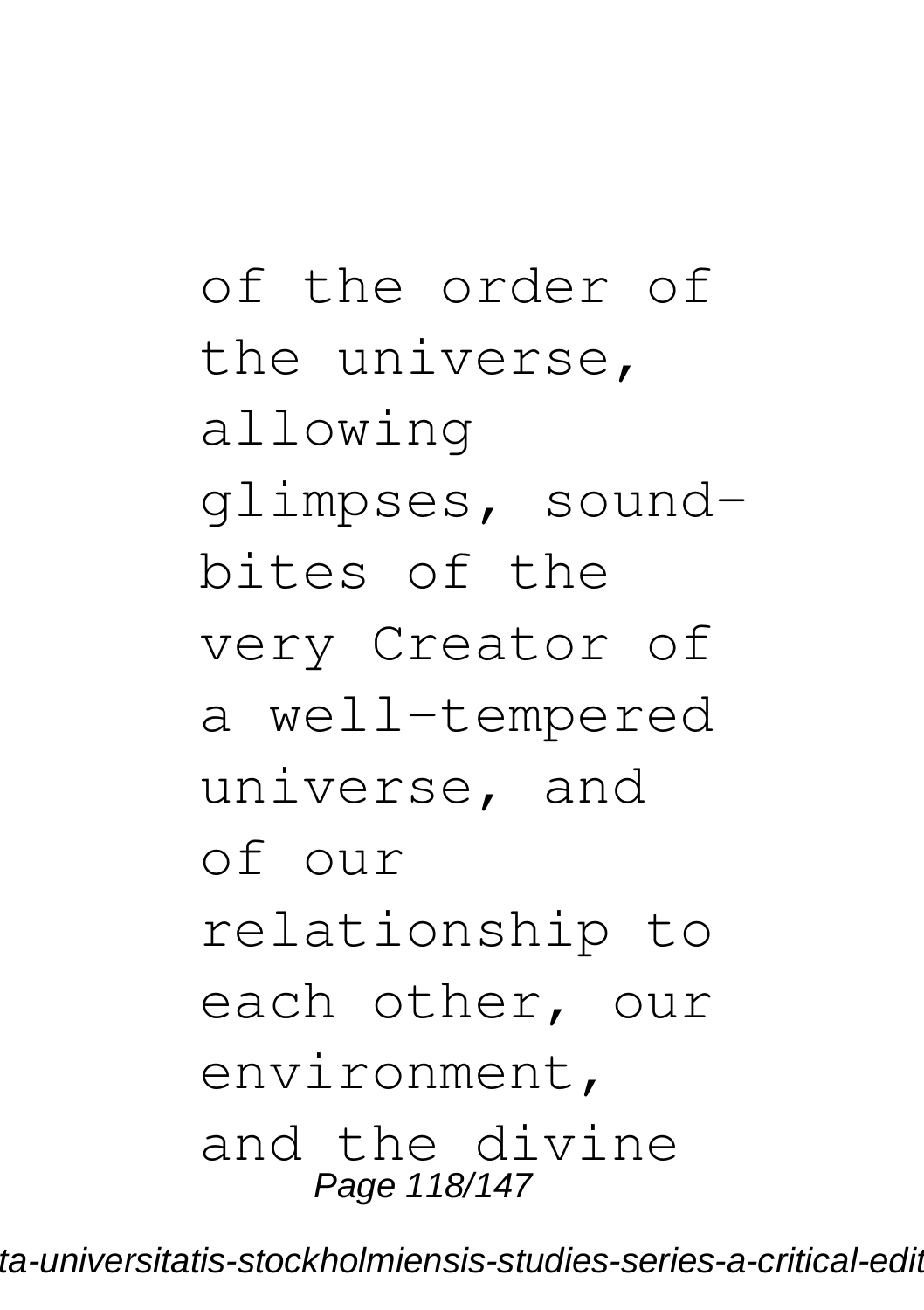powers which placed us here. This is the subject matter of the conversation which Werckmeister wishes to have with us, his readers, particularly in his last Page 119/147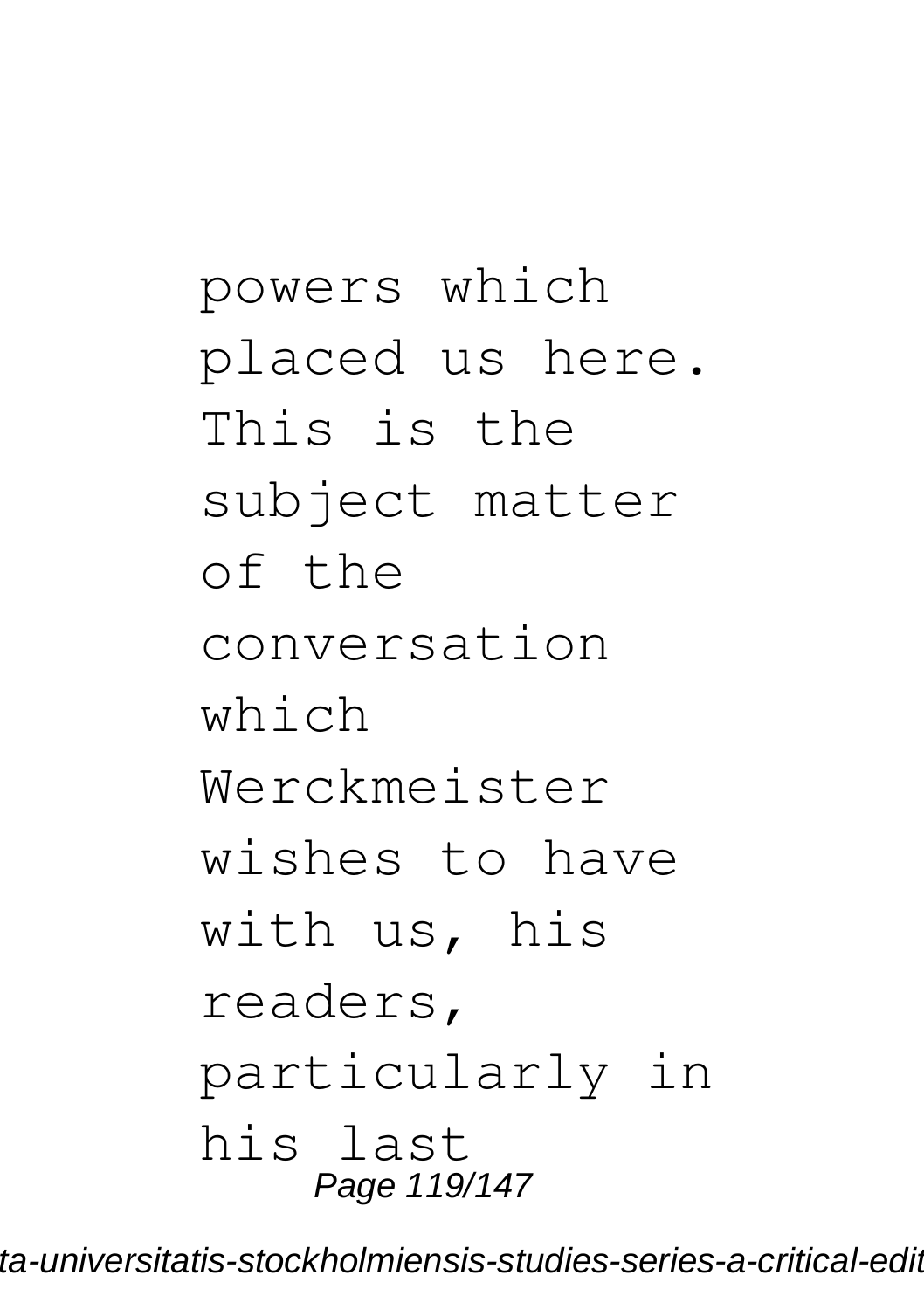treatise, the Musicalische Pa radoxal-Discourse. But he does not make it easy for today's readers. He assumes certain proficiencies from his readers, including Page 120/147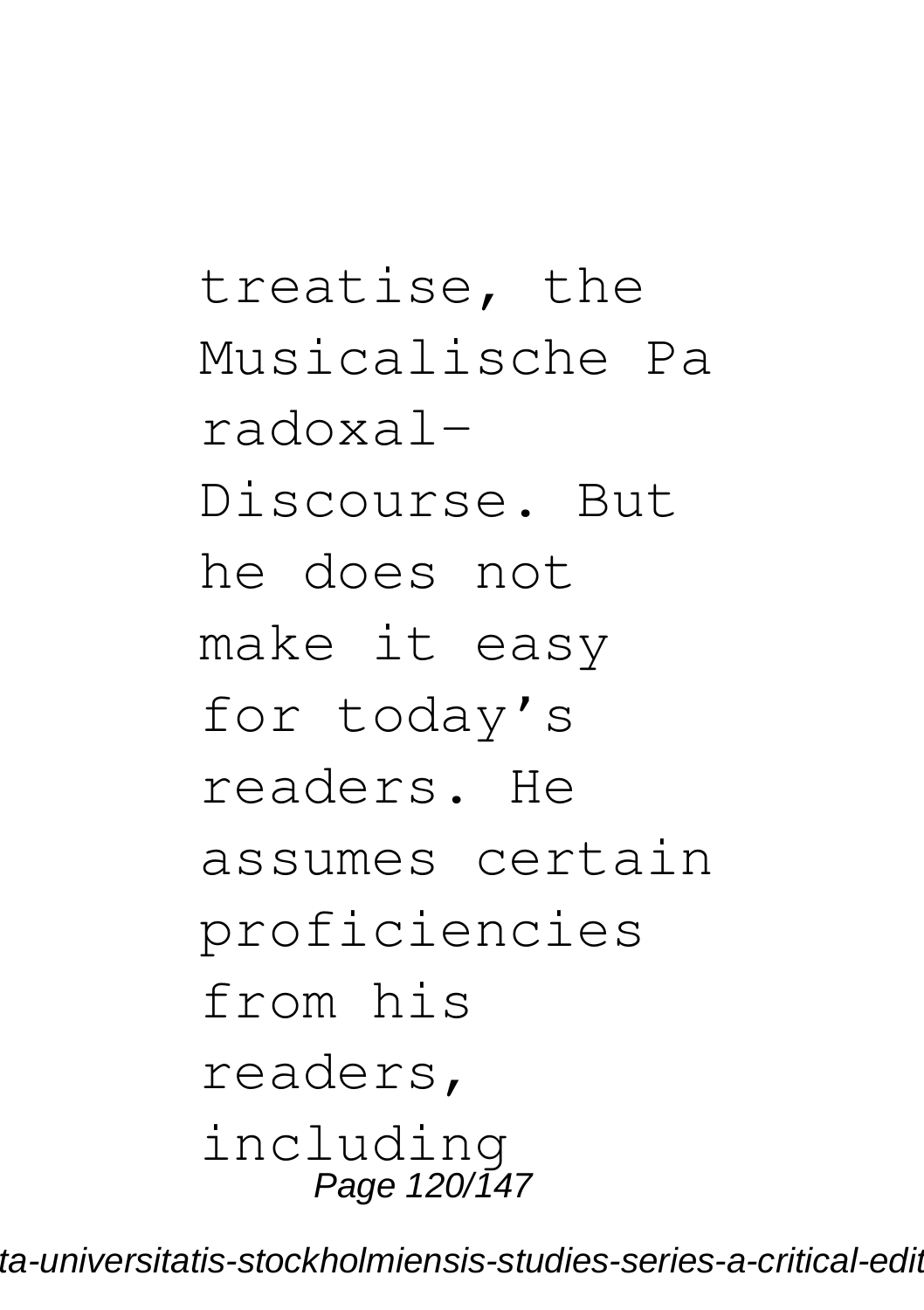detailed biblical knowledge, a fluency in Latin, and a familiarity with treatises and publications concerning music, theology, and a number of Page 121/147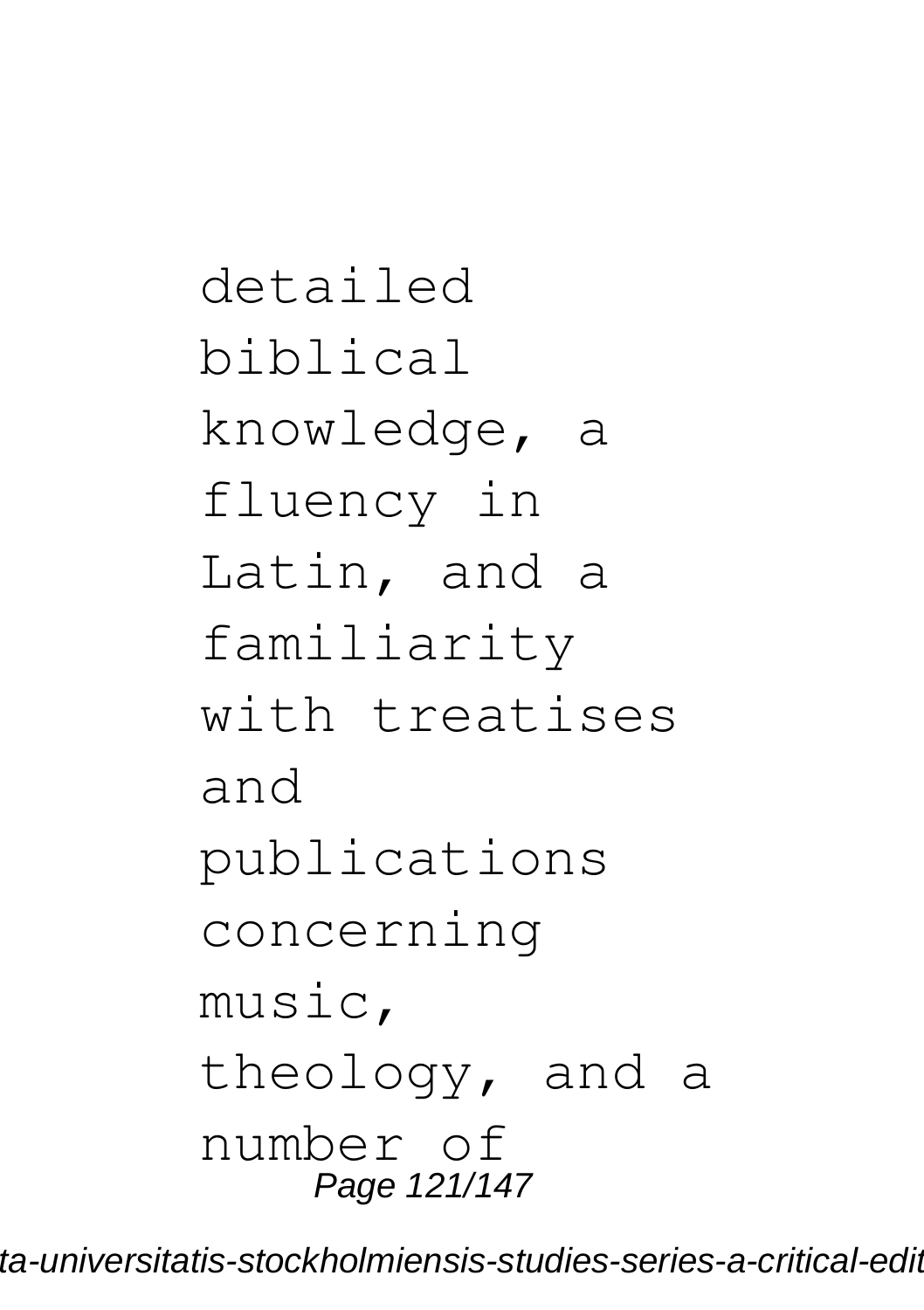related disciplines. He writes in a rather archaic German, riddled with obscure references which require a thorough explanation.  $W$ *i*th  $if s$ extensive commentary and Page 122/147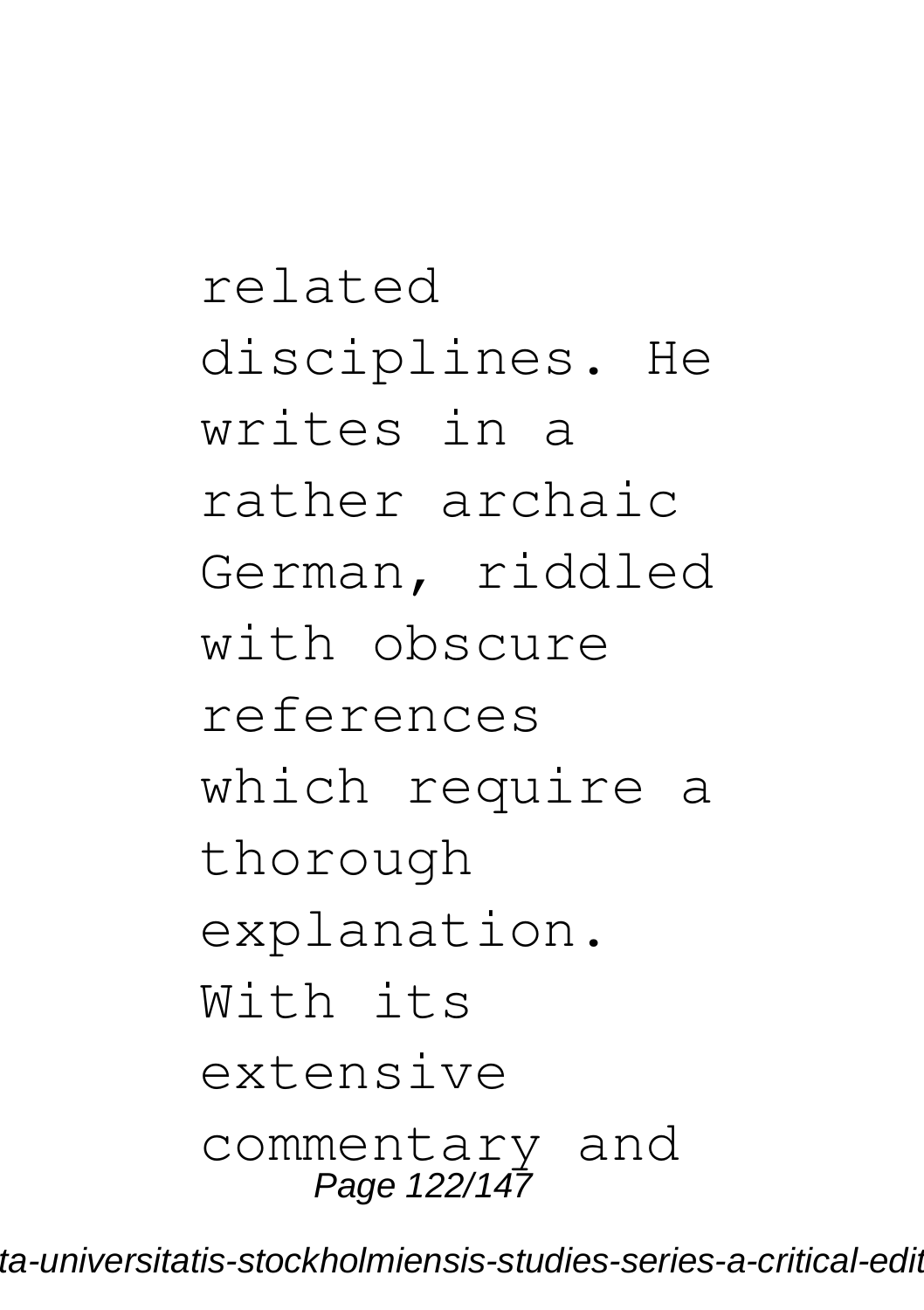translation of the treatise, this book seeks to bridge Werckmeister's world with that of the twentyfirst century. Werckmeister wrote for novice and professional musicians Page 123/147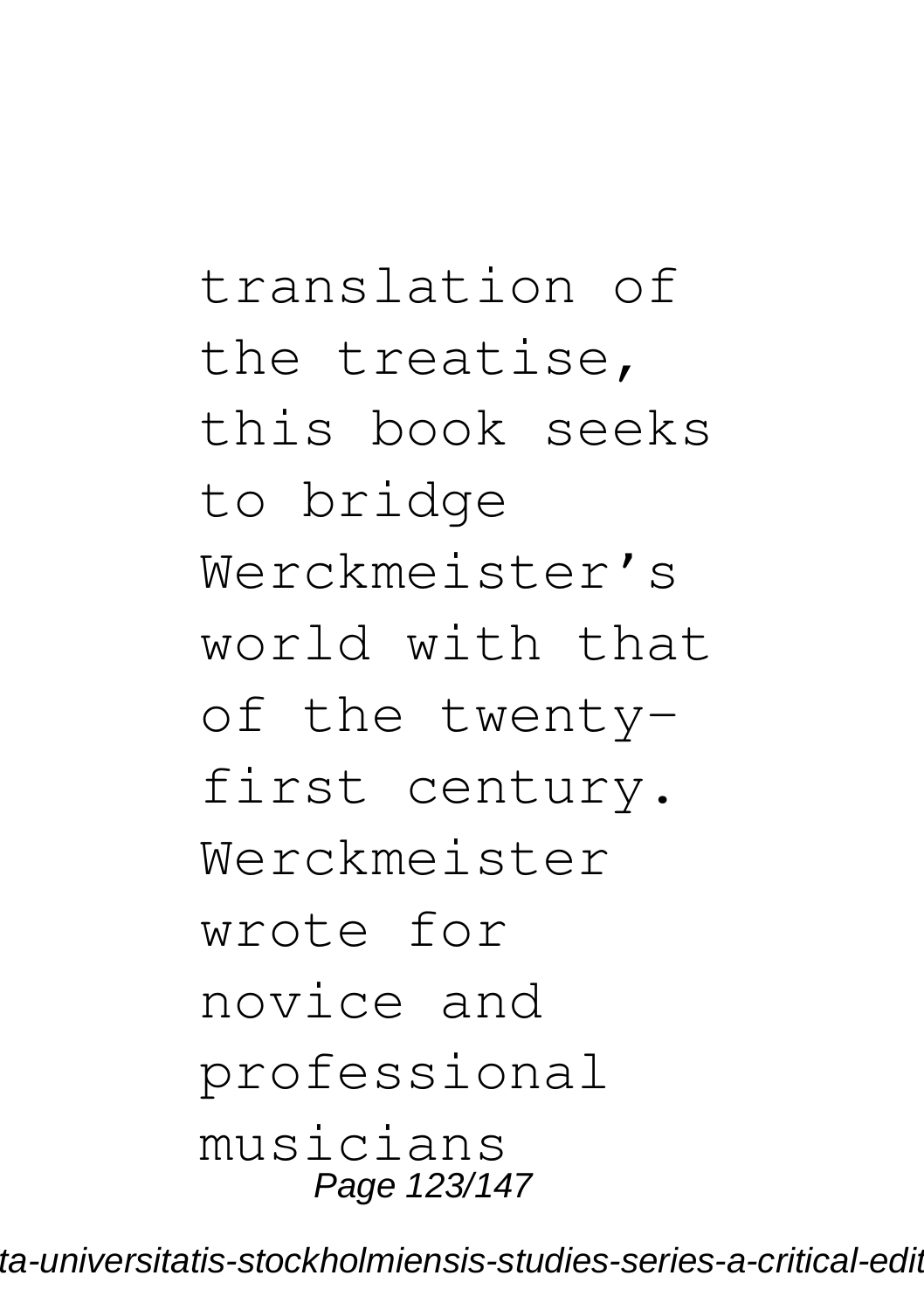alike, an author who wanted to consider with his readers the basic and existential questions and issues regarding the wondrous art of music, questions as Page 124/147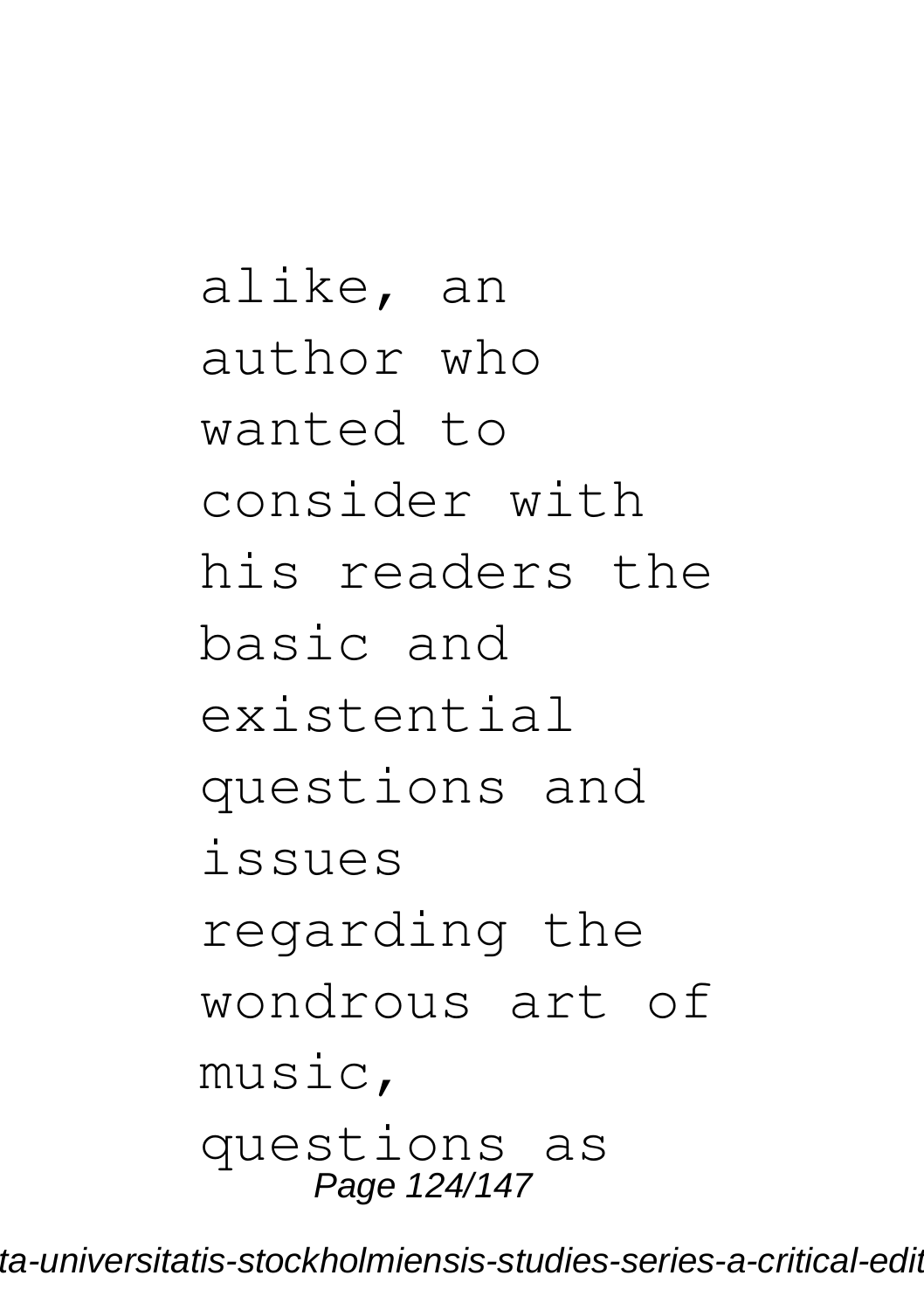relevant then as they are now. Spanning a millennium of musical history, this monumental volume brings together nearly forty leading authorities to survey the Page 125/147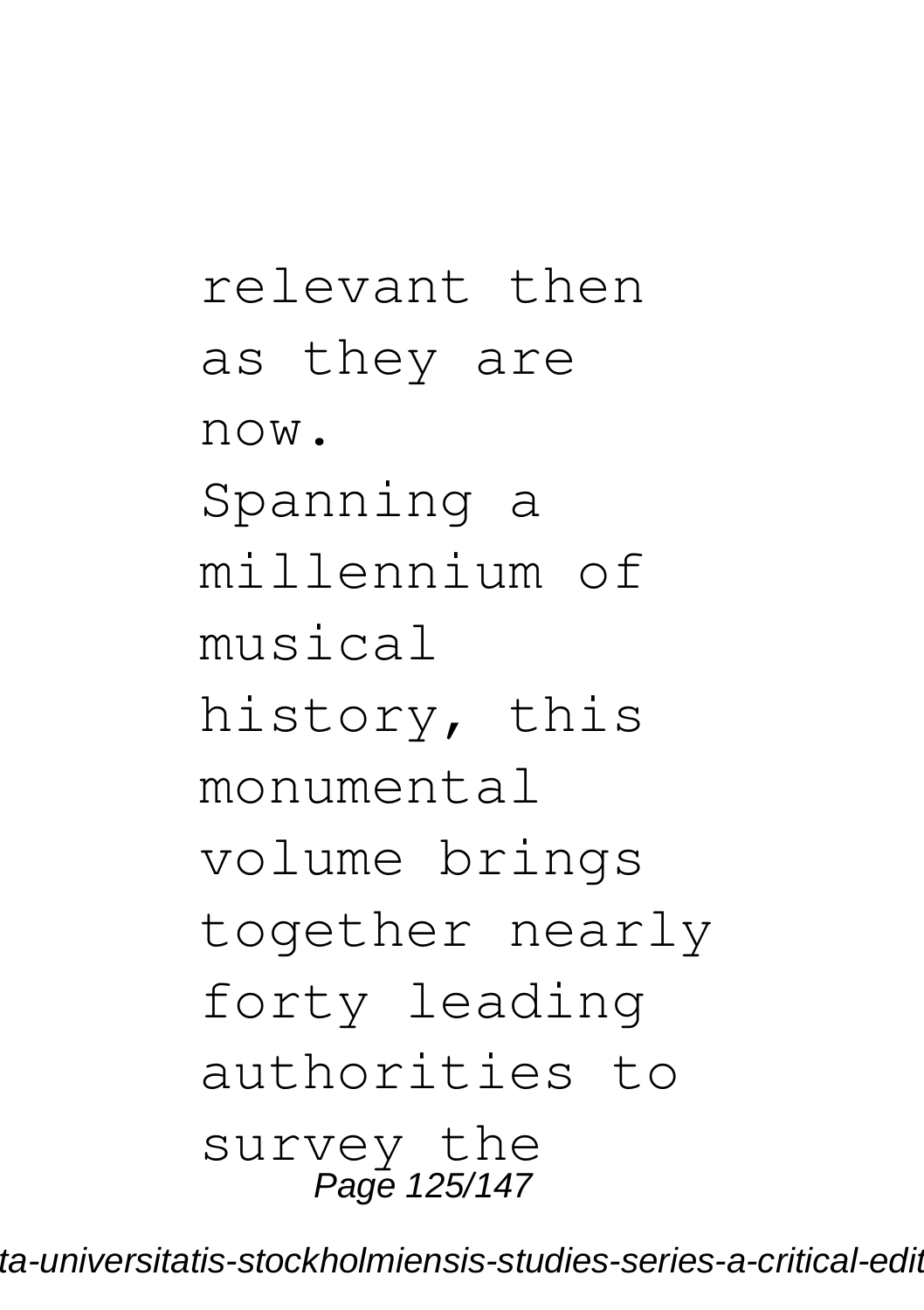music of Western Europe in the Middle Ages. All of the major aspects of medieval music are considered, making use of the latest research and thinking to discuss Page 126/147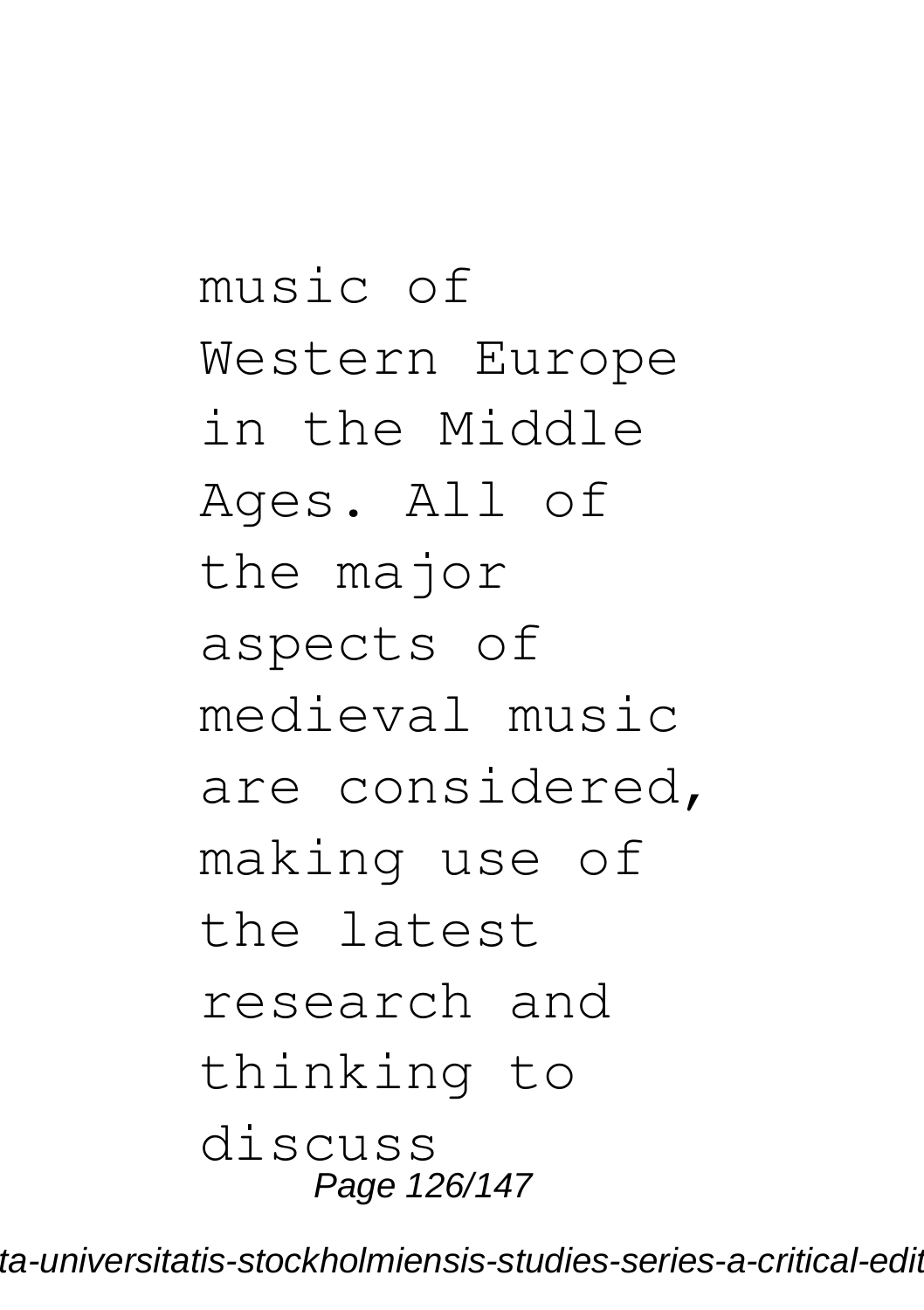everything from the earliest genres of chant, through the music of the liturgy, to the riches of the vernacular song of the trouvères and troubadours. Alongside this account of the Page 127/147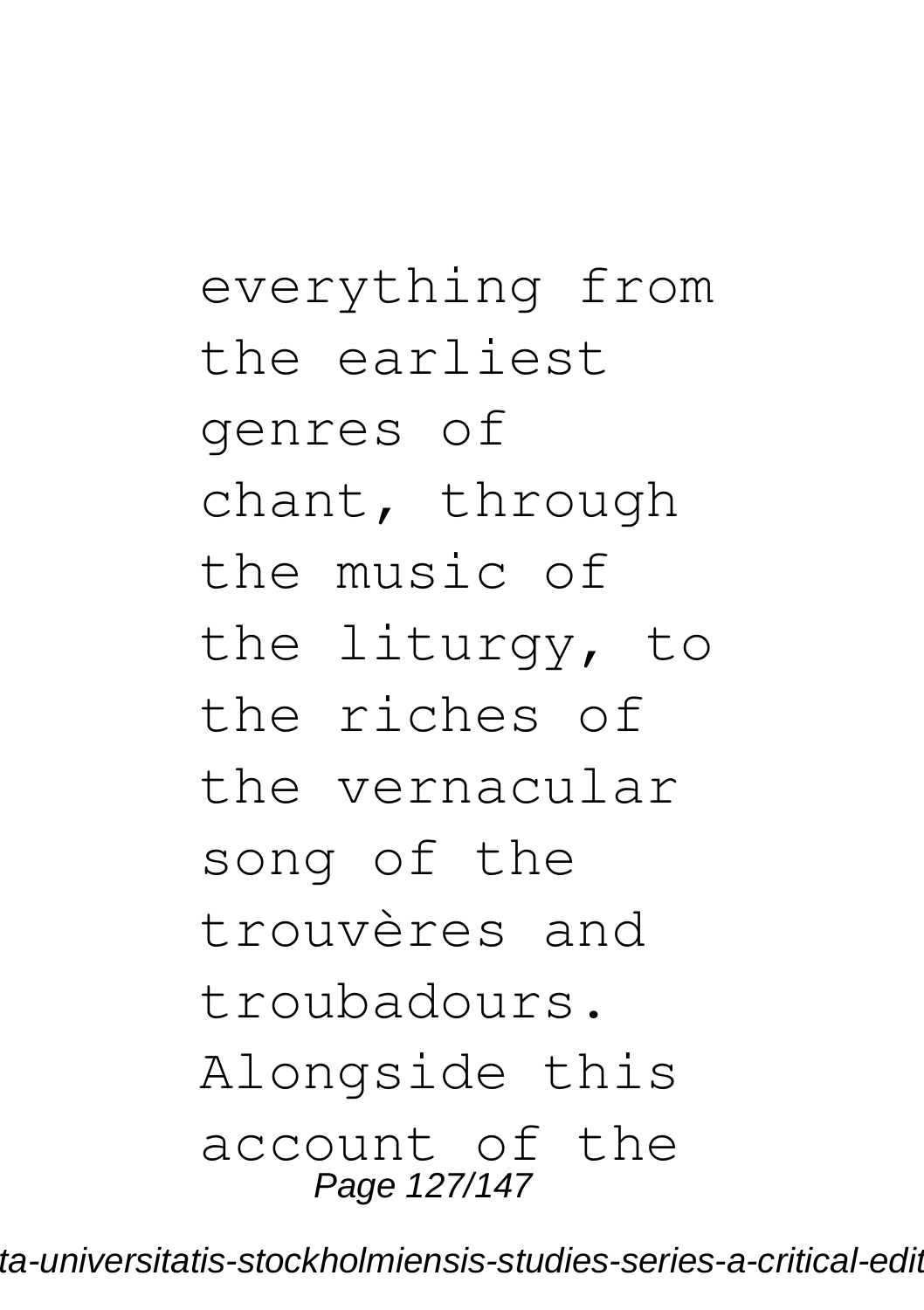core repertory of monophony, The Cambridge History of Medieval Music tells the story of the birth of polyphonic music, and studies the genres of organum, conductus, Page 128/147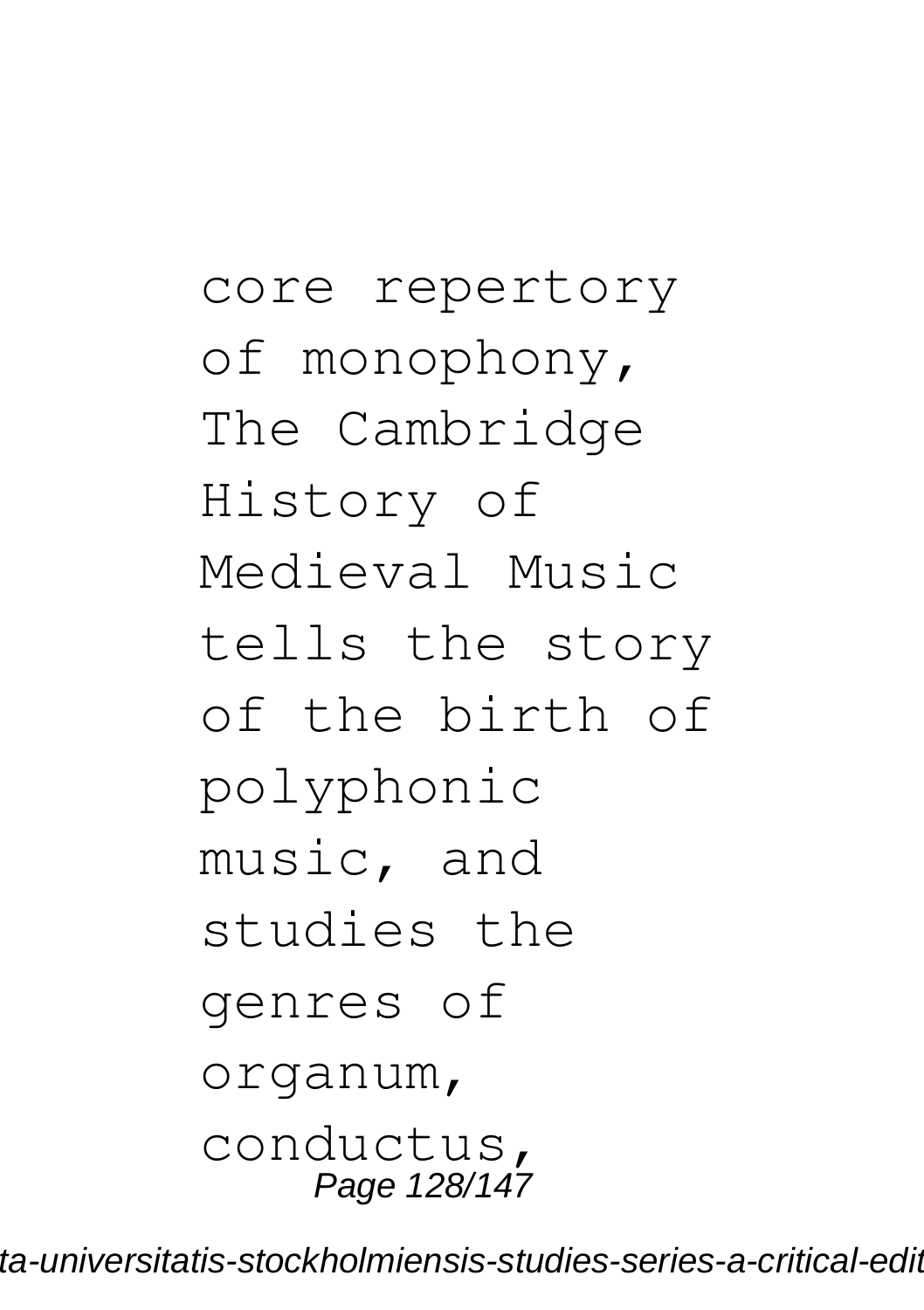motet and polyphonic song. Key composers of the period are introduced, such as Leoninus, Perotinus, Adam de la Halle, Philippe de Vitry and Guillaume de Page 129/147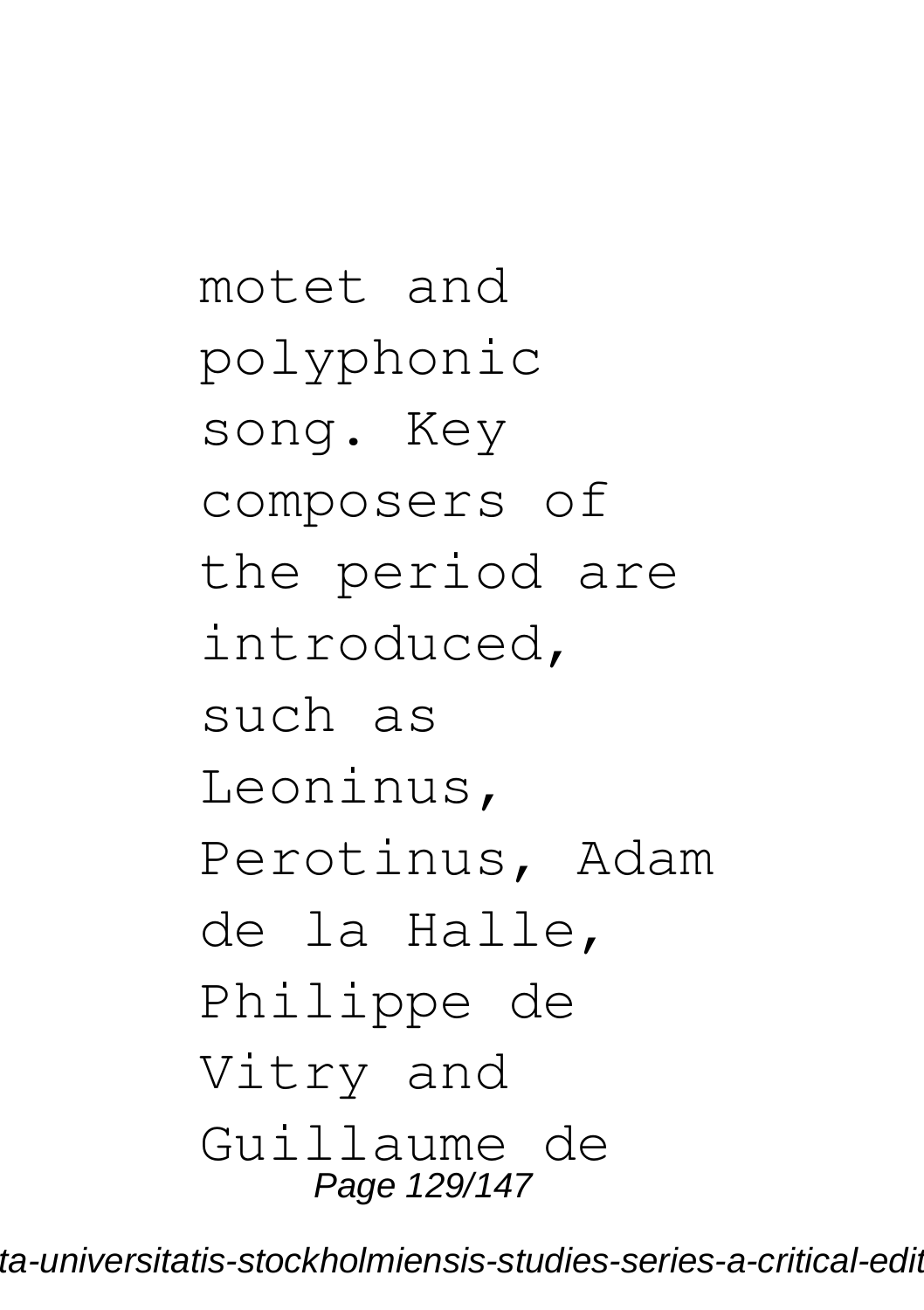Machaut, and other chapters examine topics ranging from musical theory and performance  $t \circ$ institutions, culture and collections. The Thesaurus Musicarum Latinarum is a Page 130/147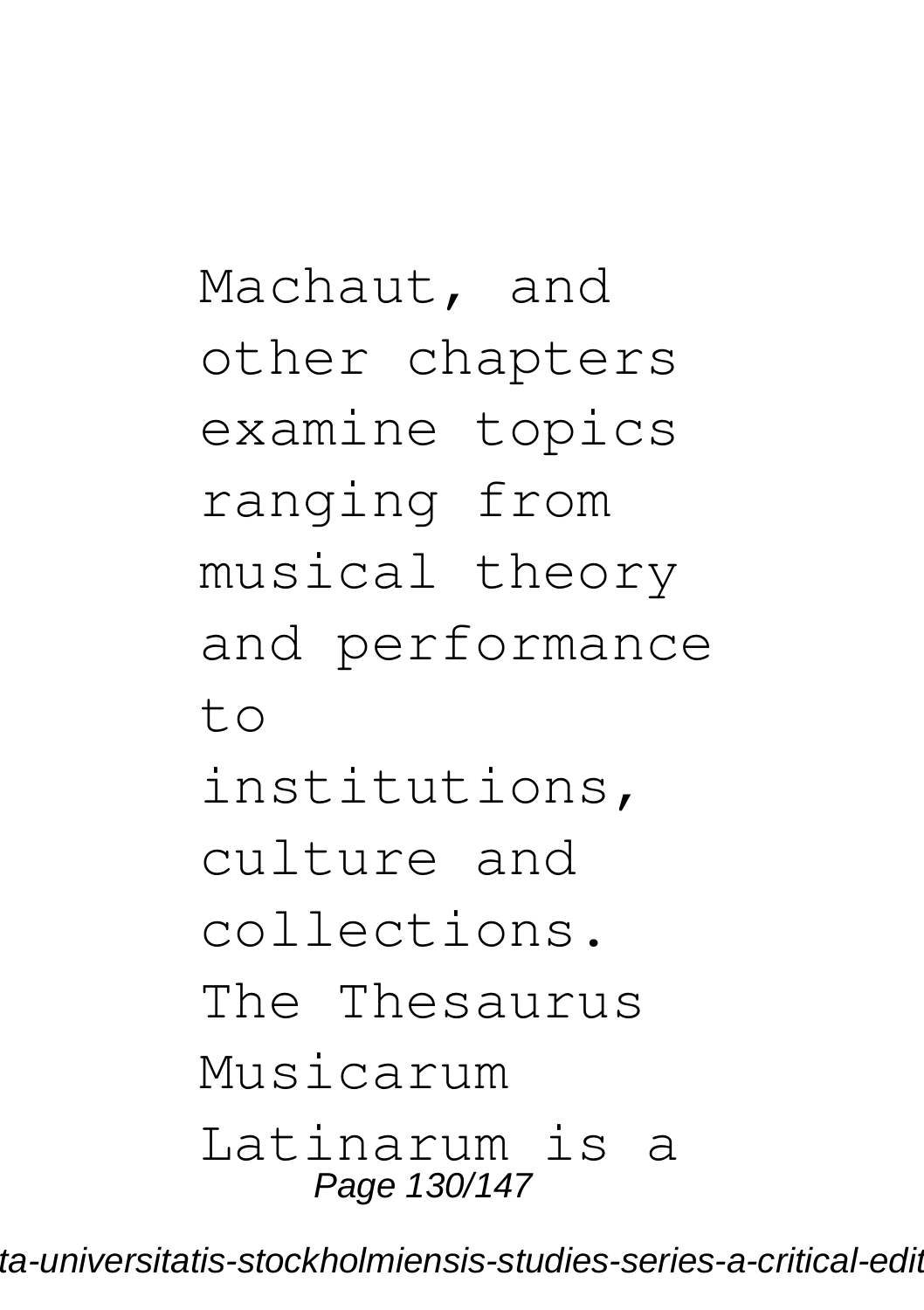full-text database of music theory written in Latin, extending from Augustine?s De musica through treatises of the sixteenth century. This new edition of the Thesaurus Page 131/147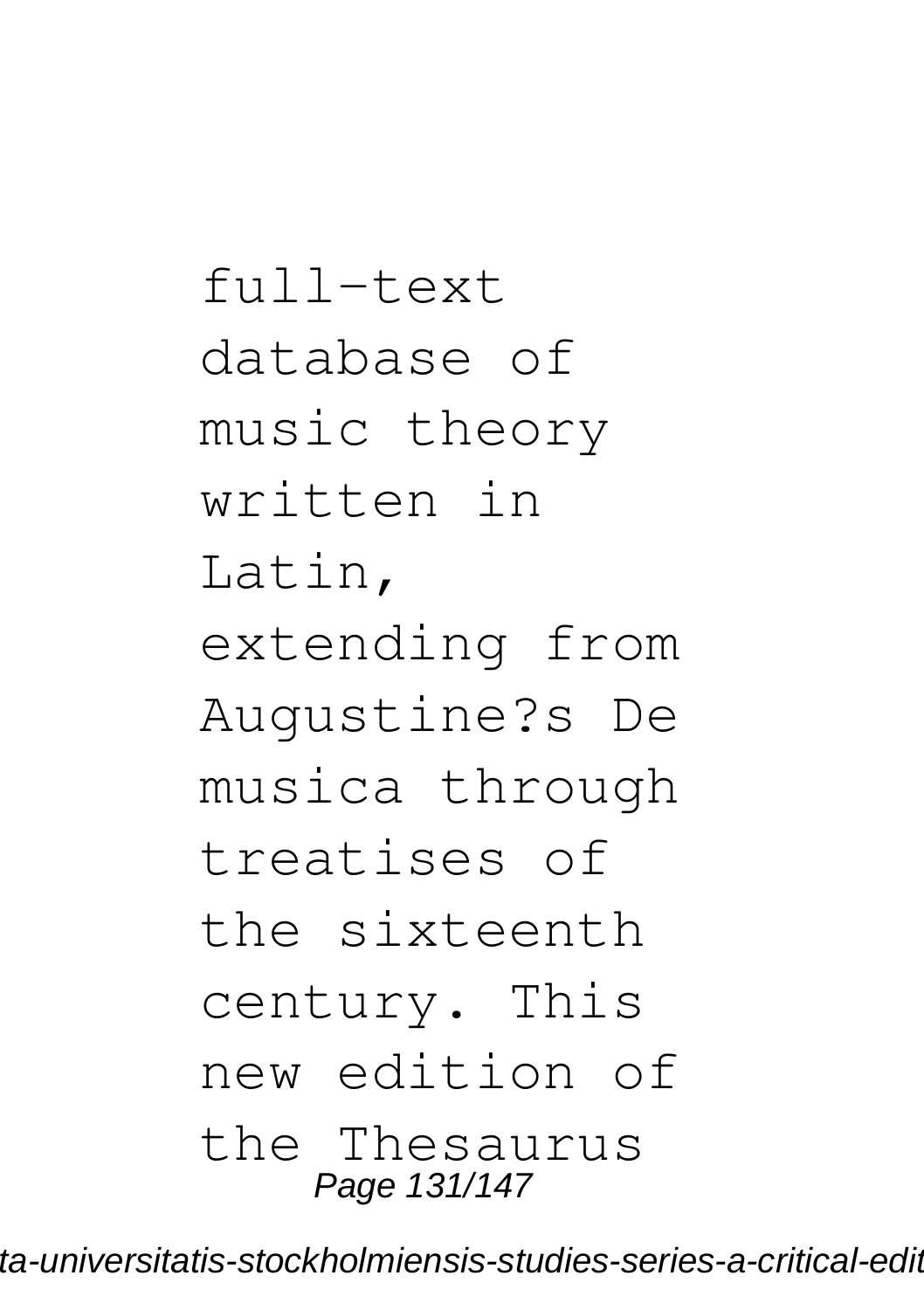Musicarum Latinarum: Canon of Data Files includes  $f$ <sub>11</sub> $]$ instructions on the various ways in which users can access the database, as well as the ?Principles of Page 132/147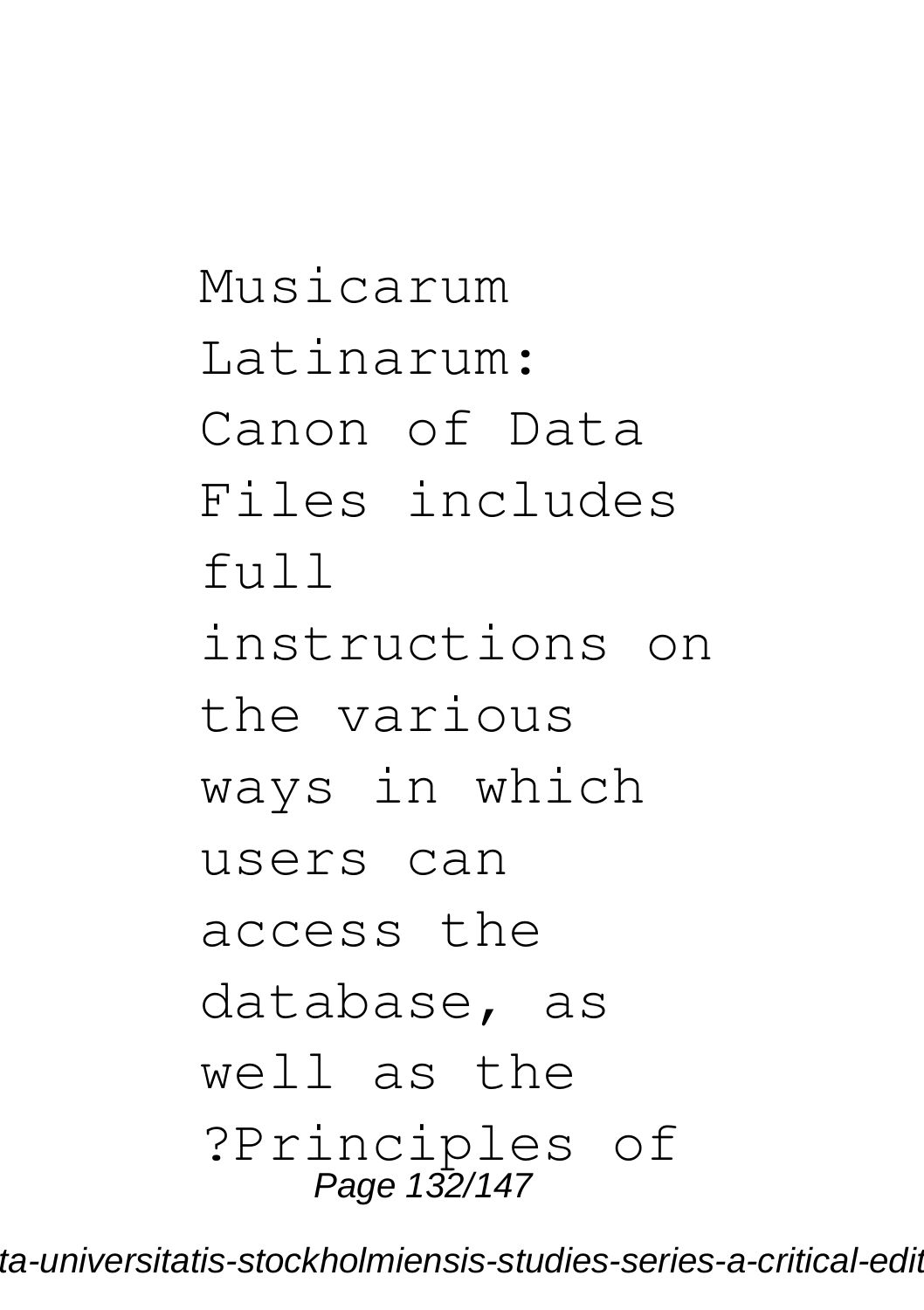Orthography? and ?Table of Codes for Noteshapes, Rests, Ligatures, Mensuration Signs, Clefs, and Miscellaneous Figures,? both of which provide Page 133/147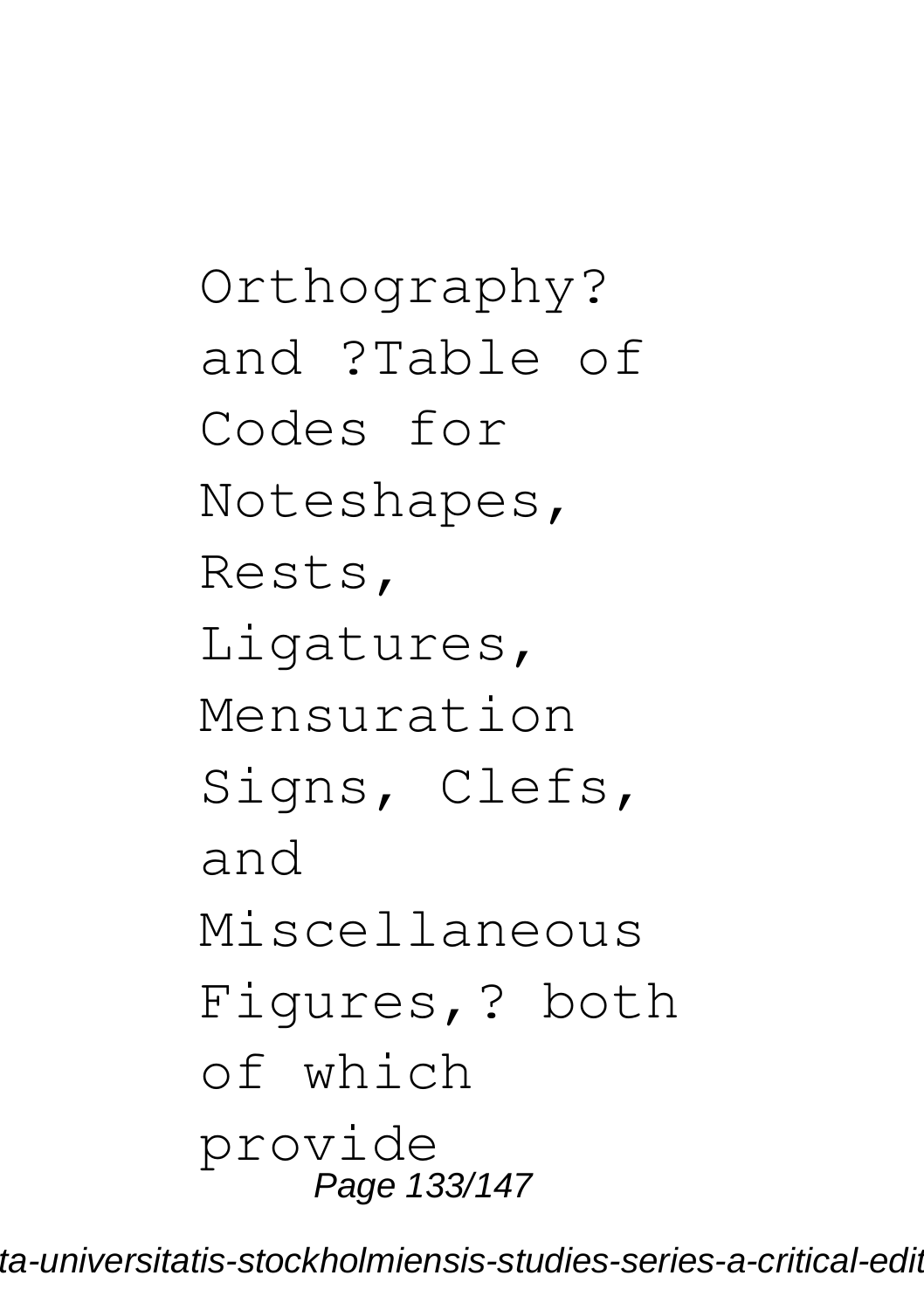essential explanations of the special ways in which the texts have been encoded to facilitate searching and maximize use within various computer environments. Also included Page 134/147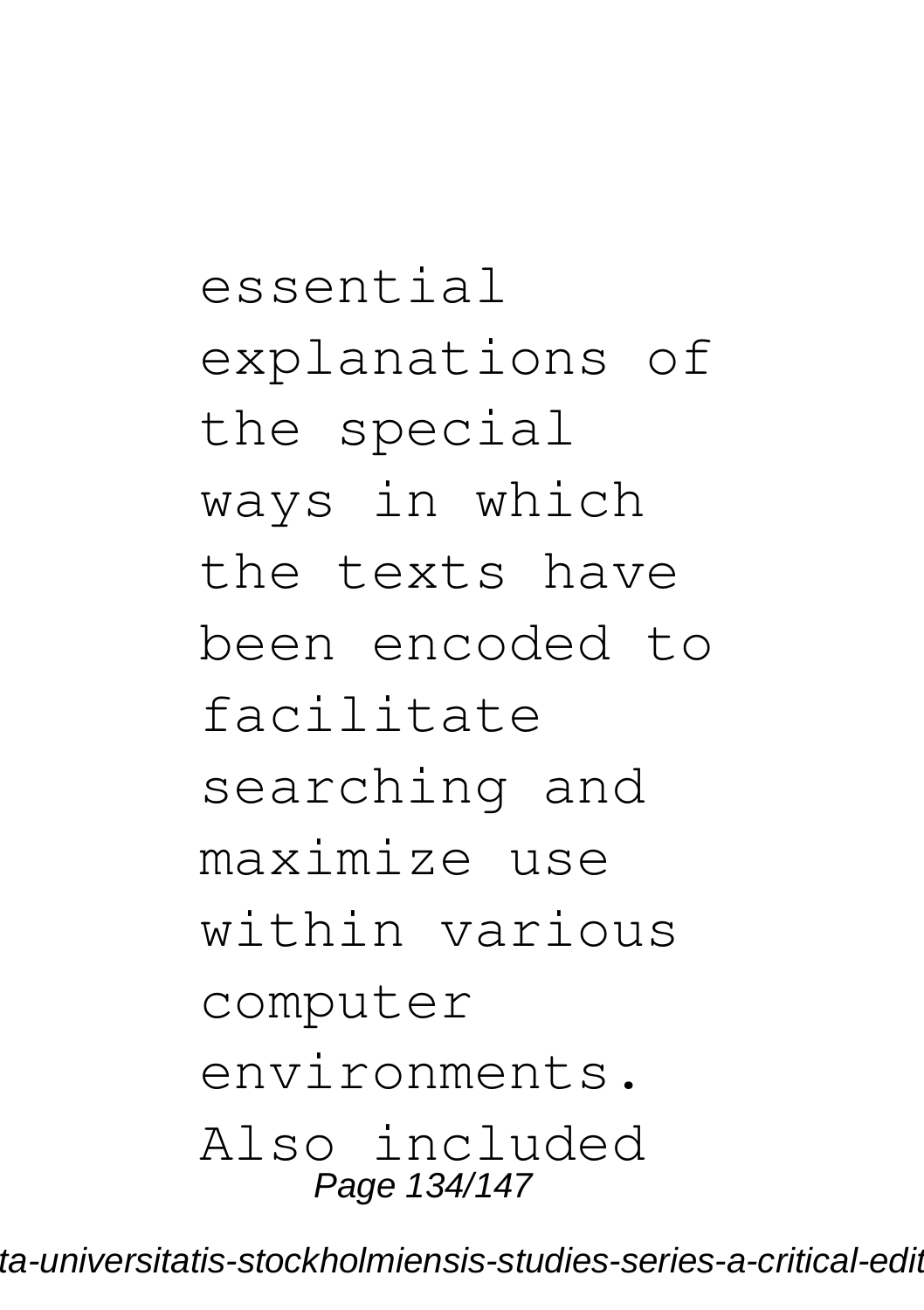is a table of contents for the major series of texts found in the TML. The Canon provides for each separate edition a bibliographic record of the name of the author; title Page 135/147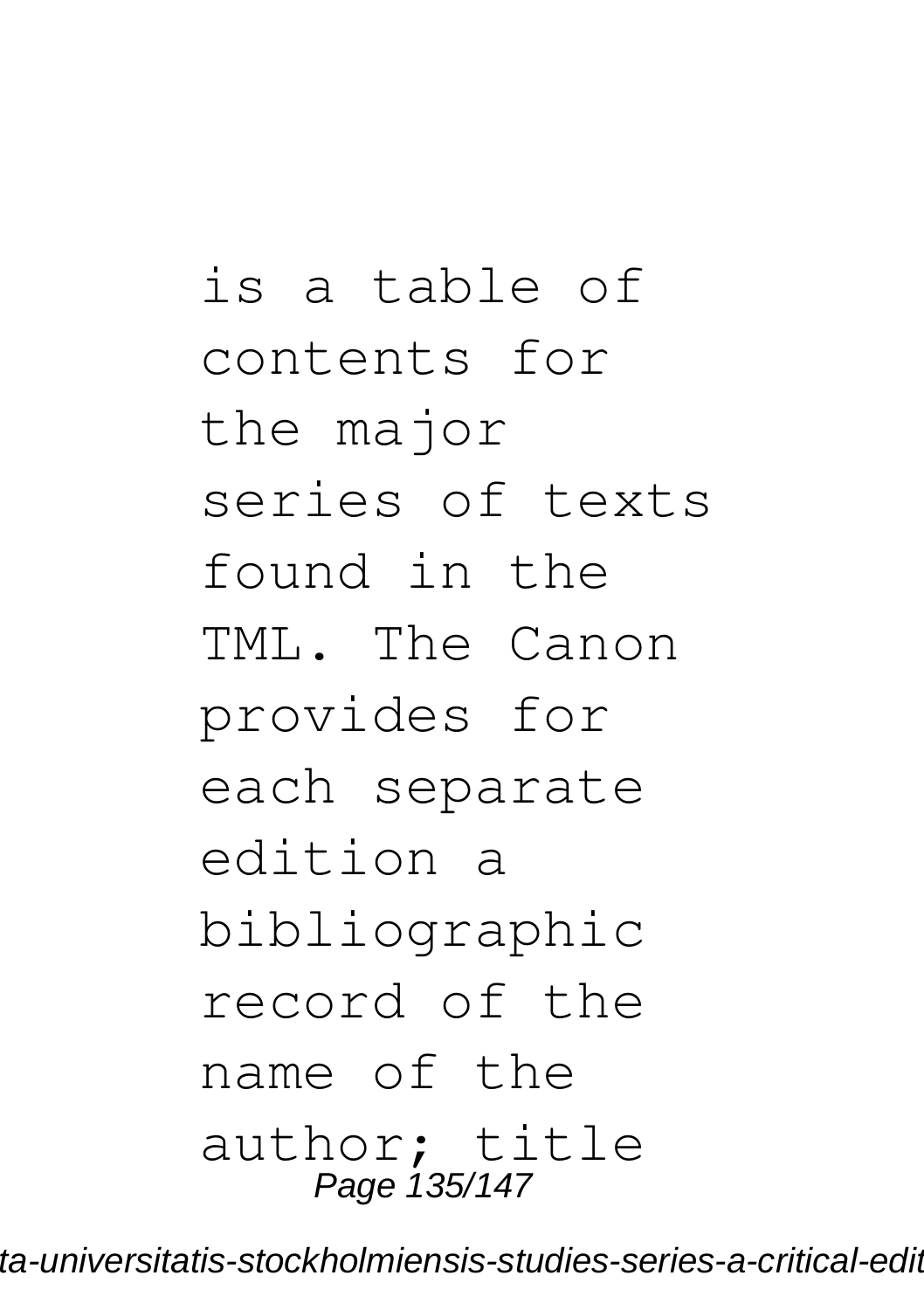of the treatise; incipit; source of the text; the names of the individuals responsible for entering, checking, and approving the data; the name and location of the data file Page 136/147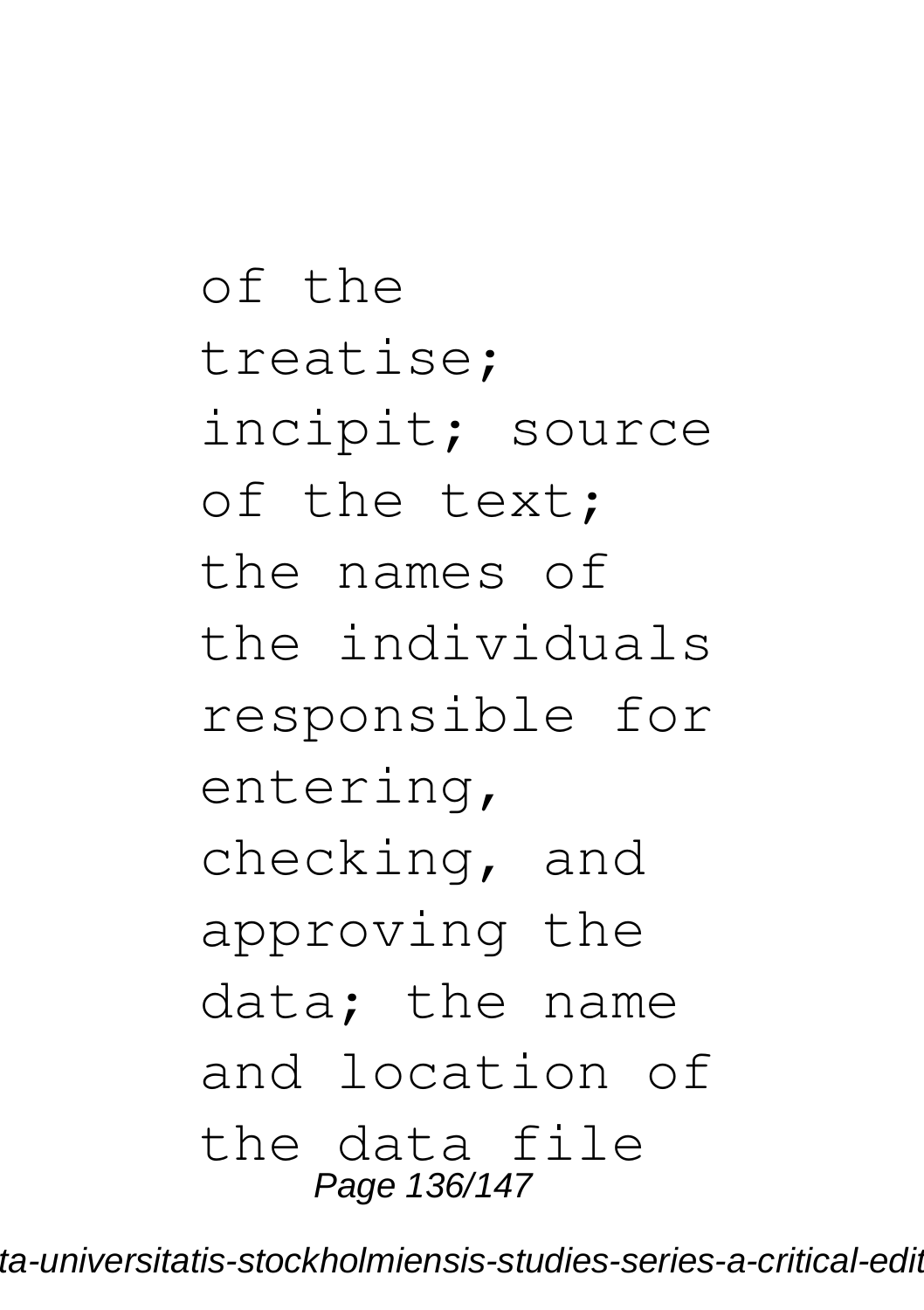as it appears within the TML; the size of the file; and annotations identifying accompanying graphics and various other types of pertinent data. The Canon is followed by a Page 137/147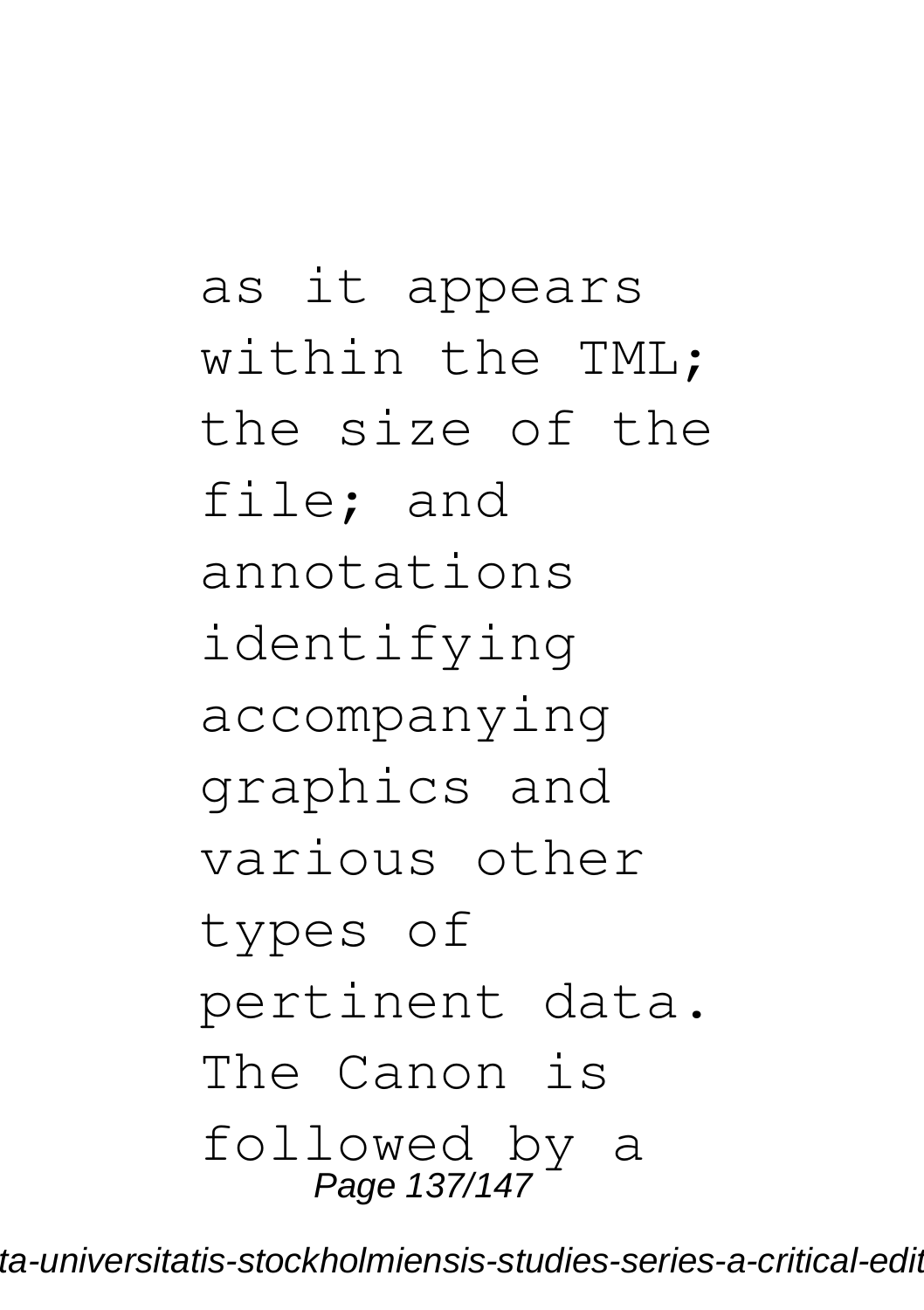full alphabetical index of incipits, keyed to both the Canon itself through author and title and to the database through the name of the data file as it appears within Page 138/147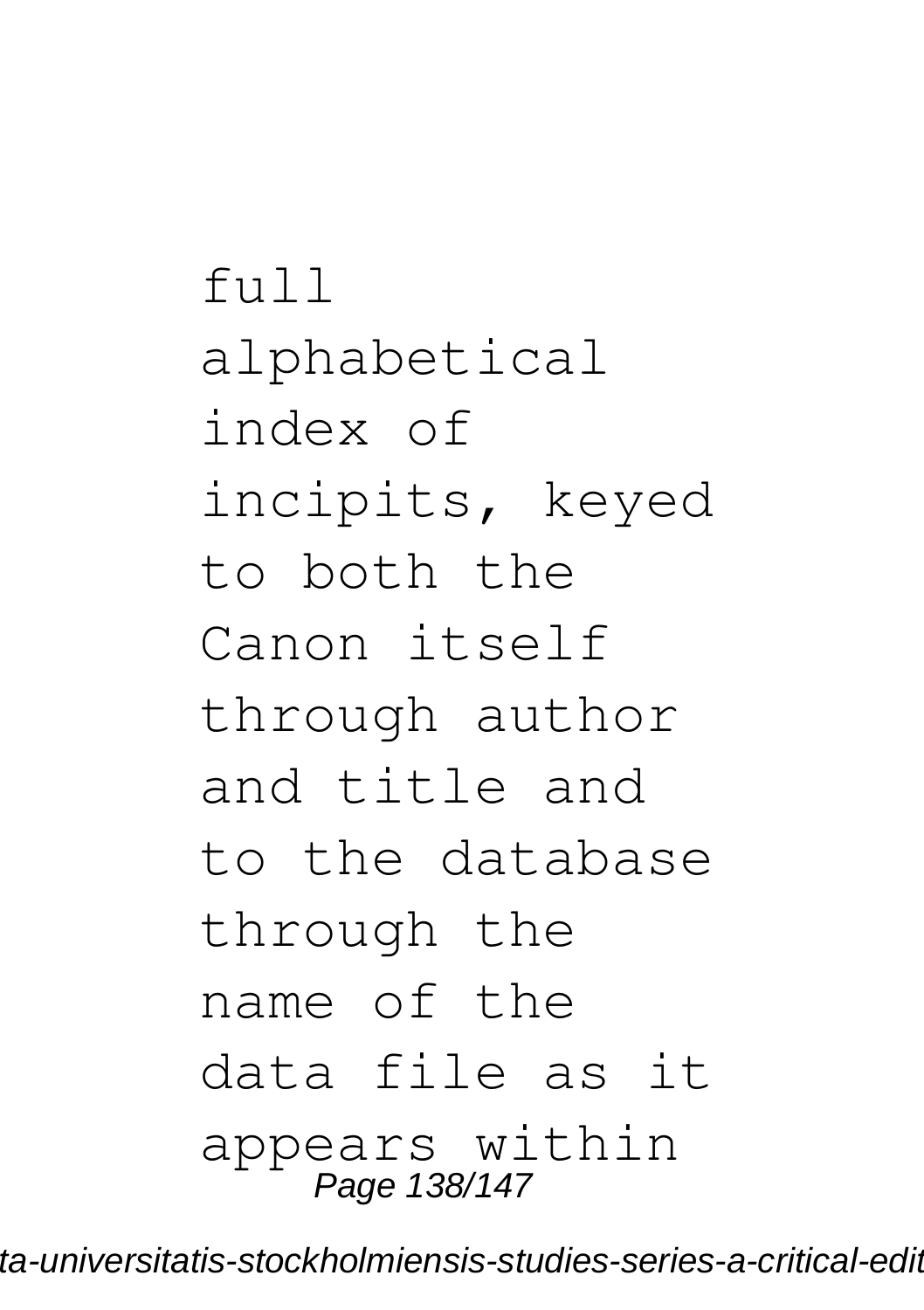the TML. Theologia dogmatica The Theology of Language of Augustine of Hippo Andreas Werckmeister's Musicalische Pa radoxal-Discourse Philosophy Page 139/147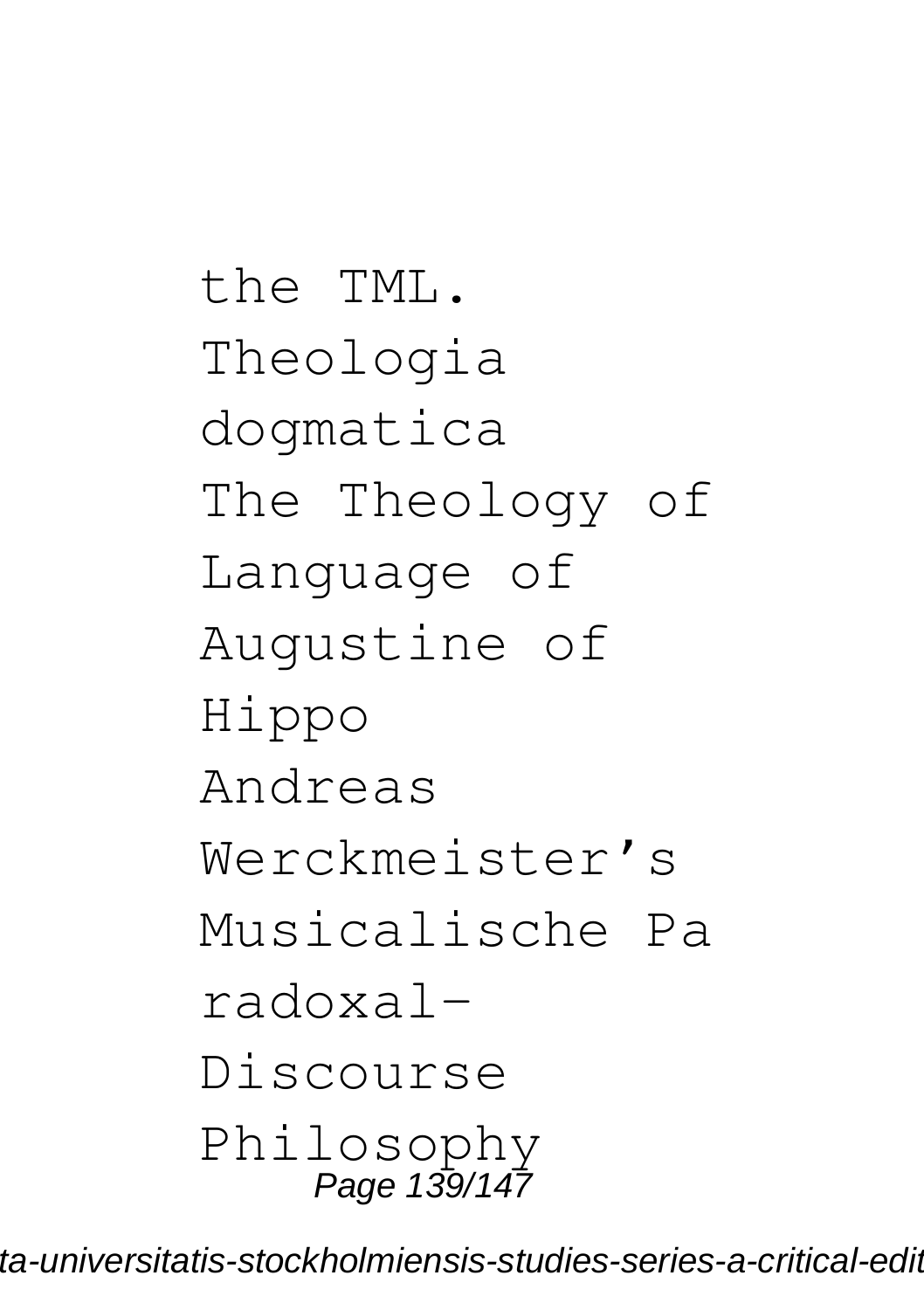Between 500 and 1500 Aesthetic Revelation Bibliographic Guide to Music Rhetorical Economy in Augustine's Theology Metaphysics and Hermeneutics in the Medieval Platonic Page 140/147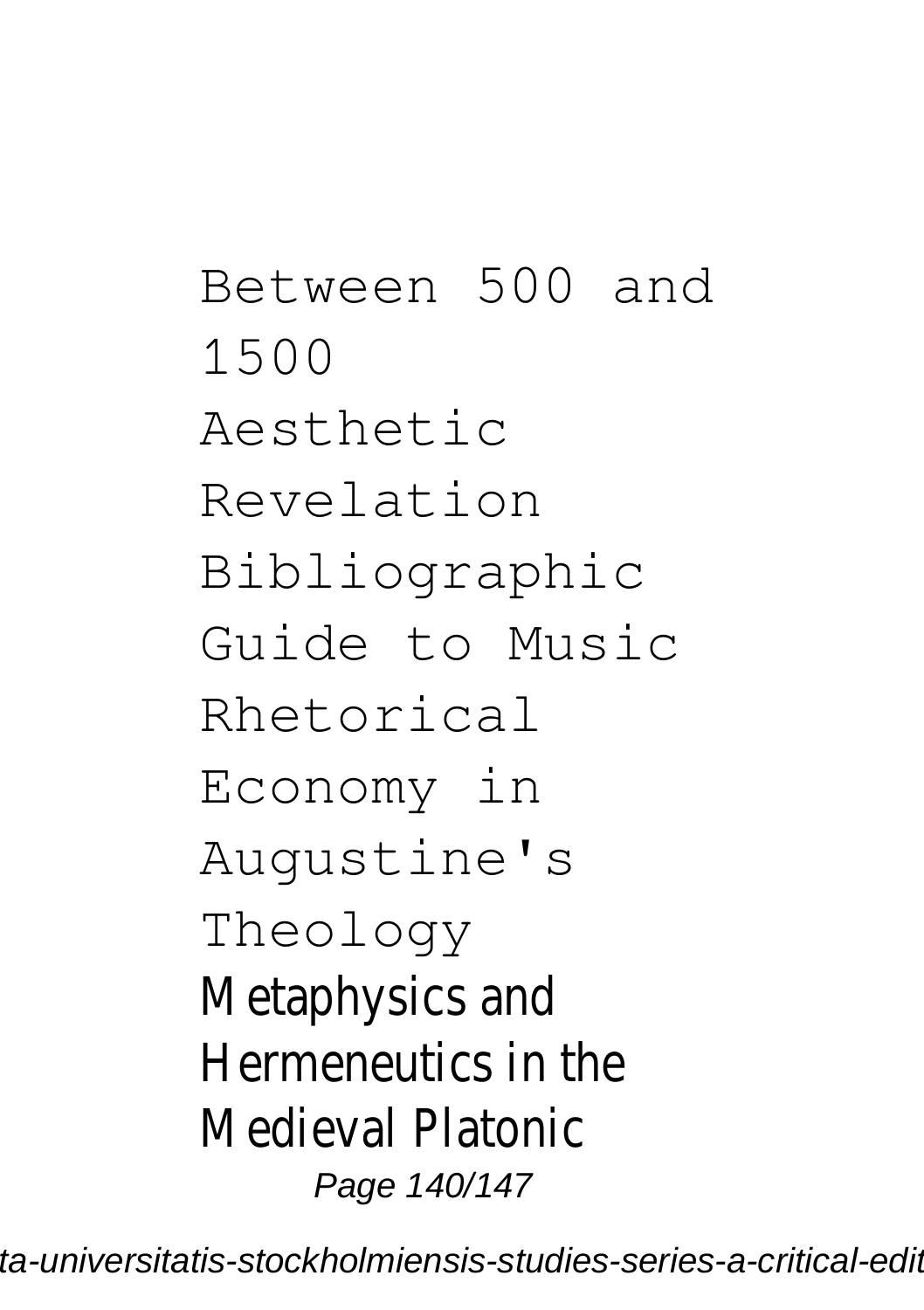Tradition consists of twelve essays originally published between 2006 and 2015, dealing with main trends and specific figures within the medieval Platonic tradition. Three essays provide general surveys of the transmission of late ancient thought to the Middle Ages with emphasis on the ancient authors, the themes, and Page 141/147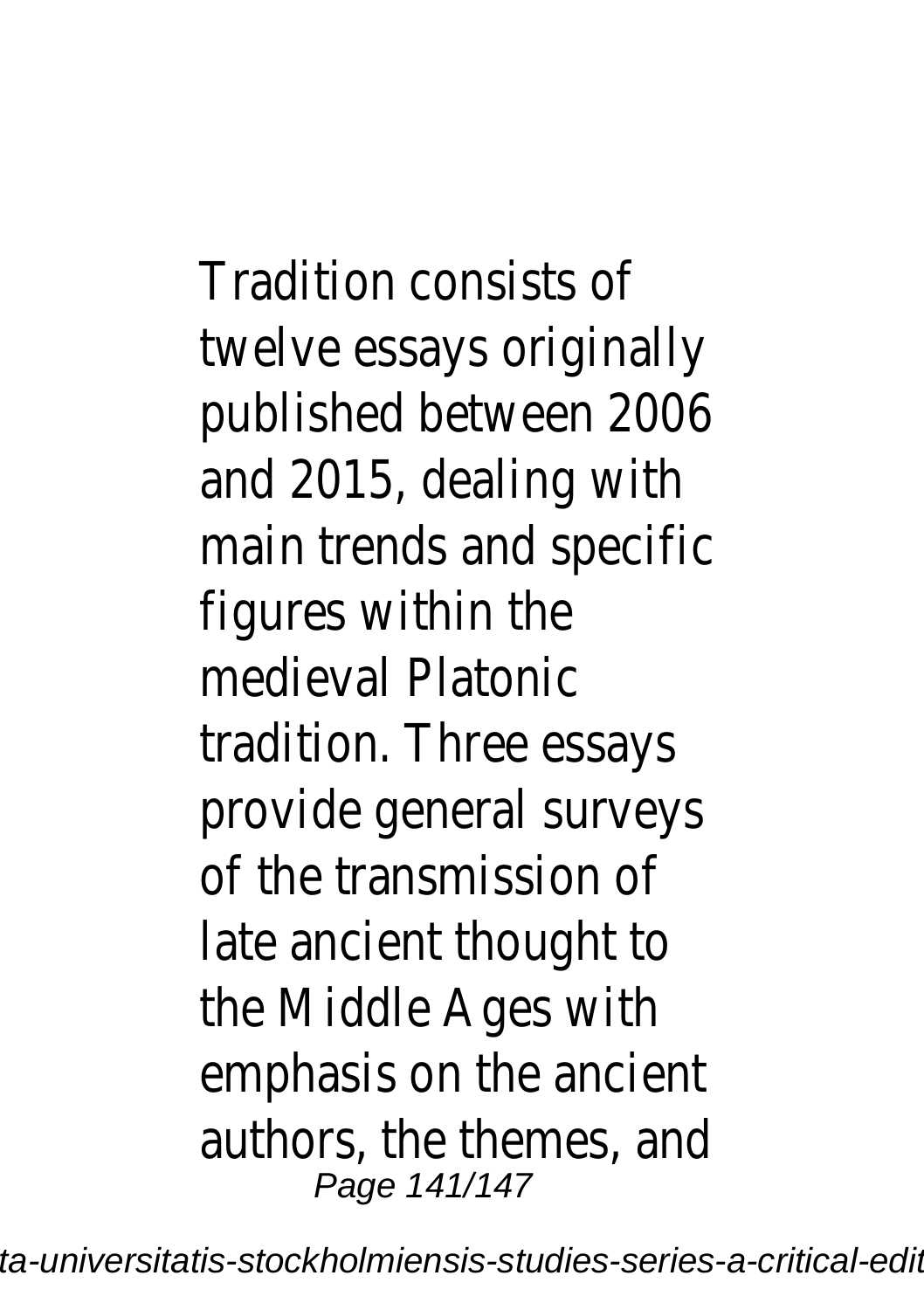their medieval readers, respectively. The remaining essays deal especially with certain major figures in the Platonic tradition, including pseudo-Dionysius the Areopagite, Iohannes Scottus Eriugena, and Nicholas of Cusa. The principal conceptual aim of the collection is to establish the primacy Page 142/147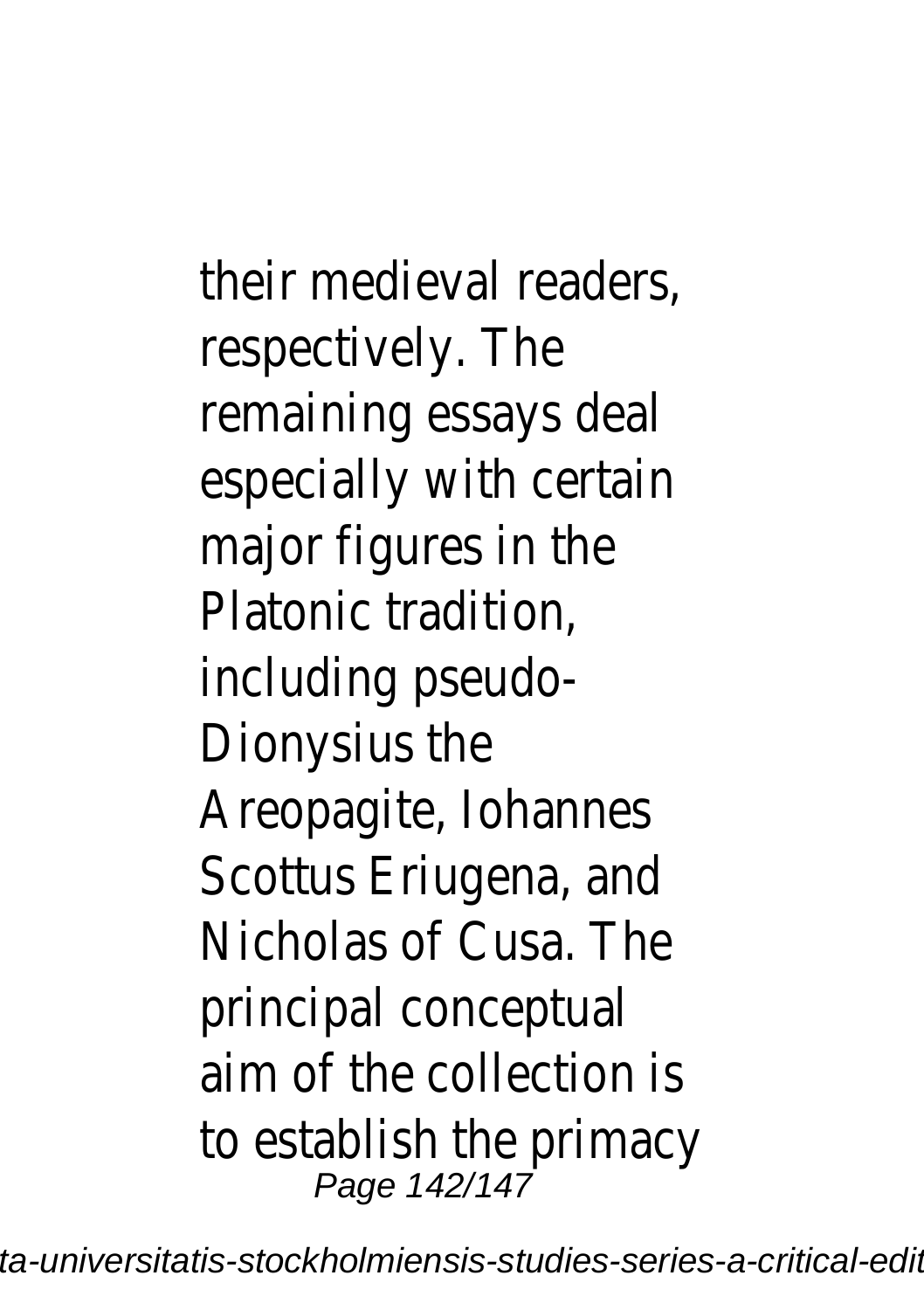of hermeneutics within the philosophical program developed by these authors: in other words, to argue that their philosophical activity, substantially albeit not exclusively, consists of the reading and evaluation of authoritative texts. The essays also argue that the role of hermeneutics varies in the course of Page 143/147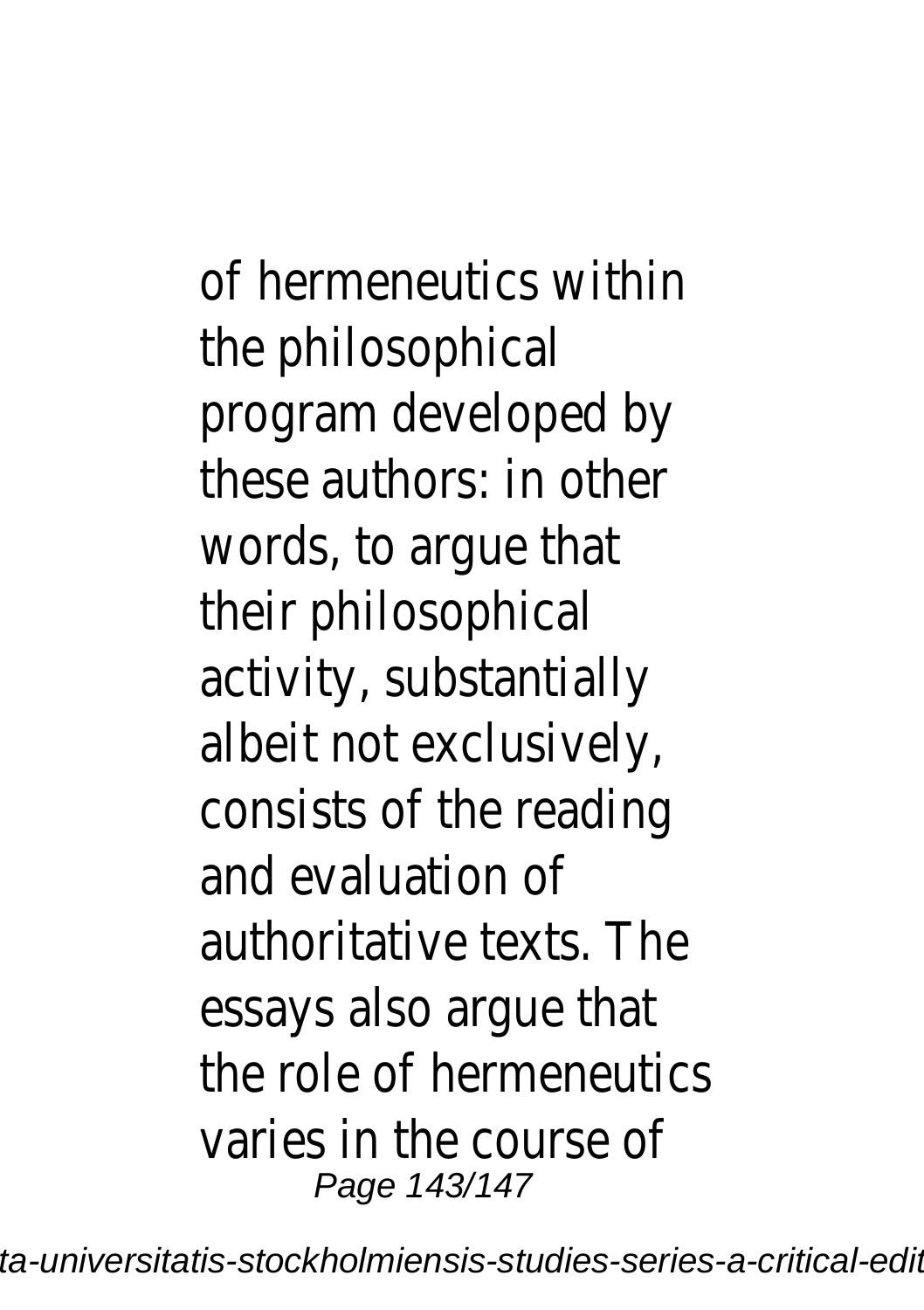the tradition between being a means towards the development of metaphysical theory and being an integral component of metaphysics itself. In addition, such changes in the status and application of hermeneutics to metaphysics are shown to be accompanied by a shift from emphasizing Page 144/147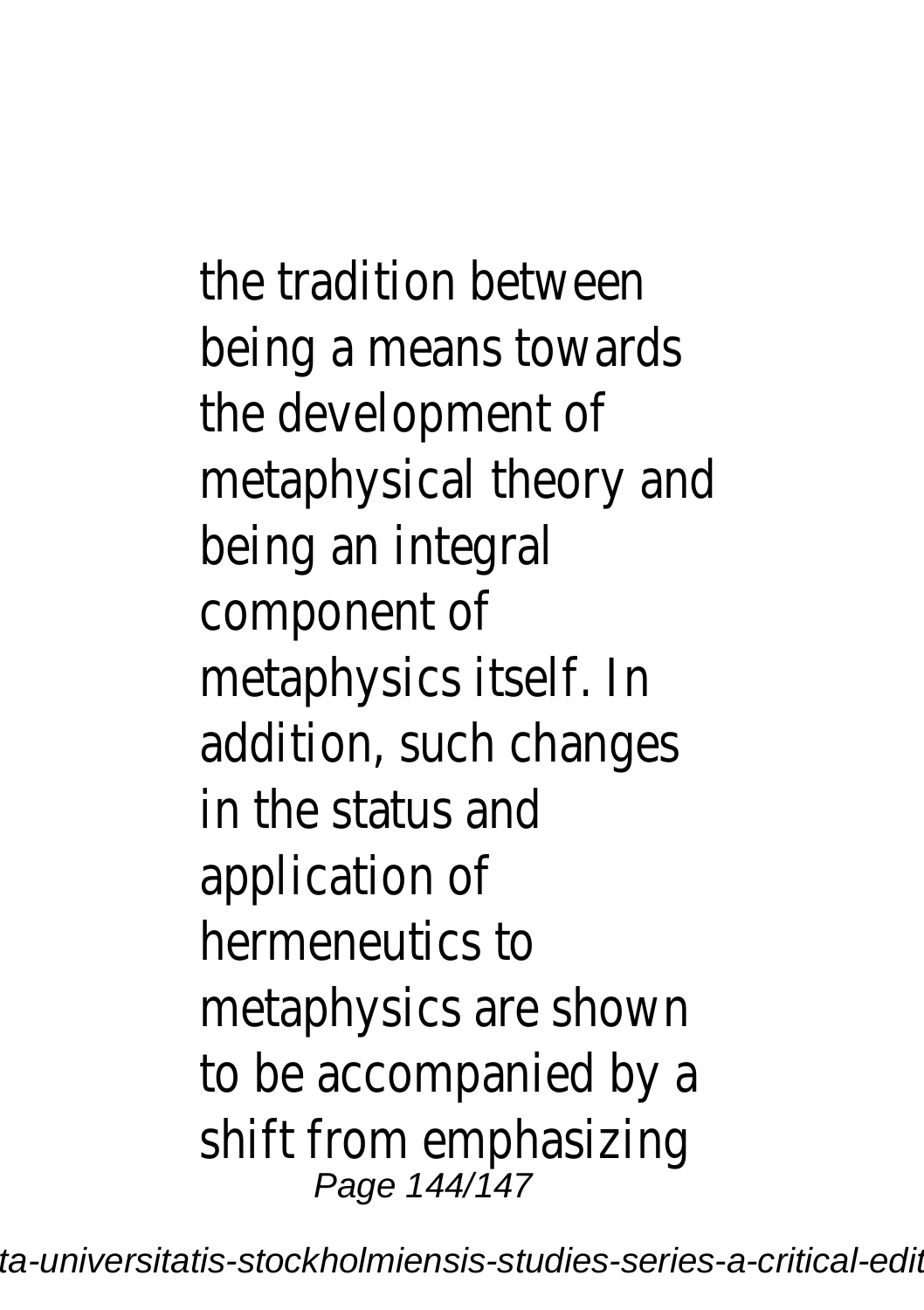the connection between logic and philosophy to emphasizing that between rhetoric and philosophy. The collection of essays fills in a lacuna in the history of philosophy in general between the fifth and the fifteenth centuries. It also initiates a dialogue between the metaphysical Page 145/147

ta-universitatis-stockholmiensis-studies-series-a-critical-edi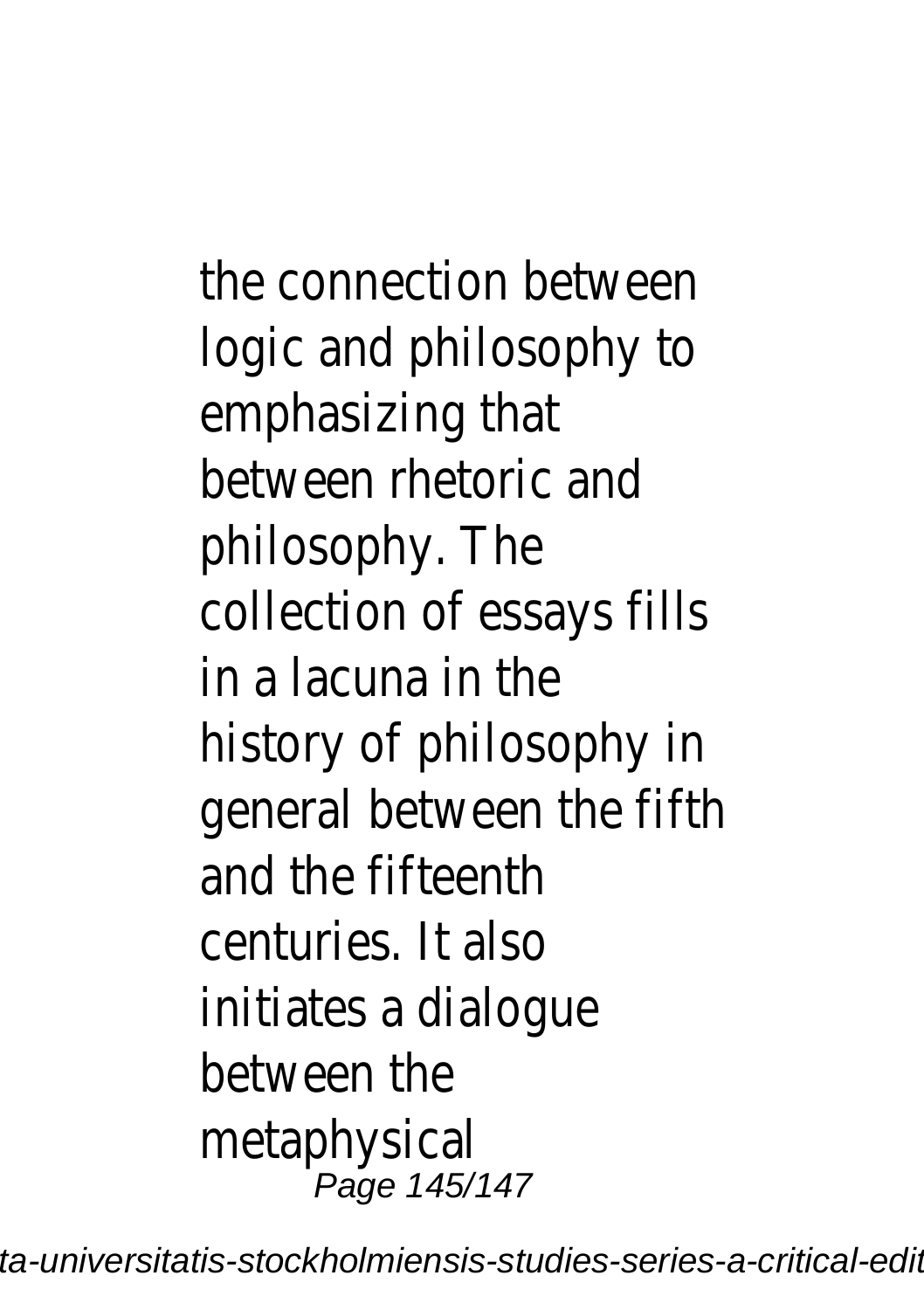hermeneutics of medieval Platonism and certain modern theories of hermeneutics, structuralism, and deconstruction. The book will be of special interest to students of the classical tradition in western thought, and more generally to students of medieval philosophy, theology, history, and literature. Page 146/147

ta-universitatis-stockholmiensis-studies-series-a-critical-edi